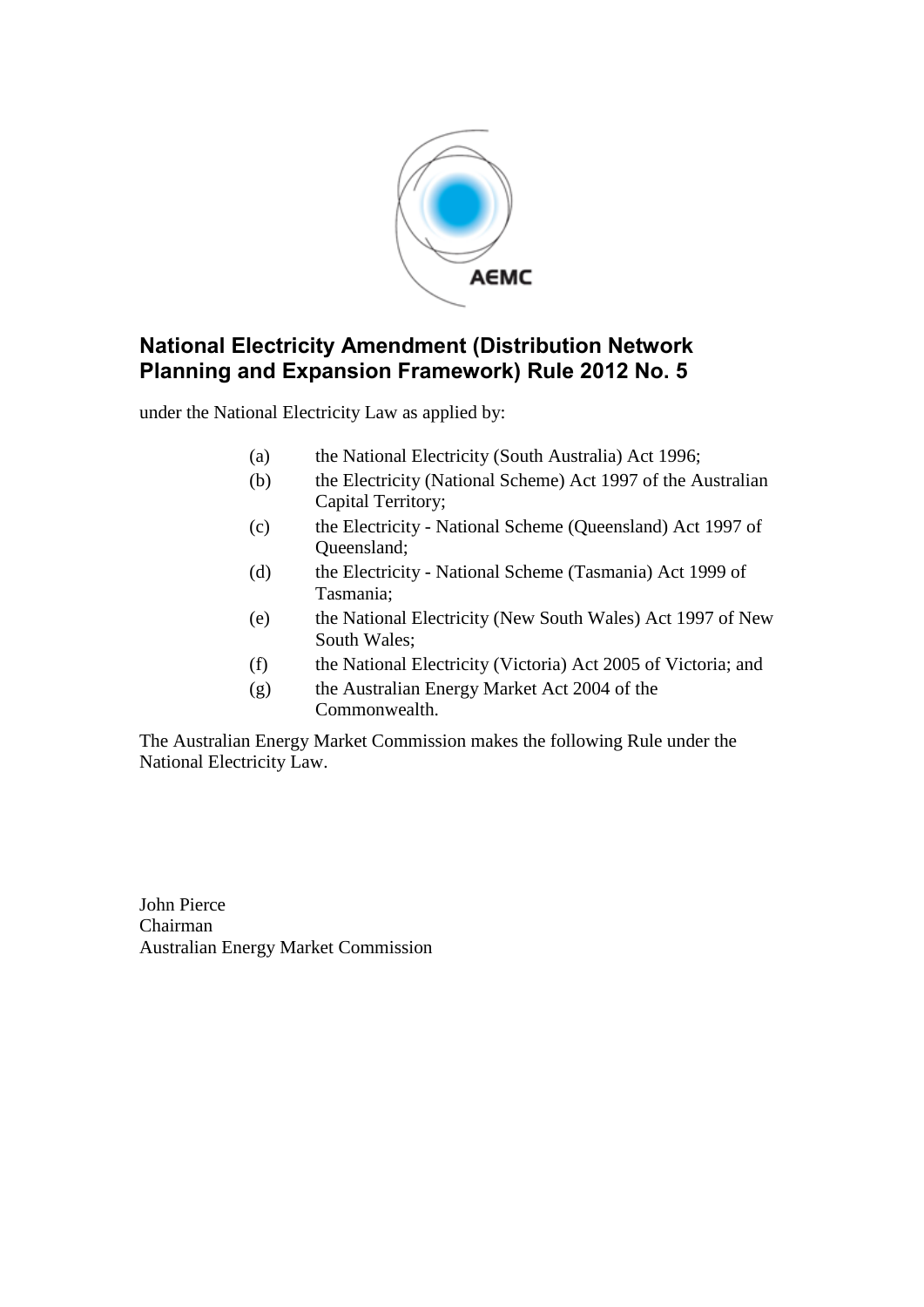## **1 Title of Rule**

This Rule is the *National Electricity Amendment (Distribution Network Planning and Expansion Framework) Rule 2012 No.5*.

## **2 Commencement**

Schedules 1 - 4 and Schedule 6 of this Rule commence operation on 1 January 2013.Schedule 5 of this Rule commences on 1 January 2014.

# **3 Amendment of the National Electricity Rules**

The National Electricity Rules are amended as set out in Schedule 1.

# **4 Amendment of the National Electricity Rules**

The National Electricity Rules are amended as set out in Schedule 2.

# **5 Amendment of the National Electricity Rules**

The National Electricity Rules are amended as set out in Schedule 3.

# **6 Amendment of the National Electricity Rules**

The National Electricity Rules are amended as set out in Schedule 4.

# **7 Amendment of the National Electricity Rules**

The National Electricity Rules are amended as set out in [Schedule 5.](#page-88-0)

# **8 Savings and Transitional Amendments to the National Electricity Rules**

The National Electricity Rules are amended as set out in Schedule 6.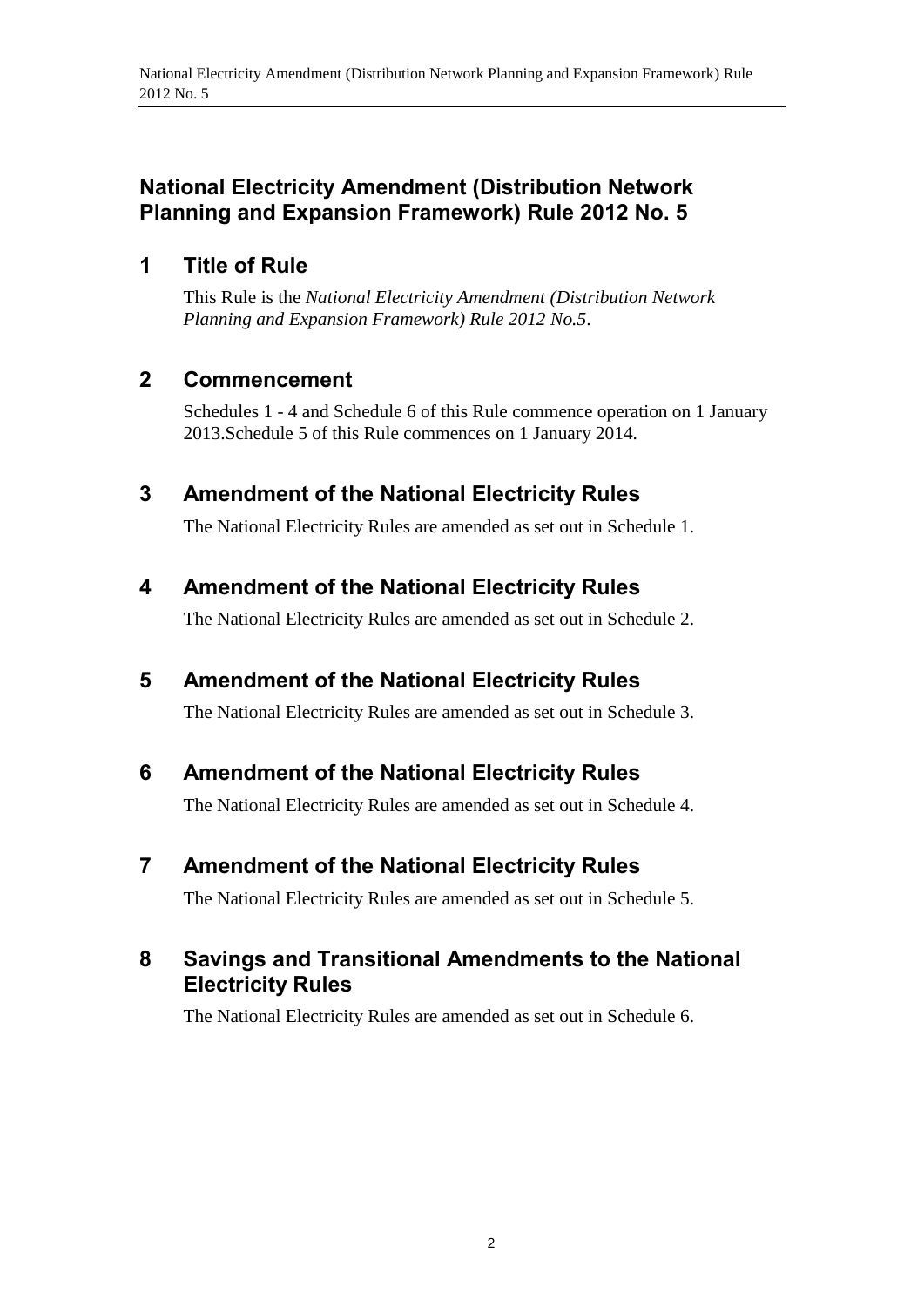## **Schedule 1 Amendment to the National Electricity Rules**

(Clause 3)

## **[1] Clause 3.13.3 Standing data**

In clause 3.13.3(c)(1), omit "5.6.1" and substitute "5.11.1".

## **[2] Clause 3.13.3 Standing data**

In clause 3.13.3(q)(4), omit "*Annual Planning Reports*" and substitute "*Transmission Annual Planning Reports*".

## **[3] Chapter title New title for Chapter 5**

In Chapter 5, omit the Chapter title "Network Connection" wherever occurring and insert "Network Connection, Planning and Expansion" in each case.

## **[4] Chapter 5 Network Connection**

In Chapter 5, after the Chapter heading, insert:

### **Part A Network Connection**

### **[5] Clause 5.1.2 Purpose**

In clauses  $5.1.2(a)$ ,  $5.1.2(a)(2)(iv)$ , (b) and (d), omit "Chapter" and insert "Part A".

## **[6] Clause 5.1.2 Purpose**

Omit clauses 5.1.2(e)(1) to (8) and substitute:

- (1) clause 5.2.3(b);
- (2) clause 5.2.6;
- (3) rule 5.4AA;
- (4) clause 5.7.6;
- (5) clause 5.7.7 (except clause 5.7.7(c));
- (6) rule 5.11;
- (7) clause 5.12.1;
- (8) clause 5.12.2 (except clause 5.12.2(b)(2));
- (9) clause 5.14.1;
- (10) schedule 5.1, clause S5.1.2.3;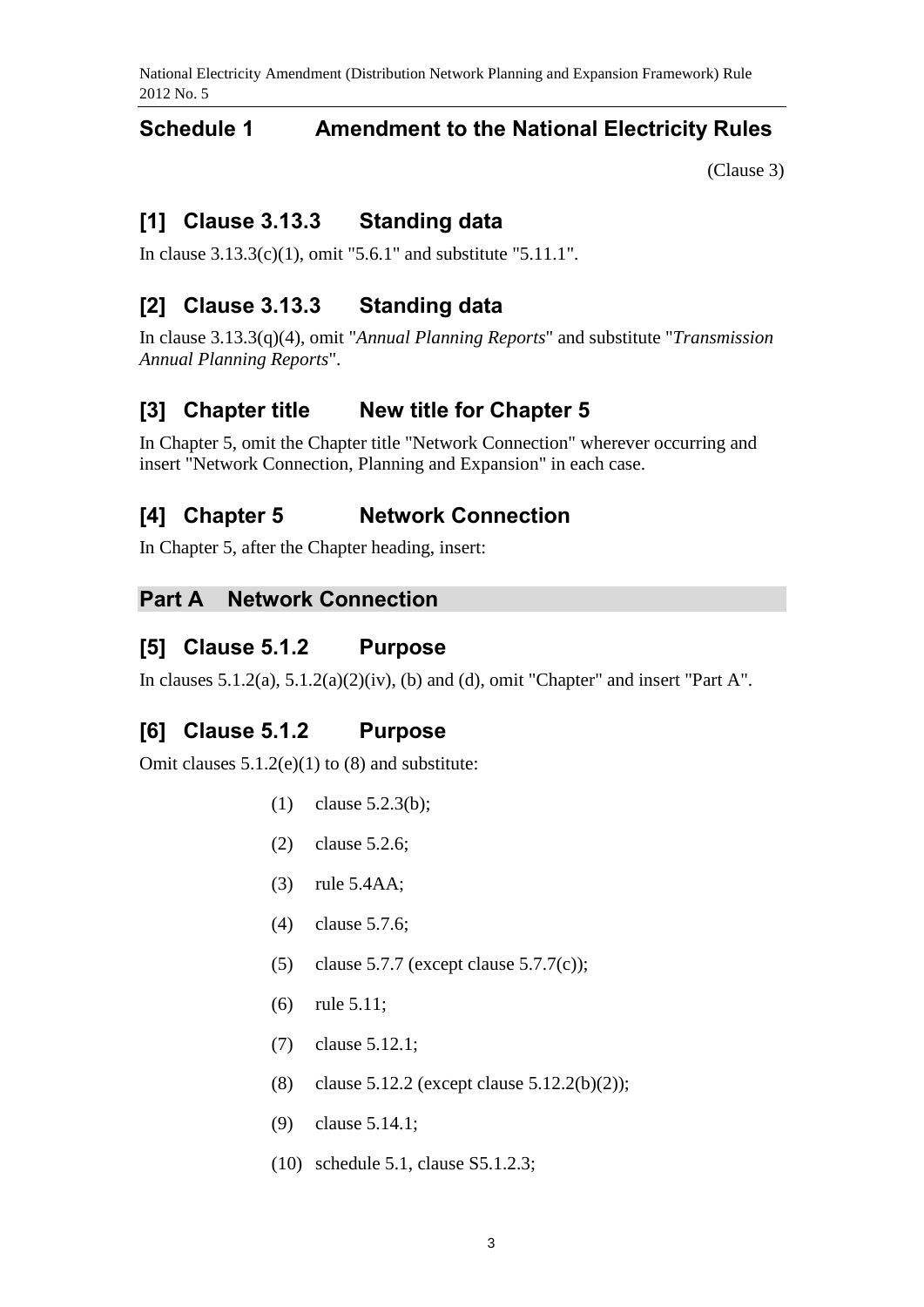(11) schedule 5.3, clause S5.3.5.

# **[7] Clause 5.1.2 Purpose**

In clause  $5.1.2(f)$ , omit subparagraphs (1) to (4) and substitute:

- (1) clause 5.16.4;
- (2) clause 5.16.5;
- (3) rule 5.18;
- (4) rule 5.19.

## **[8] Clause 5.1.3 Principles**

In clause 5.1.3, omit "Chapter" and insert "Part A".

## **[9] Various references to rule 5.6**

In clauses 5.2.3(d)(4), 5.2.3(g)(3), 5.2.4(b)(3) and 5.2.5(b)(3), omit "rule 5.6" and substitute "Part B of Chapter 5".

# **[10] New Clause 5.2.6Obligations of AEMO**

After clause 5.2.5, insert:

## **5.2.6 Obligations of AEMO**

(a) *AEMO* must provide to *Network Service Providers* on request, a copy of any report provided to *AEMO* by a *Network Service Provider* under clause 5.2.3(d)(12). If a *Registered Participant* reasonably considers that it is or may be adversely affected by a development or change in another *region*, the *Registered Participant* may request the preparation of a report by the relevant *Network Service Provider* as to the technical impacts of the development or change. If so requested, the *Network Service Provider* must prepare such a report and provide a copy of it to *AEMO*, the *Registered Participant* requesting the report and, on request, any other *Registered Participant*.

## **[11] New Rule 5.4AA Network support payments and functions**

After clause 5.4A insert: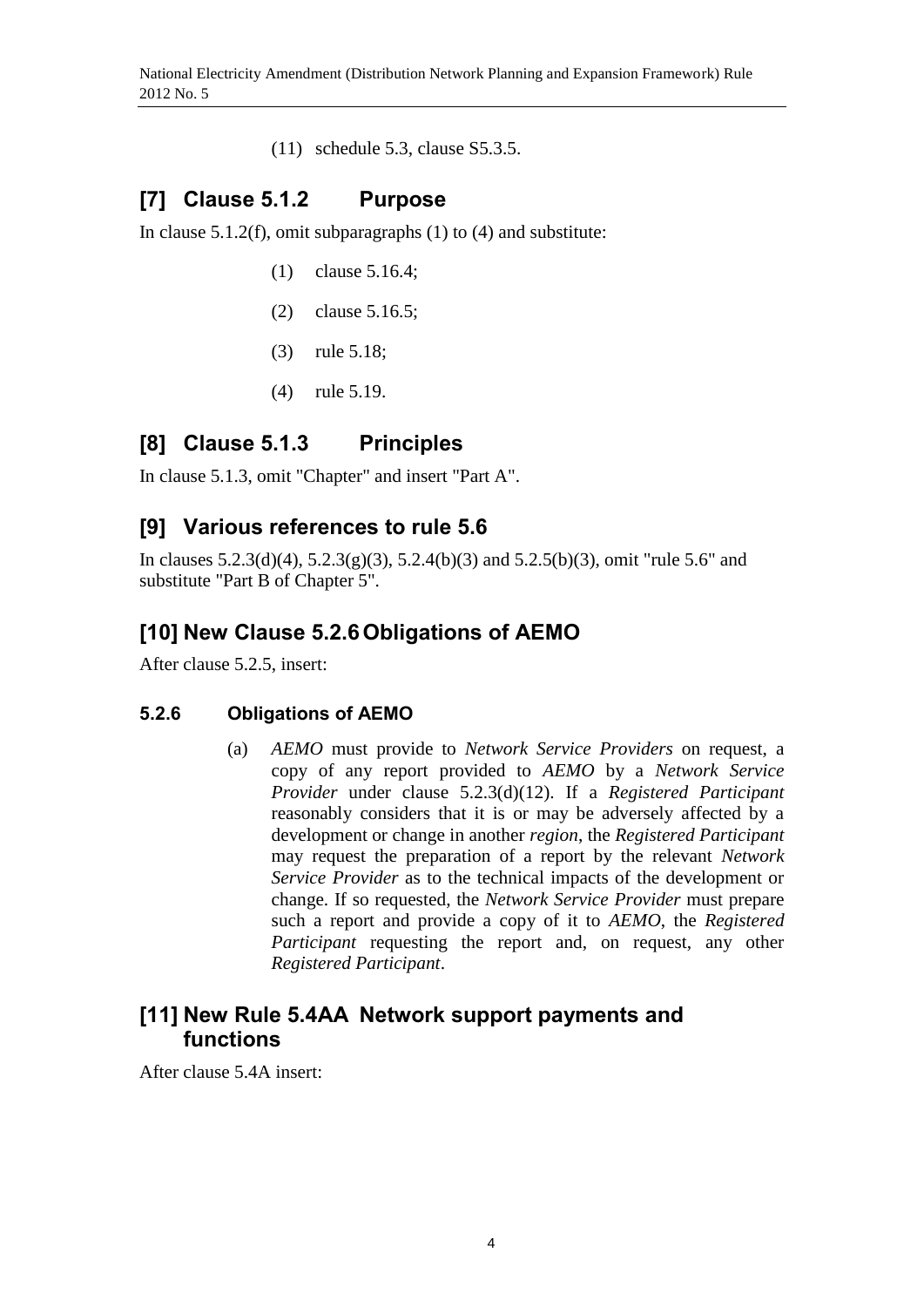### **5.4AA Network support payments and functions**

- (a) When negotiating the amount of a *network support payment* with an *Embedded Generator*, the *Transmission Network Service Provider* must take into account the:
	- (1) nature of the *network* support services being provided by the *Embedded Generator*; and
	- (2) extent to which the *Embedded Generator* is being, or will be, compensated for providing those *network* support services by receiving *avoided Customer TUOS charges*.
- (b) Where the relevant *Transmission Network Service Provider* or *Distribution Network Service Provider* decides to implement a *generation* option as an alternative to *network augmentation*, the *Network Service Provider* must:
	- (1) register the *generating unit* with *AEMO* and specify that the *generating unit* may be periodically used to provide a *network* support function and will not be eligible to set *spot prices* when *constrained on* in accordance with clause 3.9.7; and
	- (2) include the cost of this *network* support service in the calculation of *transmission service* and *distribution service* prices determined in accordance with Chapter 6 or Chapter 6A, as the case may be.

# **[12] Rule 5.5A SENE Design and Costing Study**

Omit Rule 5.5A, including the heading, and substitute "**[Deleted]**".

# **[13] Rule 5.6 Planning and Development of Network**

Omit Rule 5.6, including the heading, and substitute "**[Deleted]**".

# **[14] Rule 5.6A National Transmission Planning**

Omit Rule 5.6A, including the heading, and substitute "**[Deleted]**".

# **[15] Schedule 5.1.2.3 Network service between regions**

In S5.1.2.3, omit "rules 5.6 and 5.6A" and substitute "Part B of Chapter 5".

## **[16] Schedule 5.1.9 Protection systems and fault clearance times**

In S5.1.9(j), omit "new network investment" and substitute "investments".

# **[17] Various references to clause 5.6.6**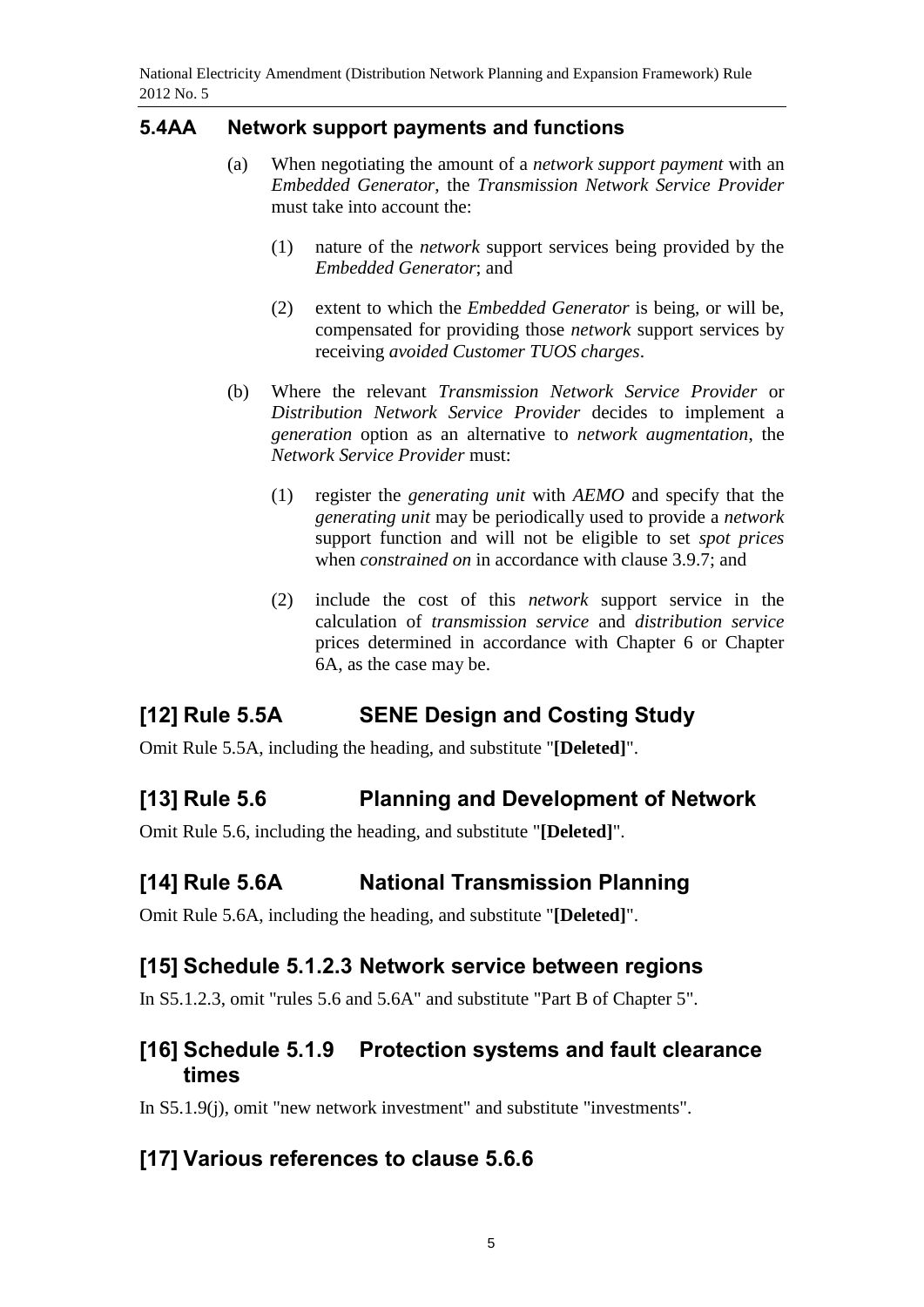In clause 6A.6.6(e)(13) and 6A.6.7(e)(13), omit "clause 5.6.6" and substitute "5.16.4".

# **[18] Clause 8.2.1 Application and guiding principles**

In clause 8.2.1(h)(13), omit "5.6.6A" and substitute "5.16.5 or 5.17.5".

# **[19] Clause 9.37.5 Forecasts for connection points to transmission network (clause 5.6.1)**

In the heading of clause 9.37.5, omit "clause 5.6.1" and substitute "clause 5.11.1".

# **[20] Clause 9.37.5 Forecasts for connection points to transmission network (clause 5.6.1)**

In clause 9.37.5, omit "5.6.1(d)" and substitute "5.11.1(d)".

# **[21] Chapter 10 Glossary**

In paragraph (a)(3)(iii) of the definition of "*considered project*", omit "*Annual Planning Report*" and substitute "*Transmission Annual Planning Report*".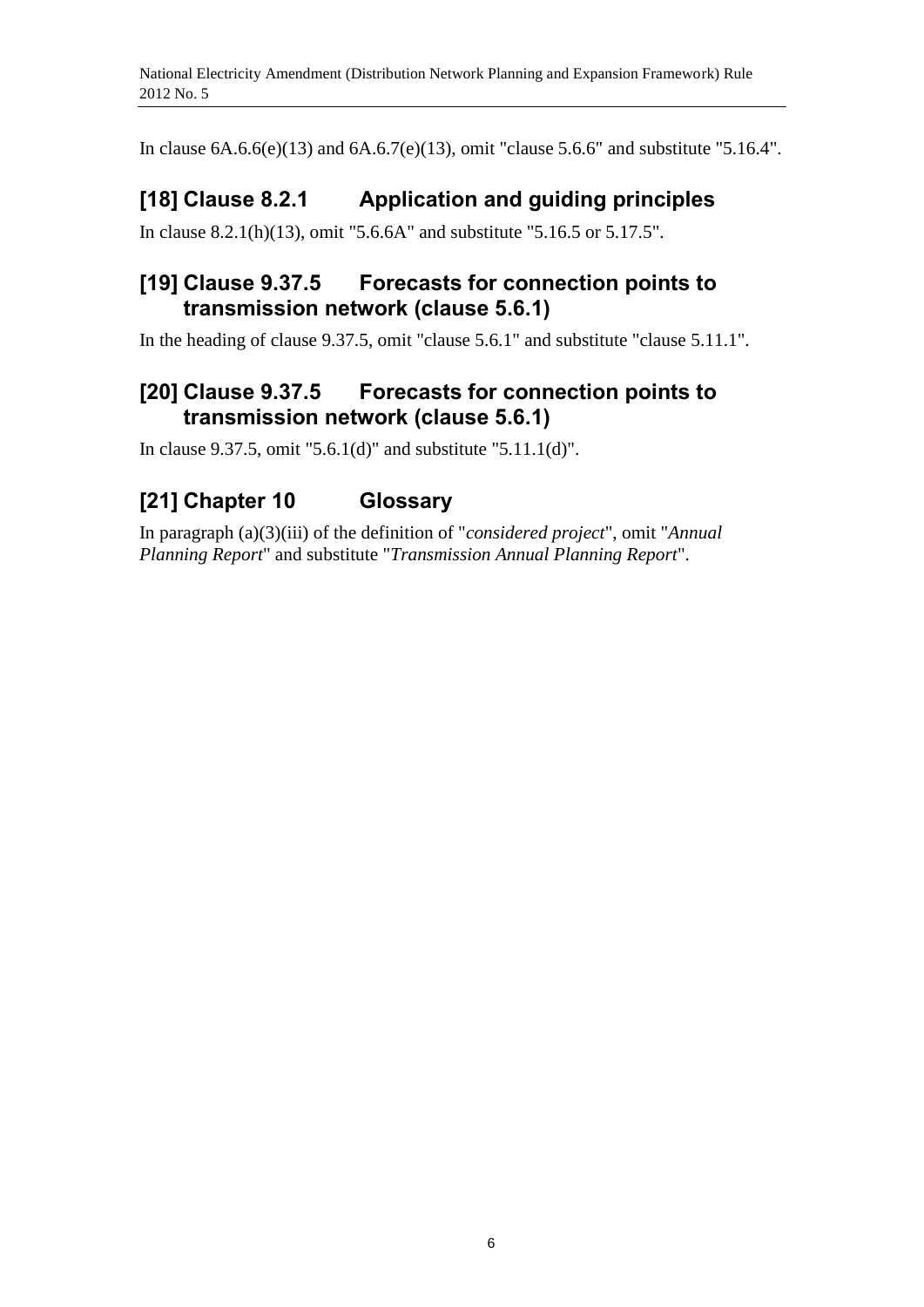## **Schedule 2 Amendment to the National Electricity Rules**

(Clause 4)

## **[1] Chapter 5 Network Connection**

After rule 5.9, insert:

### **Part B Network Planning and Expansion**

### **5.10 Network development generally**

### **5.10.1 Content of Part B**

- (a) Clause 5.10.2 sets out local definitions used in Part B.
- (b) Clause 5.11.1 sets out obligations regarding forecasts for connection points to the *transmission network*.
- (c) Clause 5.11.2 sets out the obligations of *Network Service Providers* relating to the identification of network limitations.
- (d) Clause 5.12 sets out planning and reporting obligations for *Transmission Network Service Providers*.
- (e) Clause 5.13 sets out planning and reporting obligations for *Distribution Network Service Providers*.
- (f) Clause 5.14 sets out joint planning obligations of *Network Service Providers*.
- (g) Clause 5.15 relates to regulatory investment tests generally.
- (h) Clause 5.16 relates to the *regulatory investment test for transmission*.
- (i) Clause 5.17 relates the *regulatory investment test for distribution*.
- (j) Clause 5.18 relates to the construction of *funded augmentations*.
- (k) Clause 5.19 relates to Scale Efficient Network Extensions.
- (l) Clause 5.20 relates to *AEMO's* National Transmission Planning responsibilities.
- (m) Clause 5.21 sets out *AEMO's* obligations to *publish* information and guidelines and provide advice regarding network development.
- (n) Clause 5.22 relates to the *AEMC's last resort planning powers*.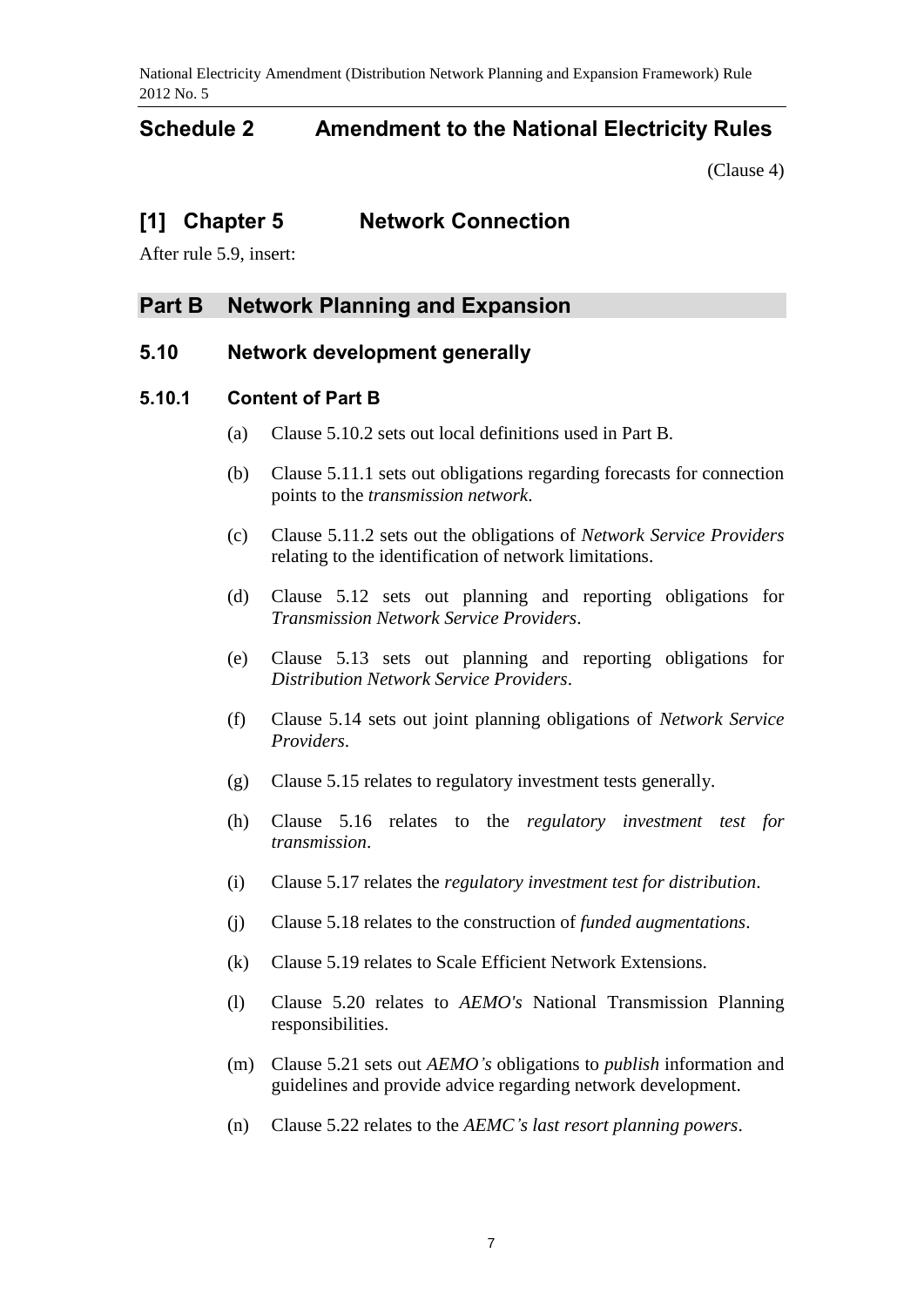### **5.10.2 Definitions**

In this Part B and schedules 5.8 and 5.9:

**asset management** means the development and implementation of plans and processes, encompassing management, financial, consumer, engineering, information technology and other business inputs to ensure assets achieve the expected level of performance and minimise costs to consumers over the expected life cycle of the assets.

**cost threshold** means a cost threshold specified in clause 5.15.3(b) or 5.15.3(d) (as relevant).

**cost threshold determination** means a final determination under clause 5.15.3(i).

**cost threshold review** means a review conducted under clause 5.15.3(e).

**credible option** has the meaning given to it in clause 5.15.2(a).

**demand side engagement document** means the document *published* by the *Distribution Network Service Provider* under clause 5.13.1(g).

**demand side engagement register** means a facility by which a person can register with a *Distribution Network Service Provider* their interest in being notified of developments relating to *distribution network* planning and expansion.

**demand side engagement strategy** means the strategy developed by a *Distribution Network Service Provider* under clause 5.13.1(e) and described in its demand side engagement document.

**design fault level** means the maximum level of fault current that a *facility* can sustain while maintaining operation at an acceptable *performance standard*.

dispute notice has the meaning given in clause 5.16.5(c)(1) and 5.17.5(c)(1).

**disputing party** has the meaning given in clause 5.16.5(c) and 5.17.5(c).

**distribution asset** means the apparatus, equipment and plant, including *distribution lines*, *substations* and sub-transmission lines, of a *distribution system*.

**draft project assessment report** means the report prepared under clause 5.17.4(i).

**final project assessment report** means the report prepared under clauses 5.17.4(o) or (p).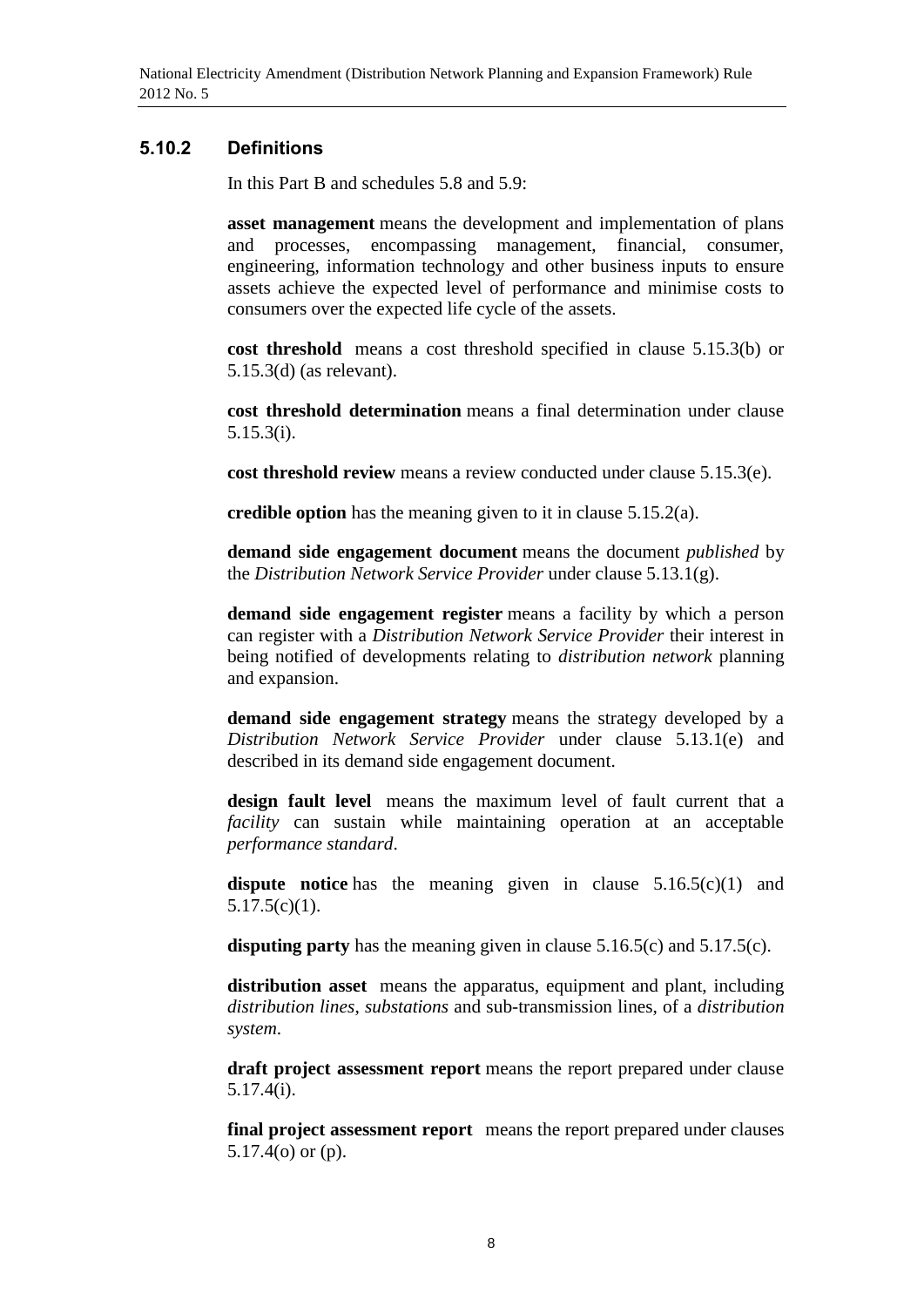**firm delivery capacity** means the maximum allowable output or load of a *network* or *facility* under *single contingency* conditions, including any short term overload capacity having regard to external factors, such as ambient temperature, that may affect the capacity of the *network* or *facility*.

**forward planning period** means the period determined by the *Distribution Network Service Provider* under clause 5.13.1(a)(1).

**identified need** means the objective a *Network Service Provider* (or in the case of a need identified through joint planning under clause 5.14.1(d)(3) or clause 5.14.2(a), a group of *Network Service Providers*) seeks to achieve by investing in the *network*.

**joint planning project** means a project the purpose of which is to address a need identified under clause 5.14.1(d)(3) or clause 5.14.2(a).

**load transfer capacity** means meeting the *load* requirements for a *connection point* by the reduction of *load* or group of *loads* at the *connection point* and increasing the *load* or group of *loads* at a different *connection point*.

**network option** means a means by which an identified need can be fully or partly addressed by expenditure on a transmission asset or a distribution asset which is undertaken by a *Network Service Provider*.

**non-network option** means a means by which an identified need can be fully or partly addressed other than by a network option.

**non-network options report** means the report prepared under clause 5.17.4(b).

**non-network provider** means a person who provides non-network options.

**normal cyclic rating** means the normal level of allowable *load* on a primary distribution feeder having regard to external factors, such as ambient temperature and wind speed, that may affect the capacity of the primary distribution feeder.

**potential credible option** means an option which a RIT-D proponent or RIT-T proponent (as the case may be) reasonably considers has the potential to be a credible option based on its initial assessment of the identified need.

**potential transmission project** means investment in a transmission asset of a *Transmission Network Service Provider* which:

- (a) is an *augmentation*; and
- (b) is designed to address limitations in respect of a *distribution network* notified under clause 5.11.2(b); and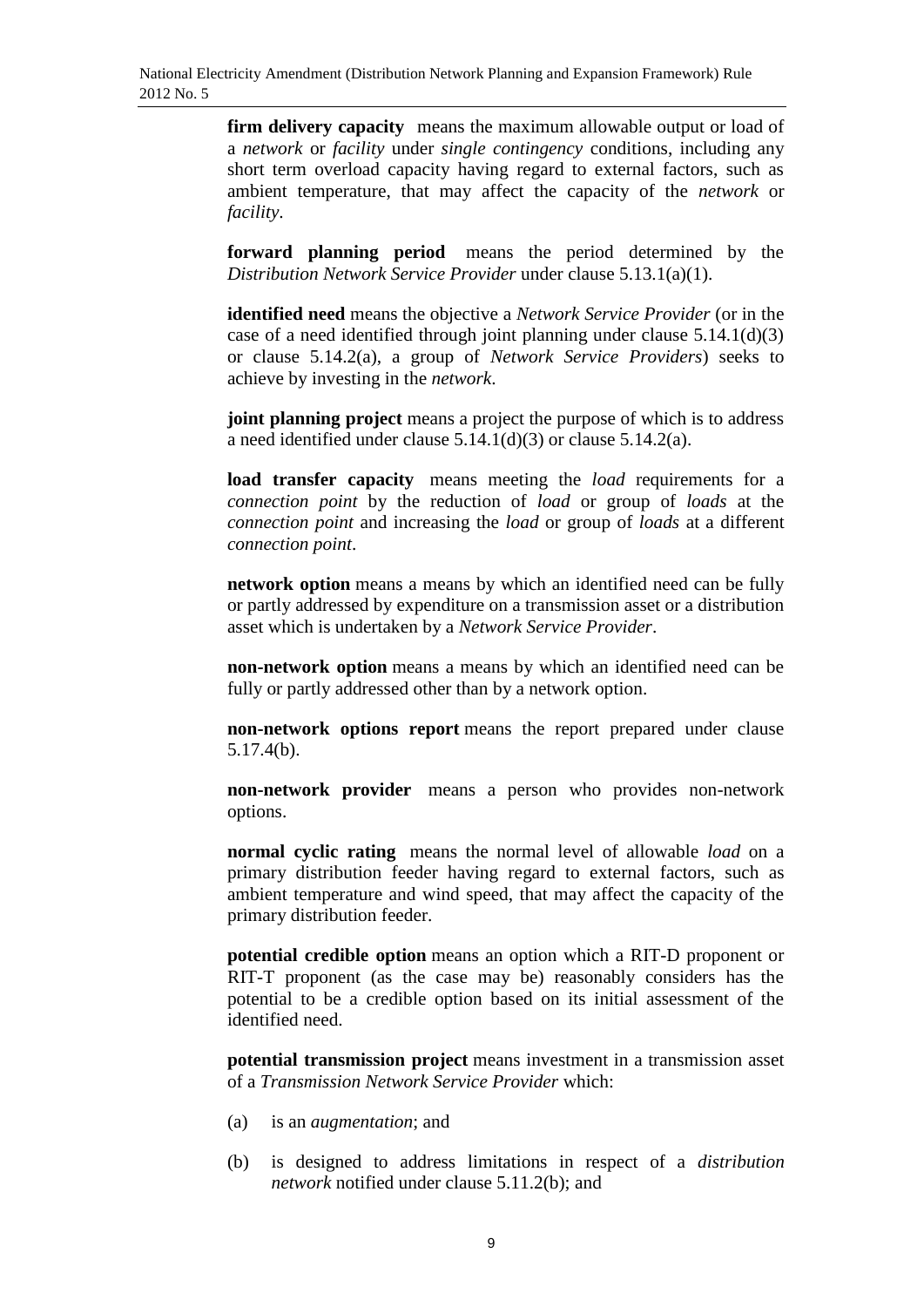- (c) is estimated by the *Transmission Network Service Provider* to have an estimated capital cost in excess of \$5 million (as varied in accordance with a cost threshold determination); and
- (d) the *AEMC* identifies as likely, if constructed, to relieve forecast constraints in respect of *national transmission flow paths* between *regional reference nodes*.

**preferred option** has the meaning given in clause 5.16.1(b) and 5.17.1(b).

**primary distribution feeder** means a *distribution line* connecting a sub-transmission asset to either other *distribution lines* that are not sub-transmission lines, or to distribution assets that are not sub-transmission assets.

**project assessment conclusions report** means the report prepared under clause  $5.16.4(t)$  or (u).

**project assessment draft report** means the report prepared under clause 5.16.4(j).

**project specification consultation report** means the report prepared under clause 5.16.4(b).

**reconfiguration investment** has the meaning given to it in clause 5.16.3(a)(5).

**regulatory investment test for distribution application guidelines** means the guidelines developed and *published* by the *AER* in accordance with clause 5.17.2 as in force from time to time, and include amendments made in accordance with clause 5.17.2(e).

**regulatory investment test for transmission application guidelines** means the guidelines developed and *published* by the *AER* in accordance with clause 5.16.2 as in force from time to time, and include amendments made in accordance with clause 5.16.2(e).

**reliability corrective action** means investment by a *Transmission Network Service Provider* or a *Distribution Network Service Provider* in respect of its *transmission network* or *distribution network* for the purpose of meeting the service standards linked to the technical requirements of schedule 5.1 or in *applicable regulatory instruments* and which may consist of network options or non-network options.

**replacement transmission network asset** mean a proposed new asset of a *Transmission Network Service Provider* which the relevant *Transmission Network Service Provider* reasonably estimates to have an estimated capital cost in excess of \$5 million (as varied in accordance with a cost threshold determination) and which will replace any existing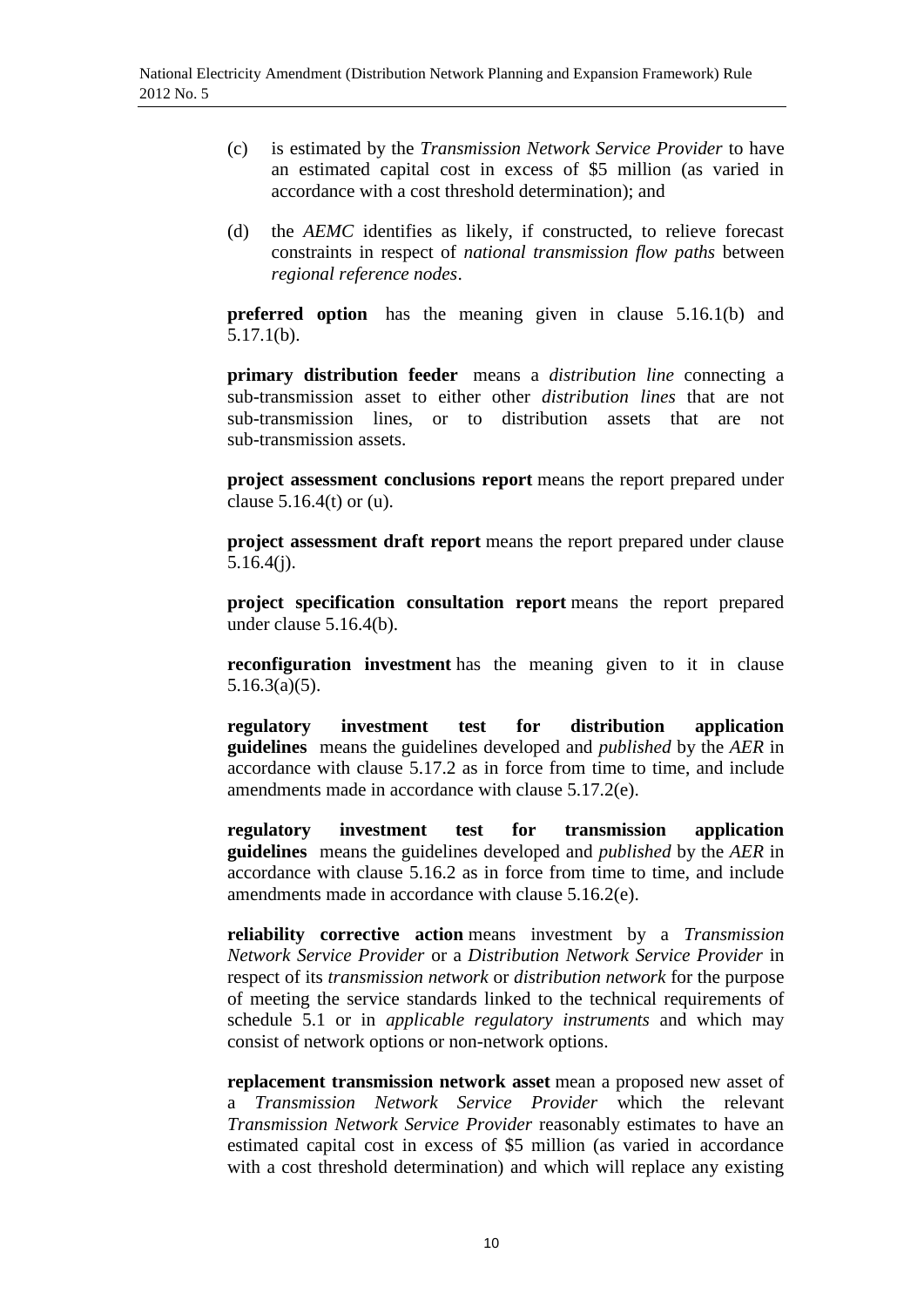element of its *transmission network*. For the avoidance of doubt, if the cost of replacing any existing element also results in an *augmentation* to the *network*, then such an asset must be included in this definition where the *Transmission Network Service Provider* has estimated that the asset will have an estimated capital cost in excess of \$5 million.

### **RIT-D project** means:

- (a) a project the purpose of which is to address an identified need identified by a *Distribution Network Service Provider*; or
- (b) a joint planning project that is not a RIT-T project.

**RIT-D proponent** means the *Network Service Provider* applying the *regulatory investment test for distribution* to a RIT-D project to address an identified need. The RIT-D proponent may be:

- (a) if the identified need is identified during joint planning under clause 5.14.1(d)(3), a *Distribution Network Service Provider* or a *Transmission Network Service Provider*; or
- (b) in any other case, a *Distribution Network Service Provider*.

### **RIT-T project** means:

- (a) a project the purpose of which is to address an identified need identified by a *Transmission Network Service Provider*; or
- (b) a joint planning project if:
	- (1) at least one potential credible option to address the identified need includes investment in a *network* or non-network option on a *transmission network* (other than *dual function assets*) with an estimated capital cost greater than the cost threshold that applies under clause  $5.16.3(a)(2)$ ; or
	- (2) the *Network Service Providers* affected by the joint planning project have agreed that the *regulatory investment test for transmission* should be applied to the project.

**RIT-T proponent** means the *Network Service Provider* applying the *regulatory investment test for transmission* to a RIT-T project to address an identified need. The RIT-T proponent may be:

- (a) if the identified need is identified during joint planning under clause 5.14.1(d)(3), a *Distribution Network Service Provider* or a *Transmission Network Service Provider*; or
- (b) in any other case, a *Transmission Network Service Provider*.

**sub-transmission** means any part of the power system which operates to deliver electricity from the *transmission system* to the *distribution network*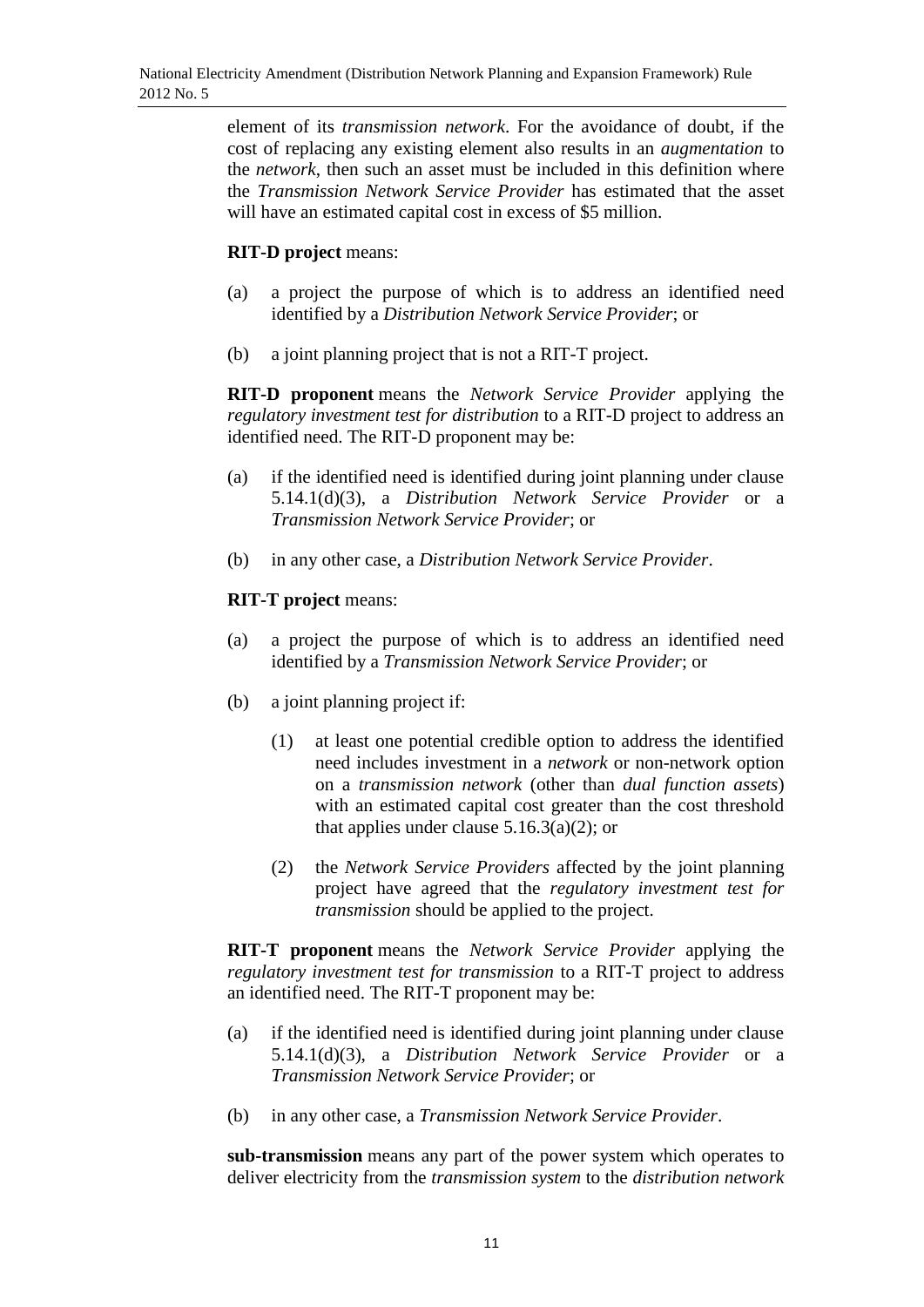and which may form part of the *distribution network*, including zone substations.

**sub-transmission line** means a power line connecting a sub-transmission asset to either the *transmission system* or another sub-transmission asset.

**system limitation** means a limitation identified by a *Distribution Network Service Provider* under clause 5.13.1(d)(2).

**total capacity** means the theoretical maximum allowable output or *load* of a *network* or *facility* with all network components and equipment intact.

**transmission asset** means the apparatus, equipment and plant, including *transmission lines* and *substations* of a *transmission system*.

#### **transmission-distribution connection point** means:

- (a) subject to paragraph (b), the agreed point of supply established between a *transmission network* and a *distribution network*;
- (b) in relation to the *declared transmission system* of an *adoptive jurisdiction*, the agreed point of supply between the transmission assets of the *declared transmission system operator* and a *distribution network*.

**zone substation** means a *substation* for the purpose of connecting a *distribution network* to a sub-transmission *network*.

#### **5.10.3 Interpretation**

The terms *Network Service Provider*, *Transmission Network Service Provider* and *Distribution Network Service Provider* when used in rules 5.11 to 5.17 and schedules 5.8 and 5.9 are not intended to refer to, and are not to be read or construed as referring to, any *Network Service Provider* in its capacity as a *Market Network Service Provider*.

### **5.11 Forecasts of connection to transmission network and identification of system limitations**

#### **5.11.1 Forecasts for connection to transmission network**

(a) The relevant *Network Service Provider* must give at least 40 *business days* written notice to each relevant *Registered Participant* of the annual date by which the *Registered Participant* must provide the relevant *Network Service Provider* with the short and long term electricity *generation*, *market network service* and *load* forecast information listed in schedule 5.7 in relation to each *connection point* which *connects* the *Registered Participant* to a *transmission network* of that *Network Service Provider* and any other relevant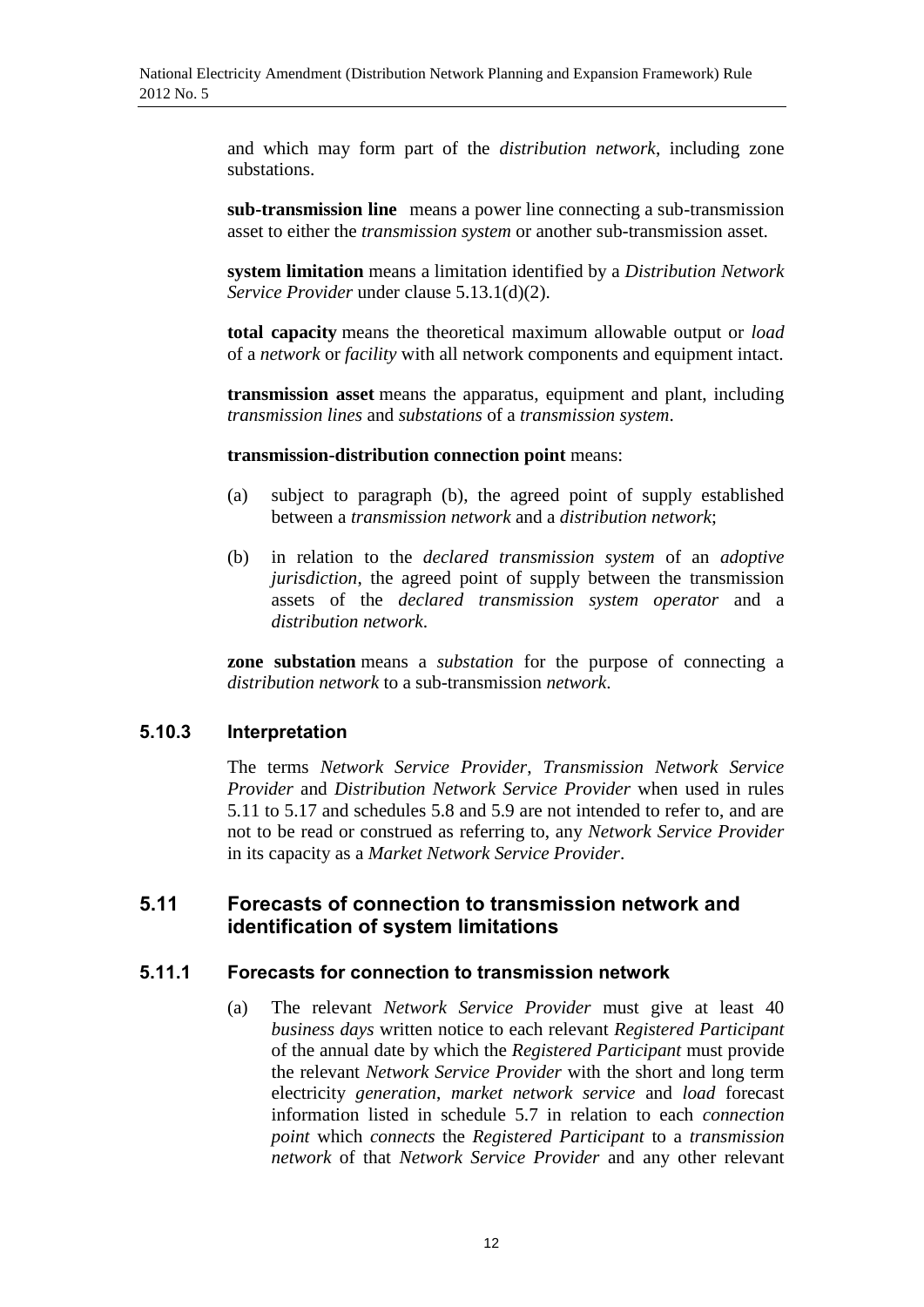information as reasonably required by the *Network Service Provider*.

- (b) Details of planned future *generating units*, *market network services*  and *loads*, being details regarding the proposed commencing date, *active power capability* and *reactive power capability*, *power transfer capability*, operating times/seasons and special operating requirements, must be given by each relevant *Registered Participant* to the relevant *Network Service Provider* on reasonable request.
- (c) Each relevant *Registered Participant* must use reasonable endeavours to provide accurate information under paragraph (a) which must include details of any factors which may impact on *load*  forecasts or proposed *facilities* for *generation* or *market network services*.
- (d) If the *Network Service Provider* reasonably believes any forecast information to be inaccurate, the *Network Service Provider* may modify that forecast information and must advise the relevant *Registered Participant* and *AEMO* in writing of this action and the reason for the modification. The *Network Service Provider* is not responsible for any adverse consequences of this action or for failing to modify forecast information under this paragraph (d).

### **5.11.2 Identification of network limitations**

Each *Network Service Provider* must:

- (a) extrapolate the forecasts provided to it by *Registered Participants*  for the purpose of planning;
- (b) if the analysis required by paragraph (a) indicates that any relevant technical limits of the *transmission or distribution systems* will be exceeded, either in normal conditions or following the contingencies specified in schedule 5.1, notify any affected *Registered Participants* and *AEMO* of these limitations; and
- (c) notify any affected *Registered Participants* and *AEMO* of the expected time for undertaking proposed corrective action which may consist of:
	- (1) *dual function assets* or an investment in a *transmission network* designed to address limitations in respect of a *distribution network* notified under paragraph (b); and
	- (2) network options or non-network options or modifications to *connection facilities*, designed to address the limitations notified under paragraph (b).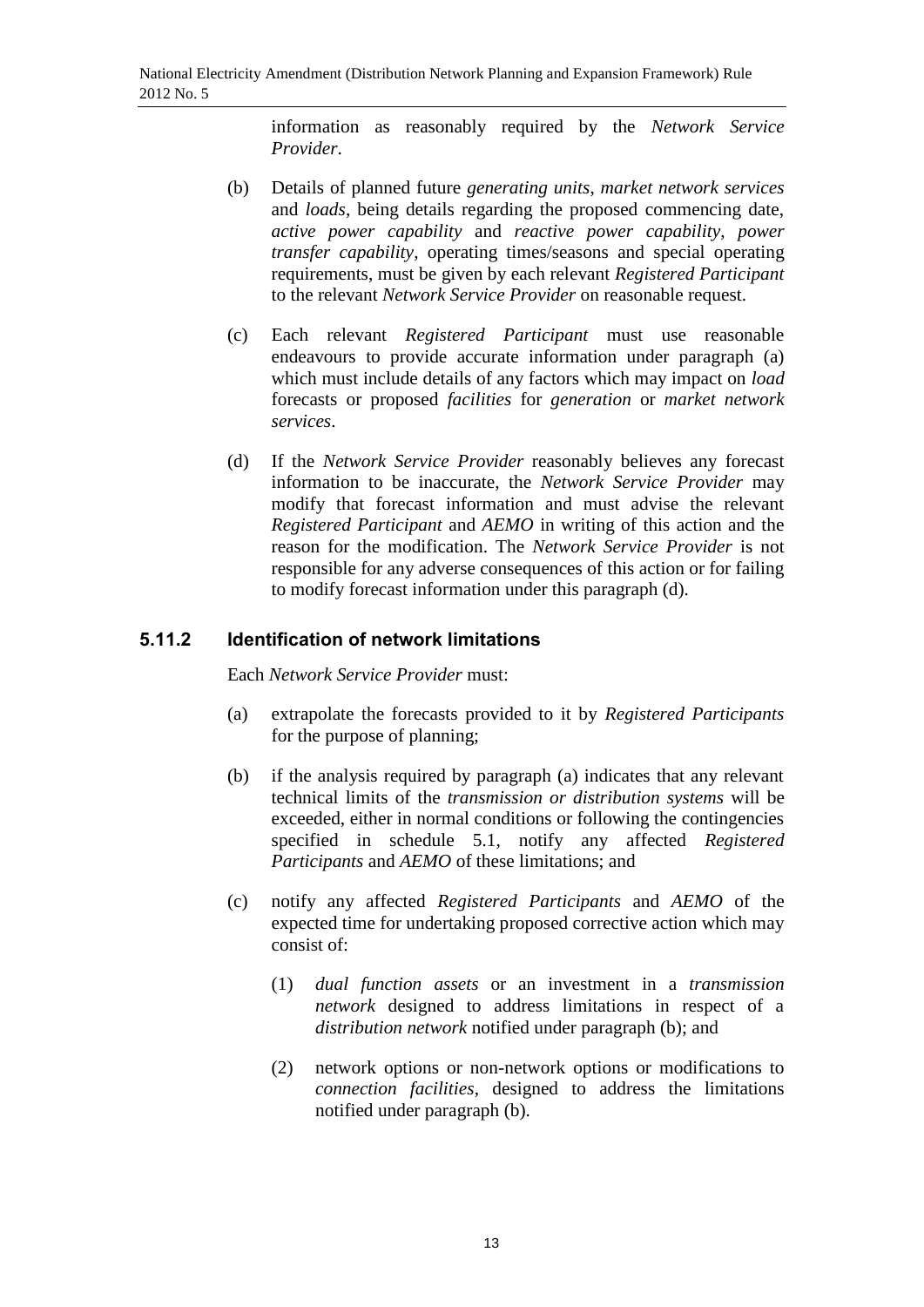## **5.12 Transmission annual planning process**

### **5.12.1 Transmission annual planning review**

- (a) Each *Transmission Network Service Provider* must analyse the expected future operation of its *transmission networks* over an appropriate planning period, taking into account the relevant forecast *loads*, any future *generation*, *market network service*, demand side and *transmission* developments and any other relevant data.
- (b) Each *Transmission Network Service Provider* must conduct an annual planning review which must:
	- (1) incorporate the forecast *loads* as submitted or modified in accordance with clause 5.11.1; and
	- (2) include a review of the adequacy of existing *connection points*  and relevant parts of the *transmission system* and planning proposals for future *connection points*; and
	- (3) take into account the most recent *NTNDP*; and
	- (4) consider the potential for *augmentations*, or non-*network* alternatives to *augmentations*, that are likely to provide a net economic benefit to all those who produce, consume and transport electricity in the *market*.
- (c) The minimum planning period for the purposes of the annual planning review is 10 years for *transmission networks*.

### **5.12.2 Transmission Annual Planning Report**

- (a) Subject to paragraph (b), by 30 June each year all *Transmission Network Service Providers* must *publish* an *Transmission Annual Planning Report* setting out the results of the annual planning review conducted in accordance with clause 5.12.1.
- (b) If a *Network Service Provider* is a *Transmission Network Service Provider* only because it owns, operates or controls *dual function assets* then it may *publish* its *Transmission Annual Planning Report*  in the same document and at the same time as its *Distribution Annual Planning Report*.
- (c) The *Transmission Annual Planning Report* must set out:
	- (1) the forecast *loads* submitted by a *Distribution Network Service Provider* in accordance with clause 5.11.1 or as modified in accordance with clause 5.11.1(d);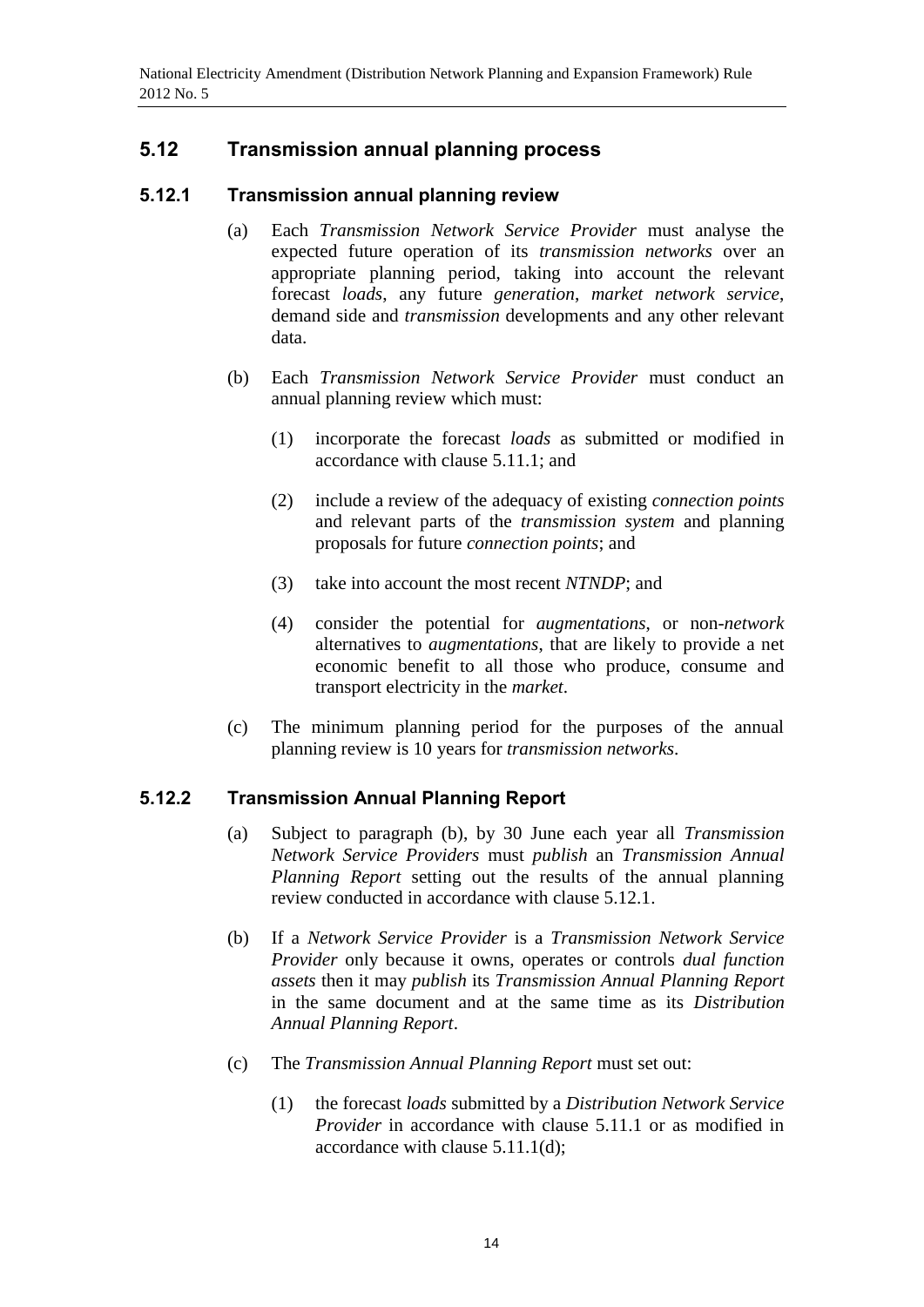- (2) planning proposals for future *connection points*;
- (3) a forecast of *constraints* and inability to meet the *network* performance requirements set out in schedule 5.1 or relevant legislation or regulations of a *participating jurisdiction* over 1, 3 and 5 years;
- (4) in respect of information required by subparagraph (3), where an estimated reduction in forecast *load* would defer a forecast *constraint* for a period of 12 months, include:
	- (i) the year and months in which a *constraint* is forecast to occur;
	- (ii) the relevant *connection points* at which the estimated reduction in forecast *load* may occur;
	- (iii) the estimated reduction in forecast *load* in MW needed; and
	- (iv) a statement of whether the *Transmission Network Service Provider* plans to issue a request for proposals for *augmentation* or a non-network option identified by the annual planning review conducted under clause 5.12.1(b) and if so, the expected date the request will be issued;
- (5) for all proposed *augmentations* to the *network* the following information, in sufficient detail relative to the size or significance of the project and the proposed operational date of the project:
	- (i) project/asset name and the month and year in which it is proposed that the asset will become operational;
	- (ii) the reason for the actual or potential *constraint*, if any, or inability, if any, to meet the *network* performance requirements set out in schedule 5.1 or relevant legislation or regulations of a *participating jurisdiction,* including *load* forecasts and all assumptions used;
	- (iii) the proposed solution to the *constraint* or inability to meet the *network* performance requirements identified in subparagraph (ii), if any;
	- (iv) total cost of the proposed solution;
	- (v) whether the proposed solution will have a *material inter-network impact.* In assessing whether an *augmentation* to the *network* will have a *material inter-network impact* a *Transmission Network Service*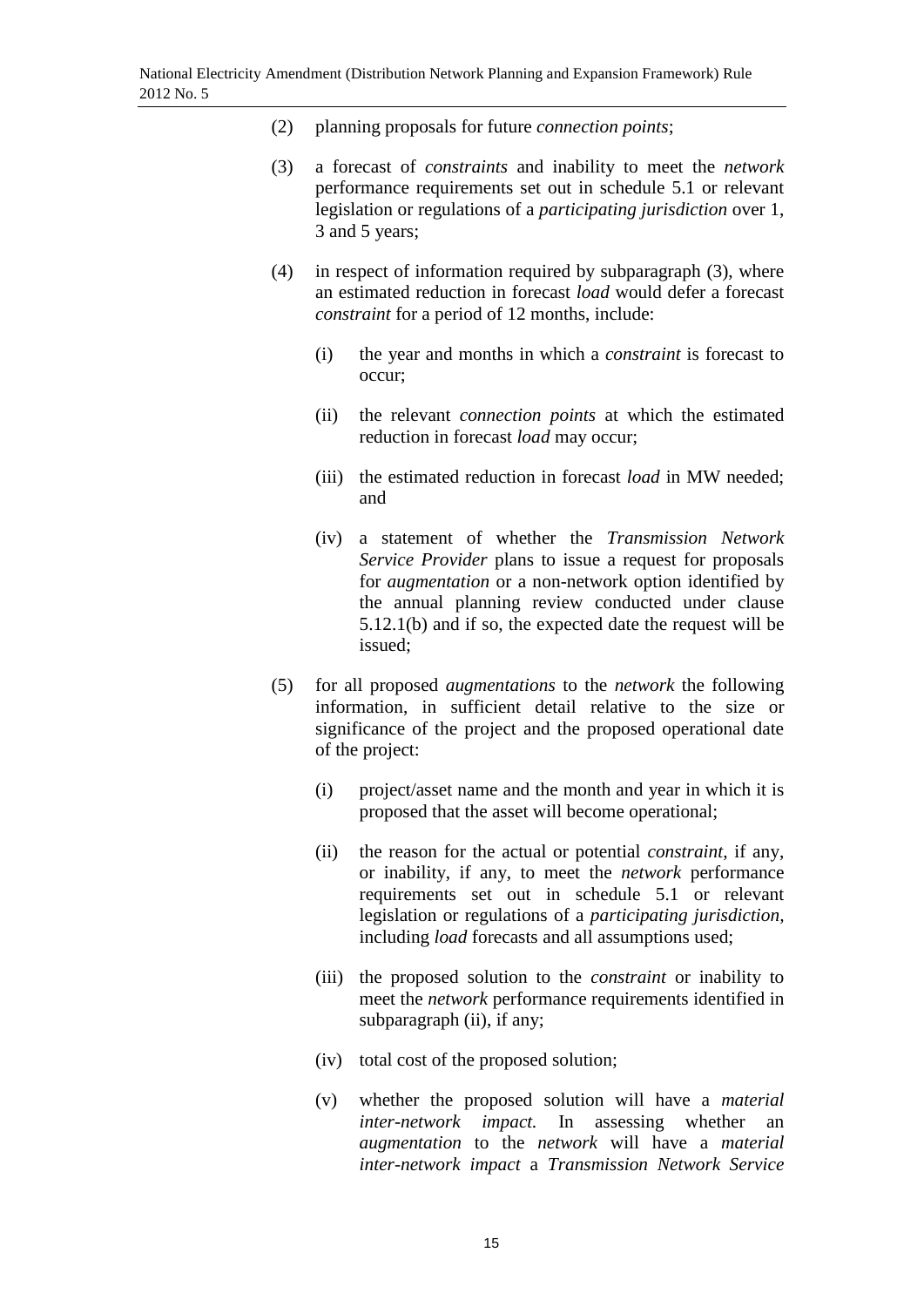*Provider* must have regard to the objective set of criteria *published* by *AEMO* in accordance with clause 5.21 (if any such criteria have been *published* by *AEMO*); and

- (vi) other reasonable network options and non-network options considered to address the actual or potential *constraint* or inability to meet the *network* performance requirements identified in subparagraph (ii), if any. Other reasonable *network* and non-network options include, but are not limited to, *interconnectors*, *generation* options, demand side options, *market network service* options and options involving other *transmission* and *distribution networks*;
- (6) the manner in which the proposed *augmentations* relate to the most recent *NTNDP* and the development strategies for current or potential *national transmission flow paths* that are specified in that *NTNDP*;
- (7) for all proposed replacement transmission network assets:
	- (i) a brief description of the new replacement transmission network asset project, including location;
	- (ii) the date from which the *Transmission Network Service Provider* proposes that the proposed new replacement transmission network asset will become operational;
	- (iii) the purpose of the proposed new replacement transmission network asset;
	- (iv) a list of any reasonable network options or non-network options to the proposed new replacement transmission network asset which are being, or have been, considered by the *Transmission Network Service Provider* (if any). Those alternatives include, but are not limited to, *interconnectors*, *generation* options, demand side options, *market network service* options and options involving other *transmission* or *distribution networks*; and
	- (v) the *Transmission Network Service Provider's* estimated total capitalised expenditure on the proposed new replacement transmission network asset; and
- (8) any information required to be included in an *Transmission Annual Planning Report* under clause 5.16.3(c) in relation to a *network* investment which is determined to be required to address an urgent and unforeseen *network* issue.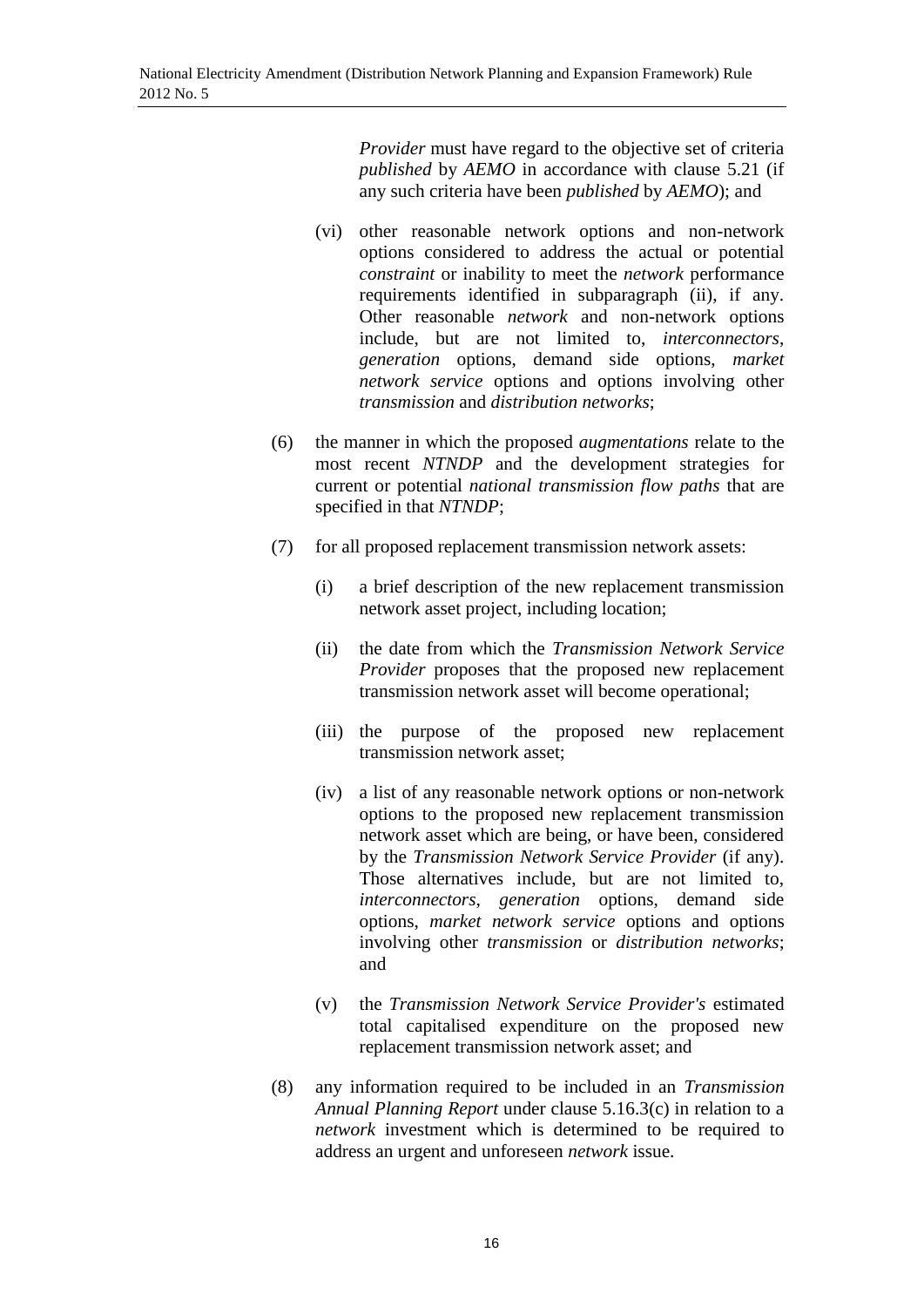## **5.13 Distribution annual planning process**

### **5.13.1 Distribution annual planning review**

#### **Scope**

- (a) A *Distribution Network Service Provider* must:
	- (1) subject to paragraph (b), determine an appropriate forward planning period for its distribution assets; and
	- (2) analyse the expected future operation of its *network* over the forward planning period in accordance with this clause 5.13.1.
- (b) The minimum forward planning period for the purposes of the *distribution* annual planning review is 5 years.
- (c) The *distribution* annual planning review must include all assets that would be expected to have a material impact on the *Distribution Network Service Provider's network* over the forward planning period.

### **Requirements**

- (d) Each *Distribution Network Service Provider* must, in respect of its *network*:
	- (1) prepare forecasts covering the forward planning period of *maximum demands* for:
		- (i) sub-transmission lines;
		- (ii) zone substations; and
		- (iii) to the extent practicable, primary distribution feeders,

having regard to:

- (iv) the number of customer *connections*;
- (v) *energy* consumption; and
- (vi) estimated total output of known *embedded generating units*;
- (2) identify, based on the outcomes of the forecasts in subparagraph (1), limitations on its *network*, including limitations caused by one or more of the following factors:
	- (i) forecast *load* exceeding total capacity;
	- (ii) the requirement for asset refurbishment or replacement;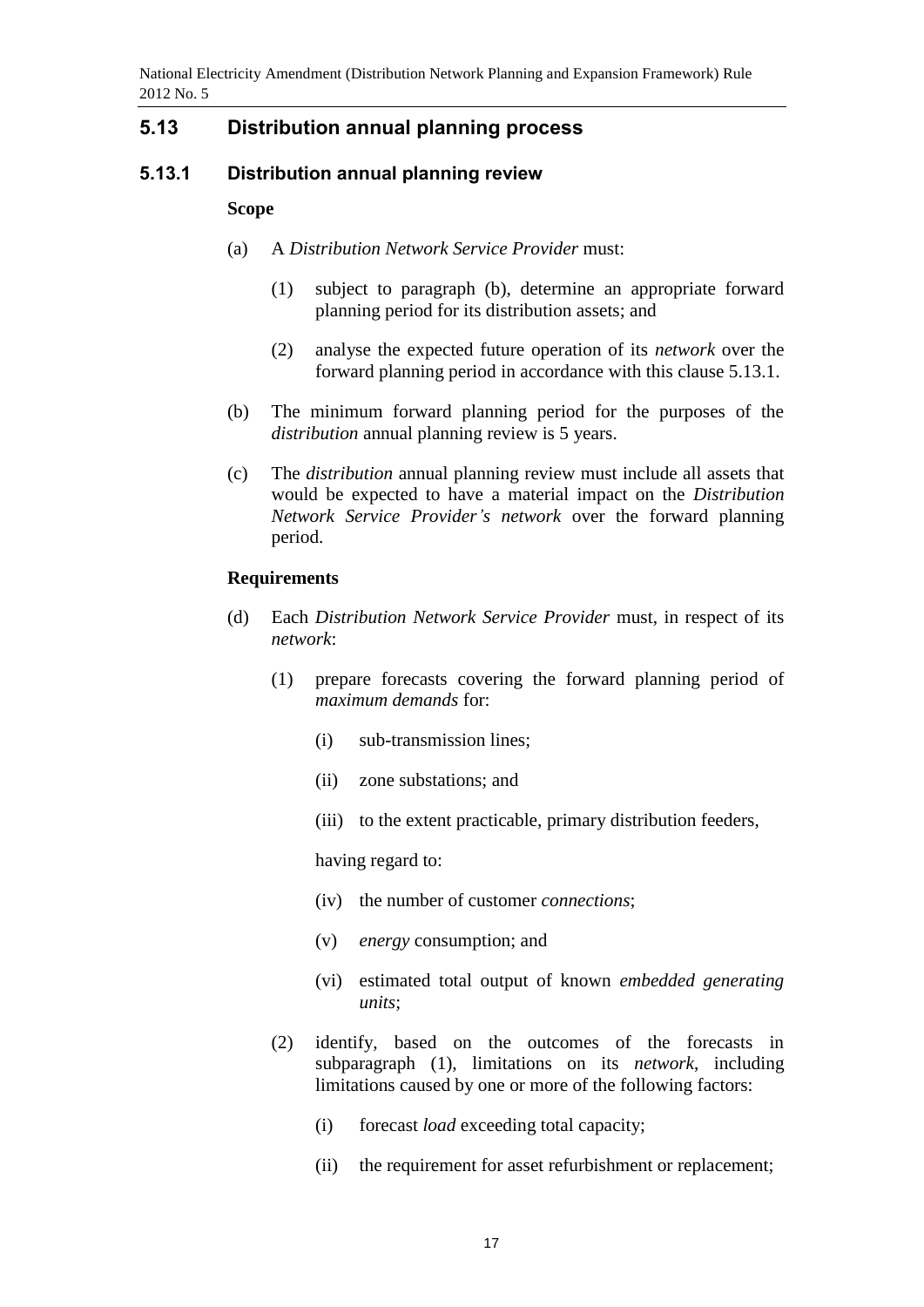- (iii) the requirement for *power system security* or *reliability*  improvement;
- (iv) design fault levels being exceeded;
- (v) the requirement for *voltage* regulation and other aspects of quality of supply to other *Network Users*; and
- (vi) the requirement to meet any *regulatory obligation or requirement*;
- (3) identify whether corrective action is required to address any system limitations identified in subparagraph (2) and, if so, identify whether the *Distribution Network Service Provider* is required to:
	- (i) carry out the requirements of the *regulatory investment test for distribution*; and
	- (ii) carry out demand side engagement obligations as required under paragraph (f); and
- (4) take into account any *jurisdictional electricity legislation*.

#### **Demand side engagement obligations**

- (e) Each *Distribution Network Service Provider* must develop a strategy for:
	- (1) engaging with non-network providers; and
	- (2) considering non-network options.
- (f) A *Distribution Network Service Provider* must engage with non-network providers and consider non-network options for addressing system limitations in accordance with its demand side engagement strategy.
- (g) A *Distribution Network Service Provider* must document its demand side engagement strategy in a demand side engagement document which must be *published* by no later than 31 August 2013.
- (h) A *Distribution Network Service Provider* must include the information specified in schedule 5.9 in its demand side engagement document.
- (i) A *Distribution Network Service Provider* must review and *publish* a revised demand side engagement document at least once every three years.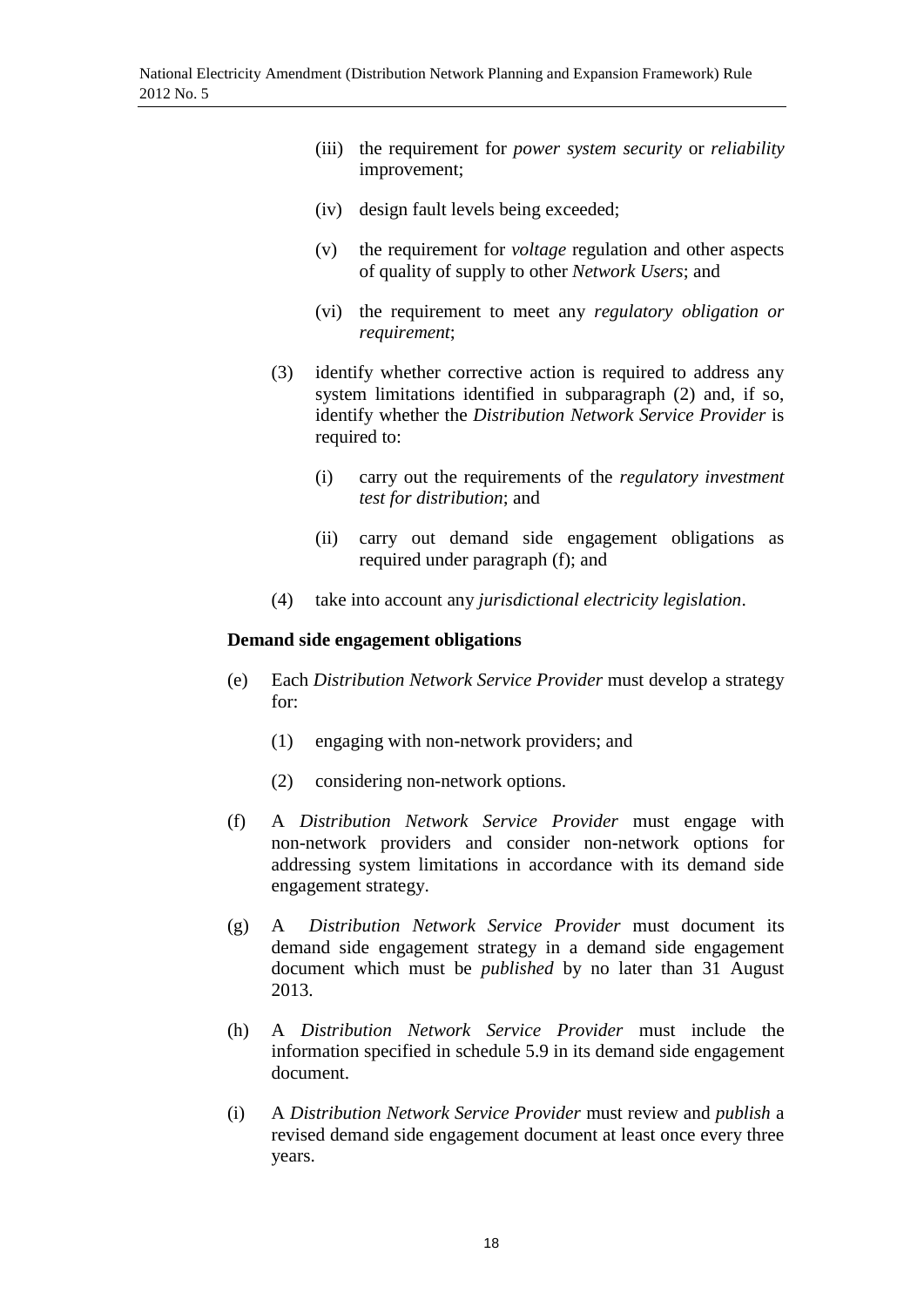(j) A *Distribution Network Service Provider* must establish and maintain a facility by which parties can register their interest in being notified of developments relating to *distribution network* planning and expansion. A *Distribution Network Service Provider*  must have in place a facility under this paragraph (j) no later than the date of publication of the *Distribution Network Service Provider's* demand side engagement document under paragraph (g).

### **5.13.2 Distribution Annual Planning Report**

(a) For the purposes of this clause 5.13.2:

**DAPR date** means for a *Distribution Network Service Provider*:

- (1) the date by which it is required to *publish* a *Distribution Annual Planning Report* under *jurisdictional electricity legislation*; or
- (2) if no such date is specified in *jurisdictional electricity legislation*, 31 December.
- (b) By the DAPR date each year, a *Distribution Network Service Provider* must *publish* the *Distribution Annual Planning Report*  setting out the results of the *distribution* annual planning review for the forward planning period.

#### **Note**

Under clause 5.12.2(b), if a person is a *Transmission Network Service Provider* only because it owns, operates or controls *dual function assets* then it may *publish* its *Transmission Annual Planning Report* in the same document and at the same time as its *Distribution Annual Planning Report* under this clause 5.13.2.

- (c) A *Distribution Network Service Provider* must include the information specified in schedule 5.8 in its *Distribution Annual Planning Report*.
- (d) Despite paragraph (c), a *Distribution Network Service Provider* is not required to include in its *Distribution Annual Planning Report* information required in relation to transmission-distribution connection points if it is required to do so under *jurisdictional electricity legislation*.
- (e) As soon as practicable after it *publishes* a *Distribution Annual Planning Report* under paragraph (b), a *Distribution Network Service Provider* must *publish* on its website the contact details for a suitably qualified staff member of the *Distribution Network Service Provider* to whom queries on the report may be directed.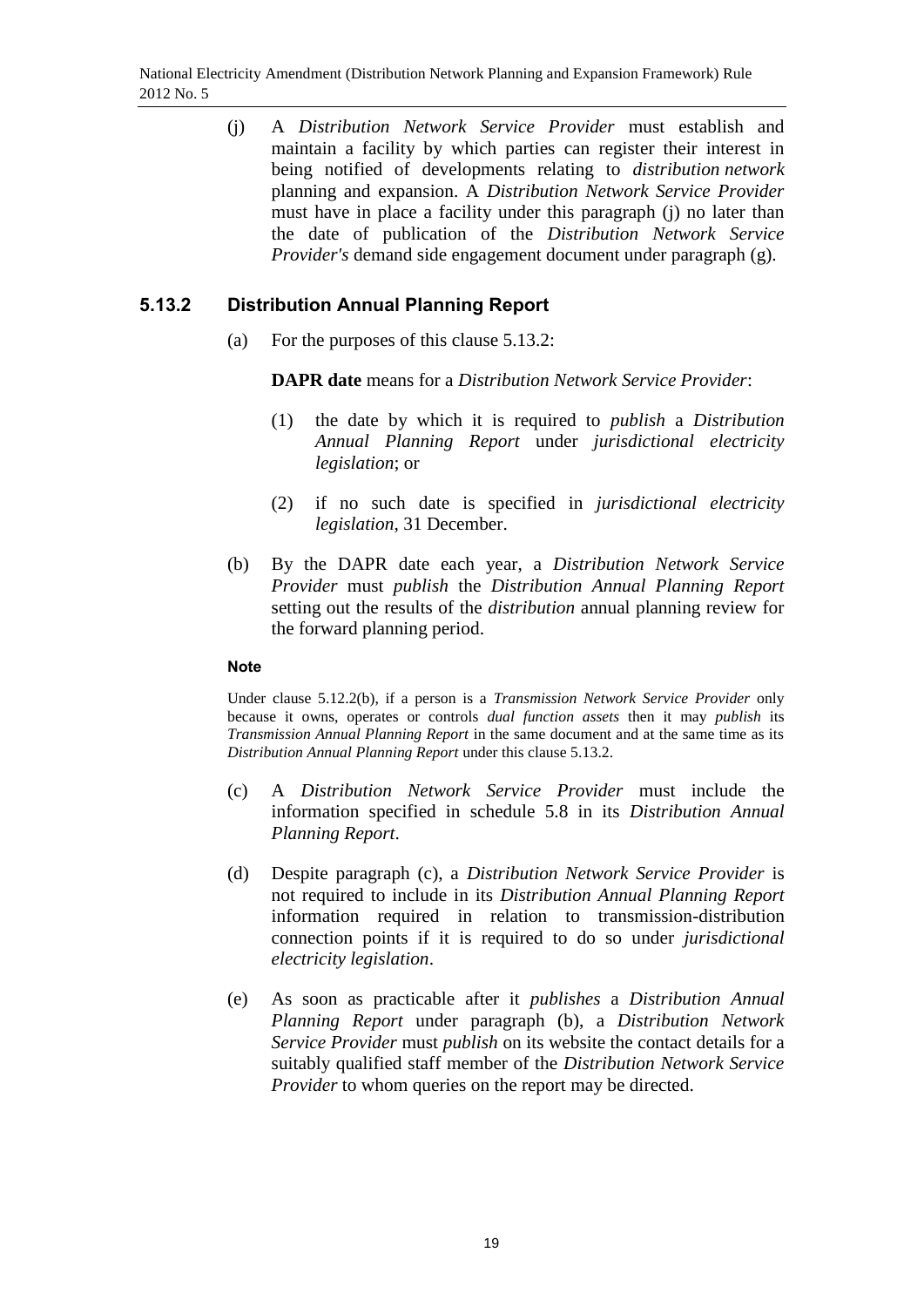## **5.14 Joint planning**

### **5.14.1 Joint planning obligations of Transmission Network Service Providers and Distribution Network Service Providers**

- (a) Subject to paragraphs (b) and (c):
	- (1) each *Distribution Network Service Provider* must conduct joint planning with each *Transmission Network Service Provider* of the *transmission networks* to which the *Distribution Network Service Provider's networks* are *connected*; and
	- (2) each *Transmission Network Service Provider* must conduct joint planning with each *Distribution Network Service Provider* of the *distribution networks* to which the *Transmission Network Service Provider's networks* are *connected*.
- (b) In the case of the *declared shared network* of an *adoptive jurisdiction*, the relevant *declared transmission system operator*, the relevant *Distribution Network Service Provider*, *AEMO* and any *interested party* that has informed *AEMO* of its interest in the relevant plans, shall conduct joint planning.
- (c) For the purposes of this clause 5.14.1, a *Transmission Network Service Provider* does not include a *Network Service Provider* that is a *Transmission Network Service Provider* only because it owns, controls or operates *dual function assets*.
- (d) The relevant *Distribution Network Service Provider* and *Transmission Network Service Provider* must:
	- (1) assess the adequacy of existing *transmission* and *distribution networks* and the assets associated with transmission-distribution connection points over the next five years and to undertake joint planning of projects which relate to both *networks* (including, where relevant, *dual function assets*);
	- (2) use best endeavours to work together to ensure efficient planning outcomes and to identify the most efficient options to address the needs identified in accordance with subparagraph  $(4)$ ;
	- (3) identify any limitations or constraints:
		- (i) that will affect both the *Transmission Network Service Provider's* and *Distribution Network Service Provider's network*; or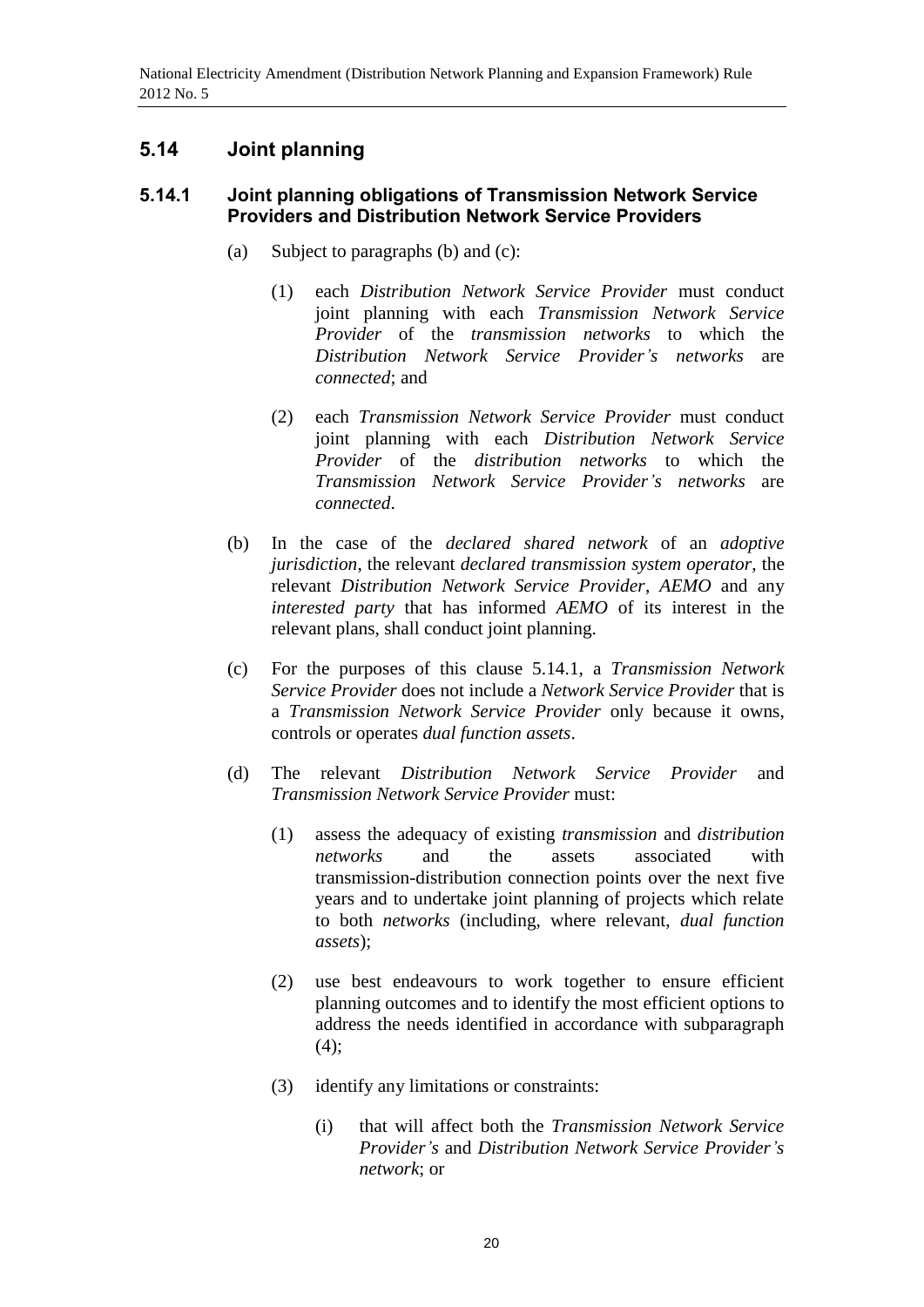- (ii) which can only be addressed by corrective action that will require coordination by the *Transmission Network Service Provider* and the *Distribution Network Service Provider*; and
- (4) where the need for a joint planning project is identified under subparagraph (3):
	- (i) jointly determine plans that can be considered by relevant *Registered Participants*, *AEMO*, *interested parties*, and parties registered on the demand side engagement register of each *Distribution Network Service Provider* involved in joint planning;
	- (ii) determine whether the joint planning project is a RIT-T project or a RIT-D project; and
	- (iii) may agree on a lead party to be responsible for carrying out the *regulatory investment test for transmission* or the *regulatory investment test for distribution* (as the case may be) in respect of the joint planning project.
- (e) If a *Network Service Provider*, as the lead party for one or more *Network Service Providers*, undertakes the *regulatory investment test for transmission* or the *regulatory investment test for distribution* (as the case may be) in respect of a joint planning project, the other *Network Service Providers* will be taken to have discharged their obligation to undertake the relevant test in respect of that project.

### **5.14.2 Joint planning obligations of Distribution Network Service Providers and Distribution Network Service Providers**

- (a) *Distribution Network Service Providers* must undertake joint planning with other *Distribution Network Service Providers* where there is a requirement to consider the need for any *augmentation* or non-network options that affect more than one *Distribution Network Service Provider's network*.
- (b) *Distribution Network Service Providers* involved in joint planning may agree on a lead party to be responsible for carrying out the *regulatory investment test for distribution* in respect of the joint planning project.
- (c) If a *Distribution Network Service Provider*, as the lead party for one or more *Distribution Network Service Providers*, undertakes the *regulatory investment test for distribution* in respect of a joint planning project, the other *Distribution Network Service Providers* will be taken to have discharged their obligation to undertake the *regulatory investment test for distribution* in respect of that project.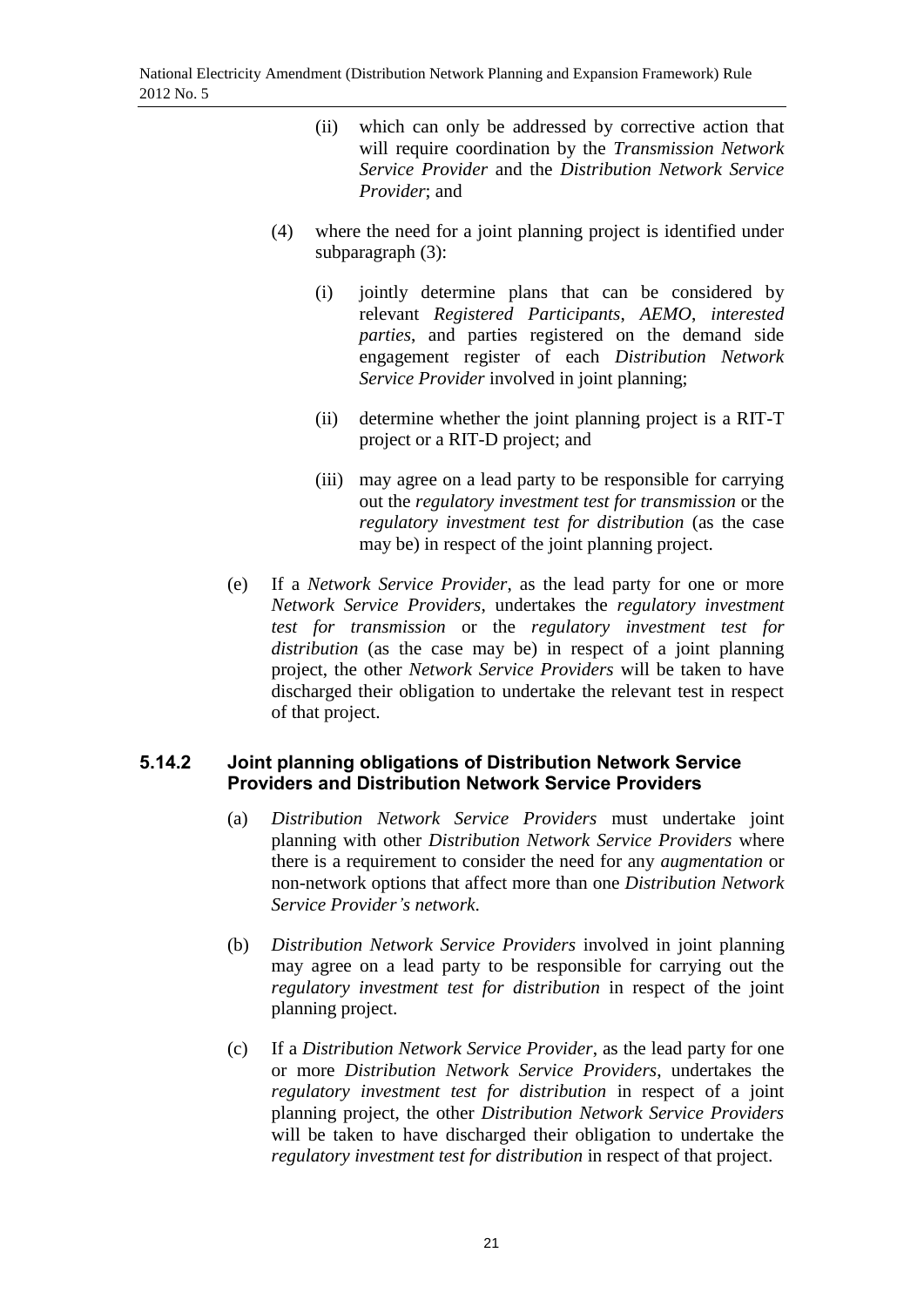## **5.15 Regulatory investment tests generally**

### **5.15.1 Interested parties**

In clauses 5.16.4, 5.16.5, 5.17.4 and 5.17.5, *interested party* means a person including an end user or its *representative* who, in the *AER's* opinion, has the potential to suffer a material and adverse *National Electricity Market* impact from the investment identified as the preferred option in the project assessment conclusions report or the final project assessment report (as the case may be).

### **5.15.2 Identification of a credible option**

- (a) A credible option is an option (or group of options) that:
	- (1) addresses the identified need;
	- (2) is (or are) commercially and technically feasible; and
	- (3) can be implemented in sufficient time to meet the identified need,

and is (or are) identified as a credible option in accordance with paragraphs (b) or (d) (as relevant).

- (b) In applying the *regulatory investment test for transmission*, the RIT-T proponent must consider, in relation to a RIT-T project other than those described in clauses  $5.16.3(a)(1)-(7)$ , all options that could reasonably be classified as credible options taking into account:
	- (1) energy source;
	- (2) technology;
	- (3) ownership;
	- (4) the extent to which the credible option enables *intra-regional* or *inter-regional* trading of electricity;
	- (5) whether it is a network option or a non-network option;
	- (6) whether the credible option is intended to be regulated;
	- (7) whether the credible option has a proponent; and
	- (8) any other factor which the RIT-T proponent reasonably considers should be taken into account.
- (c) In applying the *regulatory investment test for distribution*, the RIT-D proponent must consider, in relation to a RIT-D project other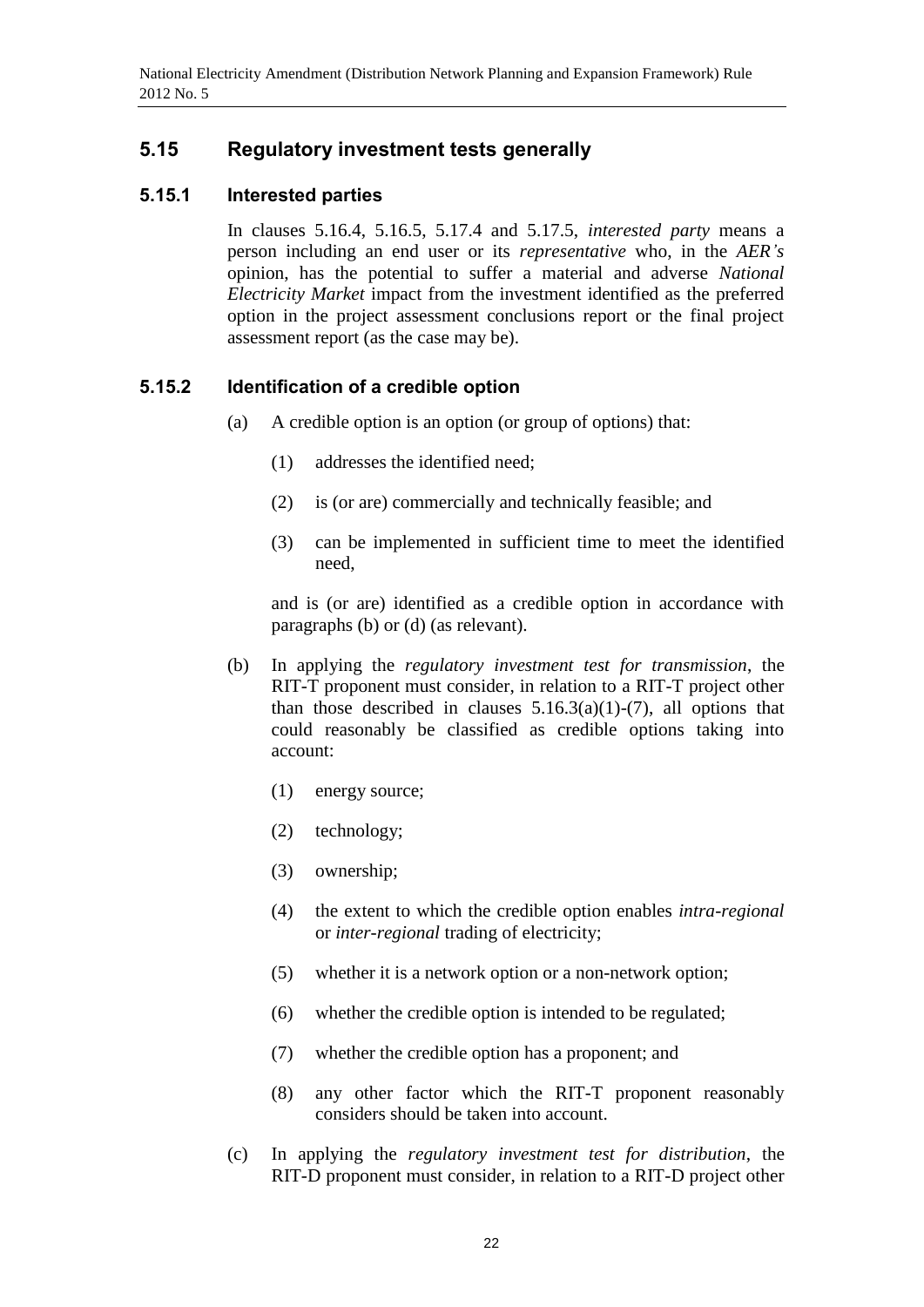than those described in clauses  $5.17.3(a)(1)-(6)$ , all options that could reasonably be classified as credible options, without bias as to:

- (1) energy source;
- (2) technology;
- (3) ownership; and
- (4) whether it is a network option or a non-network option.
- (d) The absence of a proponent does not exclude an option from being considered a credible option.

#### **5.15.3 Review of costs thresholds**

#### **Regulatory investment test for transmission thresholds**

- (a) Every 3 years the *AER* must undertake a review of the changes in the input costs used to calculate the estimated capital costs in relation to:
	- (1) replacement transmission network assets; and
	- (2) transmission investment as referred to in paragraphs  $(b)(2)$  to (6),

for the purposes of determining whether the cost thresholds specified in paragraph (b) need to be changed to maintain the appropriateness of the cost thresholds over time by adjusting those cost thresholds to reflect any increase or decrease in the input costs since:

- (3) July 2009 in respect of the first cost threshold review; and
- (4) the date of the previous review in respect of every subsequent cost threshold review.
- (b) For the purposes of paragraph (a), the cost thresholds for review are the following amounts:
	- (1) in excess of \$5 million in relation to replacement transmission network assets;
	- (2) of less than \$5 million referred to in clause  $5.16.3(a)(2)$ ;
	- (3) of less than \$5 million referred to in clause  $5.16.3(a)(4)$ ;
	- (4) of less than \$5 million referred to in clause  $5.16.3(a)(5)$ ;
	- (5) of less than \$35 million referred to in clause  $5.16.4(z1)(1)$ ; and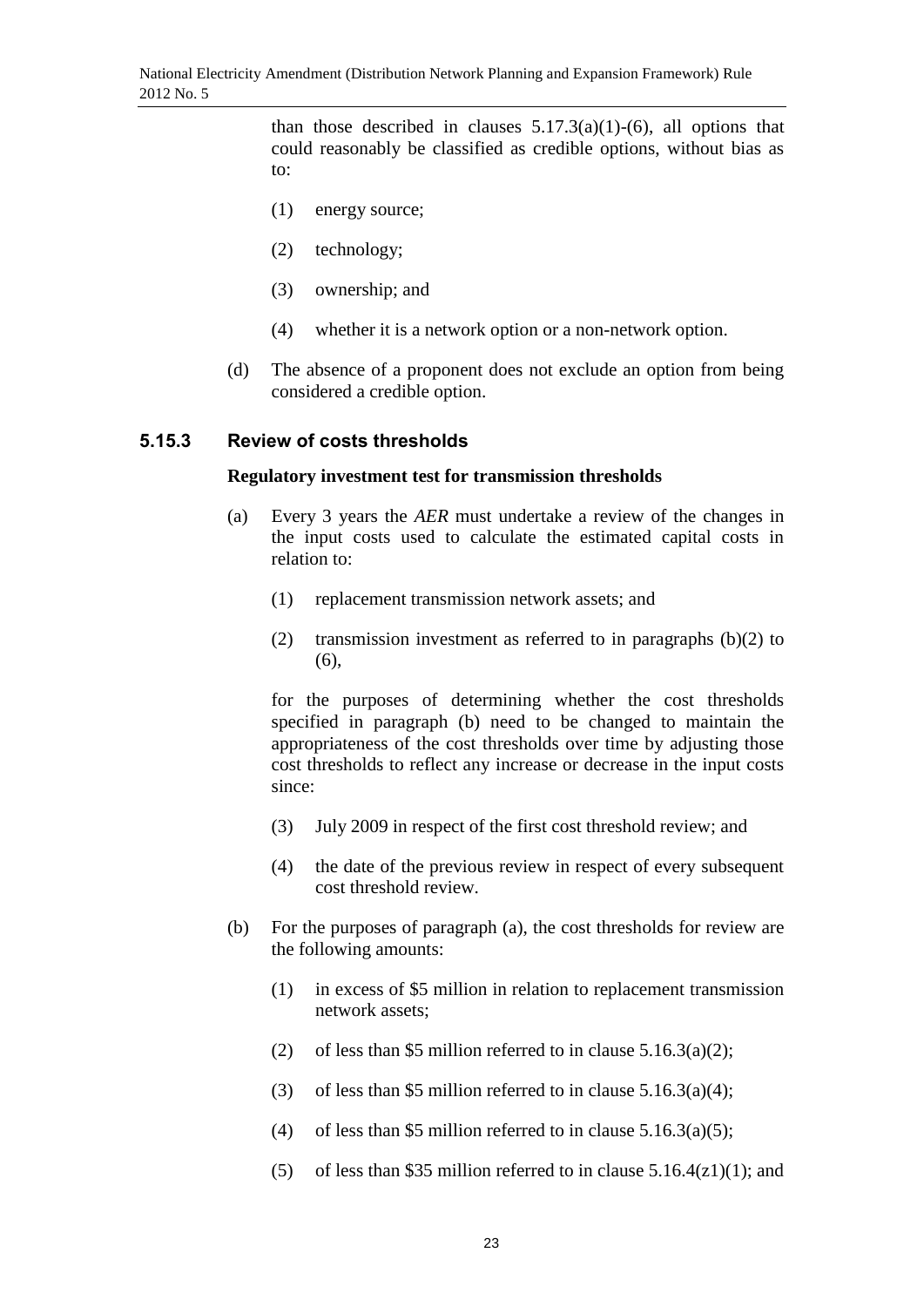(6) in excess of \$5 million in relation to investment in transmission assets of the type referred to in the definition of potential transmission project in clause 5.10.2.

### **Regulatory investment test for distribution costs thresholds**

- (c) Subject to paragraph (f)(2), every 3 years, and at the same time as it undertakes its review of the cost thresholds for *regulatory investment test for transmission* under paragraph (a), the *AER* must undertake a review of the changes in the input costs used to calculate the estimated capital costs in relation to:
	- (1) projects subject to the *regulatory investment test for distribution*; and
	- (2) the cost threshold for committed investments that are to address a refurbishment or replacement need, or an urgent and unforeseen *network* need subject to the *Distribution Annual Planning Report*,

for the purposes of determining whether the costs thresholds specified in paragraph (d) need to be changed to maintain the appropriateness of the cost thresholds over time by adjusting those cost thresholds to reflect any increase or decrease in the input costs since:

- (3) 1 January 2013 in respect of the first cost threshold review; and
- (4) the date of the previous review in respect of every subsequent cost threshold review.
- (d) For the purposes of paragraph (c), the cost thresholds for review are the following amounts:
	- (1)  $$5$  million referred to in clause  $5.17.3(a)(2);$
	- (2)  $$5$  million referred to in clause  $5.17.3(a)(6)$ ;
	- (3)  $$10$  million referred to in clause 5.17.4(n)(2);
	- (4)  $$20$  million referred to in clause 5.17.4(s);
	- (5)  $$2$  million referred to in S5.8(g).

#### **Cost threshold reviews**

- (e) Each cost threshold review is to be commenced by the *AER* by 31 July of the relevant year.
- (f) The first review of the cost thresholds for: :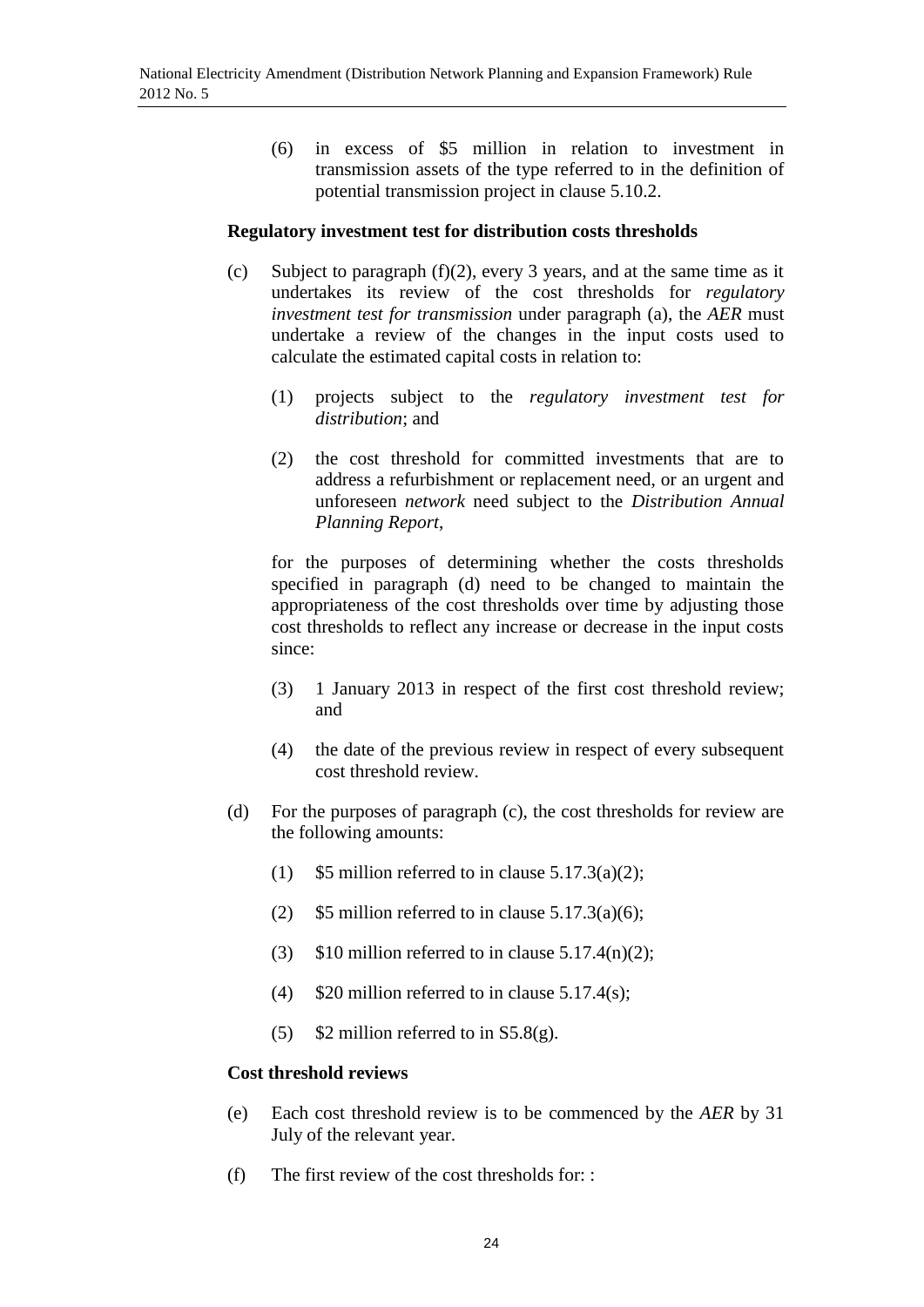- (1) the *regulatory investment test for transmission* under paragraph (a) must be initiated in 2012; and
- (2) the *regulatory investment test for distribution* under paragraph (c) must be initiated in 2015.
- (g) Within six weeks following the commencement of a cost threshold review, the *AER* must *publish* a draft determination outlining:
	- (1) whether the *AER* has formed the view that any of the cost thresholds need to be amended to reflect increases or decreases in the input costs to ensure that the appropriateness of the cost thresholds is maintained over time;
	- (2) its reasons for determining whether the cost thresholds need to be varied to reflect increases or decreases in the input costs;
	- (3) if there is to be a variation in a cost threshold, the amount of the new cost threshold and the date the new cost threshold will take effect; and
	- (4) its reasons for determining the amount of the new cost threshold.
- (h) At the same time as it *publishes* the draft determination under paragraph (f), the *AER* must *publish* a notice seeking submissions on the draft determination. The notice must specify the period within which written submissions can be made (the cost threshold consultation period) which must be no less than 5 weeks from the date of the notice.
- (i) The *AER* must consider any written submissions received during the cost threshold consultation period in making its final determination in respect of the matters outlined in paragraph (g).
- (j) The final determination on cost thresholds must be made and *published* by the *AER* within 5 weeks following the end of the cost threshold consultation period.
- (k) The *AER* may *publish* a draft determination under paragraph (g), a notice under paragraph (h), or a final determination under paragraph (j) for any cost threshold reviews under paragraphs (a) and (c) as a single document.

## **5.15.4 Costs determinations**

- (a) Where the *AER* engages a consultant to assist in making a determination under clauses 5.16.5, 5.16.6 or 5.17.5 the *AER* may make a costs determination.
- (b) Where a costs determination is made, the *AER* may: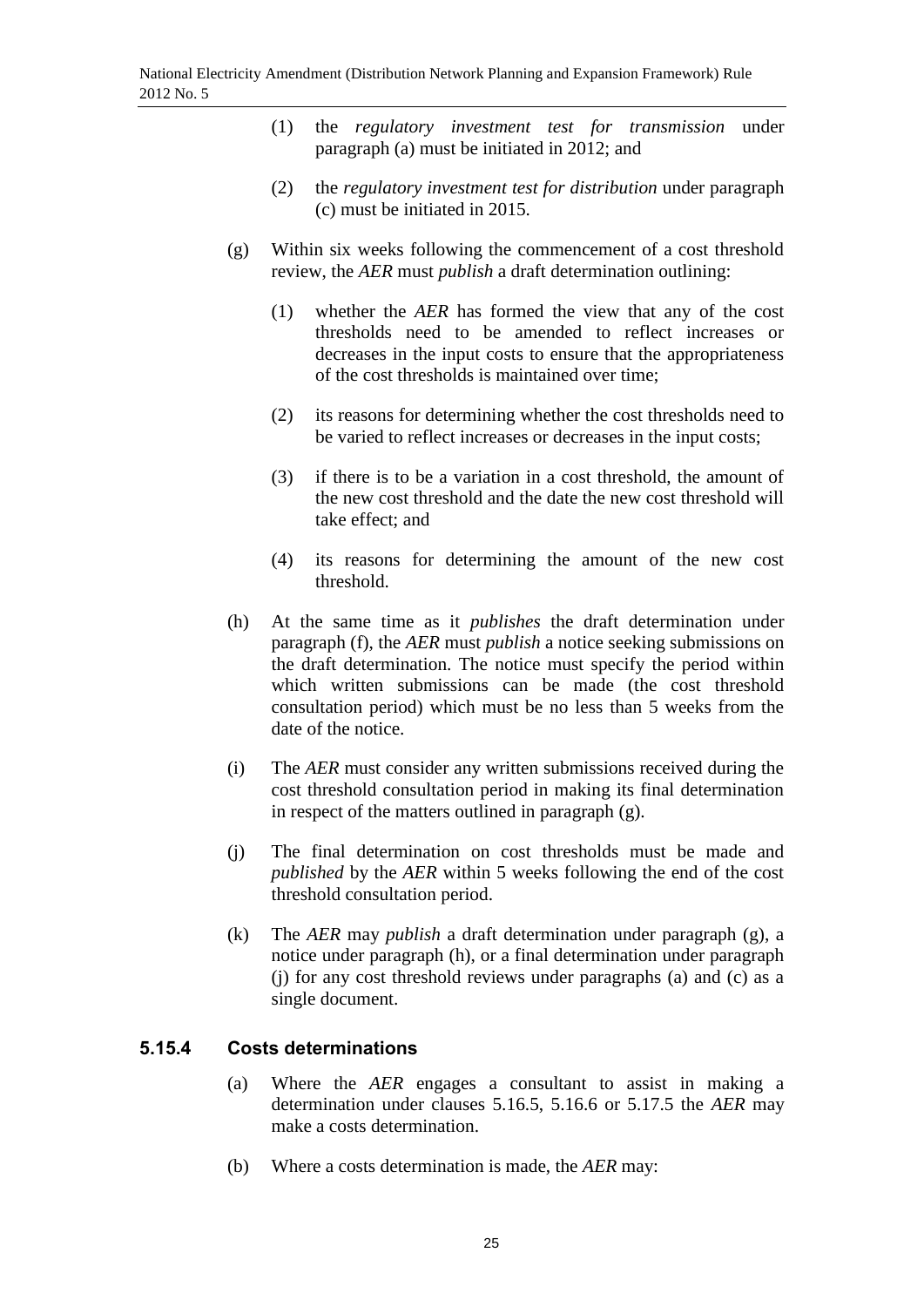- (1) render the RIT-T proponent or the RIT-D proponent (as the case may be) an invoice for the costs; or
- (2) determine that the costs should:
	- (i) be shared by all the parties to the dispute, whether in the same proportion or differing proportions; or
	- (ii) be borne by a party or parties to the dispute other than the RIT-T proponent or the RIT-D proponent (as the case may be) whether in the same proportion or differing proportions; and
	- (iii) the *AER* may render invoices accordingly.
- (c) If an invoice is rendered under subparagraph (b)(2)(iii), the *AER*  must specify a time period for the payment of the invoice that is no later than 30 *business days* from the date the *AER* makes a determination under paragraph (a).

### **5.16 Regulatory investment test for transmission**

### **5.16.1 Principles**

- (a) The *AER* must develop and *publish* the *regulatory investment test for transmission* in accordance with the *transmission consultation procedures* and this rule 5.16.1.
- (b) The purpose of the *regulatory investment test for transmission* is to identify the credible option that maximises the present value of net economic benefit to all those who produce, consume and transport electricity in the *market* (the preferred option). For the avoidance of doubt, a preferred option may, in the relevant circumstances, have a negative net economic benefit (that is, a net economic cost) where the identified need is for reliability corrective action.
- (c) The *regulatory investment test for transmission* must:
	- (1) be based on a cost-benefit analysis that is to include an assessment of reasonable scenarios of future supply and demand if each credible option were implemented compared to the situation where no option is implemented;
	- (2) not require a level of analysis that is disproportionate to the scale and likely impact of each of the credible options being considered;
	- (3) be capable of being applied in a predictable, transparent and consistent manner;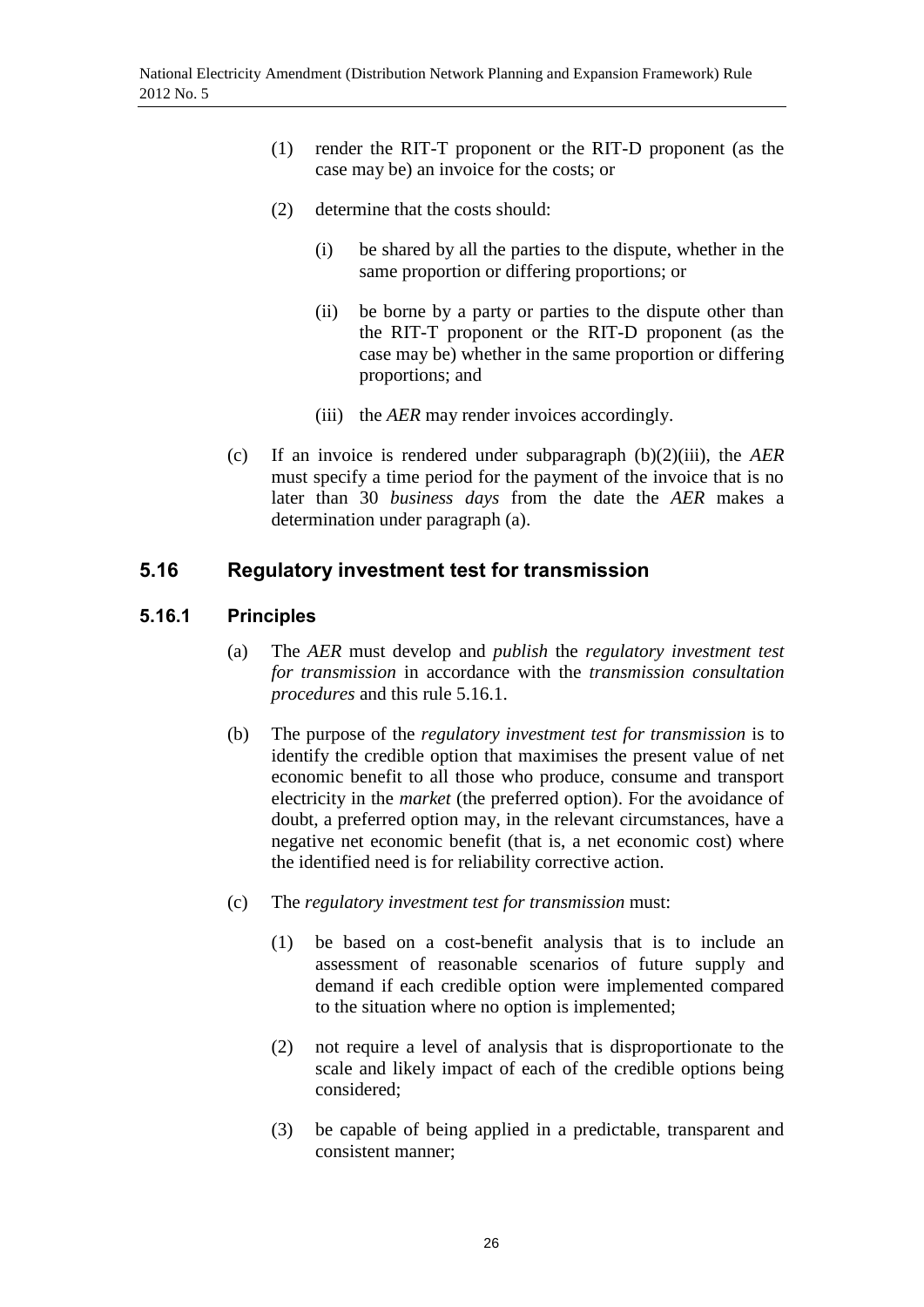- (4) require the RIT-T proponent to consider the following classes of market benefits that could be delivered by the credible option: (i) changes in fuel consumption arising through different patterns of *generation dispatch*; (ii) changes in voluntary *load* curtailment; (iii) changes in involuntary *load shedding*, with the market benefit to be considered using a reasonable forecast of the value of electricity to consumers; (iv) changes in costs for parties, other than the RIT-T proponent, due to: (A) differences in the timing of new *plant*; (B) differences in capital costs; and (C) differences in the operating and maintenance costs; (v) differences in the timing of expenditure; (vi) changes in *network* losses; (vii) changes in *ancillary services* costs; (viii) competition benefits; (ix) any additional option value (where this value has not already been included in the other classes of market benefits) gained or foregone from implementing that credible option with respect to the likely future investment needs of the *market*; and (x) other classes of market benefits that are: (A) determined to be relevant by the RIT-T proponent and agreed to by the *AER* in writing before the date the relevant project specification consultation report is made available to other parties under clause 5.16.4; or (B) specified as a class of market benefit in the *regulatory investment test for transmission*;
	- (5) require a RIT-T proponent to include a quantification of all classes of market benefits which are determined to be material in the RIT-T proponent's reasonable opinion;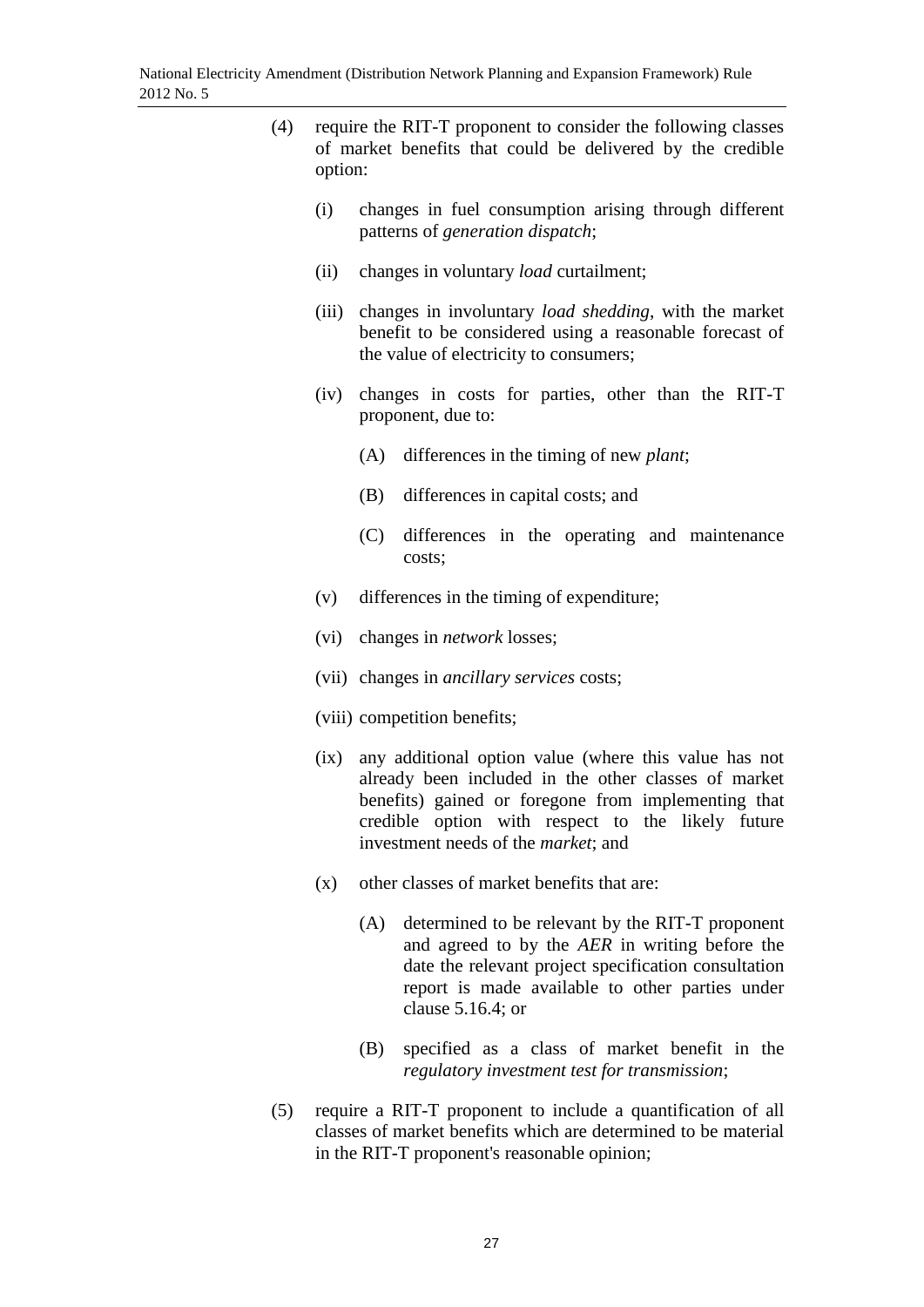- (6) require a RIT-T proponent to consider all classes of market benefits as material unless it can, in the project assessment draft report, or in respect of a proposed preferred option which is subject to the exemption contained in clause  $5.16.4(z1)$ , in the project specification consultation report, provide reasons why:
	- (i) a particular class of market benefit is likely not to affect materially the outcome of the assessment of the credible options under the *regulatory investment test for transmission*; or
	- (ii) the estimated cost of undertaking the analysis to quantify the market benefit is likely to be disproportionate to the scale, size and potential benefits of each credible option being considered in the report;
- (7) with respect to the classes of market benefits set out in subparagraphs  $(4)(ii)$  and  $(iii)$ , ensure that, if the credible option is for reliability corrective action, the quantification assessment required by paragraph (5) will only apply insofar as the market benefit delivered by the credible option exceeds the minimum standard required for reliability corrective action;
- (8) require the RIT-T proponent to quantify the following classes of costs:
	- (i) costs incurred in constructing or providing the credible option;
	- (ii) operating and maintenance costs in respect of the credible option;
	- (iii) the cost of complying with laws, regulations and applicable administrative requirements in relation to the construction and operation of the credible option; and
	- (iv) any other class of costs that are:
		- (A) determined to be relevant by the RIT-T proponent and agreed to by the *AER* in writing before the date the relevant project specification consultation report is made available to other parties under clause 5.16.4; or
		- (B) specified as a class of cost in the *regulatory investment test for transmission*;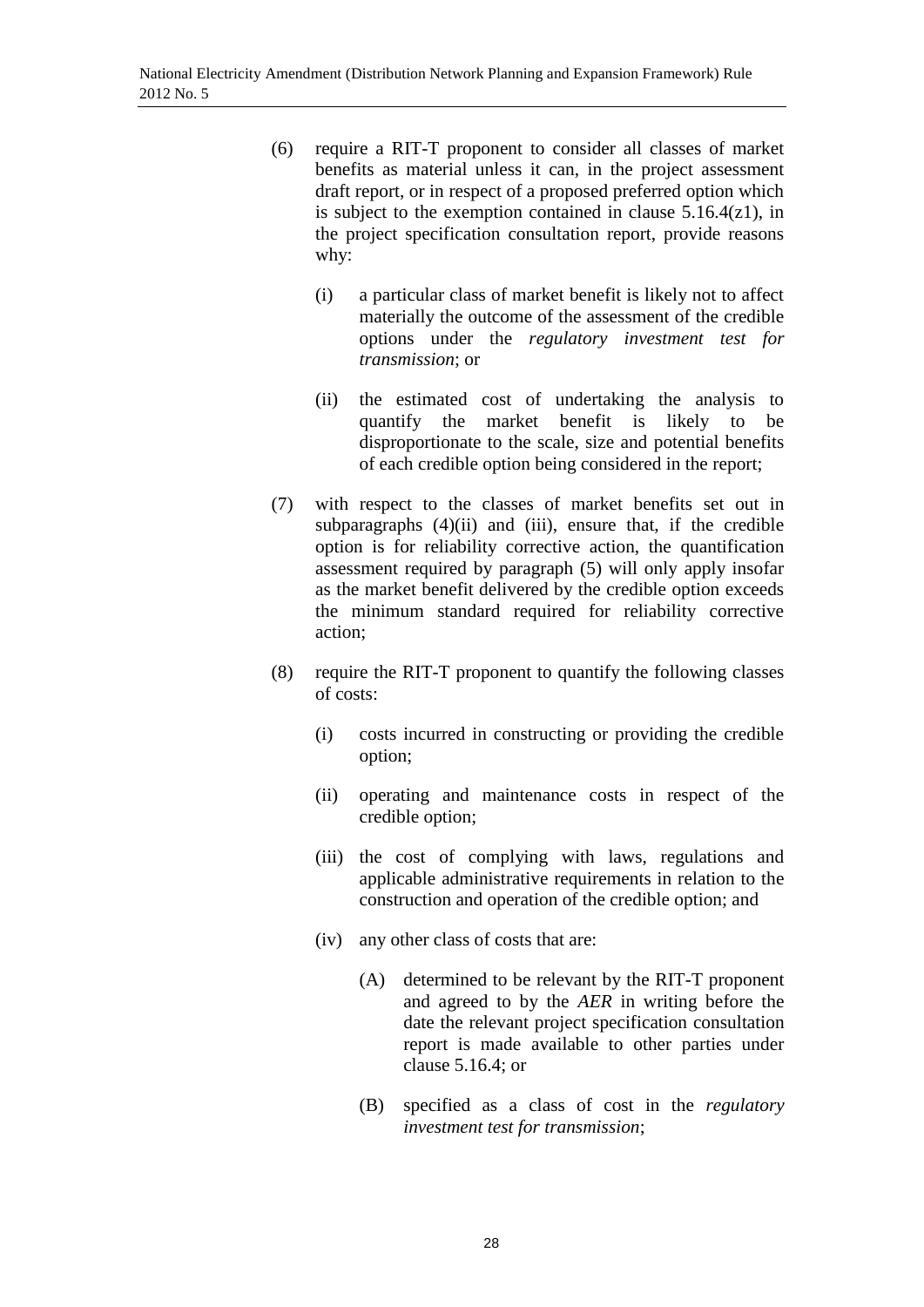- (9) provide that any cost or market benefit which cannot be measured as a cost or market benefit to *Generators*, *Distribution Network Service Providers*, *Transmission Network Service Providers* or consumers of electricity may not be included in any analysis under the *regulatory investment test for transmission*;
- (10) specify:
	- (i) the method or methods permitted for estimating the magnitude of the different classes of market benefits;
	- (ii) the method or methods permitted for estimating the magnitude of the different classes of costs;
	- (iii) the method or methods permitted for estimating market benefits which may occur outside the region in which the *networks* affected by the RIT-T project are located; and
	- (iv) the appropriate method and value for specific inputs, where relevant, for determining the discount rate or rates to be applied;
- (11) specify that a sensitivity analysis is required of any modelling relating to the cost-benefit analysis; and
- (12) reflect that the credible option that maximises the present value of net economic benefit to all those who produce, consume or transport electricity in the market may, in some circumstances, have a negative net economic benefit (that is, a net economic cost) where the identified need is for reliability corrective action.

### **5.16.2 Regulatory investment test for transmission application guidelines**

- (a) At the same time as the *AER* develops and *publishes* a proposed *regulatory investment test for transmission* under the *transmission consultation procedure*, the *AER* must also develop and *publish* guidelines for the operation and application of the *regulatory investment test for transmission* (the regulatory investment test for transmission application guidelines) in accordance with the *transmission consultation procedures* and this rule 5.16.
- (b) The regulatory investment test for transmission application guidelines must:
	- (1) give effect to and be consistent with this clause 5.16.2 and clauses 5.15.2, 5.16.3, 5.16.4 and 5.16.5; and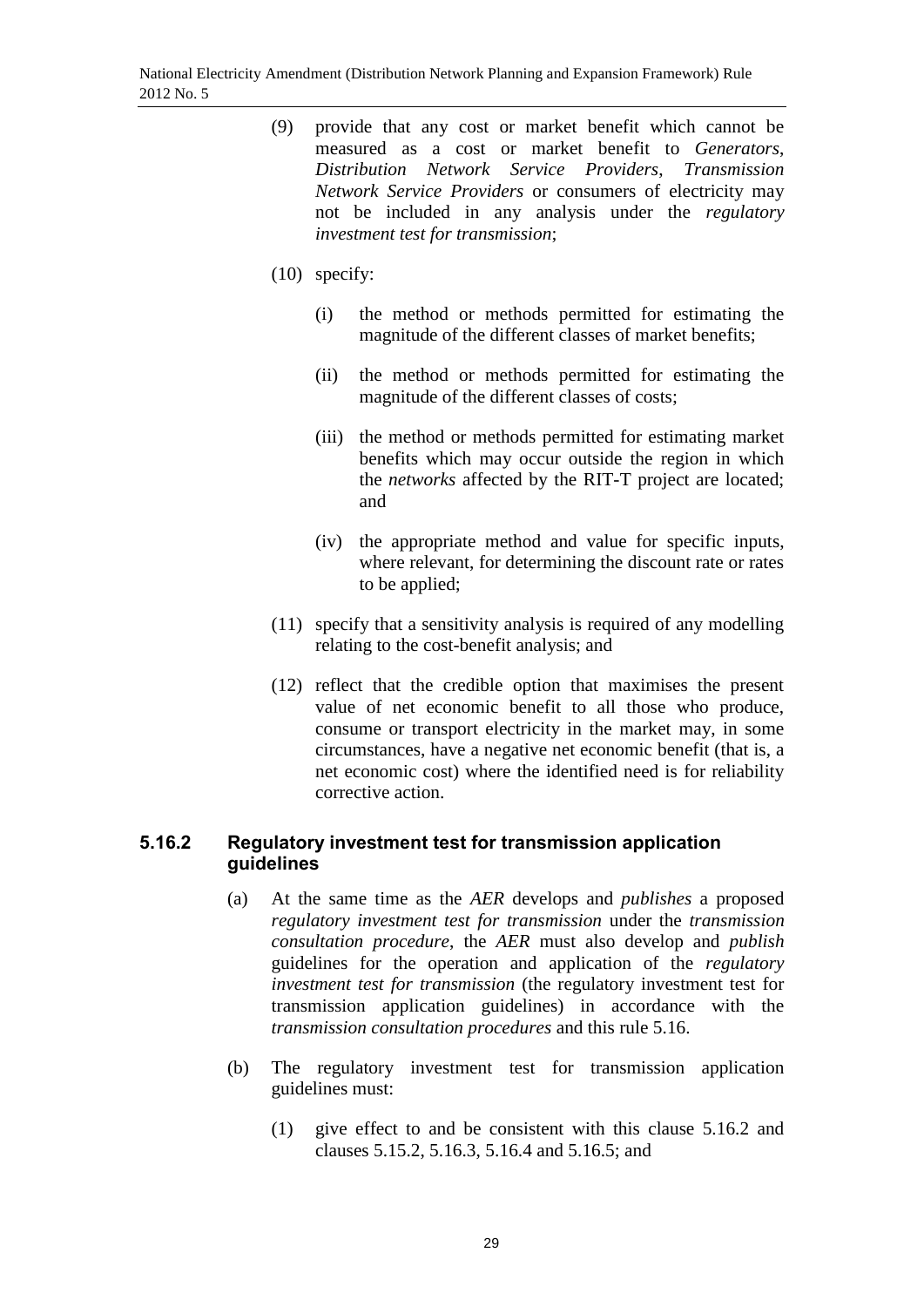- (2) provide guidance on:
	- (i) the operation and application of the *regulatory investment test for transmission*;
	- (ii) the process to be followed in applying the *regulatory investment test for transmission*; and
	- (iii) how disputes raised in relation to the *regulatory investment test for transmission* and its application will be addressed and resolved.
- (c) The regulatory investment test for transmission application guidelines must provide guidance and worked examples as to:
	- (1) what constitutes a credible option;
	- (2) acceptable methodologies for valuing the costs of a credible option;
	- (3) what may constitute an externality under the *regulatory investment test for transmission*;
	- (4) the classes of market benefits to be considered for the purposes of clause  $5.16.1(c)(4)$ ;
	- (5) the suitable modelling periods and approaches to scenario development;
	- (6) the acceptable methodologies for valuing the market benefits of a credible option referred to clause  $5.16.1(c)(4)$ , including the option value, competition benefits and market benefits that accrue across regions;
	- (7) the appropriate approach to undertaking a sensitivity analysis for the purposes of clause  $5.16.1(c)(11)$ ;
	- (8) the appropriate approaches to assessing uncertainty and risks; and
	- (9) when a person is sufficiently committed to a credible option for reliability corrective action to be characterised as a proponent for the purposes of clause 5.15.2(b)(7).
- (d) The *AER* must ensure that there is a *regulatory investment test for transmission* and regulatory investment test for transmission application guidelines in force at all times.
- (e) The *AER* may, from time to time, amend or replace the *regulatory investment test for transmission* and regulatory investment test for transmission application guidelines in accordance with the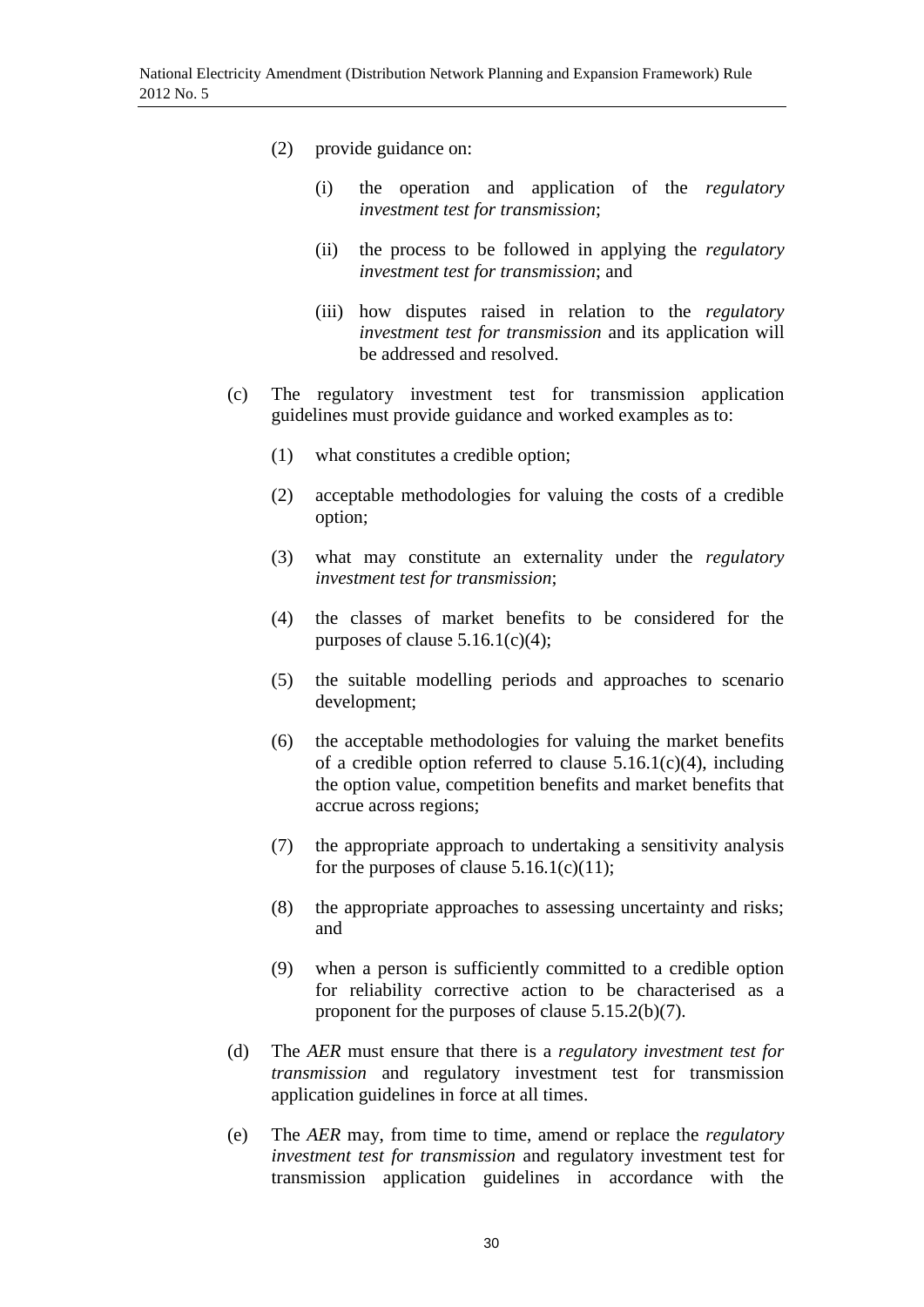*transmission consultation procedures*, provided the *AER publishes* any amendments to, or replacements of, the *regulatory investment test for transmission* or regulatory investment test for transmission application guidelines at the same time.

- (f) An amendment referred to in paragraph (e) does not apply to a current application of the *regulatory investment test for transmission*  and the regulatory investment test for transmission application guidelines under the *Rules* by RIT-T proponent.
- (g) For the purposes of paragraph (f), a "current application" means any action or process initiated under the *Rules* which relies on or is referenced to the *regulatory investment test for transmission* and/or the regulatory investment test for transmission application guidelines and is not completed at the date of the relevant amendment to the *regulatory investment test for transmission* and/or the regulatory investment test for transmission application guidelines.

### **5.16.3 Investments subject to the regulatory investment test for transmission**

- (a) A RIT-T proponent must apply the *regulatory investment test for transmission* to a RIT-T project except in circumstances where:
	- (1) the RIT-T project is required to address an urgent and unforeseen *network* issue that would otherwise put at risk the *reliability* of the *transmission network* as described in paragraph (b);
	- (2) the estimated capital cost of the most expensive option to address the identified need which is technically and economically feasible is less than \$5 million (as varied in accordance with a cost threshold determination);
	- (3) the proposed expenditure relates to maintenance or replacement and is not intended to augment the *transmission network* (including replacement transmission network assets);
	- (4) the maintenance or replacement expenditure also results in an *augmentation* to the *network*, and the estimated capital cost for the *augmentation* component of the proposed expenditure is less than \$5 million (as varied in accordance with a cost threshold determination);
	- (5) the proposed relevant *network* investment is an investment undertaken by a *Transmission Network Service Provider* which:
		- (i) re-routes one or more paths of a *network* for the long term; and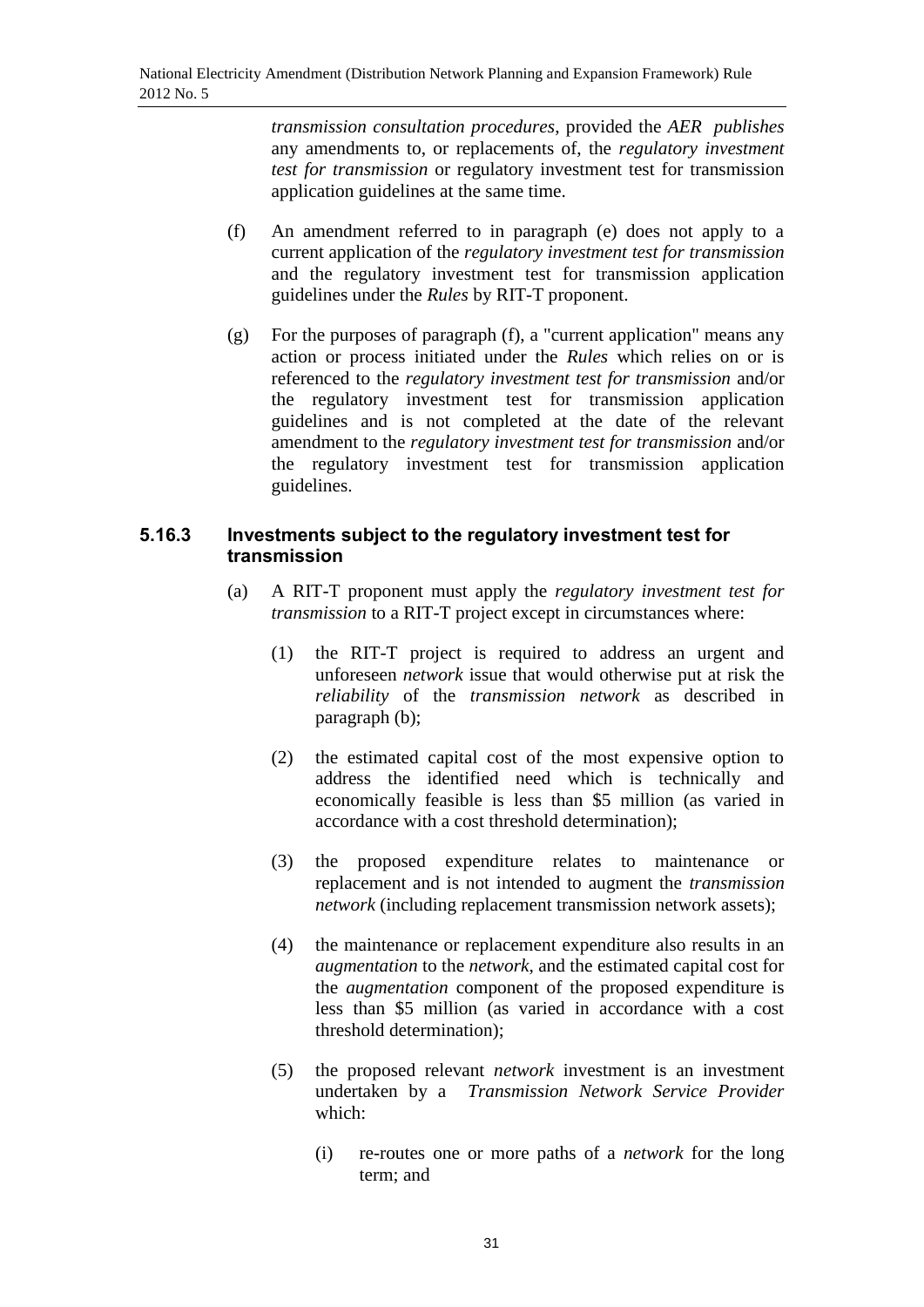(ii) has a substantial primary purpose other than the need to *augment* a *network*,

(a reconfiguration investment) and which the RIT-T proponent reasonably estimates to have an estimated capital cost of less than \$5 million (as varied in accordance with a cost threshold determination) or which has, or is likely to have, no material impact on *network* users;

- (6) the identified need can only be addressed by expenditure on a *connection asset* which provides services other than *prescribed transmission services* or *standard control services*; or
- (7) the cost of addressing the identified need is to be fully recovered through charges other than charges in respect of *prescribed transmission services* or *standard control services*.
- (b) For the purposes of paragraph (a)(1), a RIT-T project will be required to address an urgent and unforeseen *network* issue that would otherwise put at risk the *reliability* of the *transmission network* if:
	- (1) it is necessary that the assets or services to address the issue be operational within 6 months of the issue being identified;
	- (2) the event or circumstances causing the identified need was not reasonably foreseeable by, and was beyond the reasonable control of, the *Network Service Provider(s)* that identified the identified need;
	- (3) a failure to address the identified need is likely to materially adversely affect the *reliability* and *secure operating state* of the *transmission network*; and
	- (4) it is not a *contingent project*.
- (c) If a proposed relevant *network* investment is determined to be required to address an urgent and unforeseen *network* issue as described in paragraph (b), and the *Network Service Provider* making the investment is a *Transmission Network Service Provider*, then the *Transmission Network Service Provider* must provide the following information in its next *Transmission Annual Planning Report* following the identification of the need for the relevant *network* investment:
	- (1) the date when the proposed relevant *network* investment became or will become operational;
	- (2) the purpose of the proposed relevant *network* investment; and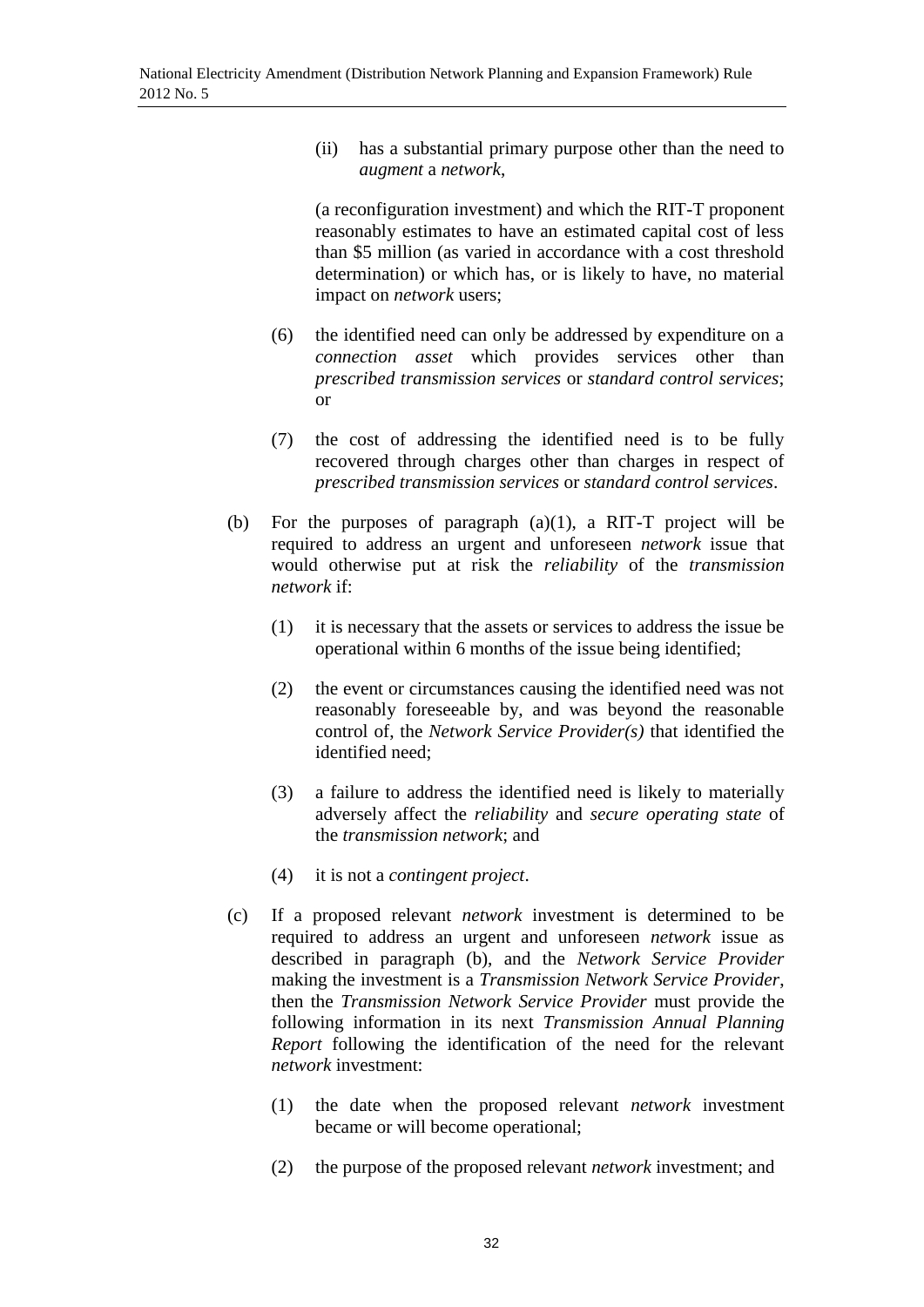- (3) the total cost of the proposed relevant *network* investment.
- (d) With the exception of *funded augmentations*, for each RIT-T project to which the *regulatory investment test for transmission* does not apply in accordance with subparagraphs (a)(1)-(7), the *Network Service Providers* affected by the RIT-T project must ensure, acting reasonably, that the investment required to address the identified need is planned and developed at least cost over the life of the investment.
- (e) A RIT-T proponent must not treat different parts of an integrated solution to an identified need as distinct and separate options for the purposes of determining whether the *regulatory investment test for transmission* applies to each of those parts.

### **5.16.4 Regulatory investment test for transmission procedures**

(a) If a RIT-T project is subject to the *regulatory investment test for transmission* under clause 5.16.3, then the RIT-T proponent must consult all *Registered Participants*, *AEMO* and *interested parties* on the RIT-T project in accordance with this clause 5.16.4.

### **Project specification consultation report**

- (b) A RIT-T proponent must prepare a report (the project specification consultation report), which must include:
	- (1) a description of the identified need;
	- (2) the assumptions used in identifying the identified need (including, in the case of proposed reliability corrective action, why the RIT-T proponent considers reliability corrective action is necessary);
	- (3) the technical characteristics of the identified need that a non-network option would be required to deliver, such as:
		- (i) the size of *load* reduction or additional supply;
		- (ii) location; and
		- (iii) operating profile;
	- (4) if applicable, reference to any discussion on the description of the identified need or the credible options in respect of that identified need in the most recent *NTNDP*;
	- (5) a description of all credible options of which the RIT-T proponent is aware that address the identified need, which may include, without limitation, alternative *transmission*  options, *interconnectors*, *generation*, demand side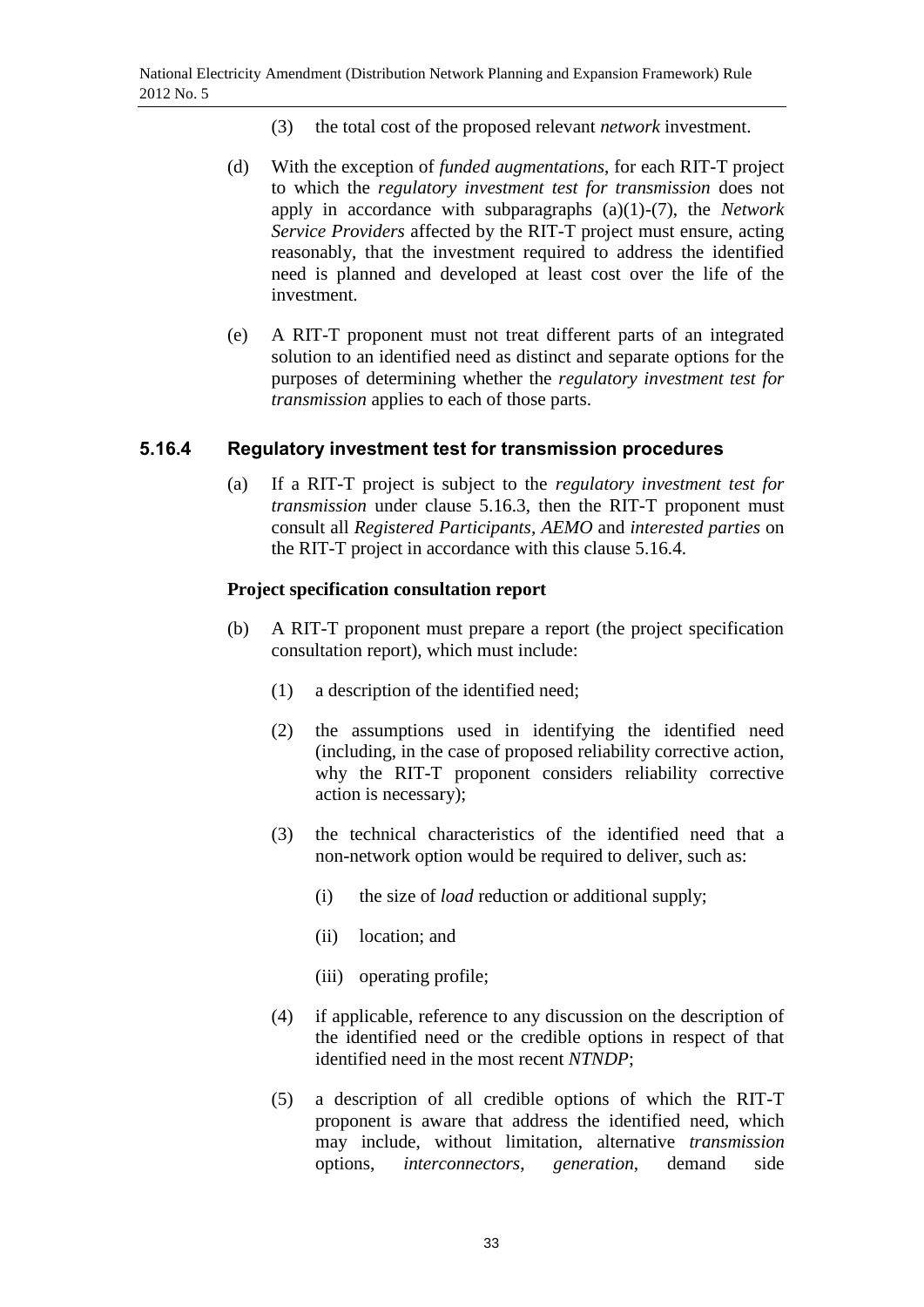management, *market network services* or other network options;

- (6) for each credible option identified in accordance with subparagraph (5), information about:
	- (i) the technical characteristics of the credible option;
	- (ii) whether the credible option is reasonably likely to have a *material inter-network impact*;
	- (iii) the classes of market benefits that the RIT-T proponent considers are likely not to be material in accordance with clause  $5.16.1(c)(6)$ , together with reasons of why the RIT-T proponent considers that these classes of market benefits are not likely to be material;
	- (iv) the estimated construction timetable and commissioning date; and
	- (v) to the extent practicable, the total indicative capital and operating and maintenance costs.
- (c) The RIT-T proponent must make the project specification consultation report available to all *Registered Participants*, *AEMO* and other *interested parties*.
- (d) The RIT-T proponent must:
	- (1) provide a summary of the project specification consultation report to *AEMO* within 5 *business days* of making the project specification consultation report; and
	- (2) upon request by an *interested party*, provide a copy of the project specification consultation report to that person within 3 *business days* of the request.
- (e) Within 3 *business days* of receipt of the summary, *AEMO* must *publish* the summary of the project specification consultation report on its website.
- (f) The RIT-T proponent must seek submissions from *Registered Participants*, *AEMO* and *interested parties* on the credible options presented, and the issues addressed, in the project specification consultation report.
- (g) The period for consultation referred to in paragraph (f) must be not less than 12 weeks from the date that *AEMO publishes* the summary of the project specification consultation report on its website.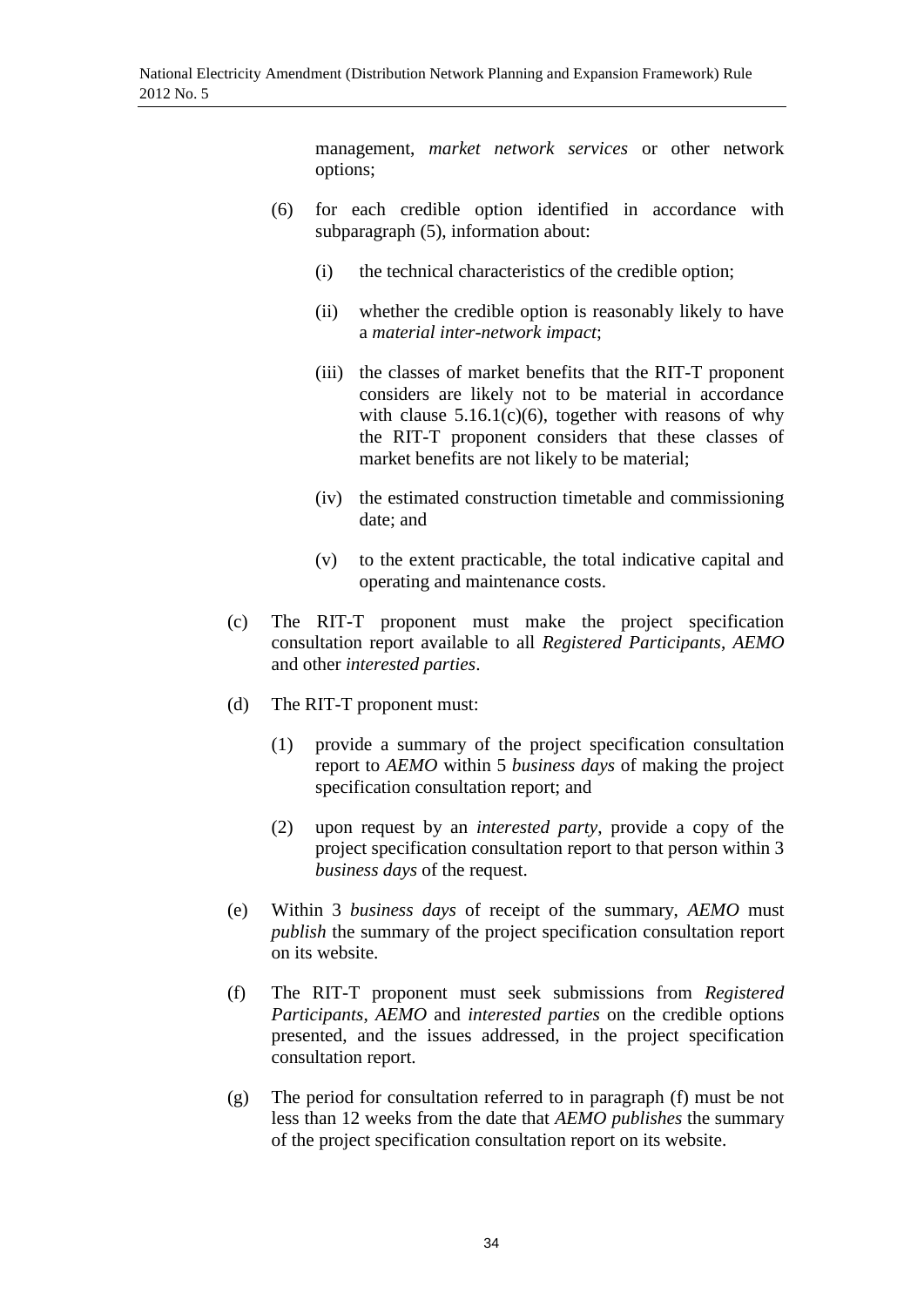- (h) A RIT-T proponent that is a *Transmission Network Service Provider* may discharge its obligation under paragraph (c) to make the project specification consultation report available by including the project specification consultation report as part of its *Transmission Annual Planning Report*.
- (i) A RIT-T proponent that is a *Distribution Network Service Provider* may discharge its obligation under paragraph (c) to make the project specification consultation report available by including the project specification consultation report as part of its *Distribution Annual Planning Report*.

### **Project assessment draft report**

- (j) If one or more *Network Service Providers* wishes to proceed with a RIT-T project, within 12 months of the end date of the consultation period referred to in paragraph (g), or such longer time period as is agreed in writing by the *AER*, the RIT-T proponent for the relevant RIT-T project must prepare a report (the project assessment draft report), having regard to the submissions received, if any, under paragraph (f) and make that report available to all *Registered Participants*, *AEMO* and *interested parties*.
- (k) The project assessment draft report must include:
	- (1) a description of each credible option assessed;
	- (2) a summary of, and commentary on, the submissions to the project specification consultation report;
	- (3) a quantification of the costs, including a breakdown of operating and capital expenditure, and classes of material market benefit for each credible option;
	- (4) a detailed description of the methodologies used in quantifying each class of material market benefit and cost;
	- (5) reasons why the RIT-T proponent has determined that a class or classes of market benefit are not material;
	- (6) the identification of any class of market benefit estimated to arise outside the *region* of the *Transmission Network Service Provider* affected by the RIT-T project, and quantification of the value of such market benefits (in aggregate across all regions);
	- (7) the results of a net present value analysis of each credible option and accompanying explanatory statements regarding the results;
	- (8) the identification of the proposed preferred option;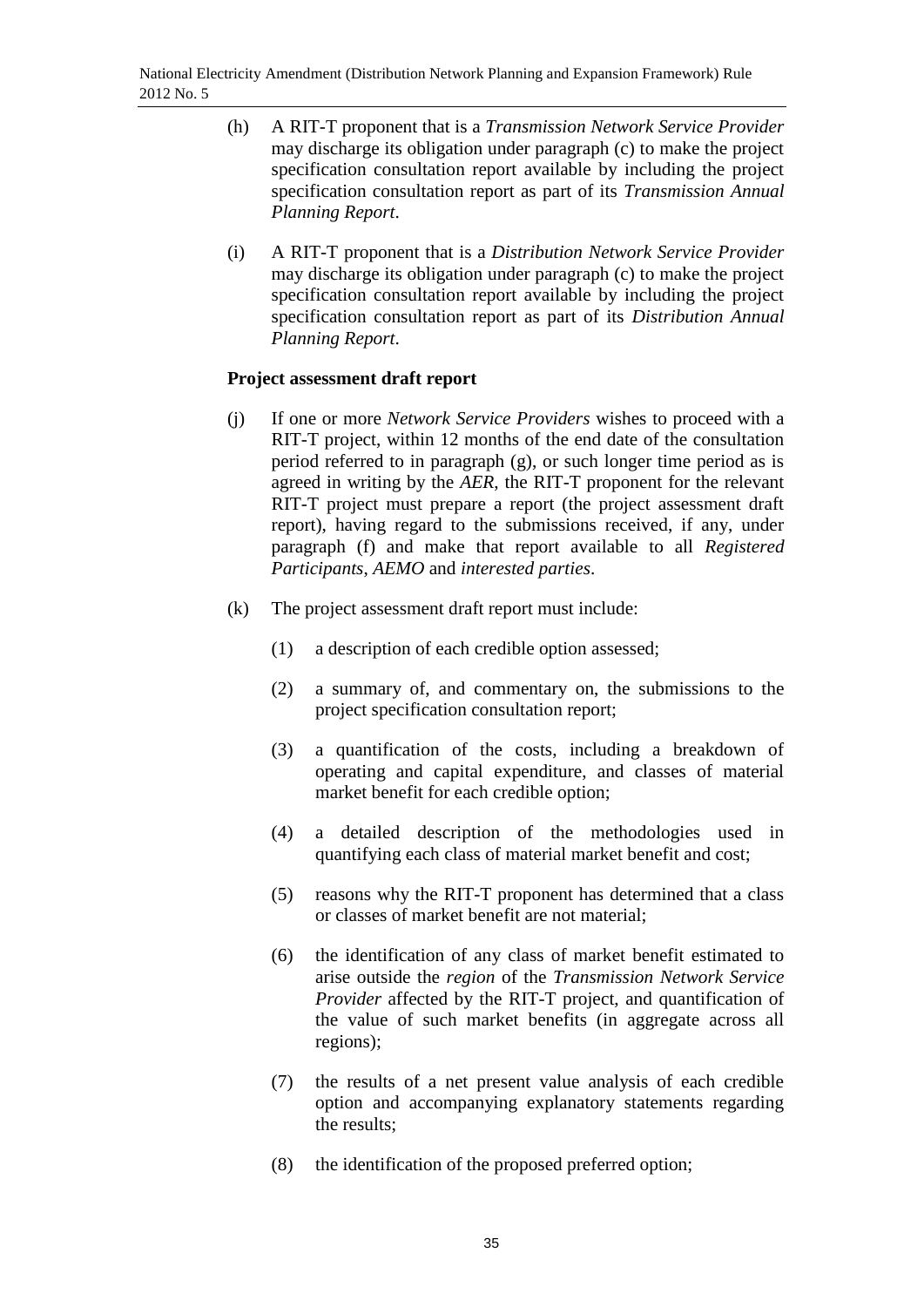- (9) for the proposed preferred option identified under subparagraph (8), the RIT-T proponent must provide:
	- (i) details of the technical characteristics;
	- (ii) the estimated construction timetable and commissioning date;
	- (iii) if the proposed preferred option is likely to have a *material inter-network impact* and if the *Transmission Network Service Provider* affected by the RIT-T project has received an *augmentation technical report*, that report; and
	- (iv) a statement and the accompanying detailed analysis that the preferred option satisfies the *regulatory investment test for transmission*.
- (l) If a *Network Service Provider* affected by a RIT-T project elects to proceed with a project which is for reliability corrective action, it can only do so where the proposed preferred option has a proponent. The RIT-T proponent must identity that proponent in the project assessment draft report.
- (m) A RIT-T proponent that is a *Transmission Network Service Provider* may discharge its obligation under paragraph (j) to make the project assessment draft report available by including the project assessment draft report as part of its *Transmission Annual Planning Report* provided that report is *published* within 12 months of the end date of the consultation period required under paragraph (g) or within 12 months of the end of such longer time period as is agreed by the *AER* in writing under paragraph (j).
- (n) A RIT-T proponent that is a *Distribution Network Service Provider* may discharge its obligation under paragraph (j) to make the project assessment draft report available by including the project assessment draft report as part of its *Distribution Annual Planning Report* provided that report is *published* within 12 months of the end date of the consultation period required under paragraph (g) or within 12 months of the end of such longer time period as is agreed by the *AER* in writing under paragraph (j).
- (o) The RIT-T proponent must:
	- (1) provide a summary of the project assessment draft report to *AEMO* within 5 *business days* of making the project assessment draft report; and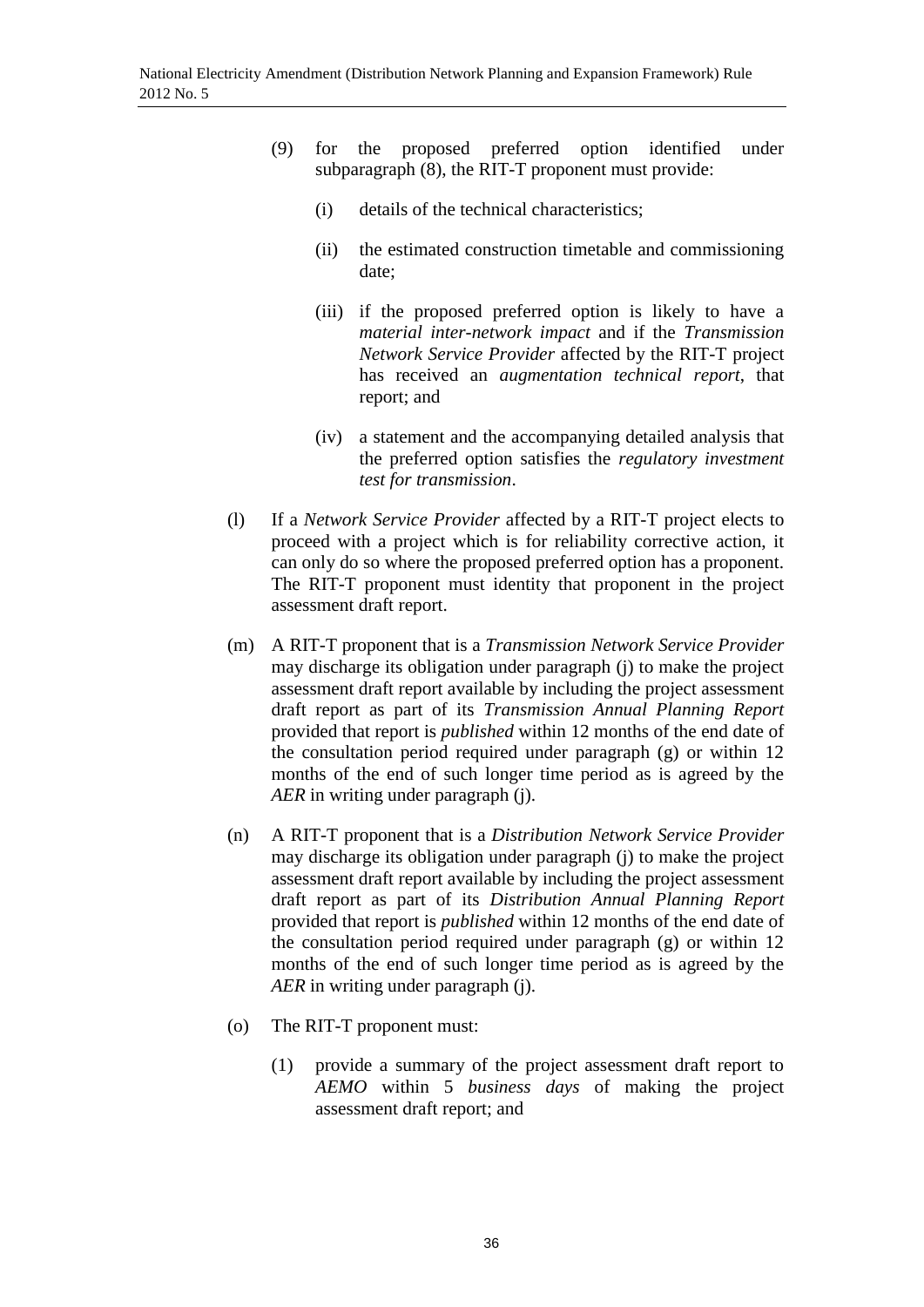- (2) upon request by an *interested party*, provide a copy of the project assessment draft report to that person within 3 *business days* of the request.
- (p) Within 3 *business days* of receipt of the summary, *AEMO* must *publish* the summary of the project assessment draft report on its website.
- (q) The RIT-T proponent must seek submissions from *Registered Participants*, *AEMO* and *interested parties* on the preferred option presented, and the issues addressed, in the project assessment draft report.
- (r) The period for consultation referred to in paragraph (q) must be not less than 6 weeks from the date that *AEMO publishes* the summary of the report on its website.
- (s) Within 4 weeks after the end of the consultation period required under paragraph (r), at the request of an *interested party*, a *Registered Participant* or *AEMO* (each being a relevant party for the purposes of this paragraph), the relevant *Network Service Provider* must meet with the relevant party if a meeting is requested by two or more relevant parties and may meet with a relevant party if after having considered all submissions, the relevant *Network Service Provider*, acting reasonably, considers that the meeting is necessary.

## **Project assessment conclusions report**

- (t) As soon as practicable after the end of the consultation period on the project assessment draft report referred to in paragraph (r), the RIT-T proponent must, having regard to the submissions received, if any, under paragraph (q) and the matters discussed at any meetings held, if any, under paragraph (s), prepare and make available to all *Registered Participants*, *AEMO* and *interested parties* and *publish* a report (the project assessment conclusions report).
- (u) If:
	- (1) the RIT-T proponent is exempt from making a project assessment draft report under paragraph (z1); and
	- (2) a *Network Service Provider* affected by a RIT-T project, within 12 months of the end date of the period for consultation referred to in paragraph (g), or within 12 months of the end date of such longer time period as is agreed in writing by the *AER* elects to proceed with the proposed *transmission investment*,

the relevant *Network Service Provider* must, having regard to the submissions received, if any, under paragraph (g) as soon as practicable prepare and make available to all *Registered*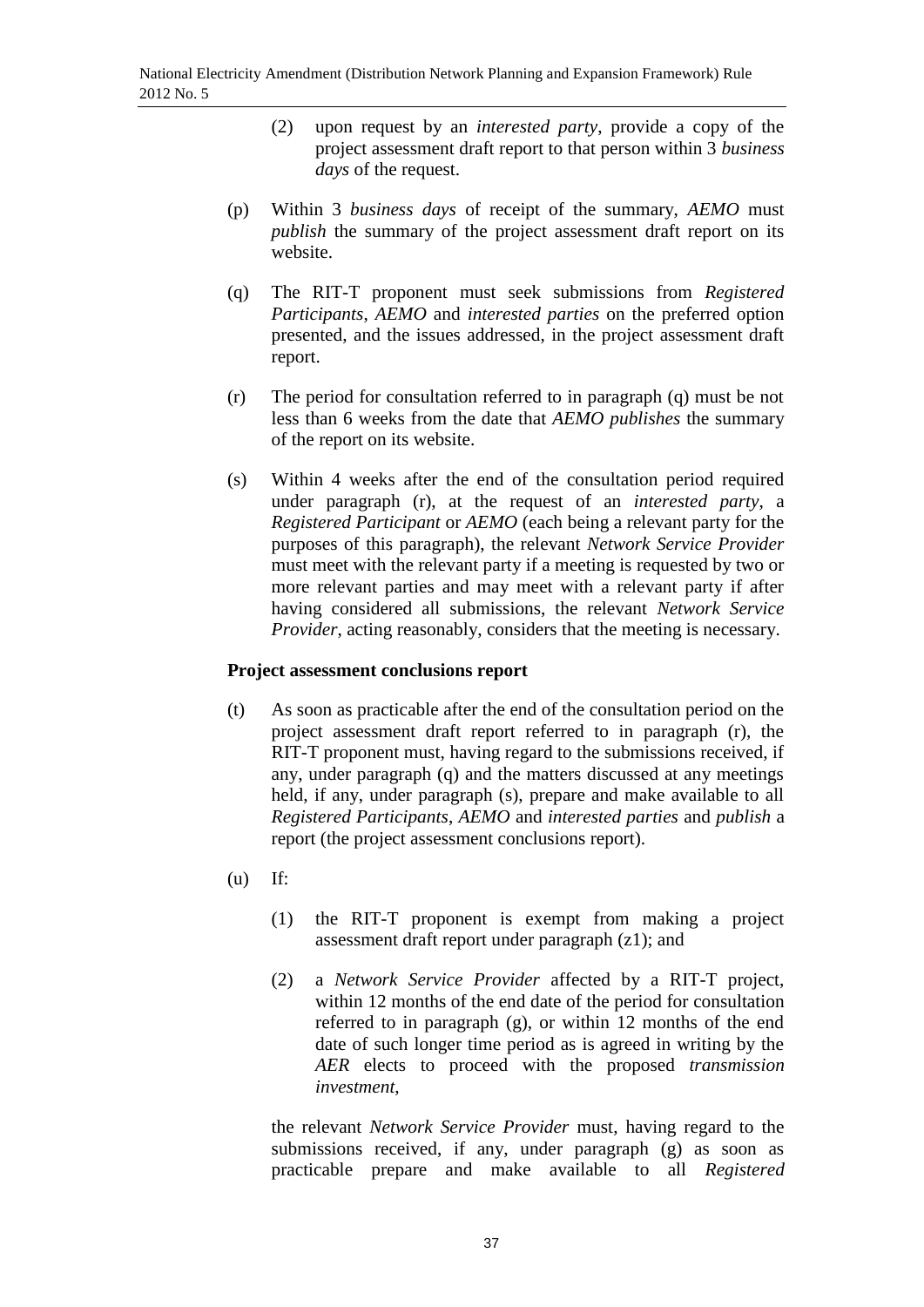*Participants*, *AEMO* and *interested parties* and *publish* a report (the project assessment conclusions report).

- (v) The project assessment conclusions report must set out:
	- (1) the matters detailed in the project assessment draft report as required under paragraph (k); and
	- (2) a summary of, and the RIT-T proponent's response to, submissions received, if any, from *interested parties* sought under paragraph (q).
- (w) The RIT-T proponent must:
	- (1) provide a summary of the project assessment conclusions report to *AEMO* within 5 *business days* of making the project assessment conclusions report; and
	- (2) upon request by an *interested party*, provide a copy of the project assessment conclusions report to that person within 3 *business days* of the request.
- (x) Within 3 *business days* of receipt of the summary, *AEMO* must *publish* the summary of the project assessment conclusions report on its website.
- (y) A RIT-T proponent that is a *Transmission Network Service Provider*  may discharge its obligation under paragraph (t) and (u) to make the project assessment conclusions report available by including the project assessment conclusions report as part of its *Transmission Annual Planning Report* provided that the report is *published* within 4 weeks from the date of making available the project assessment conclusions report under paragraph (t) or (u), as the case may be.
- (z) A RIT-T proponent that is a *Distribution Network Service Provider* may discharge its obligation under paragraph (t) and (u) to make the project assessment conclusions report available by including the project assessment conclusions report as part of its *Distribution Annual Planning Report* provided that the report is *published* within 4 weeks from the date of making available the project assessment conclusions report under paragraph (t) or (u), as the case may be.

### **Exemption from drafting a project assessment draft report for RIT-T projects without material market benefits**

- (z1) A RIT-T proponent is exempt from paragraphs (j) to (s) if:
	- (1) the estimated capital cost of the proposed preferred option is less than \$35 million (as varied in accordance with a cost threshold determination);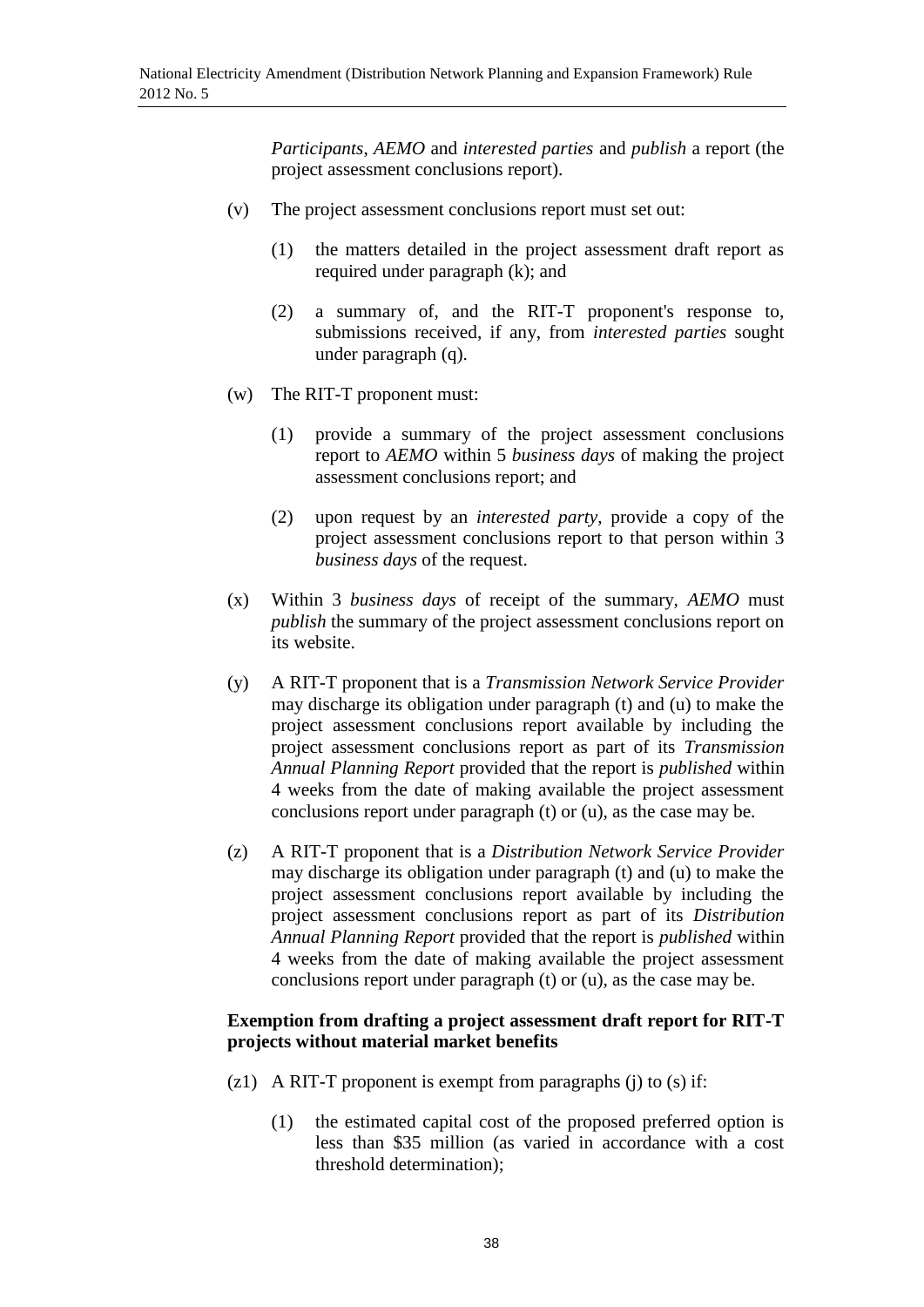- (2) the relevant *Network Service Provider* has identified in its project specification consultation report:
	- (i) its proposed preferred option;
	- (ii) its reasons for the proposed preferred option; and
	- (iii) that its RIT-T project has the benefit of this exemption;
- (3) the RIT-T proponent considers, in accordance with clause 5.16.1(c)(6), that the proposed preferred option and any other credible option in respect of the identified need will not have a material market benefit for the classes of market benefit specified in clause  $5.16.1(c)(4)$  except those classes specified in clauses  $5.16.1(c)(4)(ii)$  and (iii), and has stated this in its project specification consultation report; and
- (4) the RIT-T proponent forms the view that no submissions were received on the project specification consultation report which identified additional credible options that could deliver a material market benefit;
- (z2) The RIT-T proponent must address in the project assessment conclusions report any issues that were raised in relation to a proposed preferred option to which paragraph (z1) applies during the consultation on the project specification consultation report.

## **5.16.5 Disputes in relation to application of regulatory investment test for transmission**

- (a) *Registered Participants*, the *AEMC*, *Connection Applicants*, *Intending Participants*, *AEMO* and *interested parties* may, by notice to the *AER*, dispute conclusions made by the RIT-T proponent in the project assessment conclusions report in relation to:
	- (1) the application of the *regulatory investment test for transmission*;
	- (2) the basis on which the RIT-T proponent has classified the preferred option as being for reliability corrective action; or
	- (3) the RIT-T proponent's assessment regarding whether the preferred option will have a *material inter-network impact*, in accordance with any criteria for a *material inter-network impact* that are in force at the time of the preparation of the project assessment conclusions report.
- (b) A dispute under this clause 5.16.5 may not be raised in relation to any matters set out in the project assessment conclusions report which: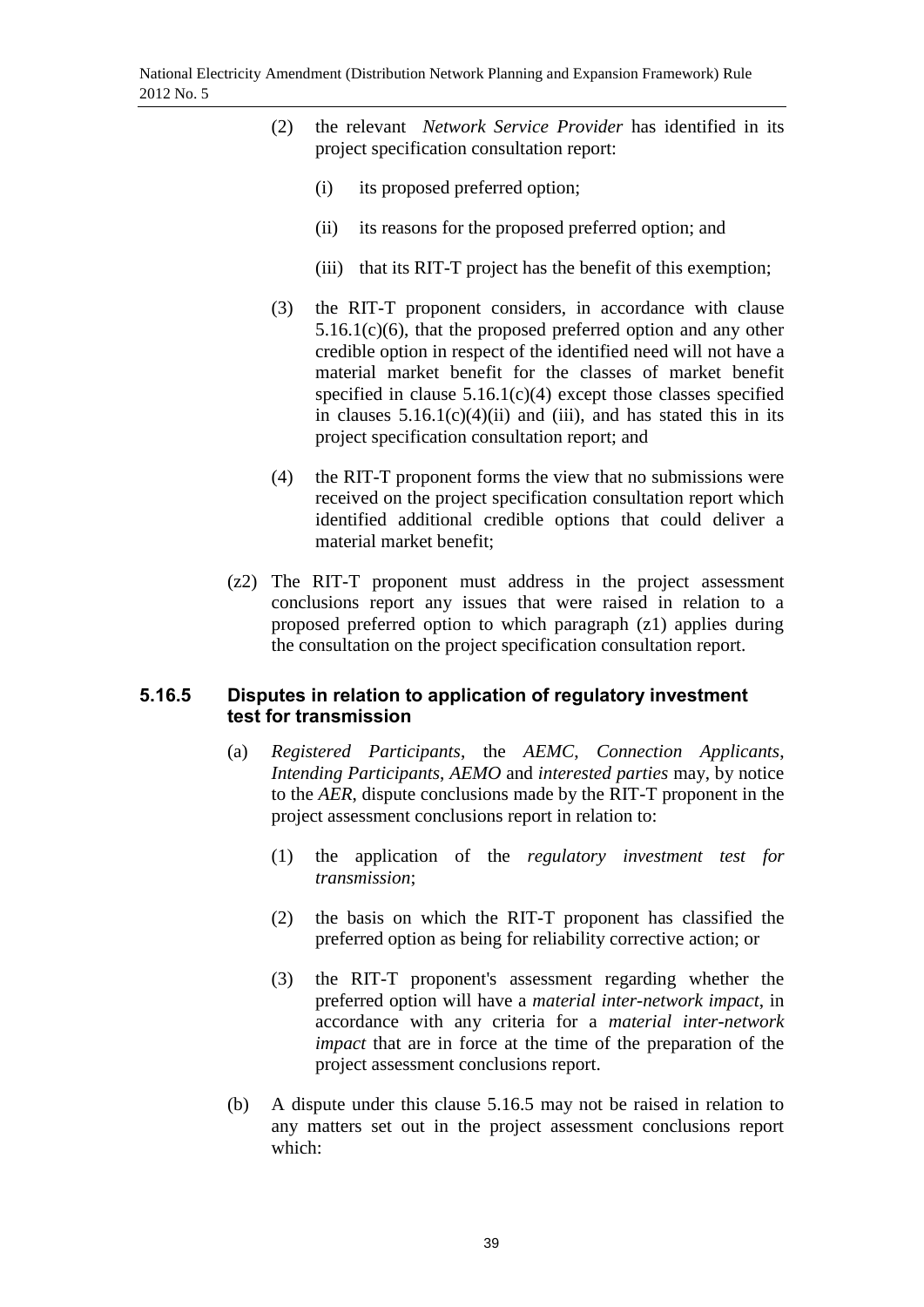- (1) are treated as externalities by the *regulatory investment test for transmission*; or
- (2) relate to an individual's personal detriment or property rights.
- (c) Within 30 days of the date of *publication* of the project assessment conclusions report under clause  $5.16.4$  (t), (u), (y) or (z) (as the case may be), the party disputing a conclusion made in the project assessment conclusions report (a disputing party) must:
	- (1) give notice of the dispute in writing setting out the grounds for the dispute (the dispute notice) to the *AER*; and
	- (2) at the same time, give a copy of the dispute notice to the RIT-T proponent.
- (d) Subject to paragraph (f)(3), within 40 days of receipt of the dispute notice or within an additional period of up to 60 days where the *AER* notifies *interested parties* that the additional time is required to make a determination because of the complexity or difficulty of the issues involved, the *AER* must either:
	- (1) reject any dispute by written notice to the person who initiated the dispute if the *AER* considers that the grounds for the dispute are misconceived or lacking in substance; and
	- (2) notify the RIT-T proponent that the dispute has been rejected; or
	- (3) subject to paragraph (f), make and *publish* a determination:
		- (i) directing the RIT-T proponent to amend the matters set out in the project assessment conclusions report; or
		- (ii) stating that, based on the grounds of the dispute, the RIT-T proponent will not be required to amend the project assessment conclusions report.
- (e) The RIT-T proponent must comply with an *AER* determination made under paragraph  $(d)(3)(i)$  within a timeframe specified by the *AER* in its determination.
- (f) In making a determination under paragraph (d)(3), the *AER*:
	- (1) must only take into account information and analysis that the RIT-T proponent could reasonably be expected to have considered or undertaken at the time that it performed the *regulatory investment test for transmission*;
	- (2) must *publish* its reasons for making a determination;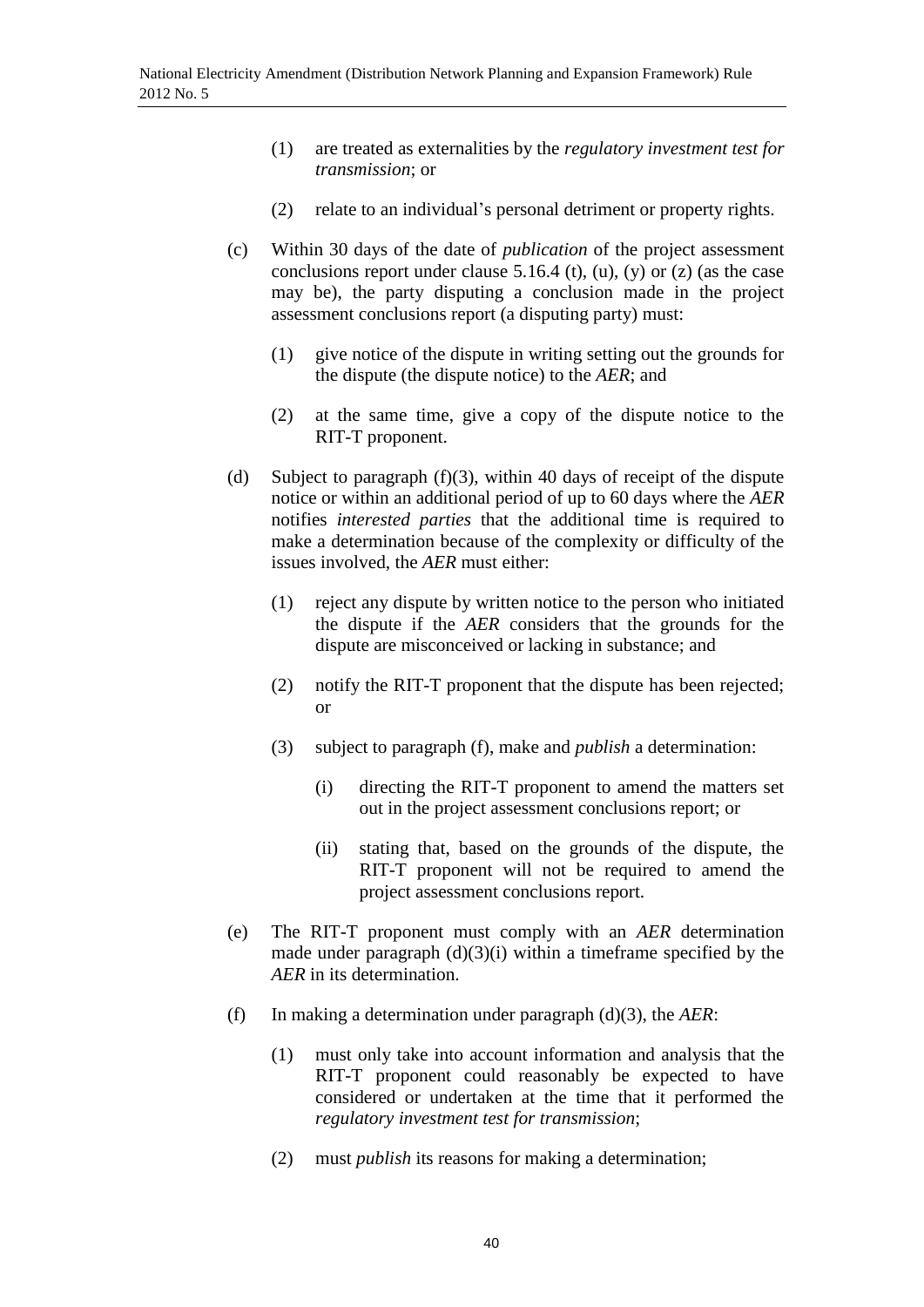- (3) may request further information regarding the dispute from the disputing party or the RIT-T proponent in which case the period of time for rejecting a dispute or making a determination under paragraph (d) is extended by the time it takes the relevant party to provide the requested further information to the *AER*;
- (4) may disregard any matter raised by the disputing party or the RIT-T proponent that is misconceived or lacking in substance; and
- (5) where making a determination under subparagraph  $(d)(3)(i)$ , must specify a reasonable timeframe for the RIT-T proponent to comply with the *AER's* direction to amend the matters set out in the project assessment conclusions report.
- (g) The *AER* may only make a determination under subparagraph  $(d)(3)(i)$  if it determines that:
	- (1) the RIT-T proponent has not correctly applied the *regulatory investment test for transmission* in accordance with the *Rules*;
	- (2) the RIT-T proponent has erroneously classified the preferred option as being for reliability corrective action;
	- (3) the RIT-T proponent has not correctly assessed whether the preferred option will have a *material inter-network impact*; or
	- (4) there was a manifest error in the calculations performed by the RIT-T proponent in applying the *regulatory investment test for transmission*.
- (h) A disputing party or the RIT-T proponent (as the case may be) must as soon as reasonably practicable provide any information requested under paragraph (f)(3) to the *AER*.
- (i) The relevant period of time in which the *AER* must make a determination under paragraph  $(d)(3)$  is automatically extended by the period of time taken by the RIT-T proponent or a disputing party to provide any additional information requested by the *AER* under this clause 5.16.5, provided:
	- (1) the *AER* makes the request for the additional information at least 7 *business days* prior to the expiry of the relevant period; and
	- (2) the RIT-T proponent or the disputing party provides the additional information within 14 *business days* of receipt of the request.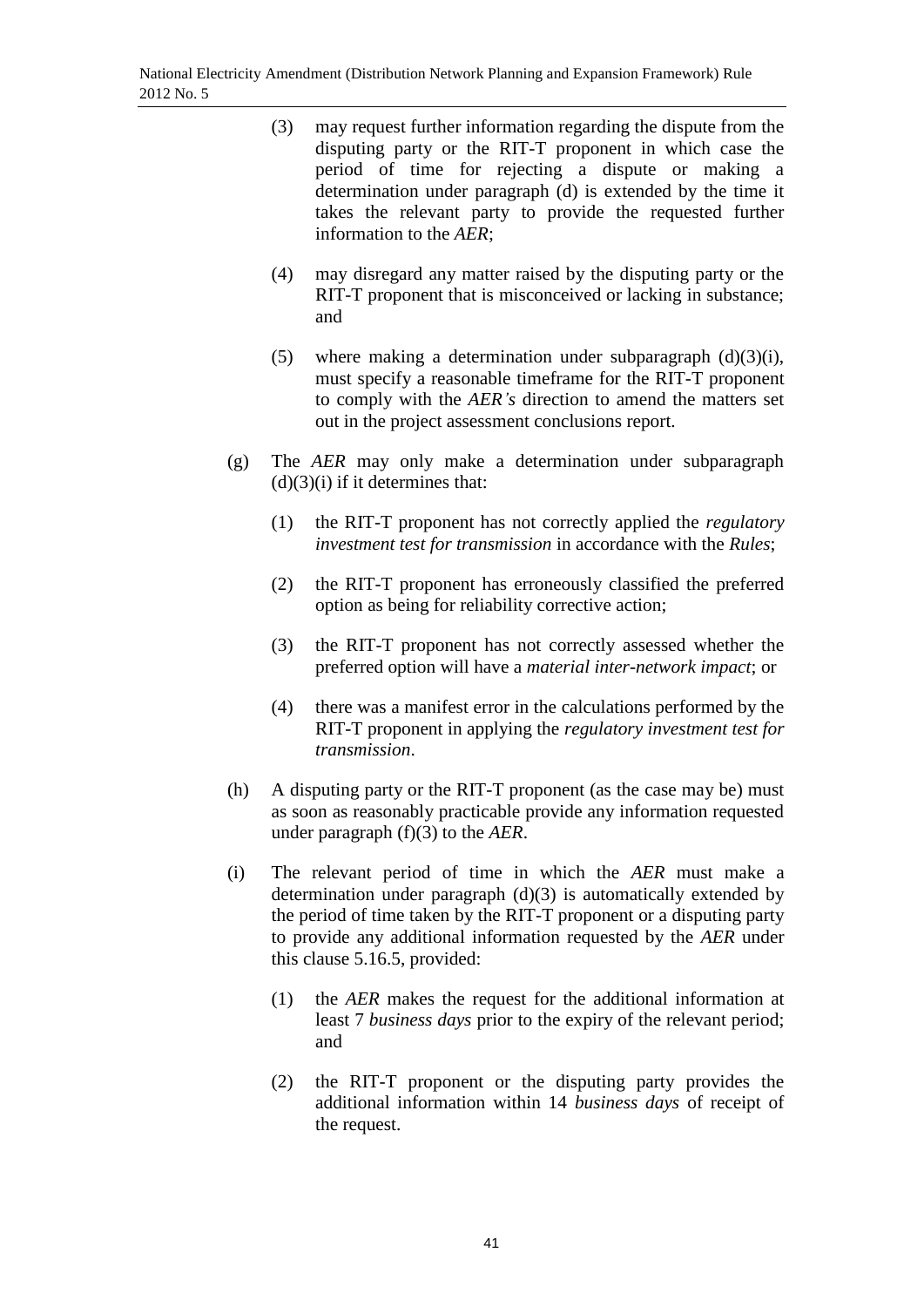## **5.16.6 Determination that preferred option satisfies the regulatory investment test for transmission**

- (a) After the expiry of the 30 day period referred to in clause  $5.16.5(c)$ and where a preferred option is not for reliability corrective action, the RIT-T proponent may request, in writing to the *AER*, that the *AER* make a determination as to whether the preferred option satisfies the *regulatory investment test for transmission*.
- (b) The *AER*:
	- (1) must, within 120 *business days* of receipt of the request from the applicant, subject to paragraph (c), make and *publish* a determination, including reasons for its determination;
	- (2) must use the findings and recommendations in the project assessment conclusions report in making its determination under subparagraph (1);
	- (3) may request further information from the RIT-T proponent; and
	- (4) may have regard to any other matter the *AER* considers relevant.
- (c) The relevant period of time in which the *AER* must make a determination under paragraph (b) is automatically extended by the period of time taken by the RIT-T proponent to provide any additional information requested by the *AER* under this clause 5.16.6, provided:
	- (1) the *AER* makes the request for the additional information at least 7 *business days* prior to the expiry of the relevant period; and
	- (2) the RIT-T proponent provides the additional information within 14 *business days* of receipt of the request.

# **5.17 Regulatory investment test for distribution**

## **5.17.1 Principles**

- (a) The *AER* must develop and *publish* the *regulatory investment test for distribution* in accordance with the *distribution consultation procedures* and this clause 5.17.1.
- (b) The purpose of the *regulatory investment test for distribution* is to identify the credible option that maximises the present value of the net economic benefit to all those who produce, consume and transport electricity in the *National Electricity Market* (the preferred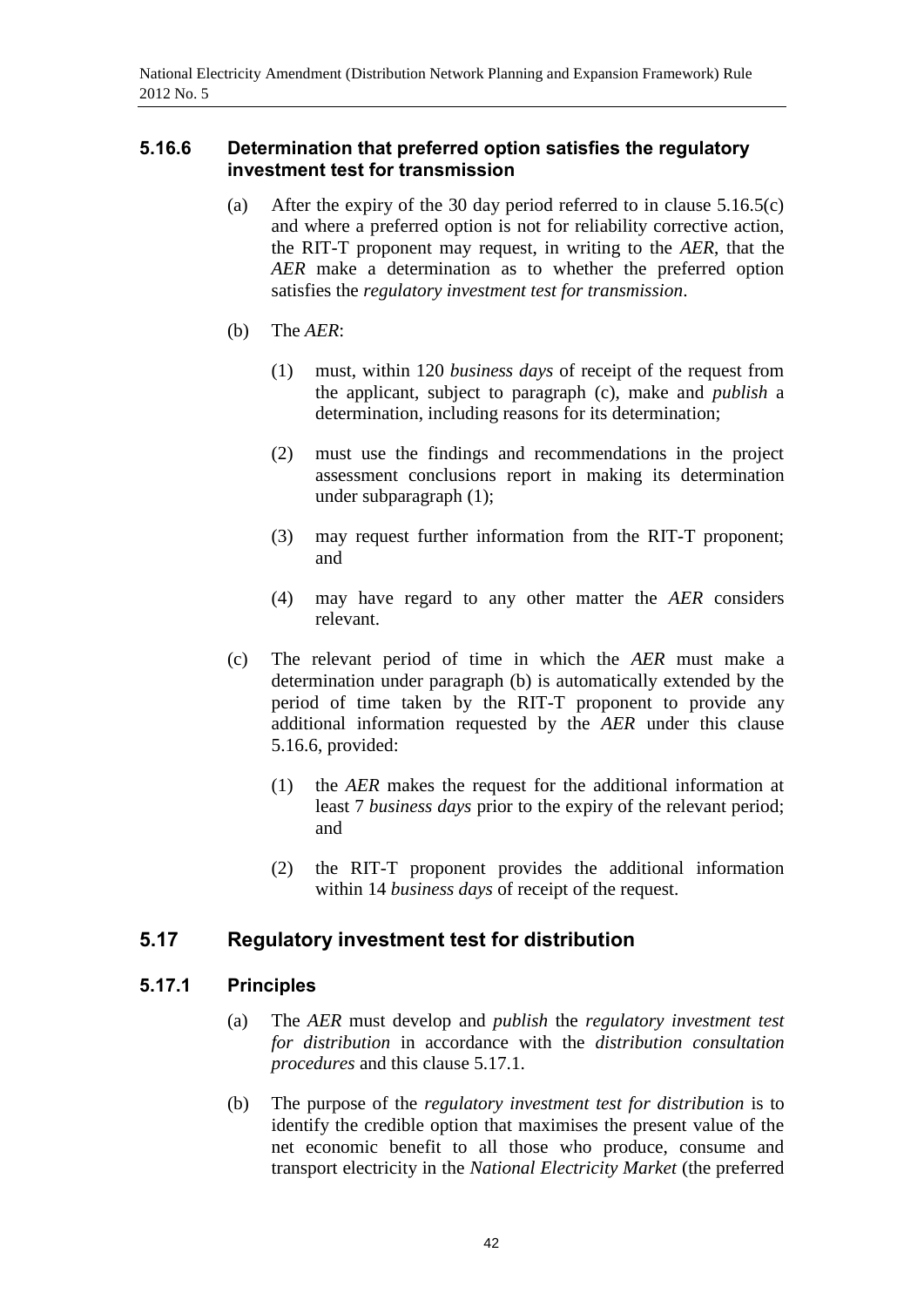option). For the avoidance of doubt, a preferred option may, in the relevant circumstances, have a negative net economic benefit (that is, a net economic cost) where the identified need is for reliability corrective action.

- (c) The *regulatory investment test for distribution* must:
	- (1) be based on a cost-benefit analysis that must include an assessment of reasonable scenarios of future supply and demand;
	- (2) not require a level of analysis that is disproportionate to the scale and likely impact of each of the credible options being considered;
	- (3) be capable of being applied in a predictable, transparent and consistent manner;
	- (4) require the RIT-D proponent to consider whether each credible option could deliver the following classes of market benefits:
		- (i) changes in voluntary *load* curtailment;
		- (ii) changes in involuntary *load shedding* and *customer* interruptions caused by *network* outages, using a reasonable forecast of the value of electricity to *customers*;
		- (iii) changes in costs for parties, other than the RIT-D proponent, due to differences in:
			- (A) the timing of new *plant*;
			- (B) capital costs; and
			- (C) the operating and maintenance costs;
		- (iv) differences in the timing of expenditure;
		- (v) changes in load transfer capacity and the capacity of *Embedded Generators* to take up *load*;
		- (vi) any additional option value (where this value has not already been included in the other classes of market benefits) gained or foregone from implementing the credible option with respect to the likely future investment needs of the *National Electricity Market* ;
		- (vii) changes in *electrical energy losses*; and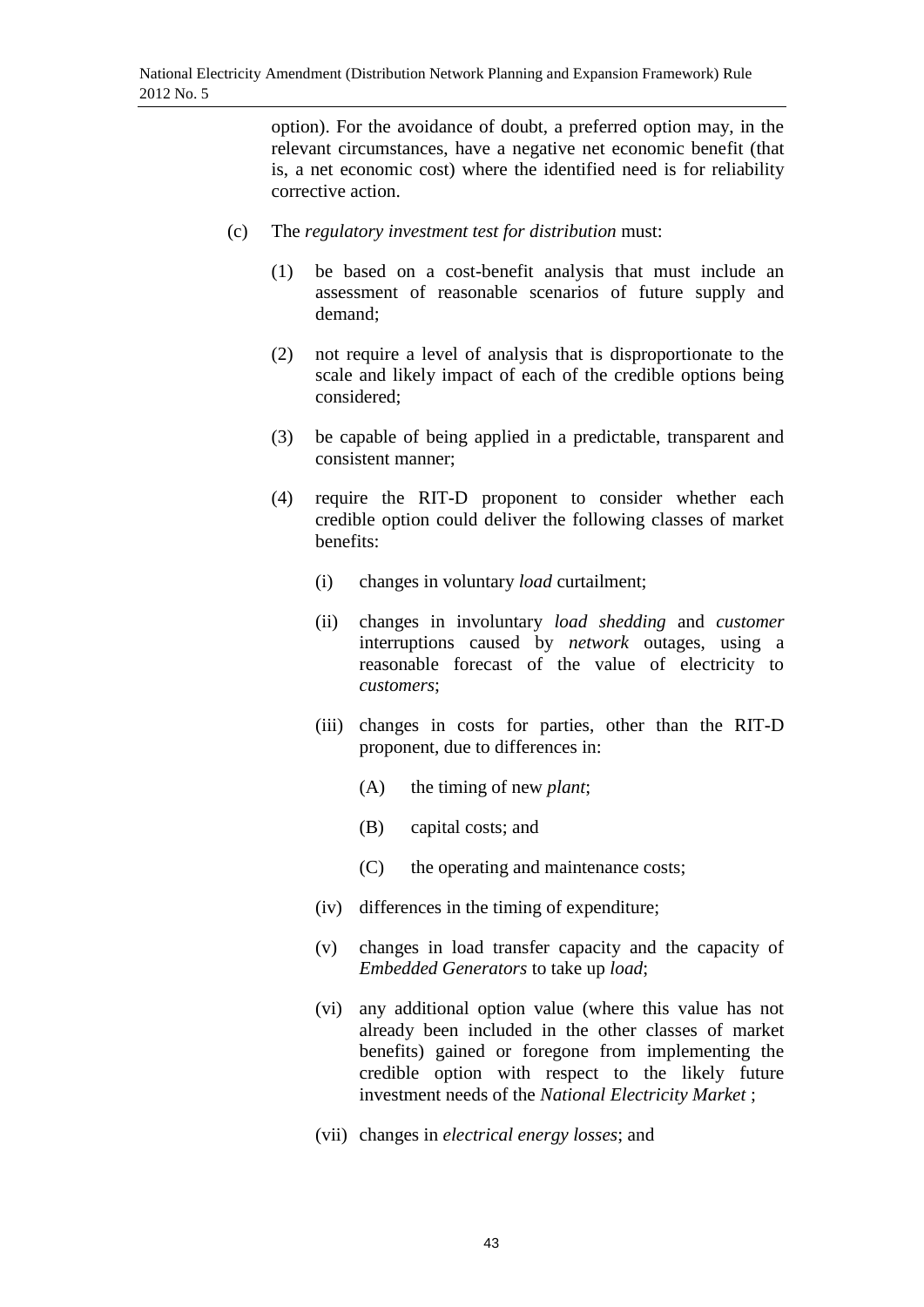- (viii) any other class of market benefit determined to be relevant by the *AER*.
- (5) with respect to the classes of market benefits set out in subparagraphs  $(4)(i)$  and  $(ii)$ , ensure that, if a credible option is for reliability corrective action, the consideration and any quantification assessment of these classes of market benefits will only apply insofar as the market benefit delivered by that credible option exceeds the minimum standard required for reliability corrective action;
- (6) require the RIT-D proponent to consider whether the following classes of costs would be associated with each credible option and, if so, quantify the:
	- (i) financial costs incurred in constructing or providing the credible option;
	- (ii) operating and maintenance costs over the operating life of the credible option;
	- (iii) cost of complying with laws, regulations and applicable administrative requirements in relation to the construction and operation of the credible option; and
	- (iv) any other financial costs determined to be relevant by the *AER*.
- (7) require a RIT-D proponent, in exercising judgement as to whether a particular class of market benefit or cost applies to each credible option, to have regard to any submissions received on the non-network options report and/or draft project assessment report where relevant;
- (8) provide that any market benefit or cost which cannot be measured as a market benefit or cost to persons in their capacity as *Generators*, *Distribution Network Service Providers*, *Transmission Network Service Providers* or consumers of electricity must not be included in any analysis under the *regulatory investment test for distribution*; and
- (9) specify:
	- (i) the method or methods permitted for estimating the magnitude of the different classes of market benefits;
	- (ii) the method or methods permitted for estimating the magnitude of the different classes of costs;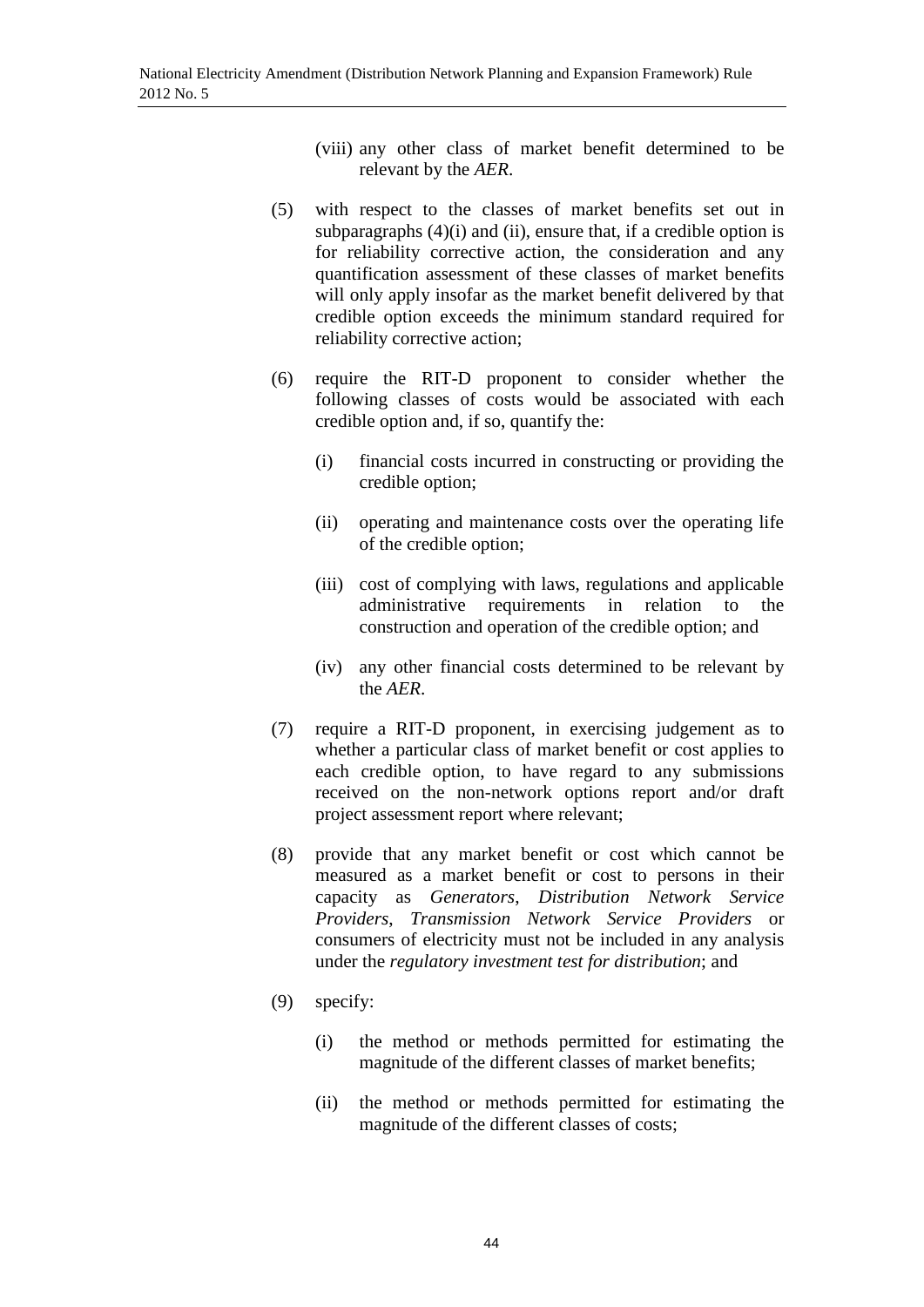- (iii) the appropriate method and value for specific inputs, where relevant, for determining the discount rate or rates to be applied;
- (iv) that a sensitivity analysis is required for modelling the cost-benefit analysis; and
- (v) that the credible option that maximises the present value of net economic benefit to all those who produce, consume or transport electricity in the *National Electricity Market* may, in some circumstances, be a negative net economic benefit (that is, a net economic cost) where the identified need is for reliability corrective action.
- (d) A RIT-D proponent may, under the *regulatory investment test for distribution*, quantify each class of market benefits under paragraph (c)(4) where the RIT-D proponent considers that:
	- (1) any applicable market benefits may be material; or
	- (2) the quantification of market benefits may alter the selection of the preferred option.
- (e) The *regulatory investment test for distribution* permits a single assessment of an integrated set of related and similar investments.

# **5.17.2 Regulatory investment test for distribution application guidelines**

- (a) At the same time as the *AER* develops and *publishes* a proposed *regulatory investment test for distribution* under the *distribution consultation procedure*, the *AER* must also develop and *publish* guidelines for the operation and application of the *regulatory investment test for distribution* in accordance with the *distribution consultation procedures* and this clause 5.17.2.
- (b) The regulatory investment test for distribution application guidelines must:
	- (1) give effect to and be consistent with this clause 5.17.2 and clauses 5.15.2, 5.17.3, 5.17.4 and 5.17.5; and
	- (2) provide guidance on:
		- (i) the operation and application of the *regulatory investment test for distribution*;
		- (ii) the process to be followed in applying the *regulatory investment test for distribution*;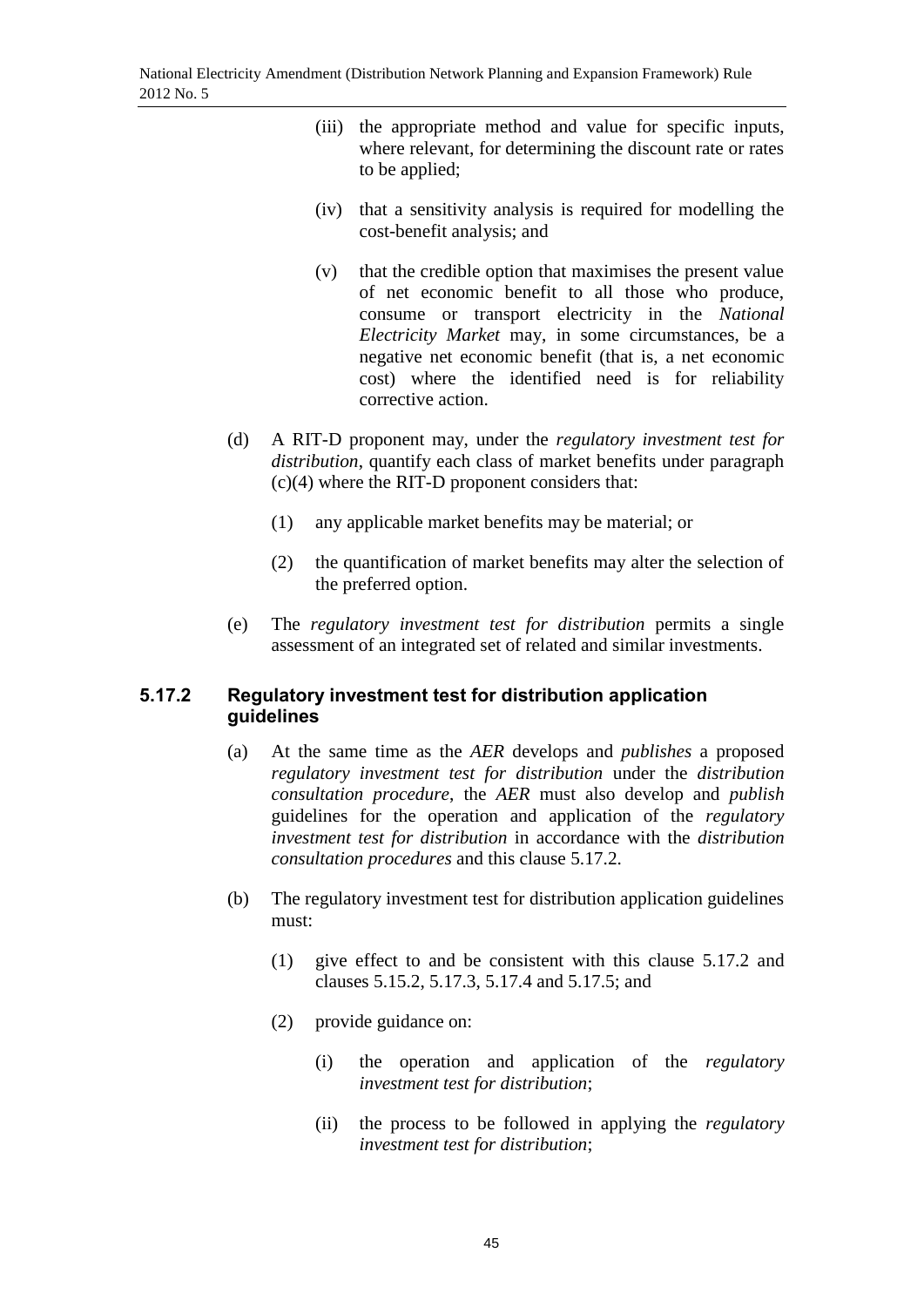- (iii) what will be considered to be a material and adverse *National Electricity Market* impact for the purposes of the definition of *interested parties* in clause 5.15.1.
- (iv) how disputes raised in relation to the *regulatory investment test for distribution* and its application will be addressed and resolved.
- (c) The regulatory investment test for distribution application guidelines must provide guidance and worked examples as to:
	- (1) how to make a determination under clause 5.17.4(c);
	- (2) what constitutes a credible option;
	- (3) the suitable modelling periods and approaches to scenario development;
	- (4) the classes of market benefits to be considered for the purposes of clause  $5.17.1(c)(4)$ ;
	- (5) the acceptable methodologies for valuing the market benefits of a credible option referred to in clause  $5.17.1(c)(4)$ ;
	- (6) acceptable methodologies for valuing the costs of a credible option referred to in clause 5.17.1(c)(6);
	- (7) the appropriate approach to undertaking a sensitivity analysis for the purposes of clause  $5.17.1(c)(9)(iv)$ ;
	- (8) the appropriate approaches to assessing uncertainty and risks; and
	- (9) what may constitute an externality under the *regulatory investment test for distribution*.
- (d) The *AER* must develop and *publish* the first *regulatory investment test for distribution* and regulatory investment test for distribution application guidelines by 31 August 2013, and there must be a *regulatory investment test for distribution* and regulatory investment test for distribution application guidelines in force at all times after that date.
- (e) The *AER* may, from time to time, amend or replace the *regulatory investment test for distribution* and regulatory investment test for distribution application guidelines in accordance with the *distribution consultation procedures*, provided the *AER publishes* any amendments to, or replacements of, the *regulatory investment test for distribution* or regulatory investment test for distribution application guidelines at the same time.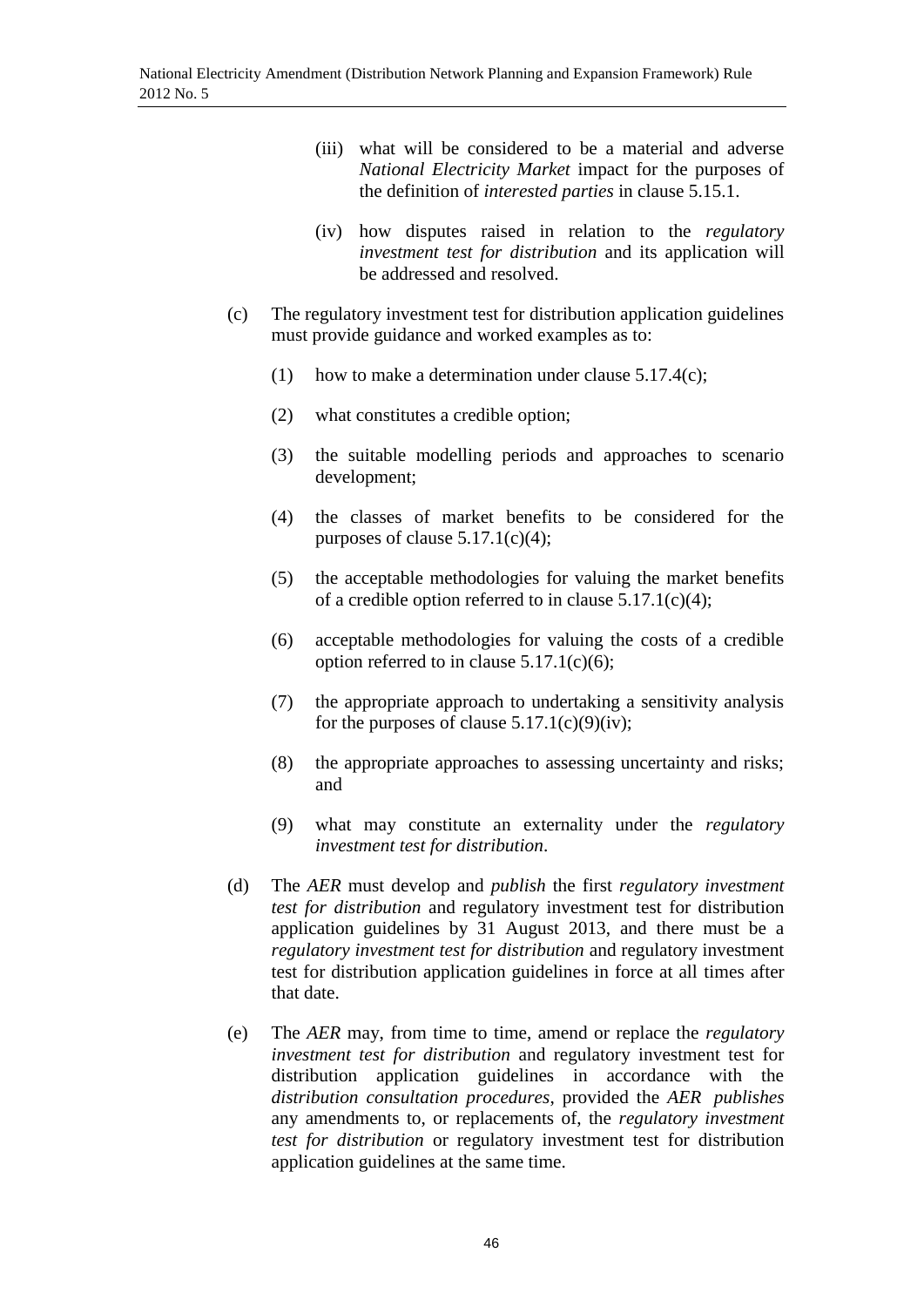- (f) An amendment referred to in paragraph (e) does not apply to a current application of the *regulatory investment test for distribution*  and the regulatory investment test for distribution application guidelines under the *Rules* by a RIT-D proponent.
- (g) For the purposes of paragraph (f), a "current application" means any action or process initiated under the *Rules* which relies on or is referenced to the *regulatory investment test for distribution* and/or the regulatory investment test for distribution application guidelines and is not completed at the date of the relevant amendment to the *regulatory investment test for distribution* and/or the regulatory investment test for distribution application guidelines.
- (h) The *AER* may *publish* the *regulatory investment test for distribution*, the regulatory investment test for distribution application guidelines, the *regulatory investment test for transmission* and the regulatory investment test for transmission application guidelines in a single document.

# **5.17.3 Projects subject to the regulatory investment test for distribution**

- (a) A RIT-D proponent must apply the *regulatory investment test for distribution* to a RIT-D project except in circumstances where:
	- (1) the RIT-D project is required to address an urgent and unforeseen *network* issue that would otherwise put at risk the reliability of the *distribution network* or a significant part of that *network* as described in paragraph (c);
	- (2) the estimated capital cost to the *Network Service Providers*  affected by the RIT-D project of the most expensive potential credible option to address the identified need is less than \$5 million (as varied in accordance with a cost threshold determination);
	- (3) the cost of addressing the identified need is to be fully recovered through charges other than charges in respect of *standard control services* or *prescribed transmission services*;
	- (4) the identified need can only be addressed by expenditure on a *connection asset* which provides services other than *standard control services* or *prescribed transmission services*;
	- (5) the RIT-D project is related to the refurbishment or replacement of existing assets and is not intended to *augment* a *network*; or
	- (6) the refurbishment or replacement expenditure also results in an *augmentation* to the *network*, and the estimated capital cost of the most expensive potential credible option to address the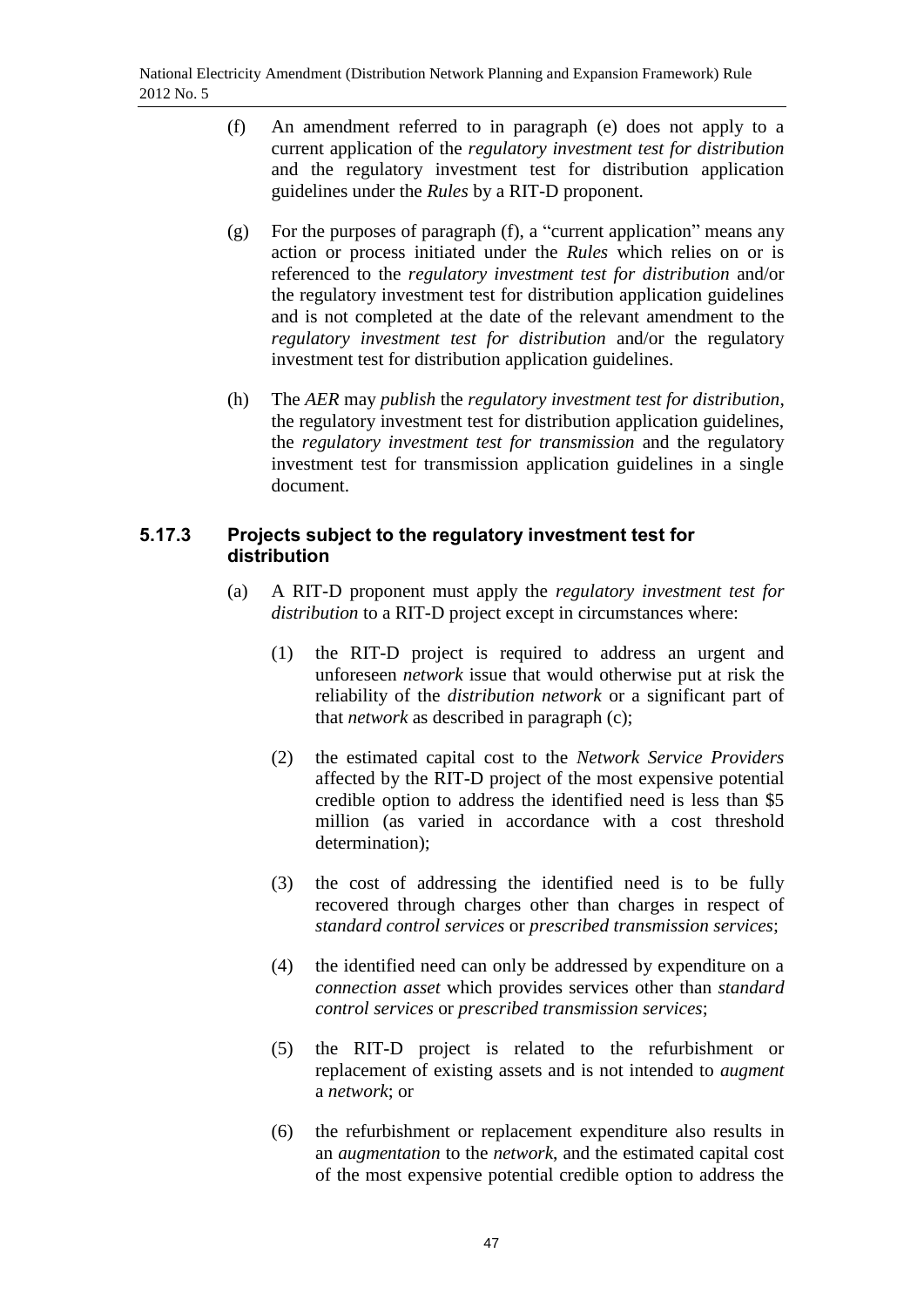identified need in respect of the *augmentation* component is less than \$5 million (as varied in accordance with a cost threshold determination).

- (b) If a potential credible option to address an identified need includes expenditure on a *dual function asset*, the project must be assessed under the *regulatory investment test for distribution* unless the identified need was identified through joint planning under rule 5.14 and the project to address the identified need is a RIT-T project.
- (c) For the purposes of paragraph  $(a)(1)$ , a RIT-D project will be required to address an urgent and unforeseen *network* issue that would otherwise put at risk the *reliability* of the *distribution network* or a significant part of that *network* if:
	- (1) it is necessary that the assets or services to address the issue be operational within six months of the issue being identified;
	- (2) the event or circumstances causing the identified need was not reasonably foreseeable by, and was beyond the reasonable control of, the *Network Service Provider(s)* that identified the identified need; and
	- (3) a failure to address the identified need is likely to materially adversely affect the *reliability* and *secure operating state* of the *distribution network* or a significant part of that *network*.
- (d) With the exception of *negotiated distribution services* and *negotiated transmission services*, for each RIT-D project to which the *regulatory investment test for distribution* does not apply in accordance with paragraph (a)(1)-(6), the *Network Service Providers* affected by the RIT-D project must ensure, acting reasonably, that the investment required to address the identified need is planned and developed at least cost over the life of the investment.
- (e) A RIT-D proponent must not treat different parts of an integrated solution to an identified need as distinct and separate options for the purposes of determining whether the *regulatory investment test for distribution* applies to each of those parts.

# **5.17.4 Regulatory investment test for distribution procedures**

- (a) If a RIT-D project is subject to the *regulatory investment test for distribution* under clause 5.17.3, then the RIT-D proponent must consult with the following persons on the RIT-D project in accordance with this clause 5.17.4:
	- (1) all *Registered Participants*, *AEMO*, *interested parties* and non-network providers; and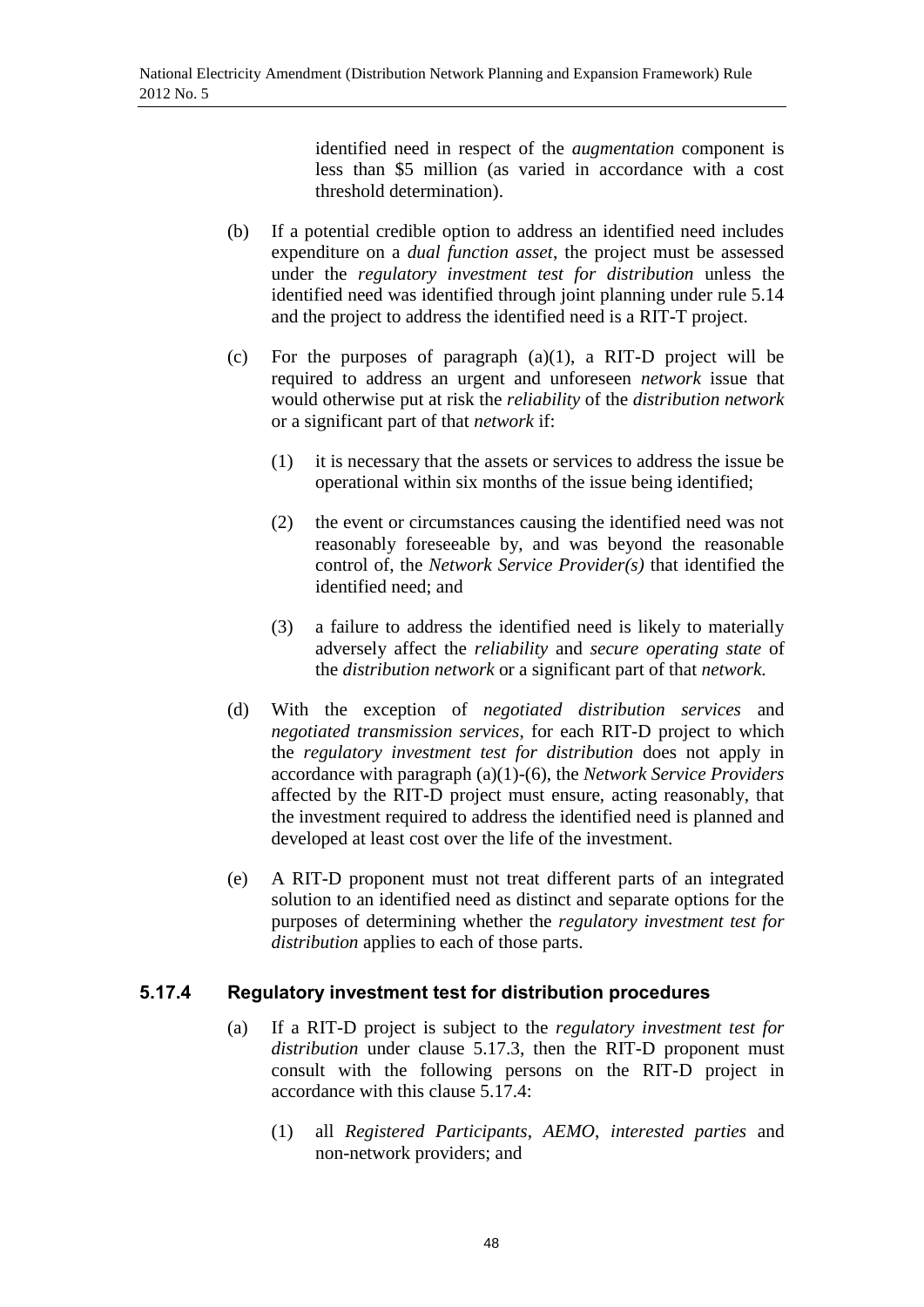(2) if the RIT-D proponent is a *Distribution Network Service Provider*, persons registered on its demand side engagement register.

### **Screening for non-network options**

- (b) Subject to paragraph (c), a RIT-D proponent must prepare and *publish* a non-network options report under paragraph (e) if a RIT-D project is subject to the *regulatory investment test for distribution*  under clause 5.17.3.
- (c) A RIT-D proponent is not required to comply with paragraph (b) if it determines on reasonable grounds that there will not be a non-network option that is a potential credible option, or that forms a significant part of a potential credible option, for the RIT-D project to address the identified need.
- (d) If a RIT-D proponent makes a determination under paragraph (c), then as soon as possible after making the determination it must *publish* a notice setting out the reasons for its determination, including any methodologies and assumptions it used in making its determination.

### **Non-network options report**

- (e) A non-network options report must include:
	- (1) a description of the identified need;
	- (2) the assumptions used in identifying the identified need (including, in the case of proposed reliability corrective action, why the RIT-D proponent considers reliability corrective action is necessary);
	- (3) if available, the relevant annual deferred *augmentation* charge associated with the identified need;
	- (4) the technical characteristics of the identified need that a non-network option would be required to deliver, such as:
		- (i) the size of *load* reduction or additional *supply*;
		- (ii) location;
		- (iii) contribution to *power system security* or *reliability*;
		- (iv) contribution to *power system* fault levels as determined under clause 4.6.1; and
		- (v) the operating profile;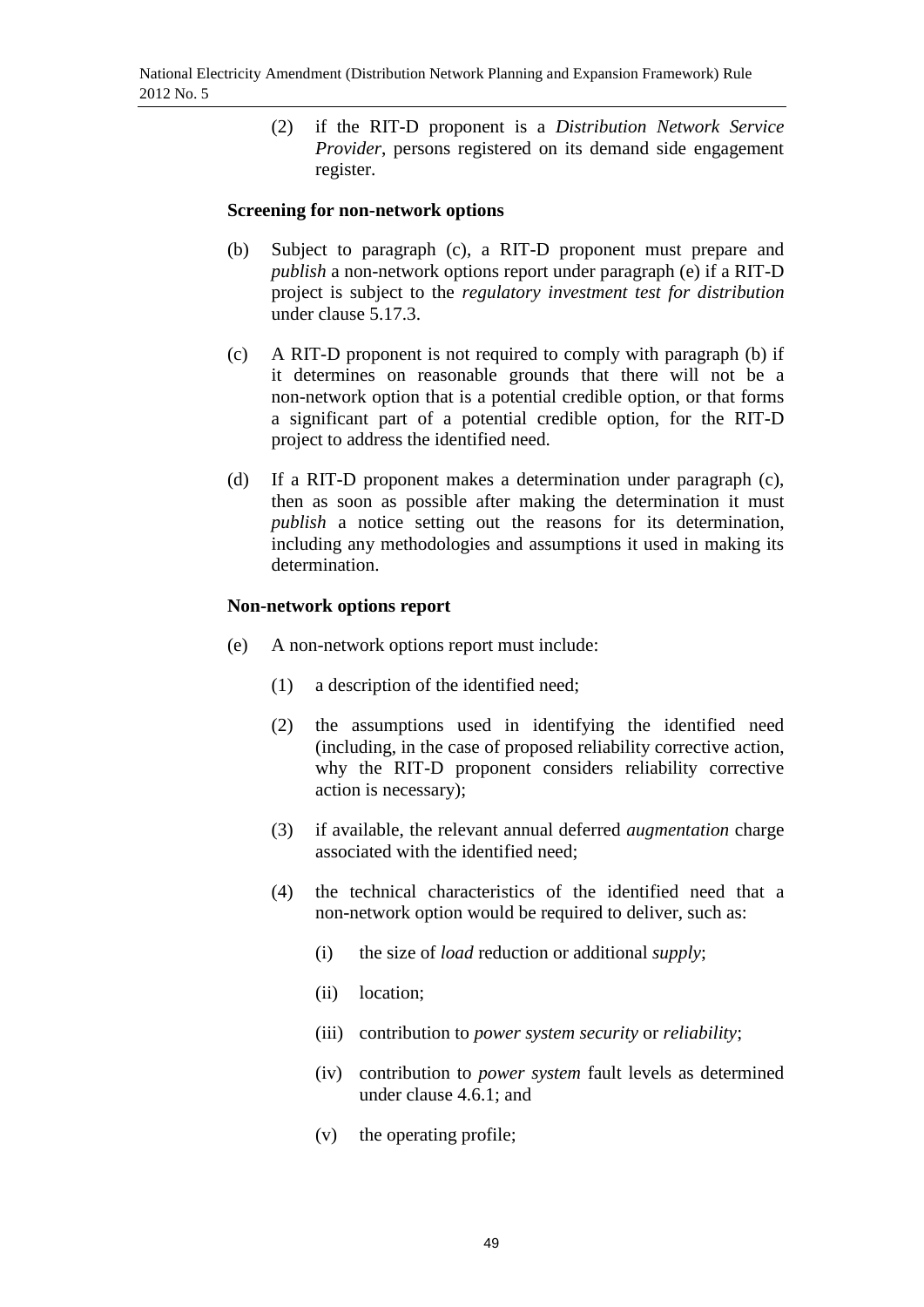- (5) a summary of potential credible options to address the identified need, as identified by the RIT-D proponent, including network options and non-network options.
- (6) for each potential credible option, the RIT-D proponent must provide information, to the extent practicable, on:
	- (i) a technical definition or characteristics of the option;
	- (ii) the estimated construction timetable and commissioning date (where relevant); and
	- (iii) the total indicative cost (including capital and operating costs); and
- (7) information to assist non-network providers wishing to present alternative potential credible options including details of how to submit a non-*network* proposal for consideration by the RIT-D proponent.
- (f) The non-network options report must be *published* in a timely manner having regard to the ability of parties to identify the scope for, and develop, alternative potential credible options or variants to the potential credible options.
- (g) At the same time as *publishing* the non-network options report, the RIT-D proponent, if it is a *Distribution Network Service Provider*, must notify persons registered on its demand side engagement register of the report's *publication*.
- (h) *Registered Participants*, *AEMO*, *interested parties*, non-network providers and (if relevant) persons registered on the *Distribution Network Service Provider's* demand side engagement register must be provided with not less than three months in which to make submissions on the non-network options report from the date that the RIT-D proponent *publishes* the report.

## **Draft project assessment report**

- (i) If one or more *Network Service Providers* wishes to proceed with a RIT-D project following a determination under paragraph (c) or the *publication* of a non-network options report then the RIT-D proponent, having regard, where relevant, to any submissions received on the non-network options report, must prepare and *publish* a draft project assessment report within:
	- $(1)$  12 months of:
		- (i) the end of the consultation period on a non-network options report; or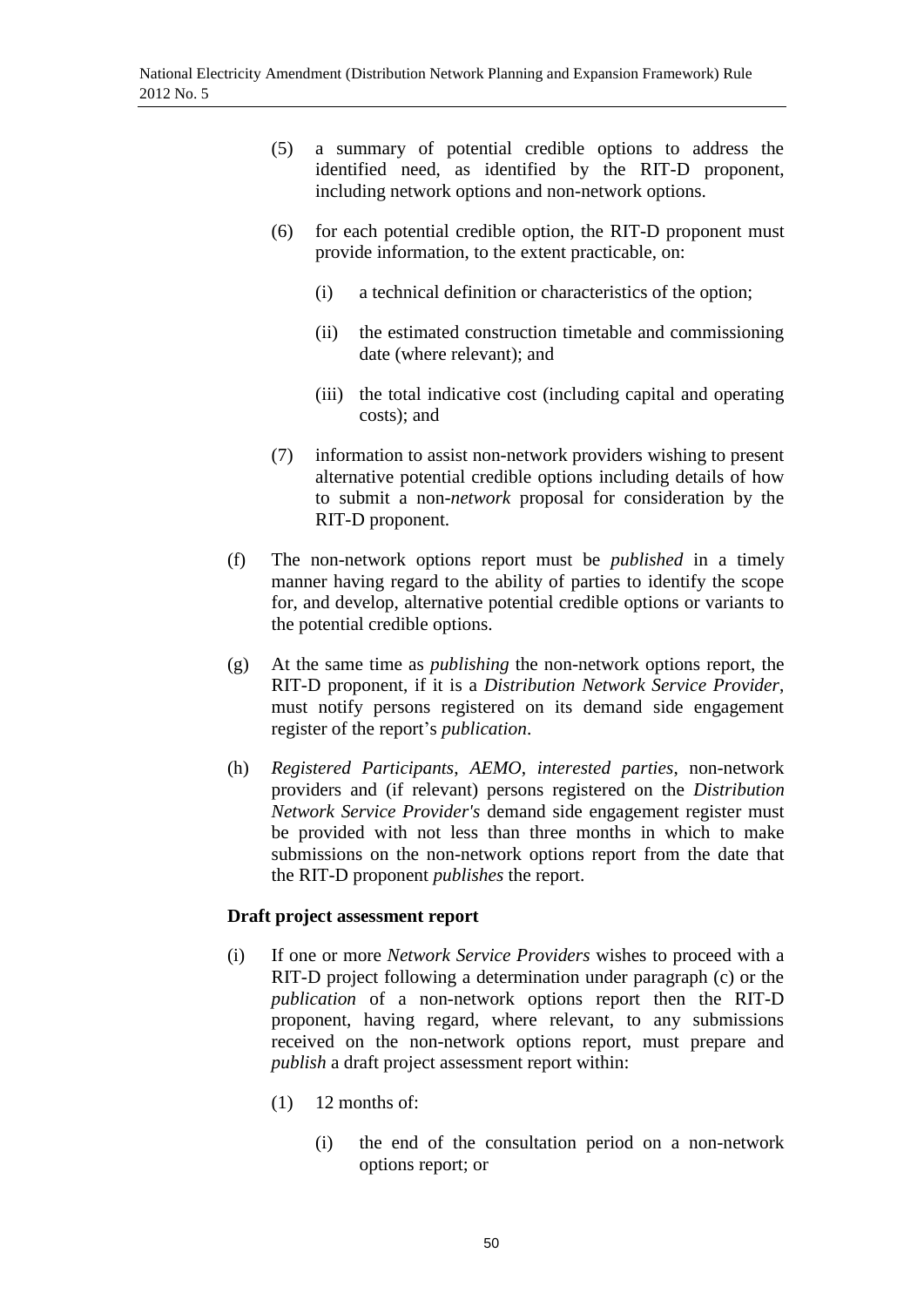- (ii) where a non-network options report is not required, the publication of a notice under paragraph (d); or
- (2) any longer time period as agreed to in writing by the *AER*.
- (j) The draft project assessment report must include the following:
	- (1) a description of the identified need for the investment;
	- (2) the assumptions used in identifying the identified need (including, in the case of proposed reliability corrective action, reasons that the RIT-D proponent considers reliability corrective action is necessary);
	- (3) if applicable, a summary of, and commentary on, the submissions on the non-network options report;
	- (4) a description of each credible option assessed;
	- (5) where a *Distribution Network Service Provider* has quantified market benefits in accordance with clause 5.17.1(d), a quantification of each applicable market benefit for each credible option;
	- (6) a quantification of each applicable cost for each credible option, including a breakdown of operating and capital expenditure;
	- (7) a detailed description of the methodologies used in quantifying each class of cost and market benefit;
	- (8) where relevant, the reasons why the RIT-D proponent has determined that a class or classes of market benefits or costs do not apply to a credible option;
	- (9) the results of a net present value analysis of each credible option and accompanying explanatory statements regarding the results;
	- (10) the identification of the proposed preferred option;
	- (11) for the proposed preferred option, the RIT-D proponent must provide:
		- (i) details of the technical characteristics;
		- (ii) the estimated construction timetable and commissioning date (where relevant);
		- (iii) the indicative capital and operating cost (where relevant);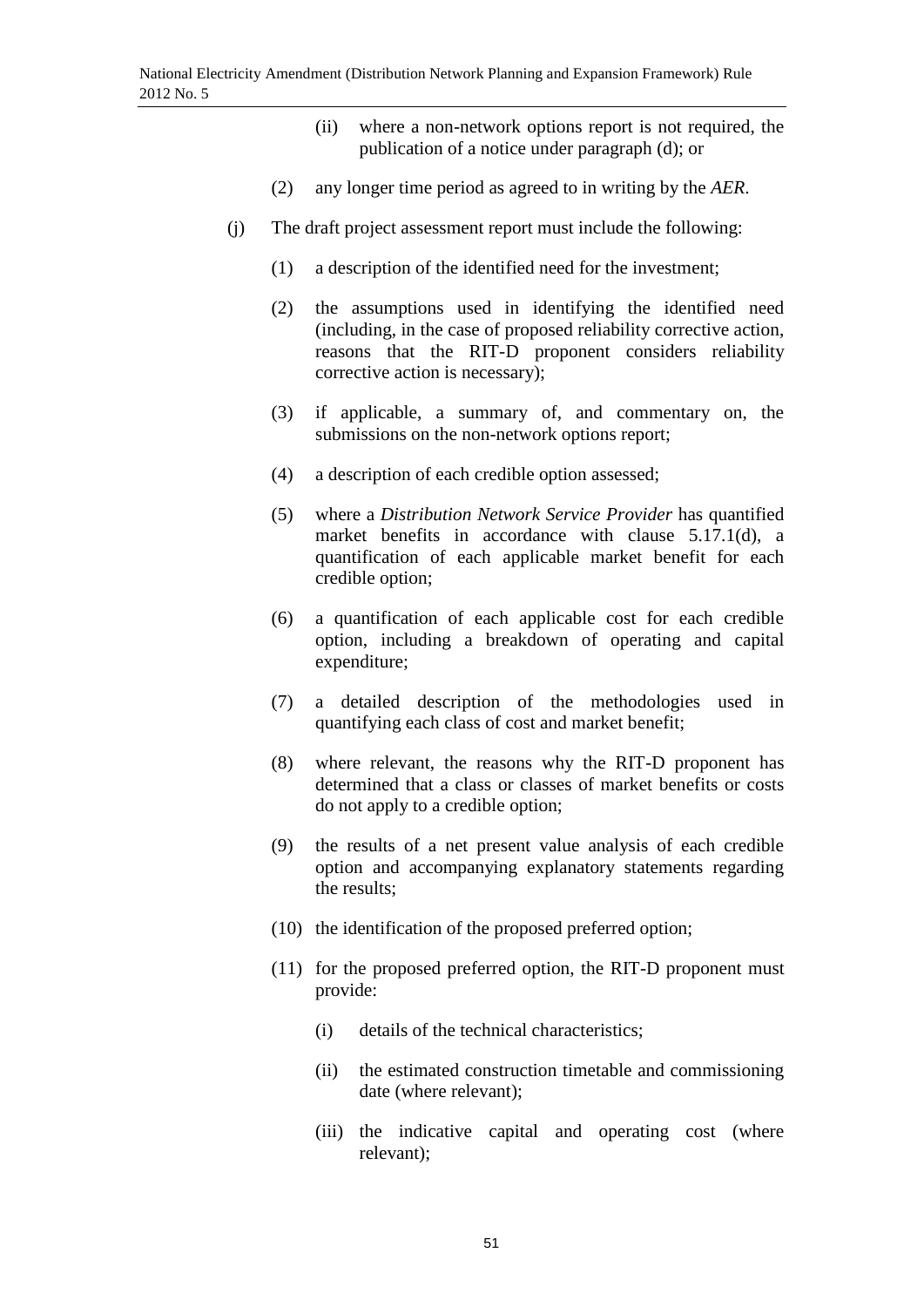- (iv) a statement and accompanying detailed analysis that the proposed preferred option satisfies the *regulatory investment test for distribution*; and
- (v) if the proposed preferred option is for reliability corrective action and that option has a proponent, the name of the proponent; and
- (12) contact details for a suitably qualified staff member of the RIT-D proponent to whom queries on the draft report may be directed.
- (k) The RIT-D proponent must *publish* a request for submissions on the matters set out in the draft project assessment report, including the proposed preferred option, from:
	- (1) *Registered Participants, AEMO*, non-network providers and *interested parties*; and
	- (2) if the RIT-D proponent is a *Distribution Network Service Provider*, persons on its demand side engagement register.
- (l) If the proposed preferred option has the potential to, or is likely to, have an adverse impact on the quality of service experienced by consumers of electricity, including:
	- (1) anticipated changes in voluntary *load* curtailment by consumers of electricity; or
	- (2) anticipated changes in involuntary *load shedding* and customer interruptions caused by *network* outages,

then the RIT-D proponent must consult directly with those affected customers in accordance with a process reasonably determined by the RIT-D proponent.

(m) The consultation period on the draft project assessment report must not be less than six weeks from the *publication* of the report.

## **Exemption from the draft project assessment report**

- (n) A RIT-D proponent is not required to prepare and *publish* a draft project assessment report under paragraph (i) if:
	- (1) the RIT-D proponent made a determination under paragraph (c) and has *published* a notice under paragraph (d); and
	- (2) the estimated capital cost to the *Network Service Providers* affected by the RIT-D project of the proposed preferred option is less than \$10 million (varied in accordance with a cost threshold determination).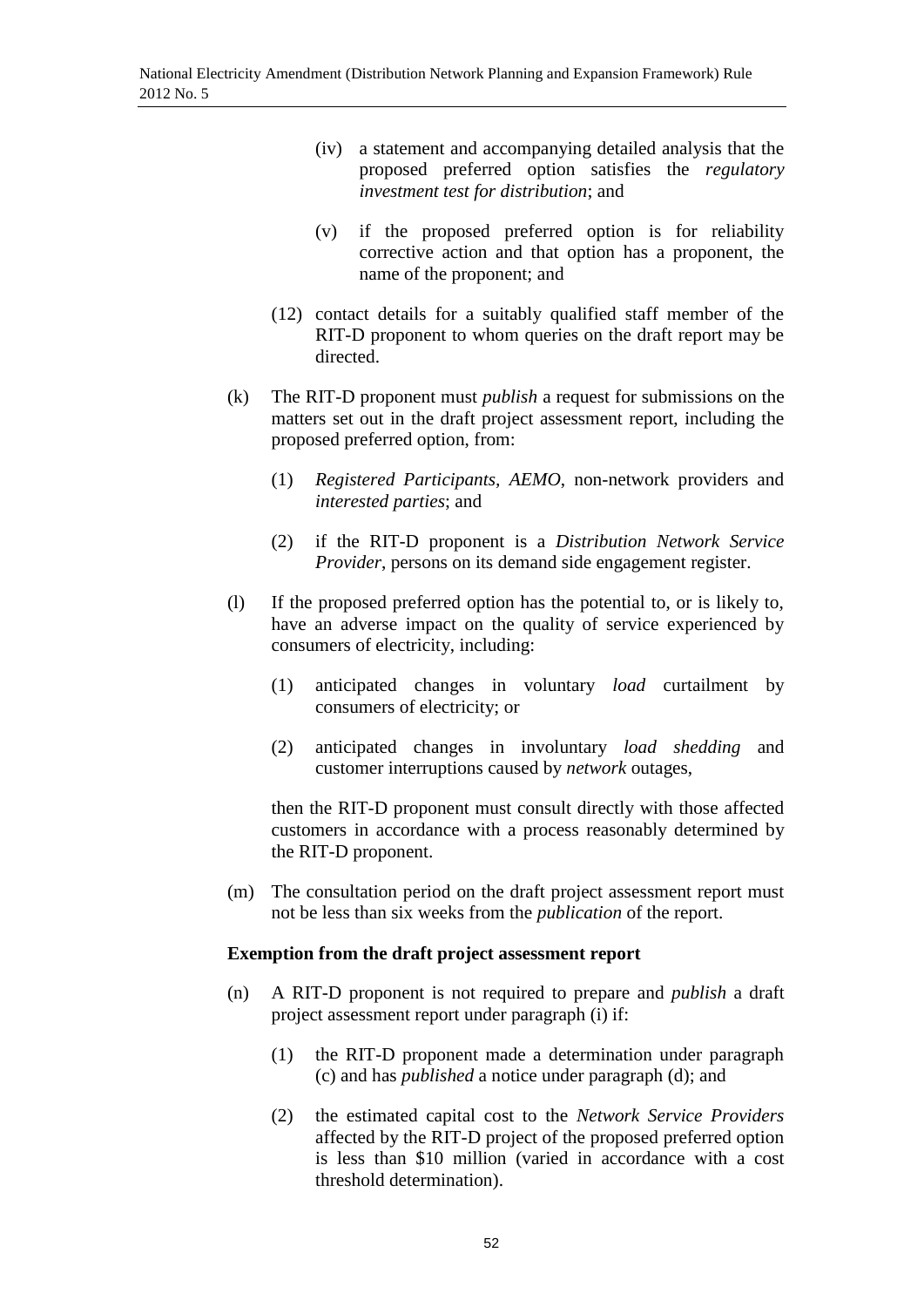## **Final project assessment report**

- (o) As soon as practicable after the end of the consultation period on the draft project assessment report, the RIT-D proponent must, having regard to any submissions received on the draft project assessment report, *publish* a final project assessment report.
- (p) If the RIT-D project is exempt from the draft project assessment report stage under paragraph (n), the RIT-D proponent must *publish* the final project assessment report as soon as practicable after the publication of the notice under paragraph (d).
- (q) At the same time as *publishing* the final project assessment report, a RIT-D proponent that is a *Distribution Network Service Provider* must notify persons on its demand side engagement register of the report's *publication*.
- (r) The final project assessment report must set out:
	- (1) if a draft project assessment report was prepared:
		- (i) the matters detailed in that report as required under paragraph (j); and
		- (ii) a summary of any submissions received on the draft project assessment report and the RIT-D proponent's response to each such submission; and
	- (2) if no draft project assessment report was prepared, the matters specified in paragraph (j).
- (s) If the preferred option outlined in the final project assessment report has an estimated capital cost to the *Network Service Providers*  affected by the RIT-D project of less than \$20 million (varied in accordance with a cost threshold determination), the RIT-D proponent may discharge its obligations to *publish* its final project assessment report under paragraphs (o) and (p) by including the final project assessment report as part of its *Distribution Annual Planning Report* (where the RIT-D proponent is a *Distribution Network Service Provider*) or its *Transmission Annual Planning Report* (where the RIT-D proponent is a *Transmission Network Service Provider*).

#### **Reapplication of regulatory investment test for distribution**

- (t) If:
	- (1) a RIT-D proponent has *published* a final project assessment report in respect of a RIT-D project;
	- (2) a *Network Service Provider* still wishes to undertake the RIT-D project to address the identified need; and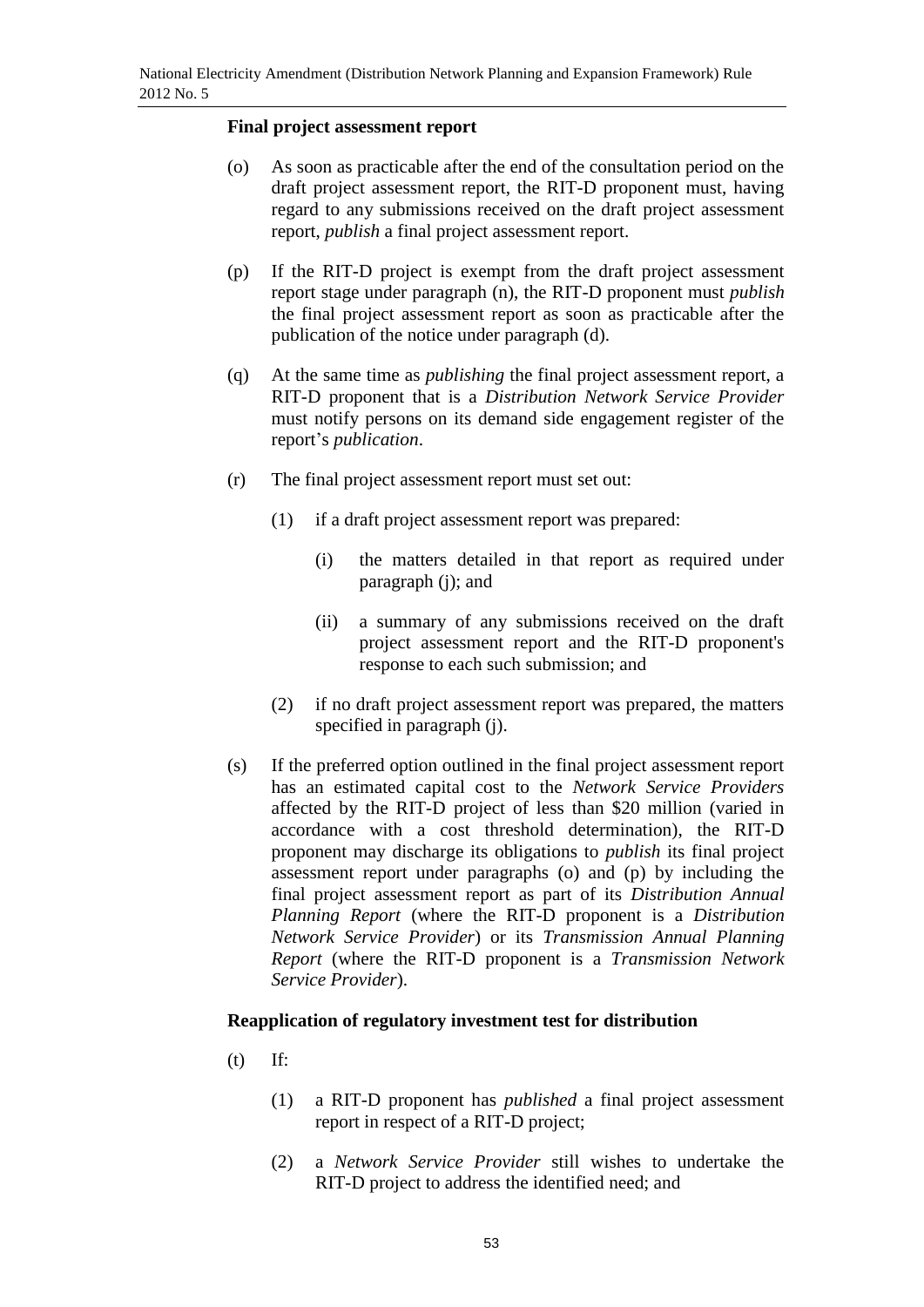(3) there has been a material change in circumstances which, in the reasonable opinion of the RIT-D proponent means that the preferred option identified in the final project assessment report is no longer the preferred option,

then the RIT-D proponent must reapply the *regulatory investment test for distribution* to the RIT-D project, unless otherwise determined by the *AER*.

- (u) For the purposes of paragraph (t), a material change in circumstances may include, but is not limited to, a change to the key assumptions used in identifying:
	- (1) the identified need described in the final project assessment report; or,
	- (2) the credible options assessed in, the final project assessment report.
- (v) When making a determination under paragraph (t) the *AER* must have regard to:
	- (1) the credible options (other than the preferred option) identified in the final project assessment report;
	- (2) the change in circumstances identified by the RIT-D proponent; and
	- (3) whether a failure to promptly undertake the RIT-D project is likely to materially affect the *reliability* and *secure operating state* of the *distribution network* or a significant part of that *network*.

## **5.17.5 Disputes in relation to application of regulatory investment test for distribution**

- (a) *Registered Participants*, the *AEMC*, *Connection Applicants*, *Intending Participants*, *AEMO*, *interested parties*, and non-network providers may, by notice to the *AER*, dispute conclusions made by the RIT-D proponent in the final project assessment report on the grounds that:
	- (1) the RIT-D proponent has not applied the *regulatory investment test for distribution* in accordance with the *Rules*; or
	- (2) there was a manifest error in the calculations performed by the RIT-D proponent in applying the *regulatory investment test for distribution*.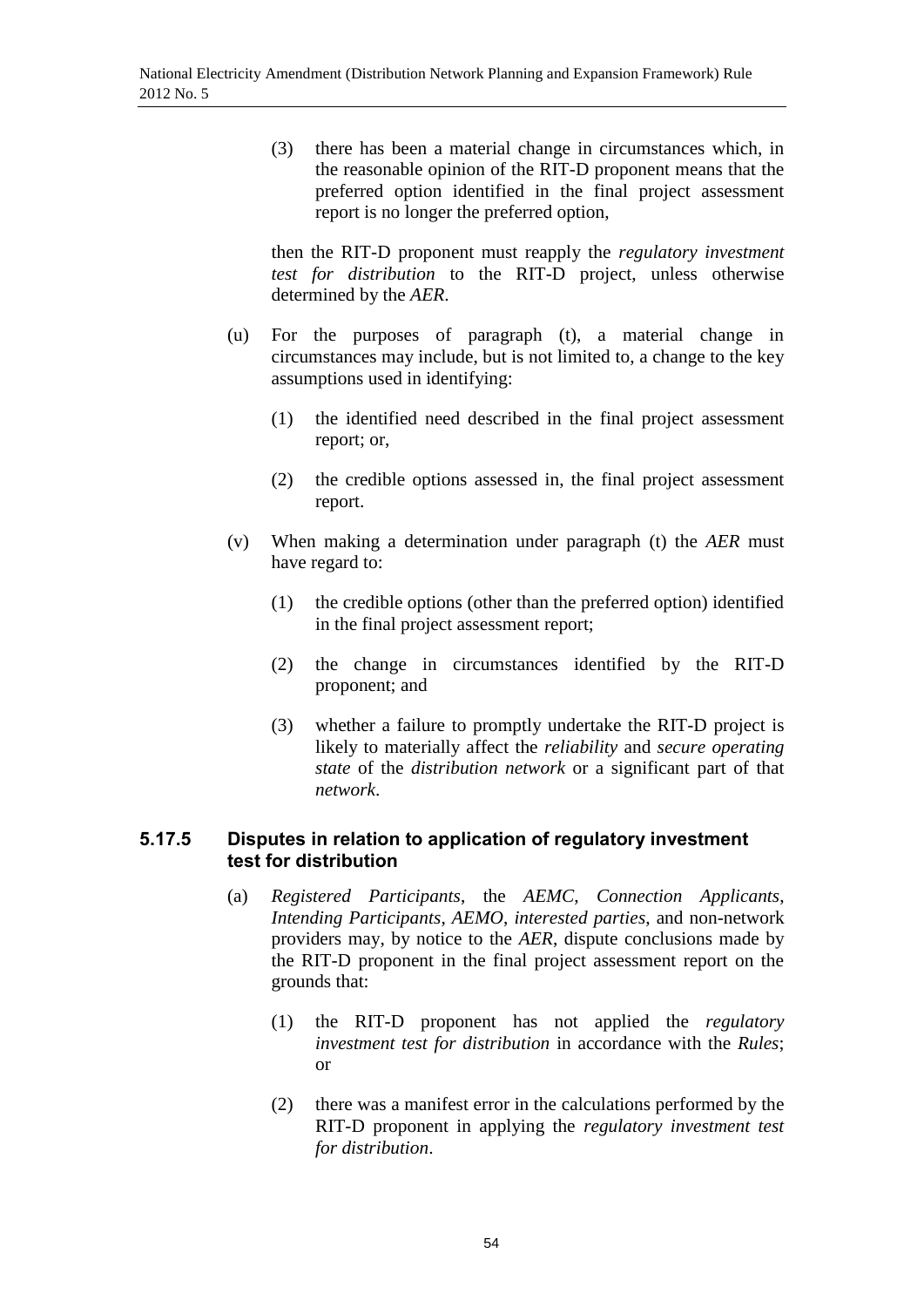- (b) A dispute under this clause 5.17.5 may not be raised in relation to any matters set out in the final project assessment report which:
	- (1) are treated as externalities by the *regulatory investment test for distribution*; or
	- (2) relate to an individual's personal detriment or property rights.
- (c) Within 30 days of the date of *publication* of the final project assessment report under clause  $5.17.4(o)$ , (p) or (s) (as the case may be), the party disputing matters in the final project assessment report (a disputing party) must:
	- (1) give notice of the dispute in writing setting out the grounds for the dispute (the dispute notice) to the *AER*; and
	- (2) at the same time, give a copy of the dispute notice to the RIT-D proponent.
- (d) Subject to paragraph (h), within 40 days of receipt of the dispute notice or within an additional period of up to 60 days where the *AER* notifies a relevant party that the additional time is required to make a determination because of the complexity or difficulty of the issues involved, the *AER* must either:
	- (1) reject any dispute by written notice to the person who initiated the dispute if the *AER* considers that the grounds for the dispute are invalid, misconceived or lacking in substance; and
	- (2) notify the RIT-D proponent that the dispute has been rejected; or
	- (3) subject to paragraph (f) and (g), make and *publish* a determination:
		- (i) directing the RIT-D proponent to amend the matters set out in the final project assessment report; or
		- (ii) stating that, based on the grounds of the dispute, the RIT-D proponent will not be required to amend the final project assessment report.
- (e) A RIT-D proponent must comply with an *AER* determination made under subparagraph  $(d)(3)(i)$  within a timeframe specified by the *AER* in its determination.
- (f) In making a determination under paragraph (d)(3), the *AER*:
	- (1) must only take into account information and analysis that the RIT-D proponent could reasonably be expected to have considered or undertaken at the time that it performed the *regulatory investment test for distribution*;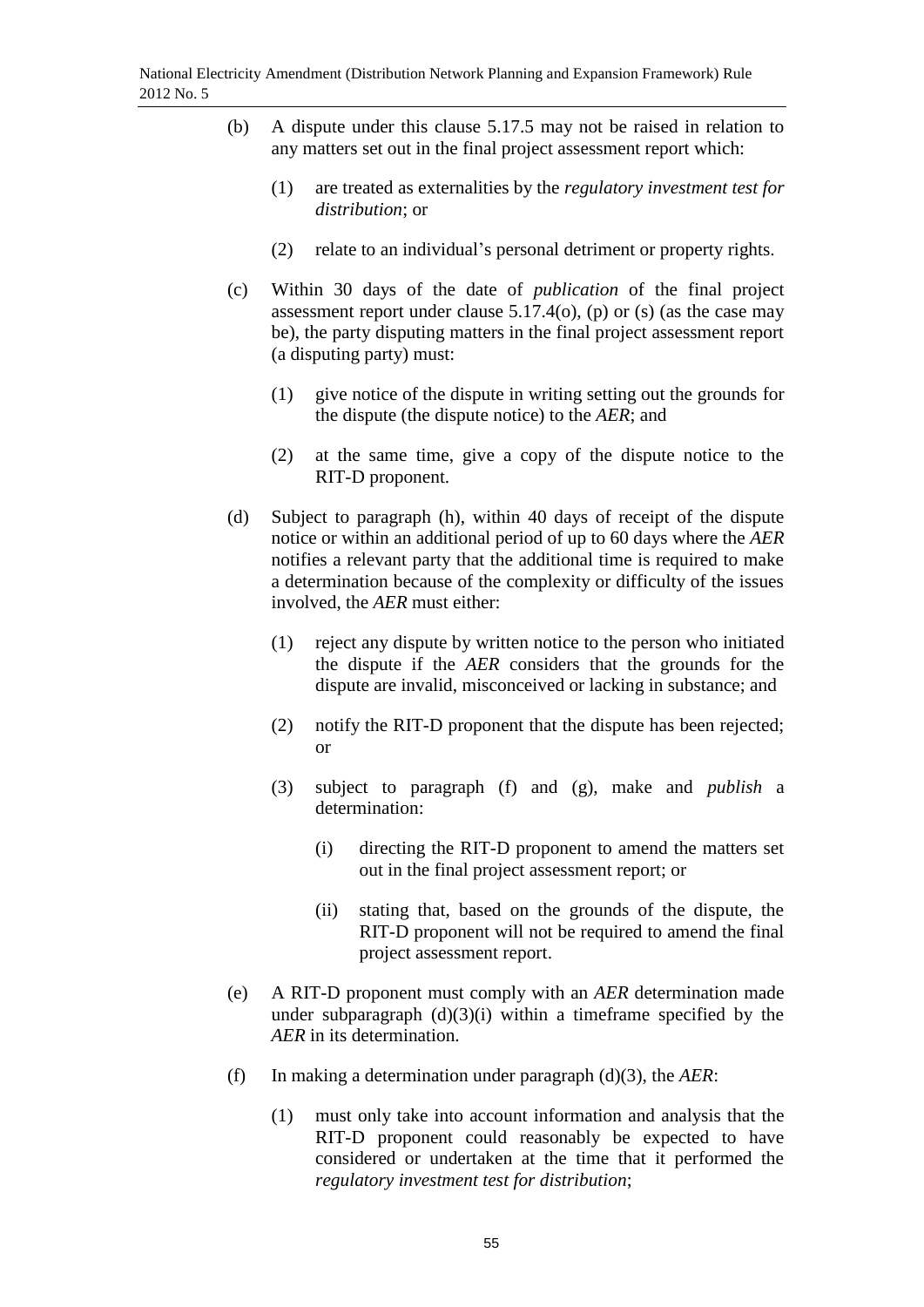- (2) must *publish* its reasons for making a determination;
- (3) may disregard any matter raised by the disputing party or the RIT-D proponent that is misconceived or lacking in substance; and
- (4) where making a determination under subparagraph  $(d)(3)(i)$ , must specify a reasonable timeframe for the RIT-D proponent to comply with the *AER's* direction to amend the matters set out in the final project assessment report.
- (g) The *AER* may only make a determination under subparagraph  $(d)(3)(i)$  if it determines that:
	- (1) the RIT-D proponent has not correctly applied the *regulatory investment test for distribution* in accordance with the *Rules*; or
	- (2) there was a manifest error in the calculations performed by the RIT-D proponent in applying the *regulatory investment test for distribution*.
- (h) The *AER* may request additional information regarding the dispute from the disputing party or the RIT-D proponent in which case the period of time for rejecting a dispute under paragraph (d)(1) or making a determination under paragraph (d)(3) is automatically extended by the time it takes the relevant party to provide the additional information to the *AER* provided:
	- (1) the *AER* makes the request for additional information at least seven days prior to the expiry of the relevant period; and
	- (2) the RIT-D proponent or disputing party provides the additional information within 14 days of receipt of the request under subparagraph (1).
- (i) A disputing party or the RIT-D proponent (as the case may be) must as soon as reasonably practicable provide any information requested under paragraph (h) to the *AER*.

# **5.18 Construction of funded augmentations**

- (a) The term *Transmission Network Service Provider* when used in this rule 5.18 is not intended to refer to, and is not to be read or construed as referring to, any *Transmission Network Service Provider* in its capacity as a *Market Network Service Provider*.
- (b) A *Transmission Network Service Provider* who proposes to construct a *funded augmentation* must make available to all *Registered Participants* and *AEMO* a notice which must set out: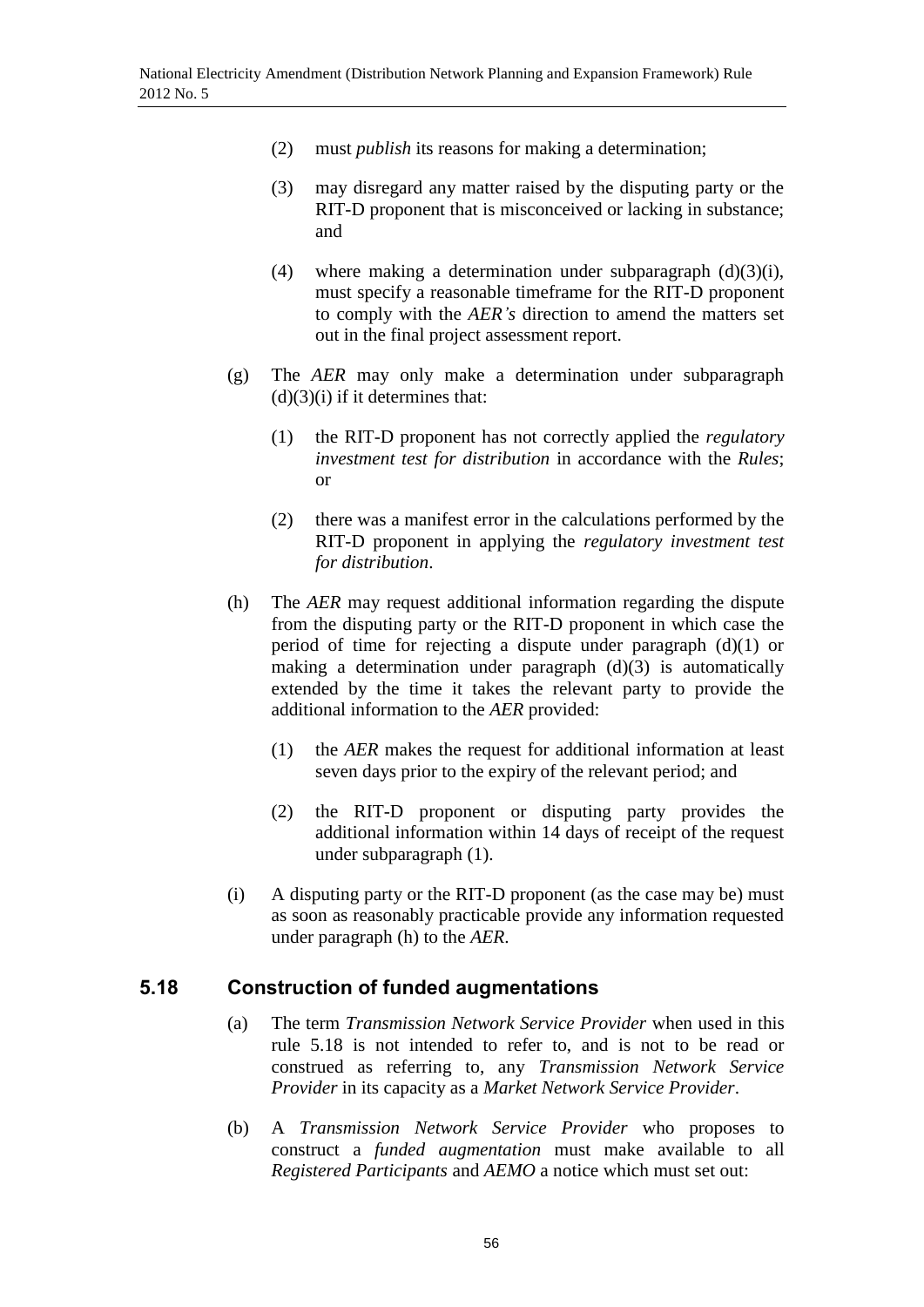- (1) a detailed description of the proposed *funded augmentation*;
- (2) all relevant technical details concerning the proposed *funded augmentation*, the impact of the *funded augmentation* on the relevant *transmission network's Transmission Network Users* and the construction timetable and commissioning date for the *funded augmentation*;
- (3) an *augmentation technical report* prepared by *AEMO* if, and only if, the *funded augmentation* is reasonably likely to have a *material inter-network impact* and the *Transmission Network Service Provider* has not received consent to proceed with construction from all *Transmission Network Service Providers* whose *transmission networks* are materially affected by the *funded augmentation*. In assessing whether a *funded augmentation* is reasonably likely to have a *material inter-network impact*, the *Transmission Network Service Provider* must have regard to the objective set of criteria *published* by *AEMO* (if any such criteria have been *published* by *AEMO*).
- (c) The *Transmission Network Service Provider* must provide a summary of the notice prepared in accordance with paragraph (b) to *AEMO*. Within 3 *business days* of receipt of the summary, *AEMO* must *publish* the summary on its website.
- (d) The *Transmission Network Service Provider* must consult with any *interested parties*, in accordance with the *Rules consultation procedures*, on any matter set out in the notice prepared in accordance with paragraph (b).

# **5.19 SENE Design and Costing Study**

# **5.19.1 Definitions**

In this rule 5.19:

**forecast generation scenarios** means different assumptions made by the *Transmission Network Service Provider* conducting a SENE Design and Costing Study about the likely timing and capacity of future *connections* of *generating systems* in the geographic area relevant to the study and the probability of that capacity materialising.

**Scale Efficient Network Extension** means an *augmentation* to a *transmission network* which is capable of facilitating the future *connection* to the *transmission network* of two or more *generating systems* in the same geographic area that have different owners, operators or controllers.

**SENE Design and Costing Study** means a study undertaken by a *Transmission Network Service Provider* in accordance with this rule 5.19 which compares the cost of forecast *connections* of *generating systems* to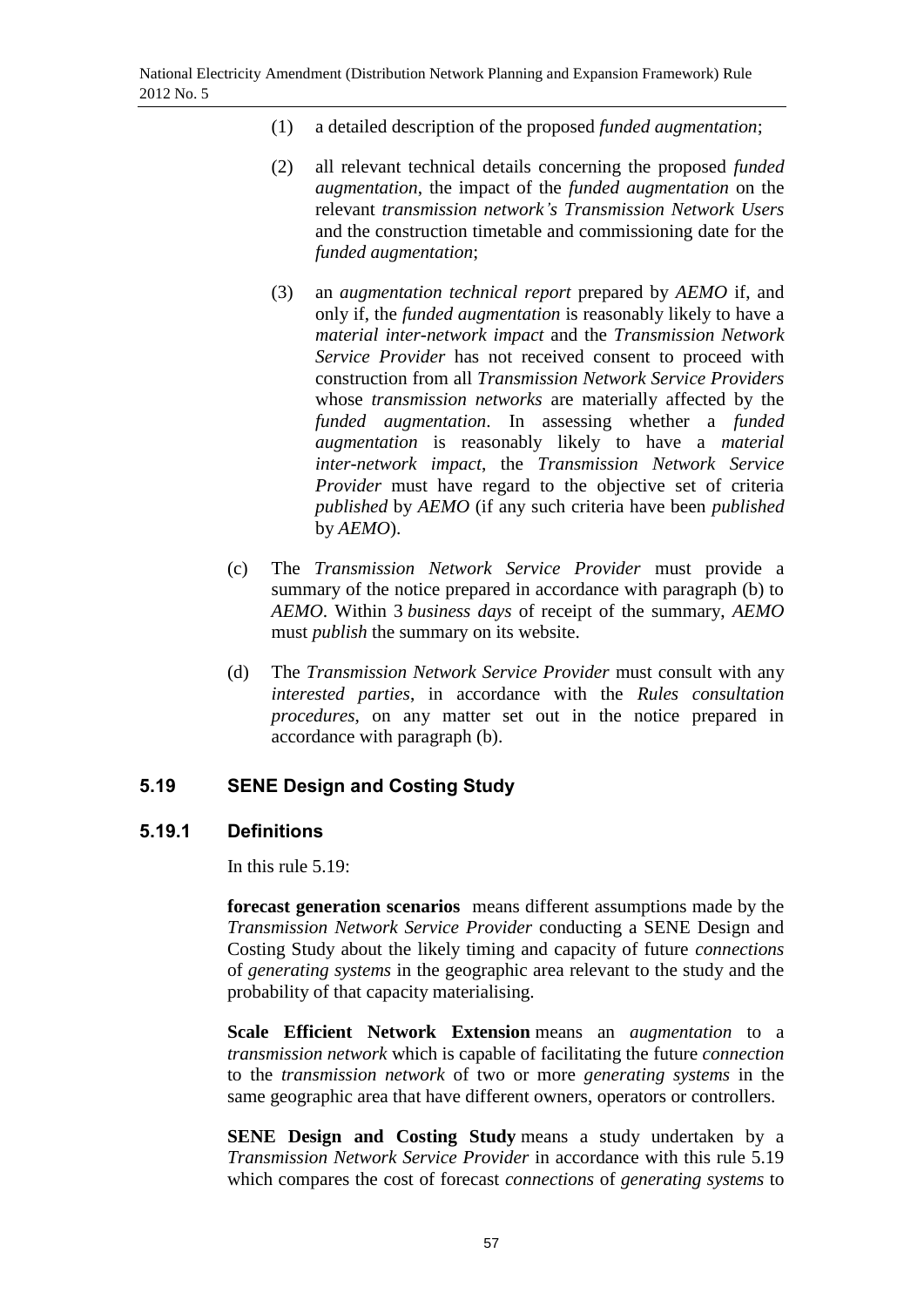a *transmission network augmented* by a Scale Efficient Network Extension and the cost of those forecast *connections connecting* to the *national grid* in the same geographic area in the absence of the Scale Efficient Network Extension.

**SENE Study Proponent** means a person that makes a request under clause 5.19.2(a).

## **SENE study information** means:

- (a) any data or information provided to a *Transmission Network Service Provider* by a *Network Service Provider* under clause 5.19.5 for the purposes of a SENE Design and Costing Study;
- (b) any data or information provided to a *Transmission Network Service Provider* by a person for the purposes of a SENE Design and Costing Study, provided that the person has registered its interest in response to an invitation under clause 5.19.3(e)(3); and
- (c) any data or information contained in a SENE Design and Costing Study published under clause 5.19.6.

# **5.19.2 Interpretation**

In this rule 5.19:

- (a) a reference to a *Transmission Network Service Provider* does not include a *Distribution Network Service Provider* in its capacity as owner, controller or operator of a *dual function asset*; and
- (b) a reference to a *transmission network* does not include *dual function assets*.

# **5.19.3 Request for SENE Design and Costing Study**

- (a) Any person may request a *Transmission Network Service Provider* to undertake a SENE Design and Costing Study in relation to the construction of a Scale Efficient Network Extension for *connection* to its *transmission network*.
- (b) If the *Transmission Network Service Provider* receives a request under paragraph (a), the *Transmission Network Service Provider* must undertake a SENE Design and Costing Study if the following conditions are satisfied:
	- (1) at the time the study is requested, the *Transmission Network Service Provider* is not undertaking another SENE Design and Costing Study in relation to the same geographic area;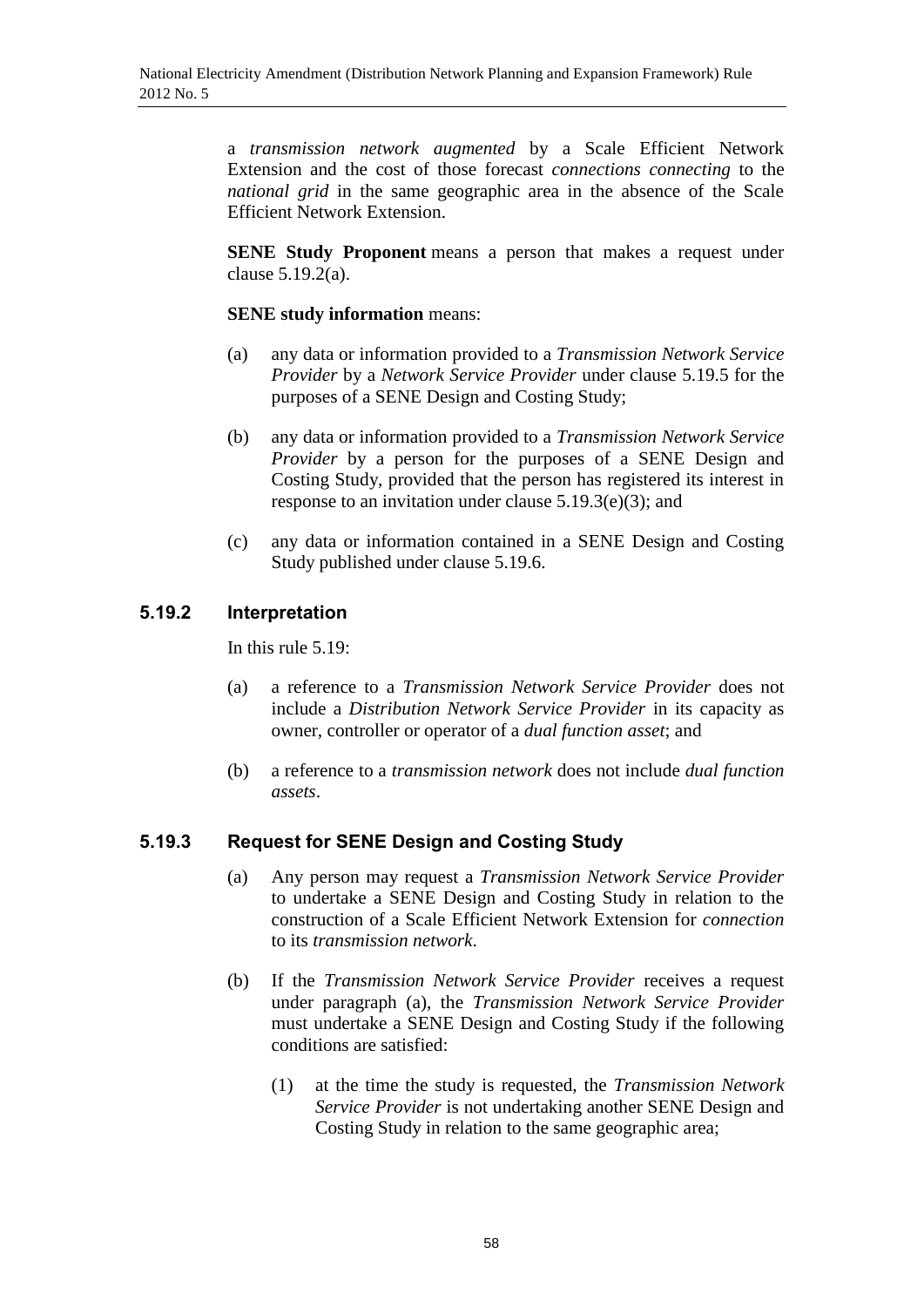- (2) it has agreed the scope and timing of the SENE Design and Costing Study with the SENE Study Proponent in accordance with paragraph (c); and
- (3) the SENE Study Proponent or any other person or group of persons (which may include the SENE Study Proponent) has agreed to pay all the reasonable costs incurred by the *Transmission Network Service Provider* in undertaking the study, including any costs it incurs in meeting its obligation under clause 5.19.5(b).
- (c) The *Transmission Network Service Provider*:
	- (1) must in accordance with clause 5.19.4, negotiate with the SENE Study Proponent in good faith to reach agreement on the cost, scope and timeframes for undertaking the SENE Design and Costing Study; and
	- (2) without limiting subparagraph (1), must not unreasonably withhold its consent to undertake a SENE Design and Costing Study in accordance with the scope and timeframes for the study proposed by the SENE Study Proponent.
- (d) The *Transmission Network Service Provider* must undertake the SENE Design and Costing Study in accordance with the agreement reached with the SENE Study Proponent under paragraph (c).
- (e) As soon as practicable after the conditions referred to in paragraph (b) are satisfied in relation to a SENE Design and Costing Study, the relevant *Transmission Network Service Provider* must publish on its website a notice of the commencement of the study. A notice under this paragraph (e) must:
	- (1) specify the geographic area that is being considered in the study;
	- (2) specify the dates agreed between the *Transmission Network Service Provider* and the SENE Study Proponent for completion of the study and any other milestones for the study;
	- (3) invite any person who may be interested in providing SENE study information to the *Transmission Network Service Provider* to register their interest by written notice to the *Transmission Network Service Provider* within a period specified in the notice, being a period not less than 10 *business days* from the date the notice is published; and
	- (4) include a statement to the effect that by registering with the *Transmission Network Service Provider* in accordance with subparagraph (3), the person is giving consent to the use and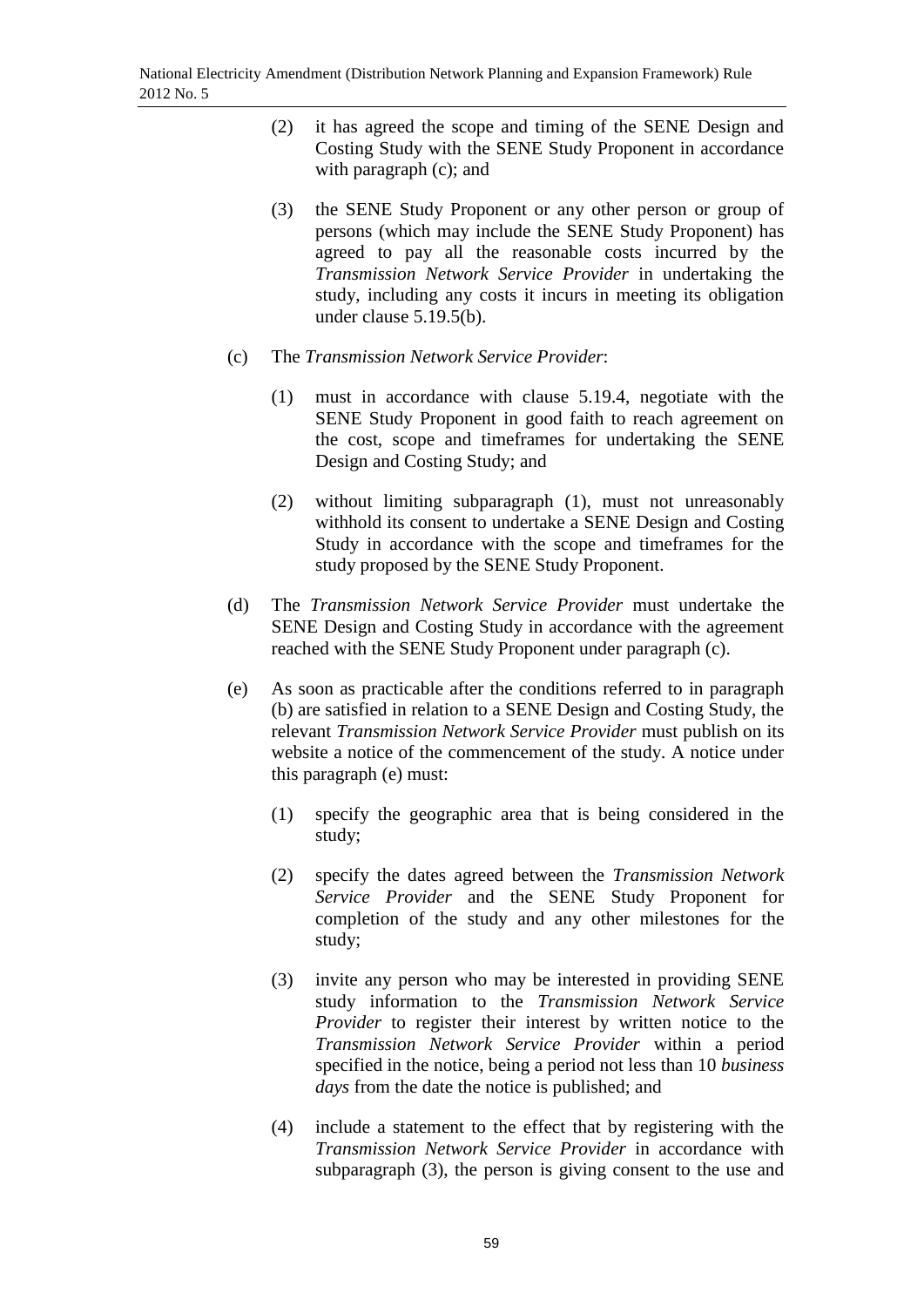disclosure of the SENE study information subsequently provided by that person in accordance with clause 5.19.7.

## **5.19.4 Content of SENE Design and Costing Study**

In negotiating the scope of the SENE Design and Costing Study with the SENE Study Proponent under clause 5.19.3(c), the *Transmission Network Service Provider* must consider the following matters:

- (a) the construction of future *generating systems* and the capacity of those *generating systems* in the relevant geographic area that are considered likely to require *connection* to the *national grid*, based on forecast generation scenarios;
- (b) having regard to each forecast generation scenario:
	- (1) the most appropriate location of the point of *connection* of the Scale Efficient Network Extension to the present *transmission network*;
	- (2) the configuration of the Scale Efficient Network Extension including the point at which *generating systems* may connect to the Scale Efficient Network Extension;
	- (3) the capacity and technical specifications of the Scale Efficient Network Extension;
	- (4) indicative development, operating and other costs for the Scale Efficient Network Extension, based on an indicative timetable for development of the Scale Efficient Network Extension;
	- (5) opportunities for developing the Scale Efficient Network Extension incrementally;
	- (6) the likely impact of the Scale Efficient Network Extension on its *transmission network*, including the type and estimated cost of any other *augmentation* that would be required to ensure that the Scale Efficient Network Extension did not increase congestion on its *transmission network*;
	- (7) a comparison between:
		- (i) the estimated total project expenditure (excluding any revenue impact) of forecast *connections* of *generating systems* to the *Transmission Network Service Provider's network* as *augmented* by a Scale Efficient Network Extension; and
		- (ii) the estimated total project expenditure (excluding any revenue impact) of forecast *connections* of *generating*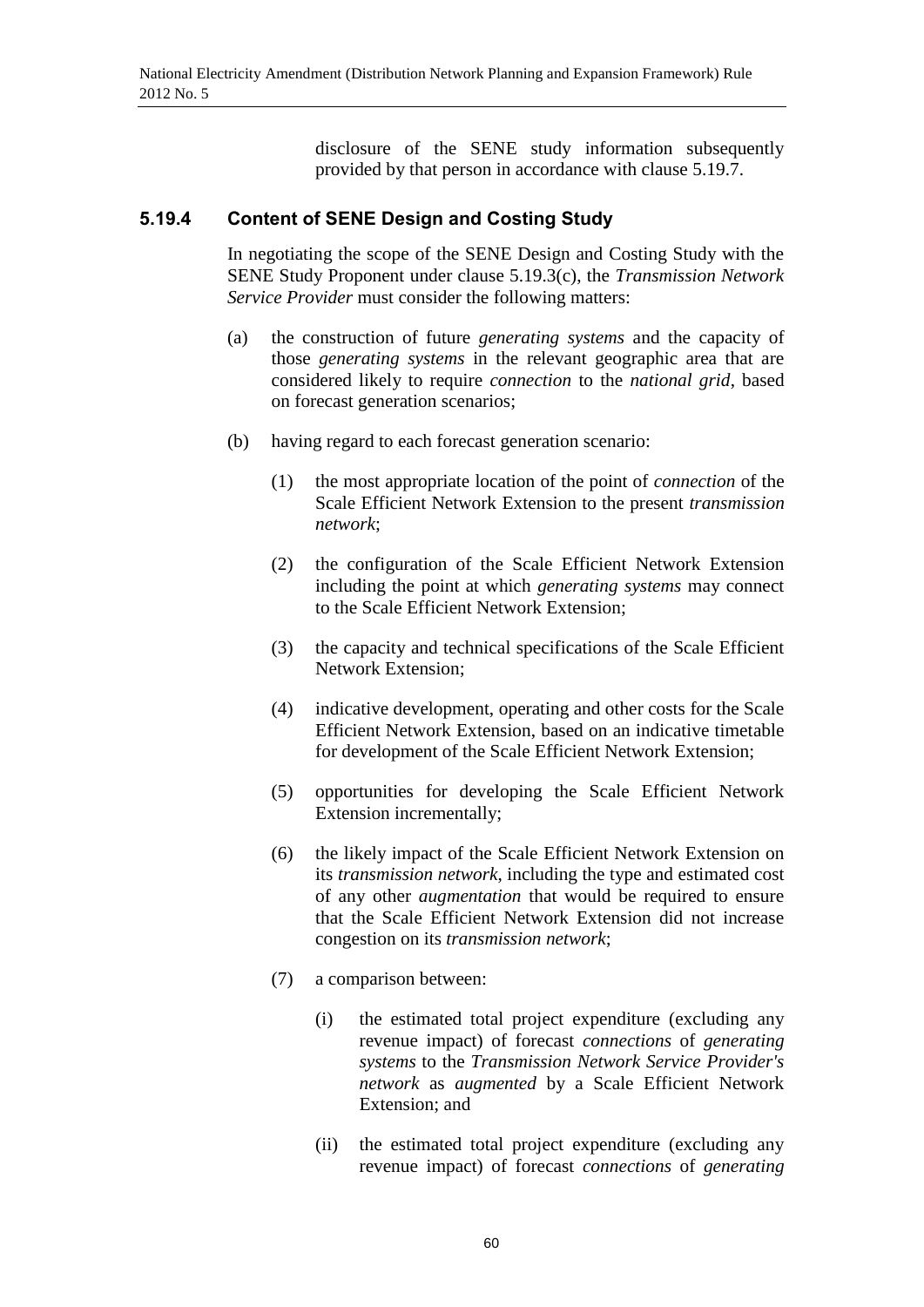*systems* to the *Transmission Network Service Provider's network*, or, if different, the *Local Network Service Provider's network*, in the same geographic area in the absence of the Scale Efficient Network Extension; and

(c) the most recent *NTNDP* and the *Transmission Network Service Provider's* most recent *Transmission Annual Planning Report* (to the extent relevant).

## **5.19.5 Co-operation of other Network Service Providers**

- (a) A *Network Service Provider* must co-operate with any *Transmission Network Service Provider* that is undertaking a SENE Design and Costing Study to enable that *Transmission Network Service Provider* to undertake the study expeditiously and consider the matters referred to in clause 5.19.4.
- (b) A *Transmission Network Service Provider* may request data or information (including *confidential information*) or assistance from another *Network Service Provider* for the purposes of undertaking a SENE Design and Costing Study but must meet the reasonable costs of the *Network Service Provider* in complying with the request.
- (c) A *Network Service Provider* may, but is not required to, provide such data, information or assistance as requested under paragraph (b). If a *Network Service Provider* provides such information or data it must identify any information or data that is *confidential information*.

# **5.19.6 Publication of SENE Design and Costing Study report**

As soon as practicable after the SENE Design and Costing Study is completed, the *Transmission Network Service Provider* that undertook the study must publish on its website a report of the study that includes:

- (a) a description of the scope of the SENE Design and Costing Study;
- (b) a description of the Scale Efficient Network Extension for each forecast generation scenario considered in the study, including its configuration;
- (c) any assumptions made as part of the study;
- (d) a summary of the key matters considered as part of the SENE Design and Costing Study; and
- (e) the study's conclusions as well as an explanation of the reasoning which underlies those conclusions.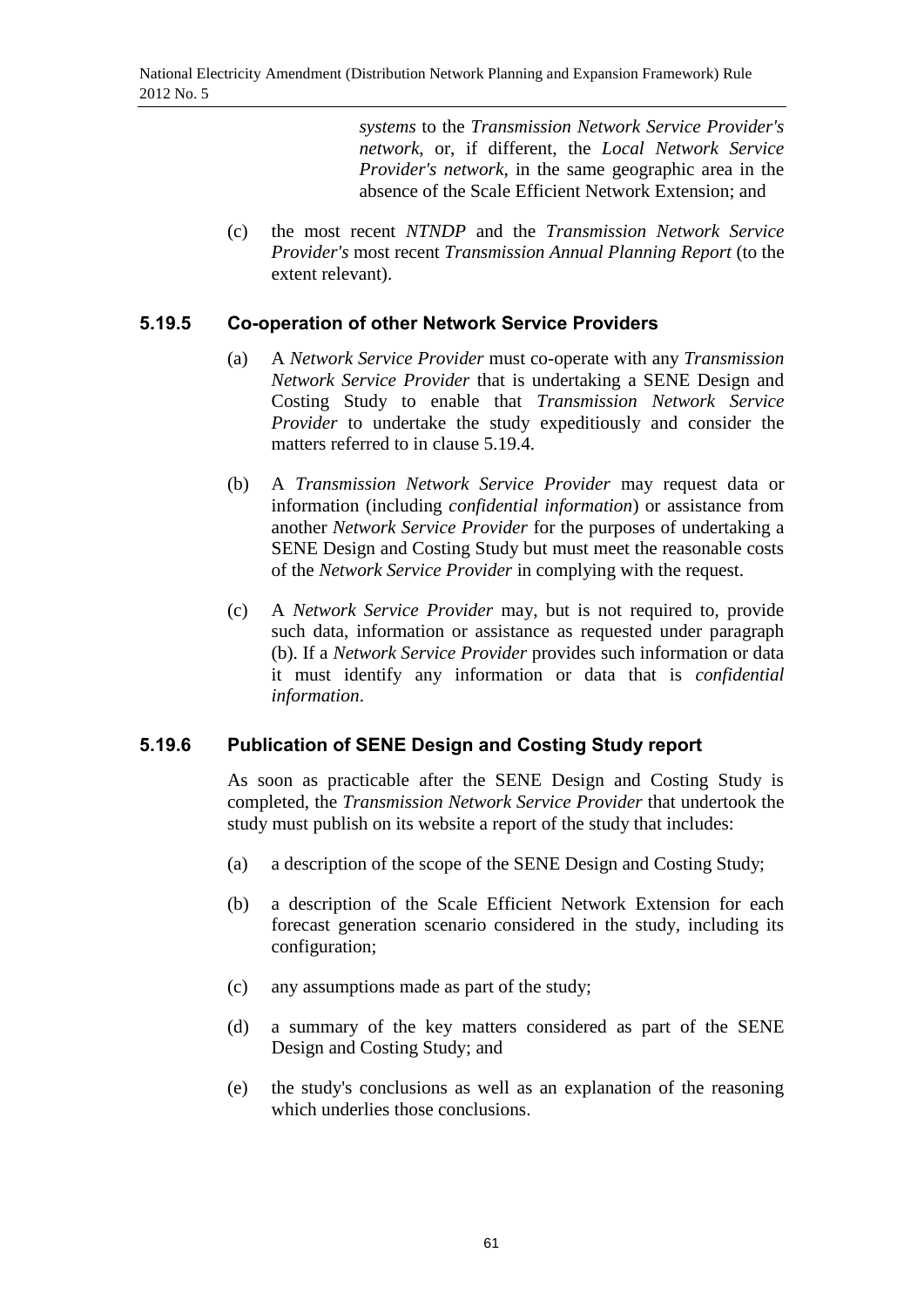# **5.19.7 Provision and use of information**

- (a) The SENE study information must:
	- (1) be prepared, given and used in good faith; and
	- (2) not be disclosed or made available by the relevant *Transmission Network Service Provider* to a third party except as set out in this clause 5.19.7 or in accordance with rule 8.6 as if it were *confidential information* for the purposes of that rule.
- (b) A *Transmission Network Service Provider* conducting a SENE Design and Costing Study may disclose SENE study information to another *Network Service Provider* if the relevant *Transmission Network Service Provider* considers the data or information is materially relevant to that provider for the purposes of providing information or assistance under clause 5.19.5.
- (c) If a *Transmission Network Service Provider* intends to disclose information under paragraph (b), it must first advise the relevant information provider of the extent of the disclosure, unless the information may be disclosed in accordance with rule 8.6.
- (d) A *Transmission Network Service Provider* may:
	- (1) use SENE study information to prepare the relevant SENE Design and Costing Study or any future SENE Design and Costing Study; and
	- (2) subject to paragraph (e), include SENE study information in a report published under clause 5.19.6.
- (e) A *Transmission Network Service Provider* must not include in a report published under clause 5.19.6, SENE study information which the relevant *Network Service Provider* has identified as *confidential information* under clause 5.19.5(c).

# **5.20 National transmission planning**

In this rule:

**NSCAS trigger date** means for any *NSCAS gap* identified in clause 5.20.2(c)(8)(i), the date that the *NSCAS gap* first arises.

**NSCAS tender date** means for any *NSCAS gap* identified in clause 5.20.2(c)(8)(i), the date or indicative date that *AEMO* would need to act so as to call for offers to acquire *NSCAS* to meet that *NSCAS gap* by the relevant NSCAS trigger date in accordance with clause 3.11.3(c)(4).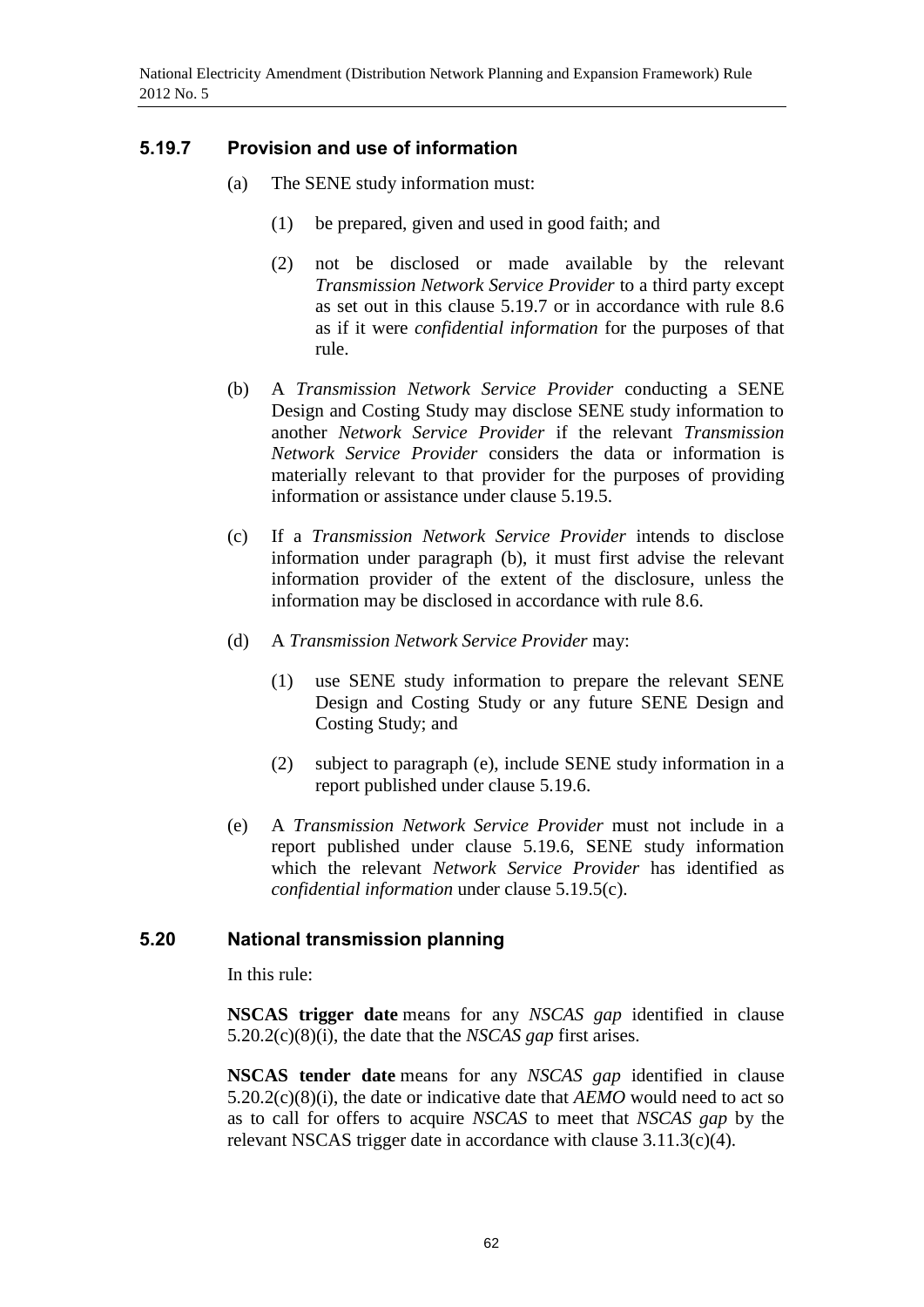## **5.20.1 Preliminary consultation**

- (a) By no later than 30 January each year, *AEMO* must *publish*:
	- (1) a document that sets out the *NTNDP inputs* that it proposes to use for the preparation or revision of the *NTNDP* for the following calendar year; and
	- (2) a document (the **statement of material issues**):
		- (i) summarising the issues *AEMO* considers to be the material issues involved in the preparation or revision of the *NTNDP* for the following calendar year; and
		- (ii) giving an indication of *AEMO's* preliminary views on how those issues should be resolved.
- (b) At the same time as it *publishes* the documents referred to in paragraph (a), *AEMO* must *publish* an invitation for written submissions to be made to *AEMO* within a period (at least 30 *business days*) specified in the invitation on:
	- (1) the proposed *NTNDP inputs*; and
	- (2) the content of the *NTNDP* as it applies for the current year, including the location of the current and potential *national transmission flow paths* identified in the *NTNDP*; and
	- (3) the issues raised in the statement of material issues.
- (c) A person may make a written submission to *AEMO* on the proposed *NTNDP inputs*, the content of the *NTNDP* as it applies for the current year, or an issue raised in the statement of material issues within the period specified in the invitation.

## **5.20.2 Publication of NTNDP**

- (a) By no later than 31 December each year, *AEMO* must *publish* the *NTNDP* for the following year.
- (b) In preparing the *NTNDP* that is to be *published* under paragraph (a), *AEMO* must:
	- (1) take into account the submissions made in response to the invitation referred to in clause 5.20.1(b); and
	- (2) consider the following matters:
		- (i) the quantity of electricity that flowed, the periods in which the electricity flowed, and *constraints* on the *national transmission flow paths* over the previous year;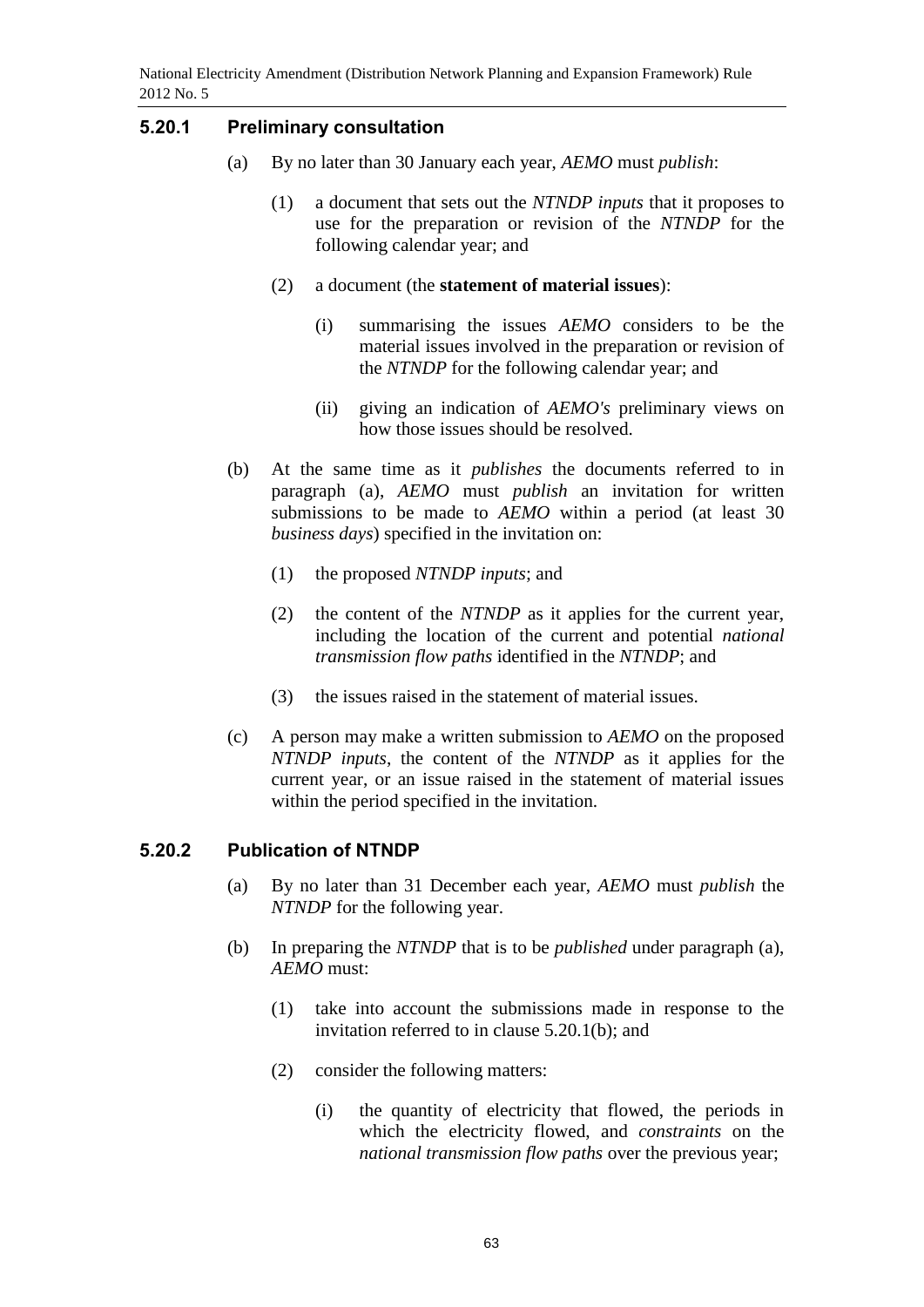- (ii) the forecast quantity of electricity that is expected to flow, the periods in which the electricity is expected to flow, and the magnitude and significance of future *network losses* and *constraints*, on the current and potential *national transmission flow paths* over the year in which the *NTNDP* is to apply or some other period to which a scenario that is used for the purposes of the *NTNDP* applies;
- (iii) the projected capabilities of the *national transmission grid*, and the *network support and control ancillary services* required to support the existing and future capabilities of the *national transmission grid*, under each of the scenarios that is being used for the purposes of the *NTNDP*;
- (iv) relevant intra-jurisdictional developments and any incremental works that may be needed to co-ordinate *national transmission flow path* planning with intra-jurisdictional planning;
- (v) such other matters as *AEMO*, in consultation with the *participating jurisdictions*, considers appropriate; and
- (3) have regard to the following documents:
	- (i) the most recent *Transmission Annual Planning Reports* that have been *published*;
	- (ii) the most recent *statement of opportunities* that has been *published*;
	- (iii) the most recent gas statement of opportunities published under the National Gas Law;
	- (iv) the current revenue determination for each *Transmission Network Service Provider*;
	- (v) any other documents that *AEMO* considers relevant.
- (c) An *NTNDP* that is *published* under paragraph (a) must:
	- (1) consider and assess an appropriate course for the efficient development of the *national transmission grid* for a planning horizon of at least 20 years from the beginning of the year in which the *NTNDP* applies; and
	- (2) take into account all *transmission elements* which are part of, or materially affect, the transmission capability of any current or potential *national transmission flow paths*; and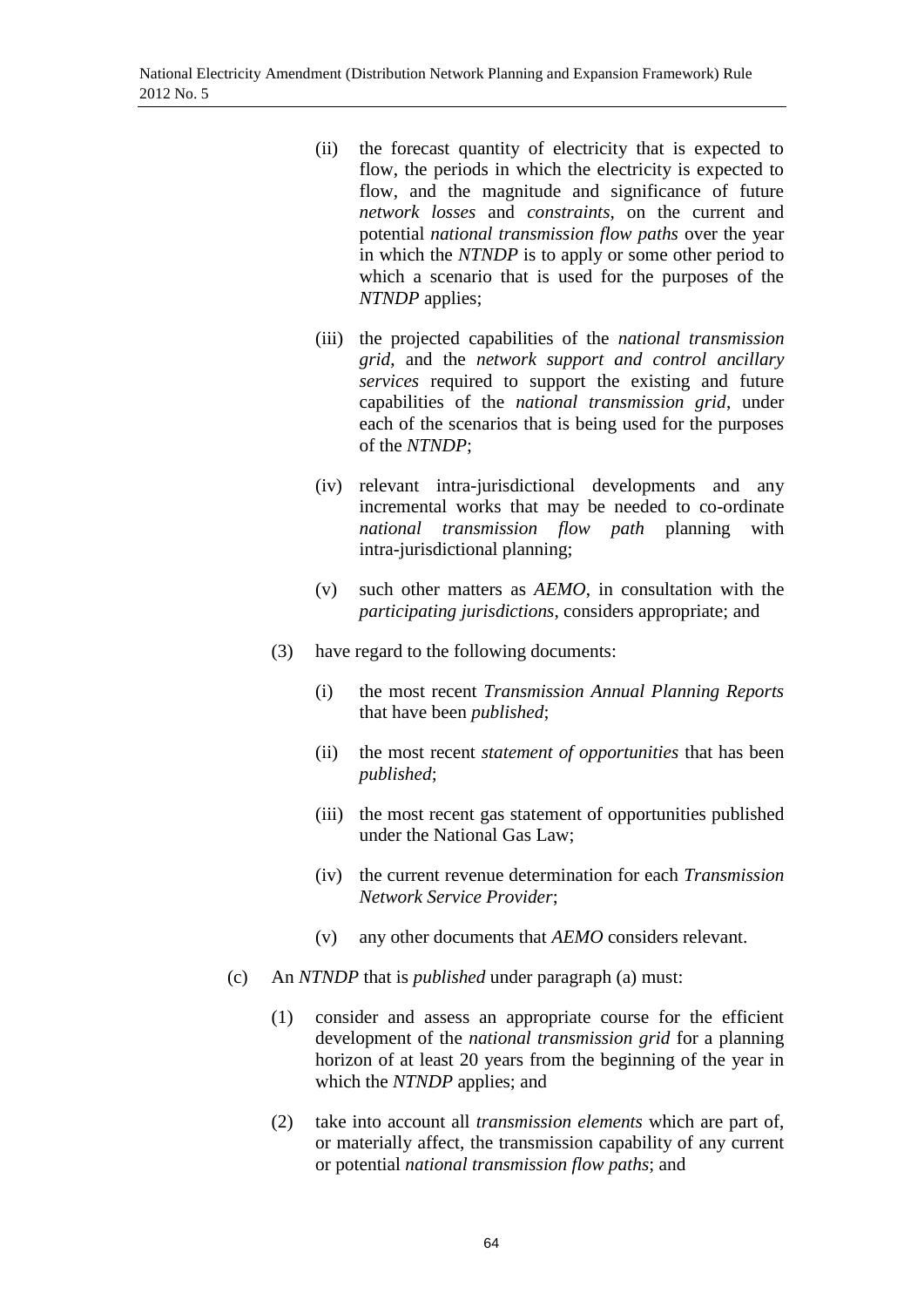- (3) take into account all *NSCAS* provided; and
- (4) identify a range of credible scenarios for the geographic pattern of the demand for, and supply of, electricity for the planning horizon of the *NTNDP*; and
- (5) identify the location of current *national transmission flow paths* and specify their transmission capability; and
- (6) identify the location of the potential *national transmission flow paths* over the planning horizon of the *NTNDP* under each of the scenarios referred to in subparagraph (3); and
- (7) specify a development strategy for each current and potential *national transmission flow path* in accordance with clause 5.20.3; and
- (8) include an assessment that identifies:
	- (i) any *NSCAS gap*; and
	- (ii) for any *NSCAS gap* identified in subparagraph (i) required to maintain *power system security* and reliability of *supply* of the *transmission network* in accordance with the *power system security and reliability standards*, the relevant NSCAS trigger date;
	- (iii) for any *NSCAS gap* identified in subparagraph (i) required to maintain *power system security* and reliability of *supply* of the *transmission network* in accordance with the *power system security and reliability standards*, the relevant NSCAS tender date;
- (9) report on *NSCAS* acquired by *AEMO* in the previous *NTNDP* year; and
- (10) include a summary of the information specified in rule 3.7A in relation to congestion on each current *national transmission flow path*; and
- (11) include a consolidated summary of the *augmentations* proposed by each *Transmission Network Service Provider* in the most recent *Transmission Annual Planning Reports* they have *published* and an analysis of the manner in which the proposed *augmentations* relate to the *NTNDP* and any previous *NTNDP*; and
- (12) summarise the material issues arising from the submissions received in response to the invitation referred to in clause 5.20.1(b), explain how those issues have been addressed in the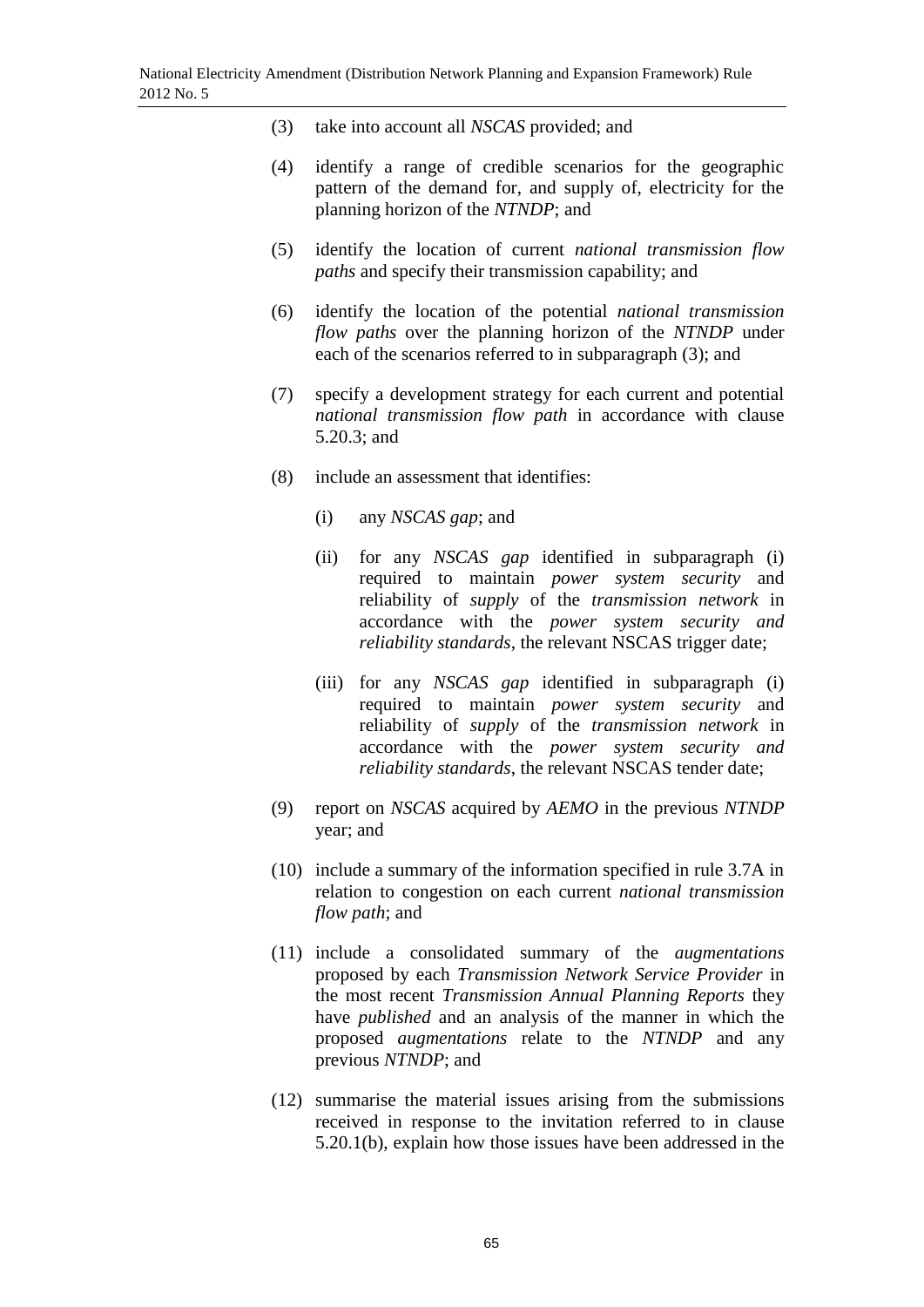*NTNDP* and give reasons for not addressing any of those issues in the *NTNDP*.

- (d) *AEMO* must *publish* the first *NTNDP* (the *NTNDP* **for 2011**) no later than 31 December 2010.
- (e) If, after the *publication* of the most recent *NTNDP*, *AEMO* becomes aware of information that shows the *NTNDP* to be incorrect in a material respect, *AEMO* must *publish* a correction of the *NTNDP* as soon as practicable.

### **5.20.3 Development strategies for national transmission flow paths**

A development strategy for a current or potential *national transmission flow path* that is specified in accordance with clause 5.20.2(c)(7) must:

- (a) be proposed for each of the scenarios referred to in clause  $5.20.2(c)(4)$ ; and
- (b) to the extent reasonably practicable and appropriate, be consistent with:
	- (1) the co-optimisation of *network* and non-*network* investment; and
	- (2) the maximisation of net economic benefit to all those who produce, consume and transport electricity to the *market*; and
	- (3) the service standards that are linked to the technical requirements of schedule 5.1 or in *applicable regulatory instruments*; and
- (c) take into account the following matters:
	- (1) the current or likely capacity of the *national transmission flow path*, and the need to increase that capacity to relieve current or likely *constraints* and congestion points; and
	- (2) technically feasible *network* and non-*network* options (including additional *generation* and demand side options) for relieving current or likely *constraints* or congestion points; and
	- (3) possible market benefits associated with each of the options identified under subparagraph (2); and
- (d) include a high level assessment as to:
	- (1) which of the options, or combination of options, identified under paragraph (c)(2) provides the most efficient strategy for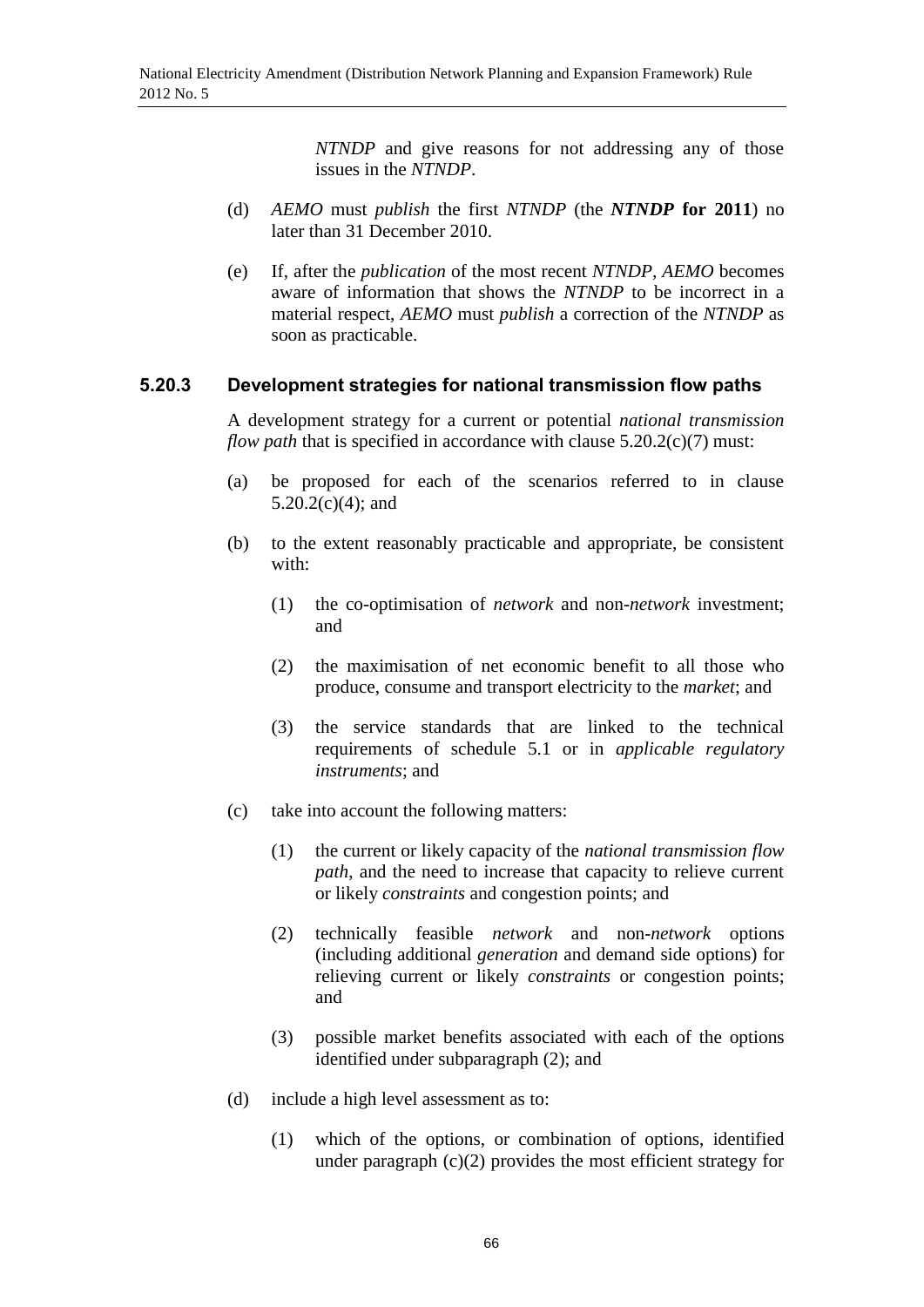the development of the *national transmission grid* under each of the scenarios referred to in clause  $5.20.2(c)(4)$ ; and

(2) the manner in which each such option, or combination of options, relates to the overall development of the *power system*.

## **5.20.4 NTNDP database**

- (a) *AEMO* must establish, maintain and make available to the public a database (the *NTNDP database*) that includes *NTNDP inputs* used by it in preparing the most recent *NTNDP*.
- (b) The *NTNDP inputs* for an *NTNDP* include:
	- (1) assumptions made about the cost of fuel used for the generation of electricity (including gas and coal); and
	- (2) the conversion factors used to relate the consumption of a given quantity of fuel to the production of electricity using that quantity of fuel; and
	- (3) assumptions about the capital costs associated with the generation of electricity; and
	- (4) prevailing location of generation capacity; and
	- (5) assumptions about the price of carbon; and
	- (6) electricity demand forecasts.
- (c) *AEMO* may establish a part of the database for the inclusion of *confidential information*.
- (d) A part of the database established for *confidential information* is not to be accessible to the public.

## **Note:**

The disclosure of *protected information* to the public may however be authorised under the *National Electricity Law*.

## **5.20.5 Jurisdictional planning bodies and jurisdictional planning representatives**

- (a) A *jurisdictional planning body* must provide assistance *AEMO* reasonably requests in connection with the performance of its *NTP functions*.
- (b) If there is no *jurisdictional planning body* or no *jurisdictional planning representative* for a *participating jurisdiction*, *AEMO* may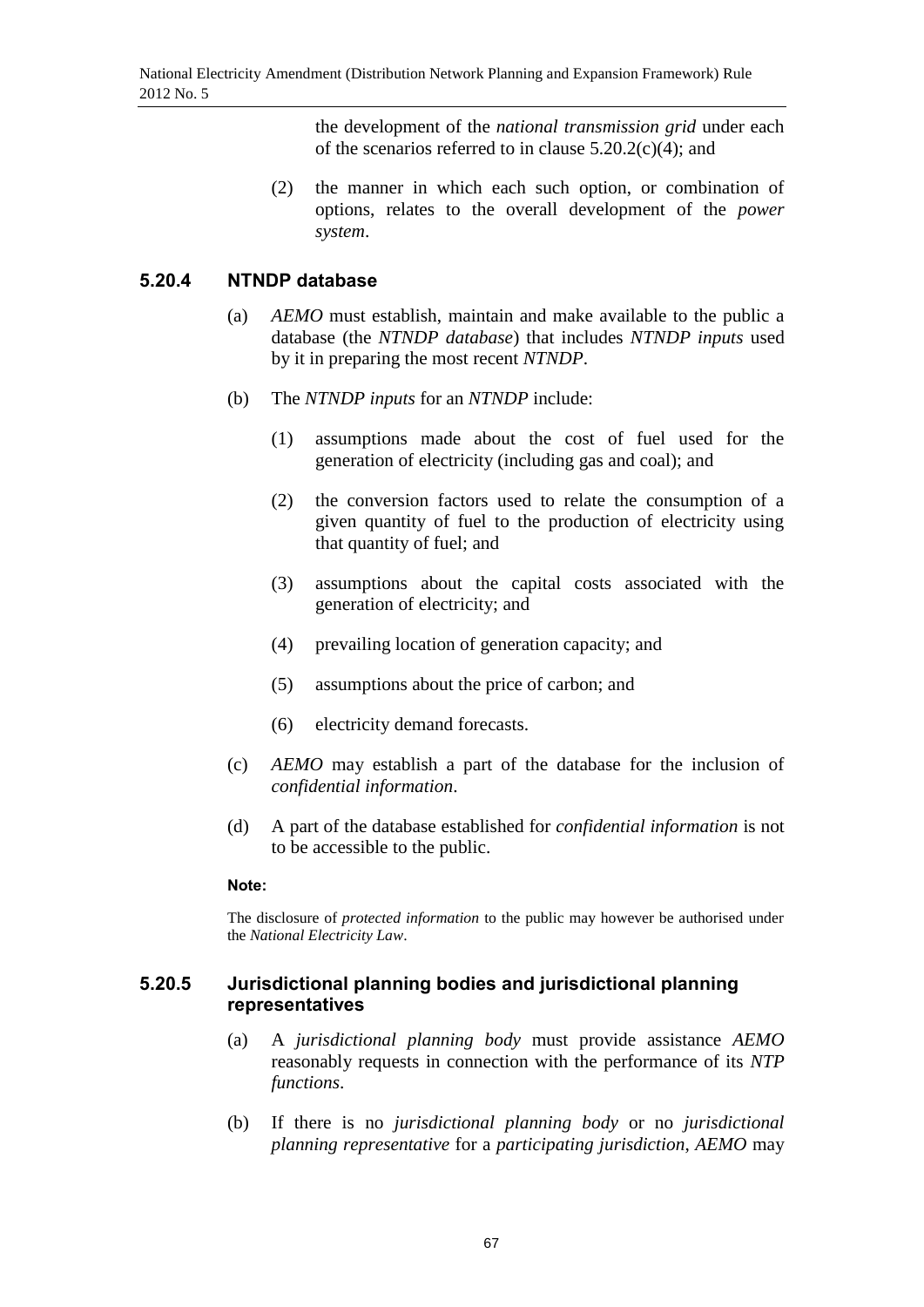assume the functions of such a body or representative under the *Rules*.

# **5.21 AEMO's obligation to publish information and guidelines and provide advice**

- (a) In carrying out its *NTP functions*, *AEMO* must:
	- (1) *publish* an objective set of criteria for assessing whether a proposed *transmission network augmentation* is reasonably likely to have a *material inter-network impact*; and
	- (2) prepare and *publish augmentation technical reports* on proposed *transmission network augmentations* that are reasonably likely to have a *material inter-network impact*; and
	- (3) *publish* guidelines to assist *Registered Participants* to determine when an *inter-network test* may be required; and
	- (4) provide advice to the *AEMC* as requested about the exercise of the *last resort planning power*.
- (b) *AEMO* must develop and *publish*, and may vary from time to time, an objective set of criteria for assessing whether a proposed *transmission network augmentation* is reasonably likely to have a *material inter-network impact*. In developing (or varying) the objective set of criteria, *AEMO* must:
	- (1) proceed in accordance with the *Rules consultation procedures*; and
	- (2) have regard to:
		- (i) the relevant guiding objectives and principles provided by the *AEMC*; and
		- (ii) the advice of *jurisdictional planning representatives*.
- (c) The *AEMC* must provide *AEMO* with guiding objectives and principles for the development by *AEMO* of the objective set of criteria for assessing whether or not a proposed *transmission network augmentation* is reasonably likely to have a *material inter-network impact*.
- (d) If *AEMO* receives a written request for an *augmentation technical report* on a proposed *transmission network augmentation* that is reasonably likely to have a *material inter-network impact*, or *AEMO* decides in the course of exercising its functions under Chapter 8, Part H, that a proposed *transmission network augmentation* is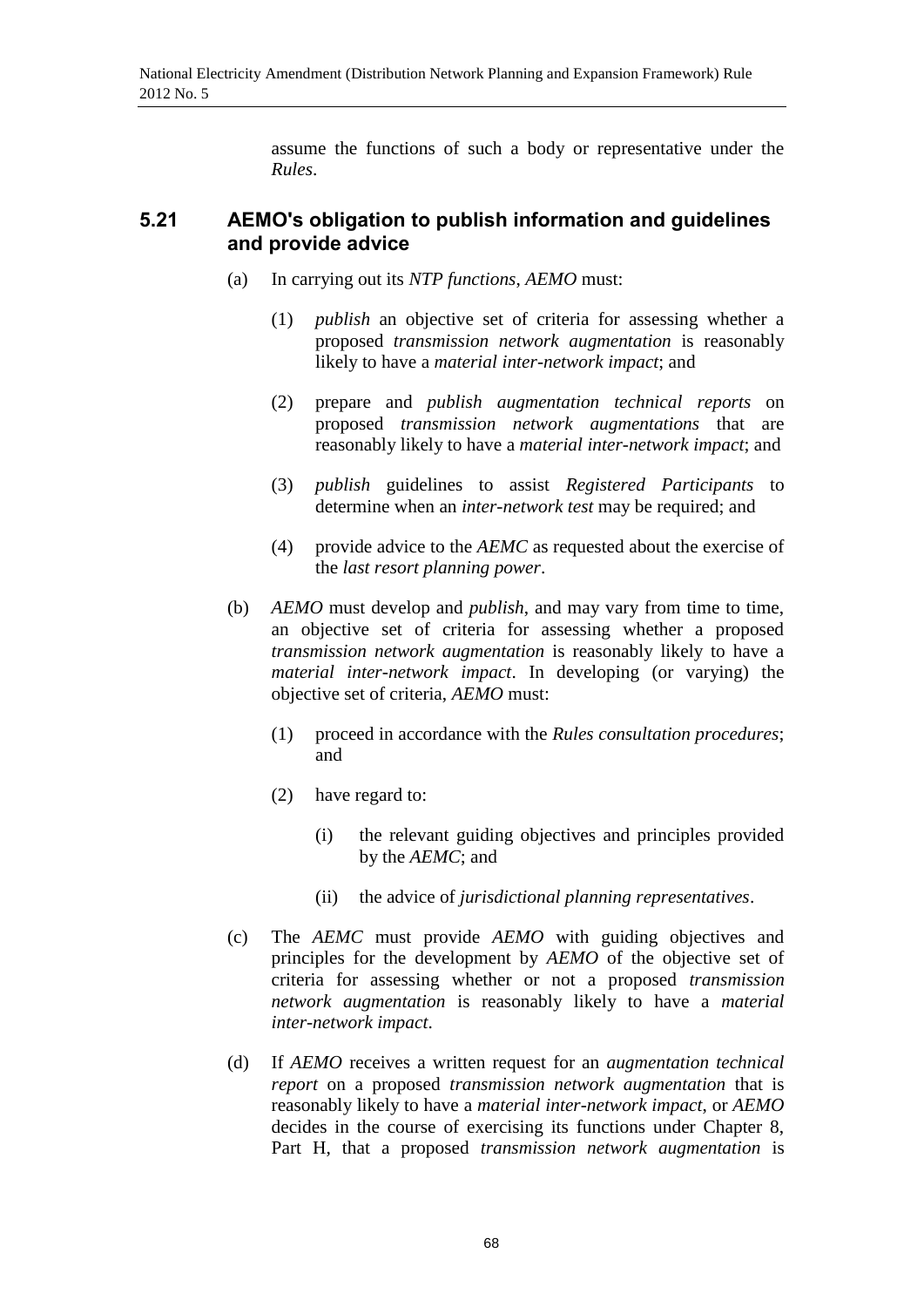reasonably likely to have a *material inter-network impact*, *AEMO* must:

- (1) immediately undertake a review of all matters referred to it by the *Transmission Network Service Provider* in order to assess the proposed *augmentation*; and
- (2) consult with, and take into account the recommendations of, the *jurisdictional planning representatives* in relation to the proposed *augmentation*; and
- (3) make a determination as to:
	- (i) the performance requirements for the equipment to be *connected*; and
	- (ii) the extent and cost of *augmentations* and changes to all affected *transmission networks*; and
	- (iii) the possible material effect of the new *connection* on the *network power transfer capability* including that of other *transmission networks*; and
- (4) within 90 *business days* of the date of the request or decision (or some other period agreed between the *Transmission Network Service Provider* and *AEMO*), *AEMO* must *publish* an *augmentation technical report* that sets out:
	- (i) *AEMO's* determination; and
	- (ii) the reasons for the determination (including a statement of any information and assumptions on which the determination is based).

A request for an *augmentation technical report* on a proposed *transmission network augmentation* must be accompanied by sufficient information to enable *AEMO* to make a proper assessment of the proposed *augmentation* and *AEMO's* reasonable fees covering the direct costs and expenses of preparing the report.

- (e) *AEMO* may, for the purpose of preparing an *augmentation technical report*, by written notice request a *Transmission Network Service Provider* to provide *AEMO* with additional information reasonably available to it and the *Transmission Network Service Provider* must comply with the request.
- (f) The period for *AEMO* to *publish* an *augmentation technical report* will be automatically extended by the time taken by the *Transmission Network Service Provider* to provide additional information requested by *AEMO*.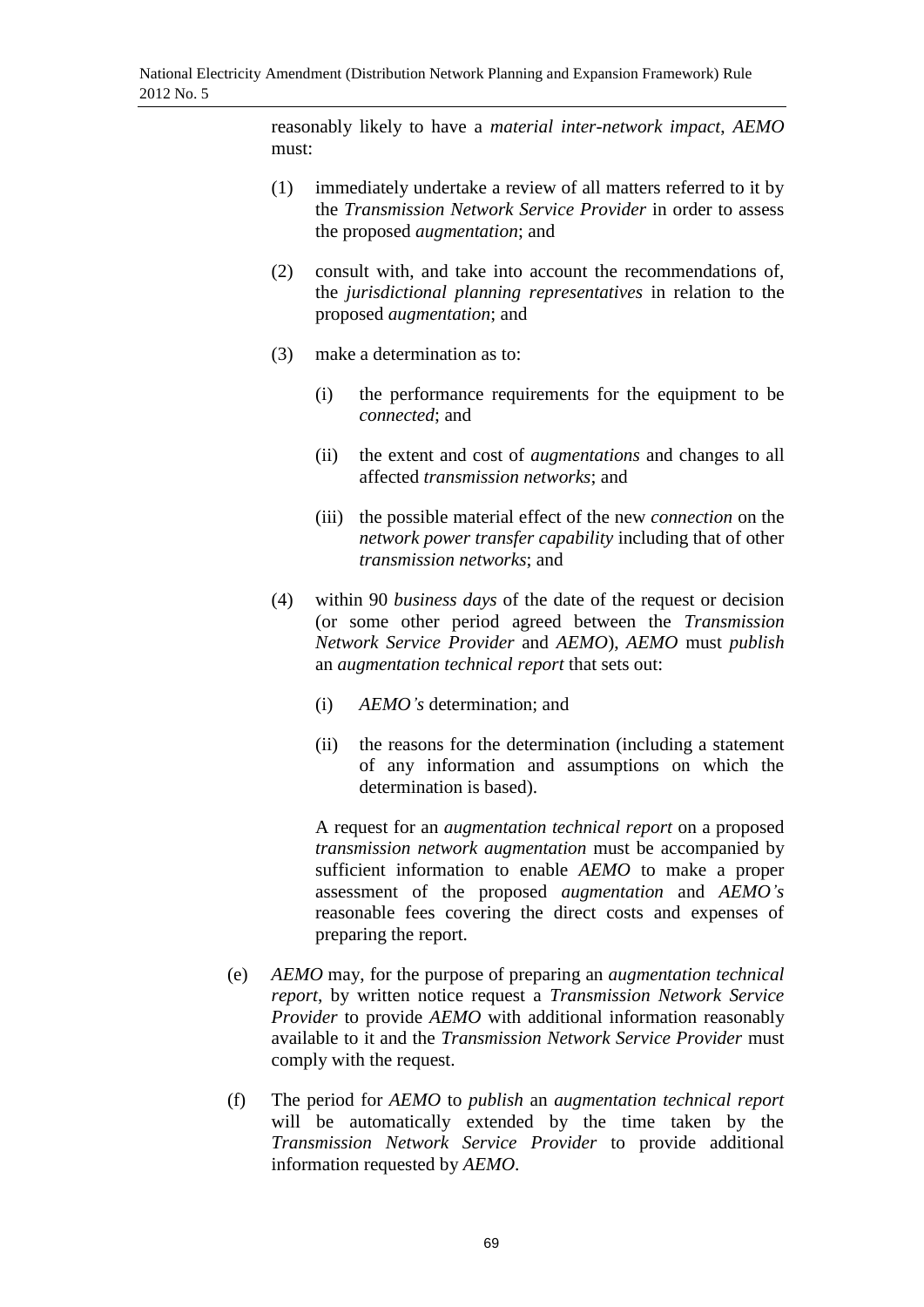(g) If the objective set of criteria developed and published under paragraph (b) is changed after a project assessment draft report has been made available to *Registered Participants* and *AEMO*, the relevant *Transmission Network Service Provider* is entitled to choose whether the new criteria, or the criteria that existed when the project assessment draft report was made available to *Registered Participants* and *AEMO*, are to be applied.

# **5.22 Last resort planning power**

(a) In this rule 5.22:

**directed party** means one or more *Registered Participants* directed by the *AEMC* in accordance with this rule 5.22 and may include:

- (1) a single *Registered Participant*;
- (2) two or more *Registered Participants* who are directed by the *AEMC* to jointly and co-operatively comply with a direction under paragraph (c).

**direction notice** is a notice issued under paragraph (i).

### **Purpose**

(b) The purpose of a *last resort planning power* is to ensure timely and efficient *inter-regional transmission* investment for the long term interests of consumers of electricity.

## **AEMC last resort planning power**

- (c) The *AEMC* may, in accordance with this rule 5.22, direct one or more *Registered Participants*:
	- (1) to identify a potential transmission project and apply the *regulatory investment test for transmission* to that project; or
	- (2) to apply the *regulatory investment test for transmission* to a potential transmission project identified by the *AEMC*.
- (d) The *AEMC* must exercise a *last resort planning power*:
	- (1) consistently with the purpose referred to in paragraph (b); and
	- (2) in accordance with the *last resort planning power guidelines*.

#### **Advice from AEMO**

(e) The *AEMC* may request advice from *AEMO* in relation to the exercise of the *last resort planning power*, in accordance with the *last resort planning power guidelines*.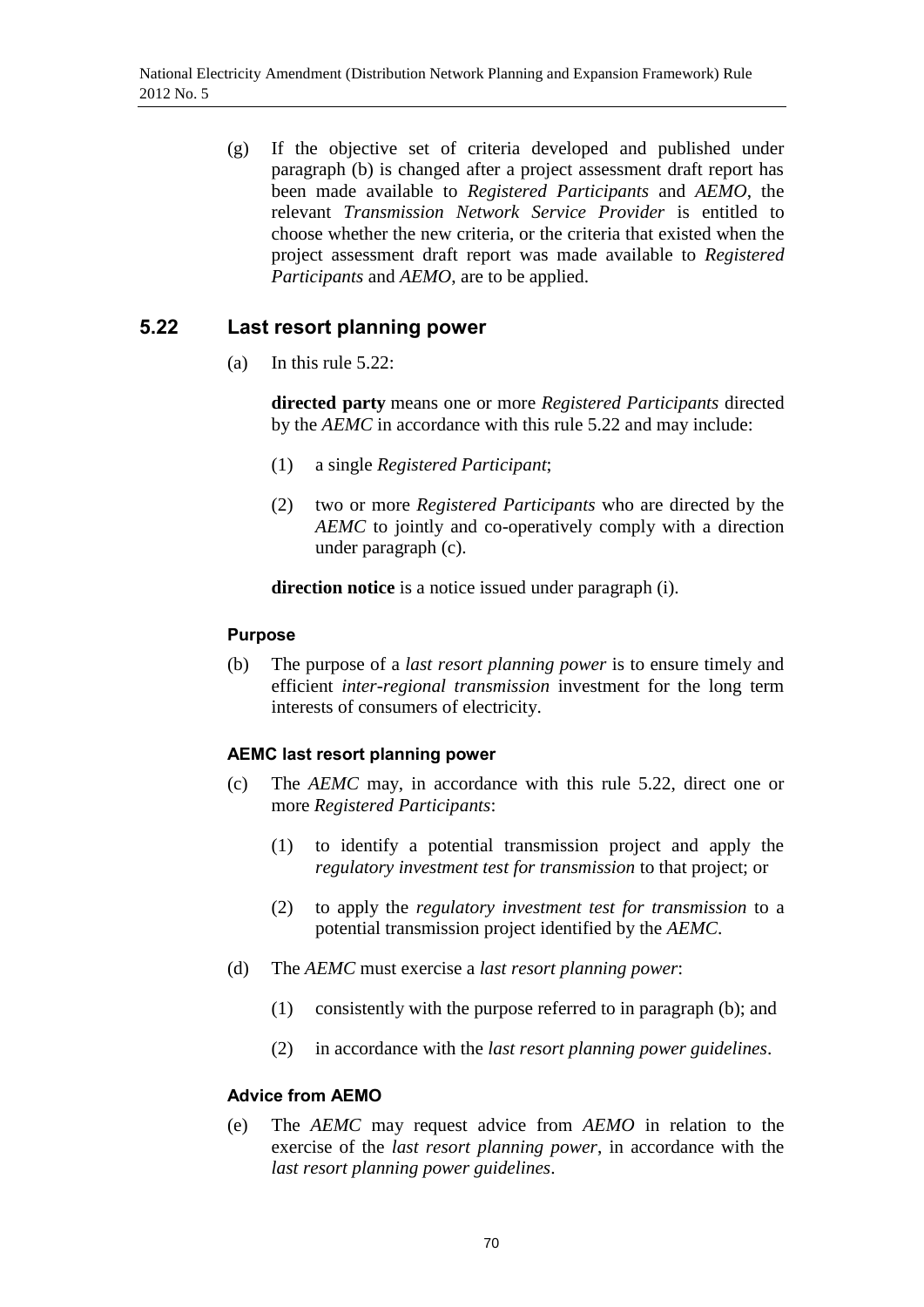### **Relevant considerations**

- (f) In deciding whether or not to exercise a *last resort planning power* the *AEMC* must take into account:
	- (1) advice provided by *AEMO*;
	- (2) the *NTNDP* for the current and the previous year;
	- (3) *Transmission Annual Planning Reports published* by *Transmission Network Service Providers* under clause 5.12.2; and
	- (4) other matters that are relevant in all the circumstances.
- (g) In deciding whether or not to exercise the *last resort planning power* the *AEMC* must:
	- (1) identify a problem relating to *constraints* in respect of *national transmission flow paths* between *regional reference nodes* or a potential transmission project (**the problem** or **the project**);
	- (2) make reasonable inquiries to satisfy itself that there are no current processes underway for the application of the *regulatory investment test for transmission* in relation to the problem or the project;
	- (3) consider whether there are other options, strategies or solutions to address the problem or the project, and must be satisfied that all such other options are unlikely to address the problem or the project in a timely manner;
	- (4) be satisfied that the problem or the project may have a significant impact on the efficient operation of the *market*; and
	- (5) be satisfied that but for the *AEMC* exercising the *last resort planning power*, the problem or the project is unlikely to be addressed.

## **Direction notice**

- (h) The *AEMC* must exercise a *last resort planning power* by giving a direction notice in writing to a directed party that states:
	- (1) the relevant action under paragraph (c) that the directed party is required to undertake; and
	- (2) the *AEMC's* reasons for exercising the *last resort planning power*.
- (i) A direction notice given by the *AEMC* under paragraph (h) may specify one or more of the following: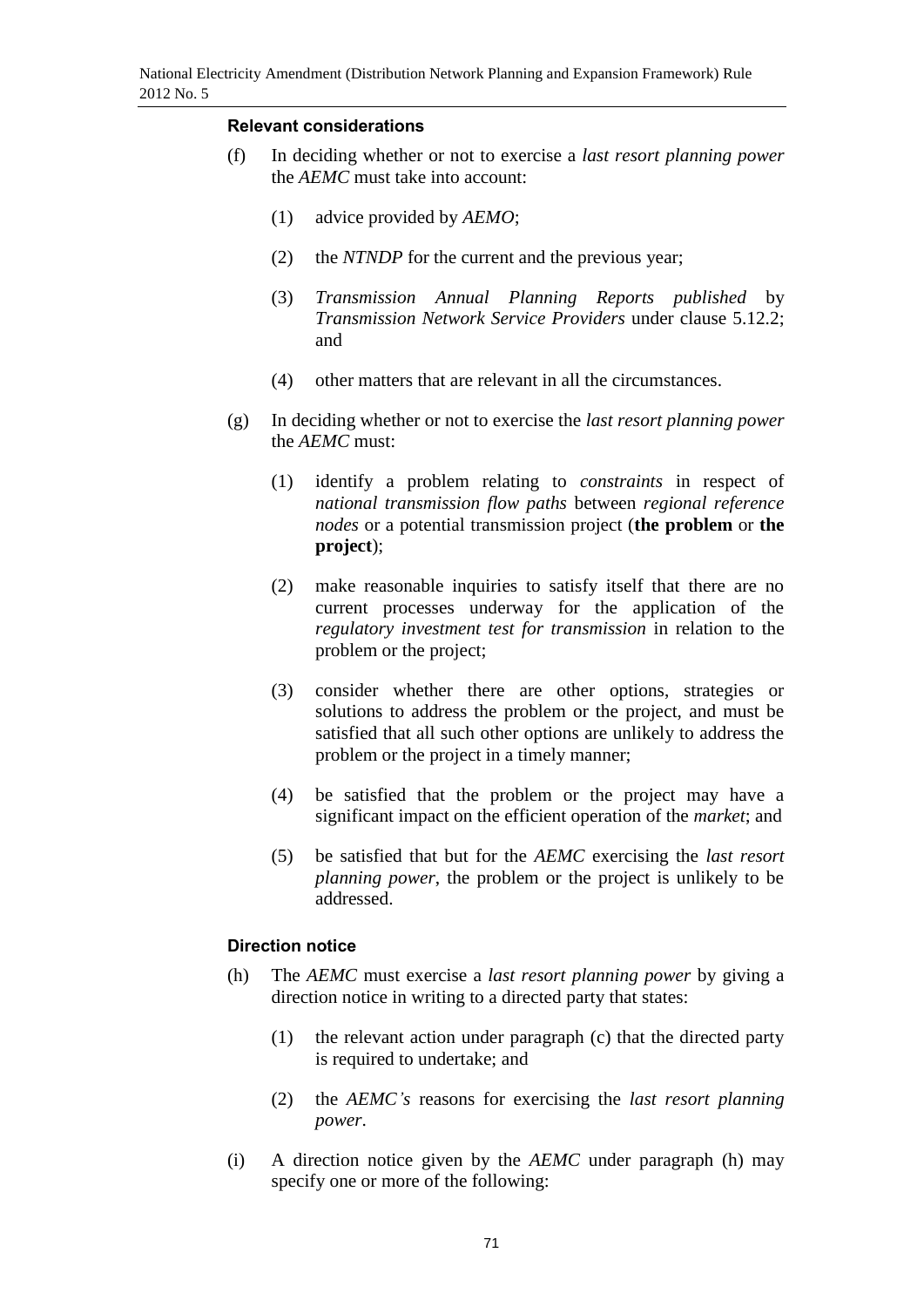- (1) one or more alternative projects which a directed party must consider when applying the *regulatory investment test for transmission* to potential transmission projects;
- (2) the time period within which the application of the *regulatory investment test for transmission* must be carried out by a directed party; or
- (3) consultation and publication requirements that are in addition to those required by the *regulatory investment test for transmission*.
- (j) The *AEMC* must *publish* the direction notice referred to in paragraph (h) on its website.
- (k) A directed party must comply with:
	- (1) a direction notice;
	- (2) the requirements of the *last resort planning power guidelines*; and
	- (3) the requirements for the application of the *regulatory investment test for transmission*.
- (l) If a directed party (an earlier directed party) fails to comply with a direction notice, the *AEMC* may:
	- (1) in accordance with this rule 5.22, give a direction notice to a *Registered Participant* other than the earlier directed party; and
	- (2) inform the *AER* of the earlier directed party's failure to comply with the direction notice.

#### **Annual reporting for last resort planning power**

(m) The *AEMC* must report annually on the matters which the *AEMC* has considered during that year in deciding whether or not to exercise the *last resort planning power*, and may include the information in its Annual Report published under s.27 of the *Australian Energy Market Commission Establishment Act 2004* (SA).

#### **Last resort planning power guidelines**

- (n) The *AEMC* must develop and *publish* guidelines (the *last resort planning power guidelines*) for or with respect to:
	- (1) the processes to be followed by the *AEMC* in exercising the *last resort planning power*;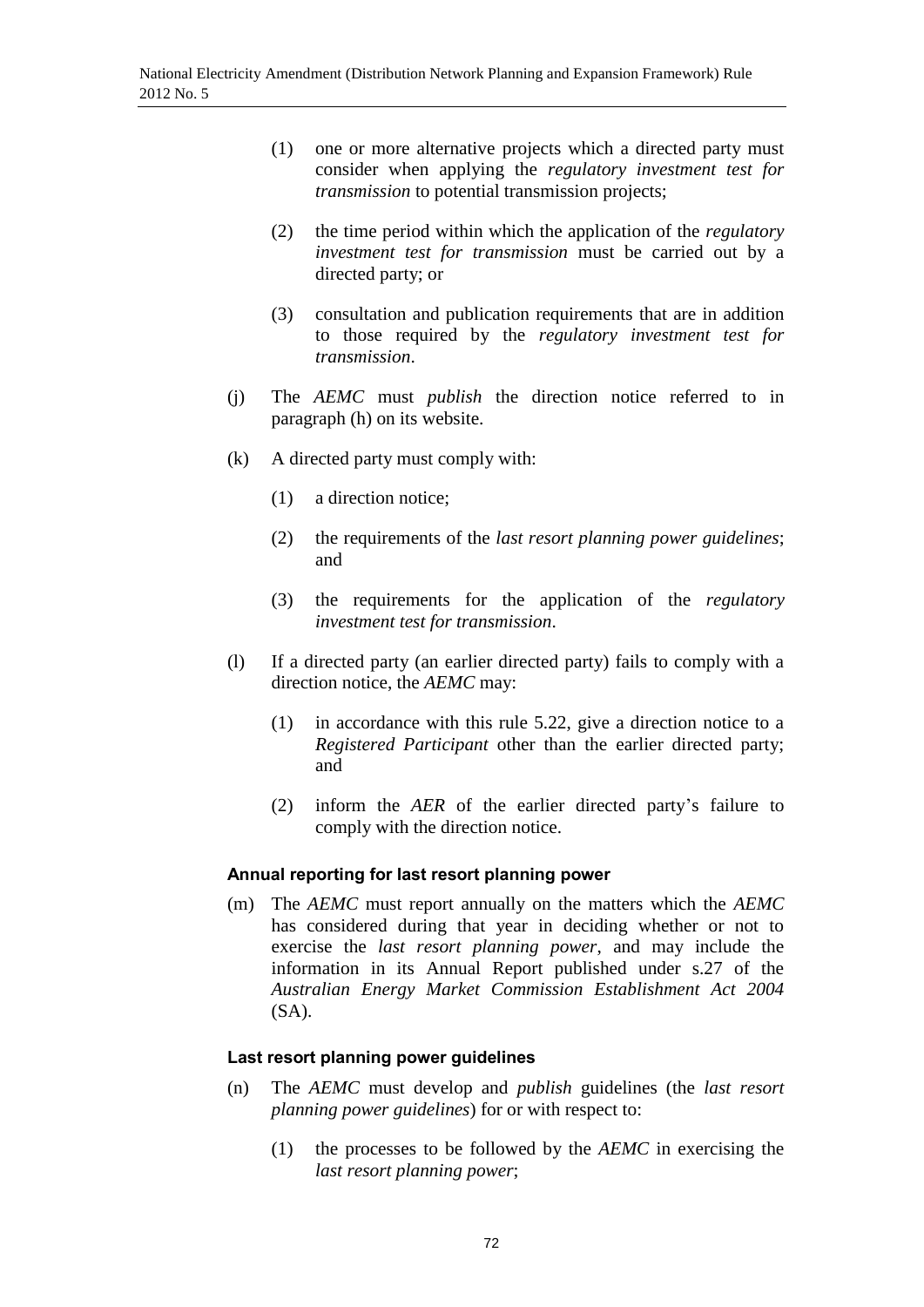- (2) the advice to be provided to the *AEMC* by *AEMO*, including the terms of reference for any such advice;
- (3) the matters that *AEMO* and the *AEMC* may consider in recommending or nominating a person as an appropriate directed party; and
- (4) the provision of information to the *AEMC* in relation to the exercise of the *last resort planning power*.
- (o) The *AEMC* must develop and *publish* the *last resort planning power guidelines* in accordance with the *transmission consultation procedures*.
- (p) The *AEMC* must develop and *publish* the first *last resort planning power guidelines* by 1 January 2008 and there must be such guidelines available at all times after that date.
- (q) The *AEMC* may from time to time and in accordance with the *transmission consultation procedures*, amend or replace the *last resort planning power guidelines*.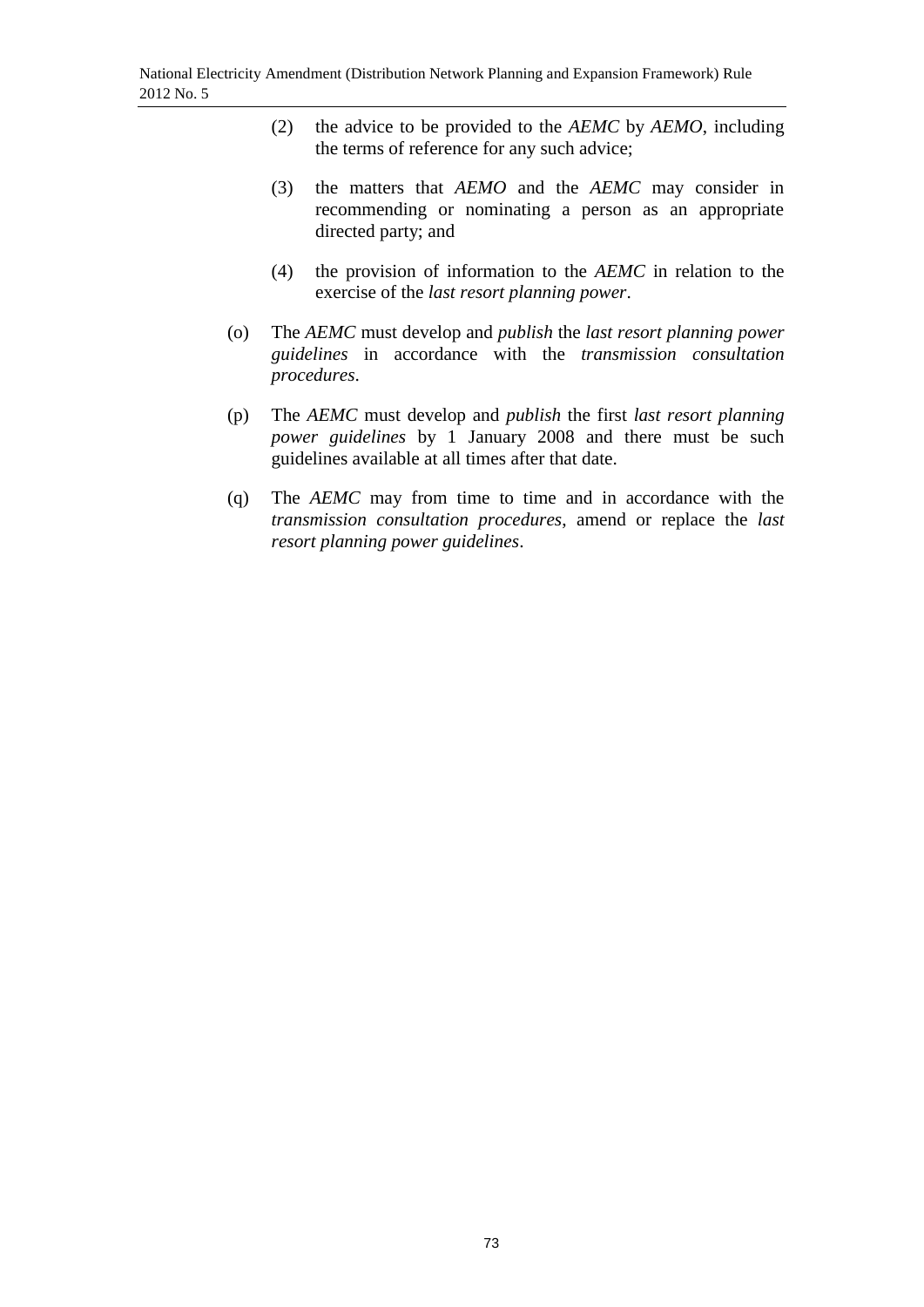## **Schedule 3 Amendments to the National Electricity Rules**

[\(Clause 5\)](#page-1-0)

# **[1] Schedule 5.8 Contents of Distribution Annual Planning Report (clause 5.13.2(c))**

After schedule 5.7 insert:

## **Schedule 5.8 Distribution Annual Planning Report**

### **Note**

The local definitions in clause 5.10.2 apply to this schedule.

For the purposes of clause 5.13.2(c), the following information must be included in a *Distribution Annual Planning Report*:

- (a) information regarding the *Distribution Network Service Provider* and its *network*, including:
	- (1) a description of its *network*;
	- (2) a description of its operating environment;
	- (3) the number and types of its distribution assets;
	- (4) methodologies used in preparing the *Distribution Annual Planning Report*, including methodologies used to identify system limitations and any assumptions applied; and
	- (5) analysis and explanation of any aspects of forecasts and information provided in the *Distribution Annual Planning Report* that have changed significantly from previous forecasts and information provided in the preceding year;
- (b) forecasts for the forward planning period, including at least:
	- (1) a description of the forecasting methodology used, sources of input information, and the assumptions applied;
	- (2) *load* forecasts:
		- (i) at the transmission-distribution connection points;
		- (ii) for sub-transmission lines; and
		- (iii) for zone substations,

including, where applicable, for each item specified above: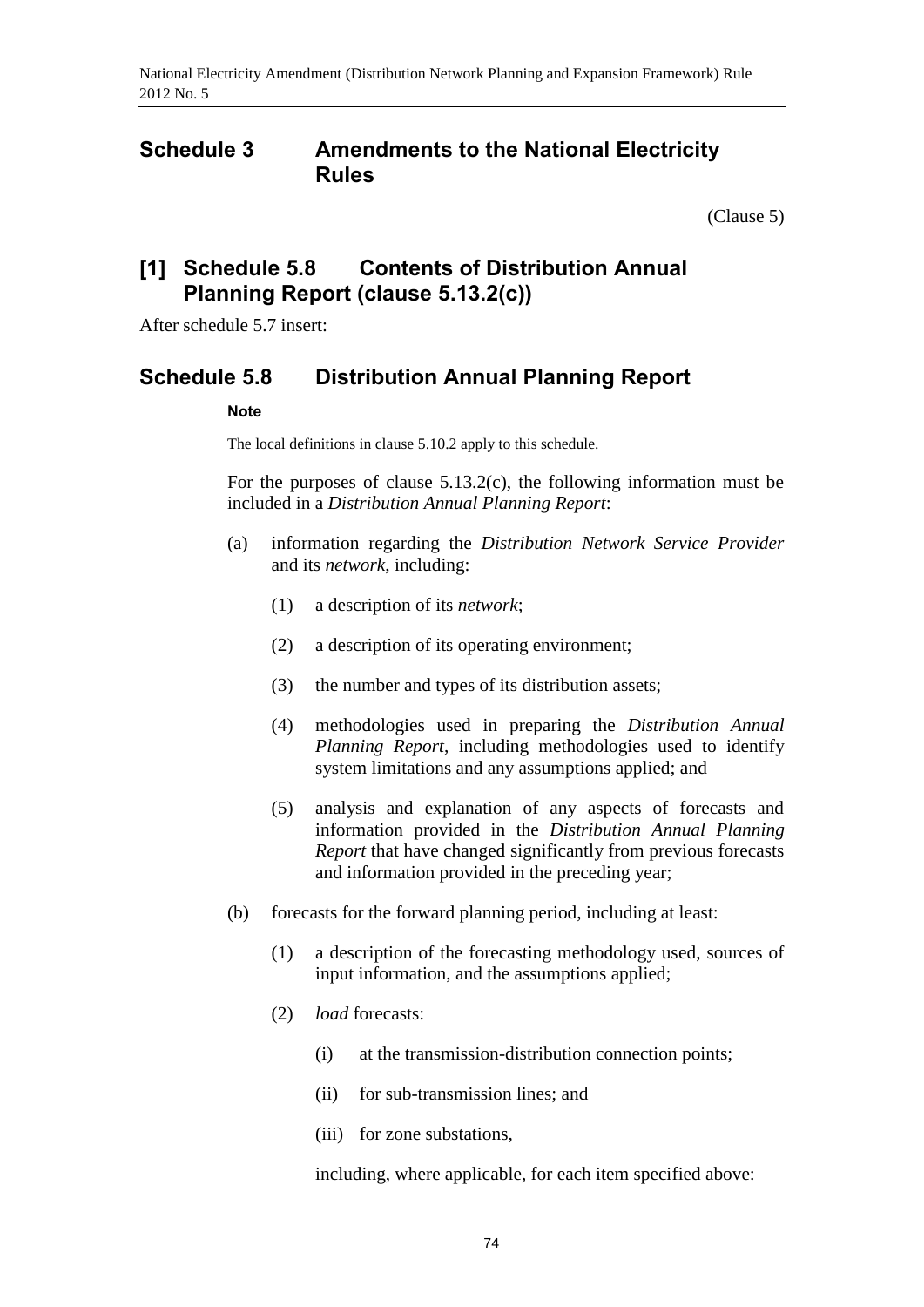- (iv) total capacity;
- (v) firm delivery capacity for summer periods and winter periods;
- (vi) *peak load* (summer or winter and an estimate of the number of hours per year that 95% of *peak load* is expected to be reached);
- (vii) *power factor* at time of *peak load*;
- (viii) load transfer capacities; and
- (ix) generation capacity of known *embedded generating units*;
- (3) forecasts of future transmission-distribution connection points (and any associated *connection assets*), sub-transmission lines and zone substations, including for each future transmission-distribution connection point and zone substation:
	- (i) location;
	- (ii) future *loading level*; and
	- (iii) proposed commissioning time (estimate of month and year);
- (4) forecasts of the *Distribution Network Service Provider's* performance against any reliability targets in a *service target performance incentive scheme*; and
- (5) a description of any factors that may have a material impact on its *network*, including factors affecting;
	- (i) fault levels;
	- (ii) *voltage* levels;
	- (iii) other *power system security* requirements;
	- (iv) the quality of *supply* to other *Network Users* (where relevant); and
	- (v) ageing and potentially unreliable assets;
- (c) information on system limitations for sub-transmission lines and zone substations, including at least:
	- (1) estimates of the location and timing (month(s) and year) of the system limitation;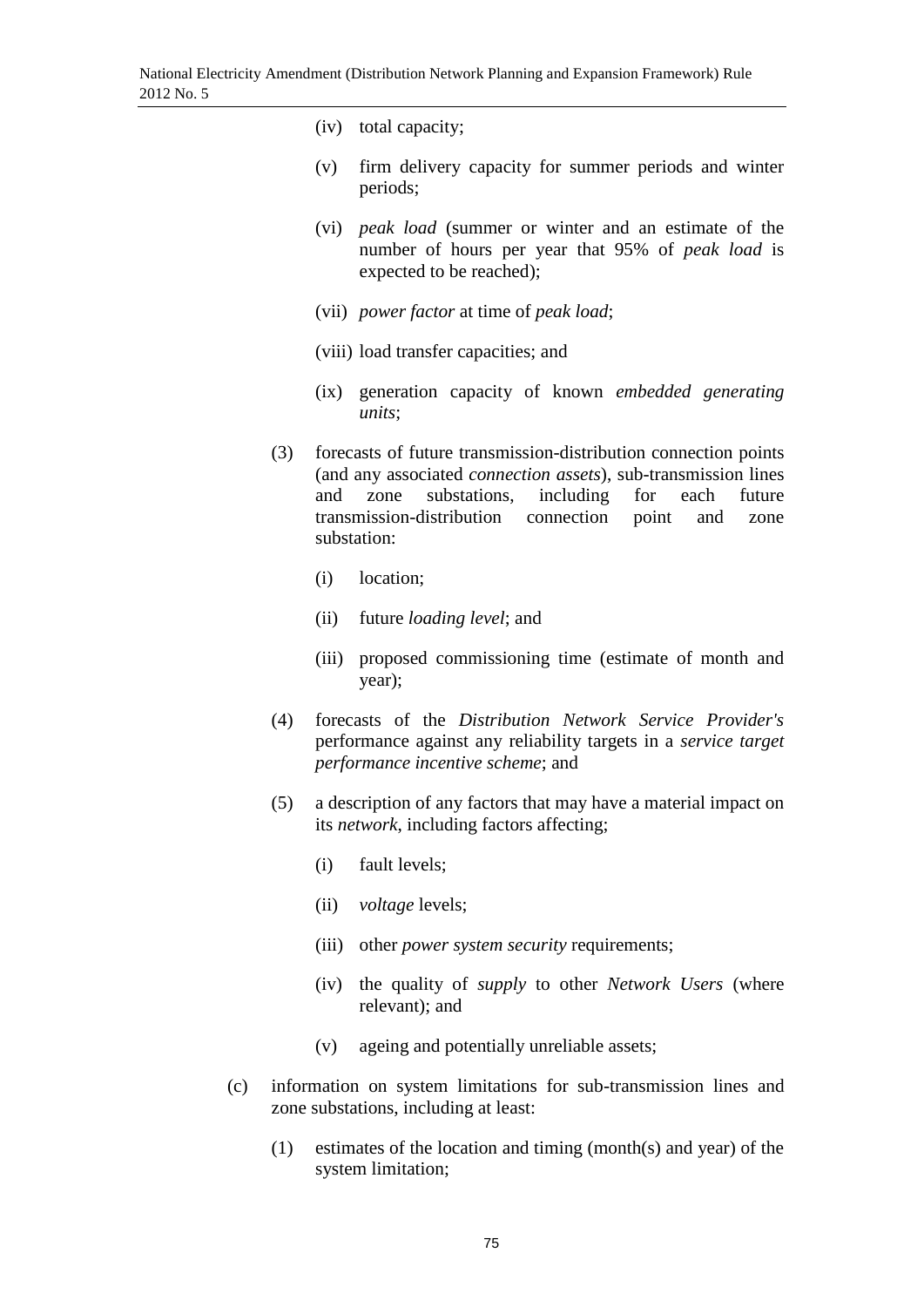- (2) analysis of any potential for load transfer capacity between *supply* points that may decrease the impact of the system limitation or defer the requirement for investment;
- (3) impact of the system limitation, if any, on the capacity at transmission-distribution connection points;
- (4) a brief discussion of the types of potential solutions that may address the system limitation in the forward planning period, if a solution is required; and
- (5) where an estimated reduction in forecast *load* would defer a forecast system limitation for a period of at least 12 months, include:
	- (i) an estimate of the month and year in which a system limitation is forecast to occur as required under subparagraph (1);
	- (ii) the relevant *connection points* at which the estimated reduction in forecast *load* may occur; and
	- (iii) the estimated reduction in forecast *load* in MW or improvements in *power factor* needed to defer the forecast system limitation;
- (d) for any primary distribution feeders for which a *Distribution Network Service Provider* has prepared forecasts of *maximum demands* under clause 5.13.1(d)(1)(iii) and which are currently experiencing an overload, or are forecast to experience an overload in the next two years the *Distribution Network Service Provider* must set out:
	- (1) the location of the primary distribution feeder;
	- (2) the extent to which load exceeds, or is forecast to exceed, 100% (or lower utilisation factor, as appropriate) of the normal cyclic rating under normal conditions (in summer periods or winter periods);
	- (3) the types of potential solutions that may address the overload or forecast overload; and
	- (4) where an estimated reduction in forecast *load* would defer a forecast overload for a period of 12 months, include:
		- (i) estimate of the month and year in which the overload is forecast to occur;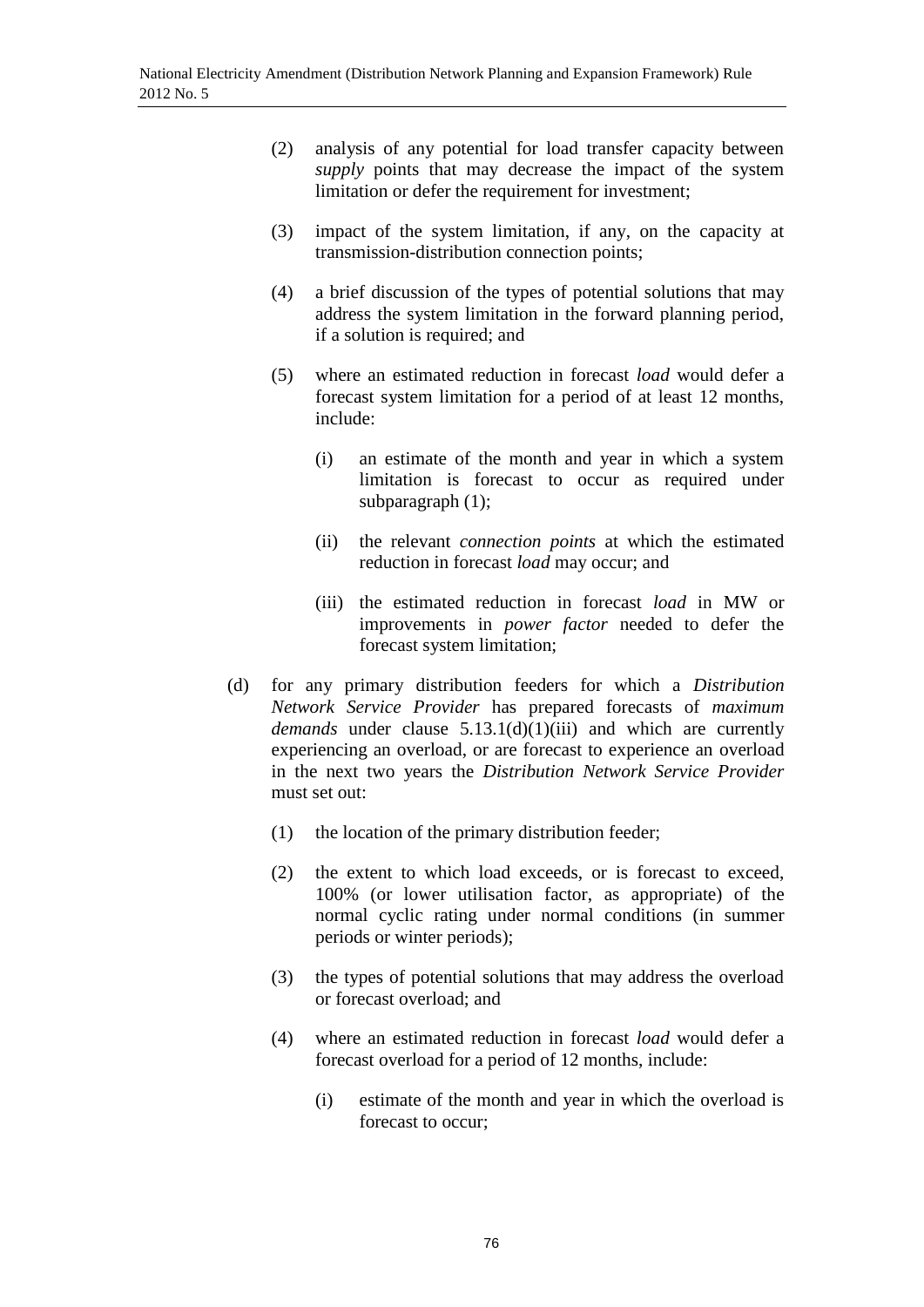- (ii) a summary of the location of relevant *connection points* at which the estimated reduction in forecast *load* would defer the overload;
- (iii) the estimated reduction in forecast *load* in MW needed to defer the forecast system limitation;
- (e) a high-level summary of each RIT-D project for which the *regulatory investment test for distribution* has been completed in the preceding year or is in progress, including:
	- (1) if the *regulatory investment test for distribution* is in progress, the current stage in the process;
	- (2) a brief description of the identified need;
	- (3) a list of the credible options assessed or being assessed (to the extent reasonably practicable);
	- (4) if the *regulatory investment test for distribution* has been completed a brief description of the conclusion, including:
		- (i) the net economic benefit of each credible option;
		- (ii) the estimated capital cost of the preferred option; and
		- (iii) the estimated construction timetable and commissioning date (where relevant) of the preferred option; and
	- (5) any impacts on *Network Users*, including any potential material impacts on *connection* charges and *distribution use of system* charges that have been estimated;
- (f) for each identified system limitation which a *Distribution Network Service Provider* has determined will require a *regulatory investment test for distribution*, provide an estimate of the month and year when the test is expected to commence;
- (g) a summary of all committed investments to be carried out within the forward planning period with an estimated capital cost of \$2 million or more (as varied by a cost threshold determination) that are to address:
	- (1) a refurbishment or replacement need; or
	- (2) an urgent and unforseen *network* issue as described in clause 5.17.3(a)(1),

### including:

(1) a brief description of the investment, including its purpose, its location, the estimated capital cost of the investment and an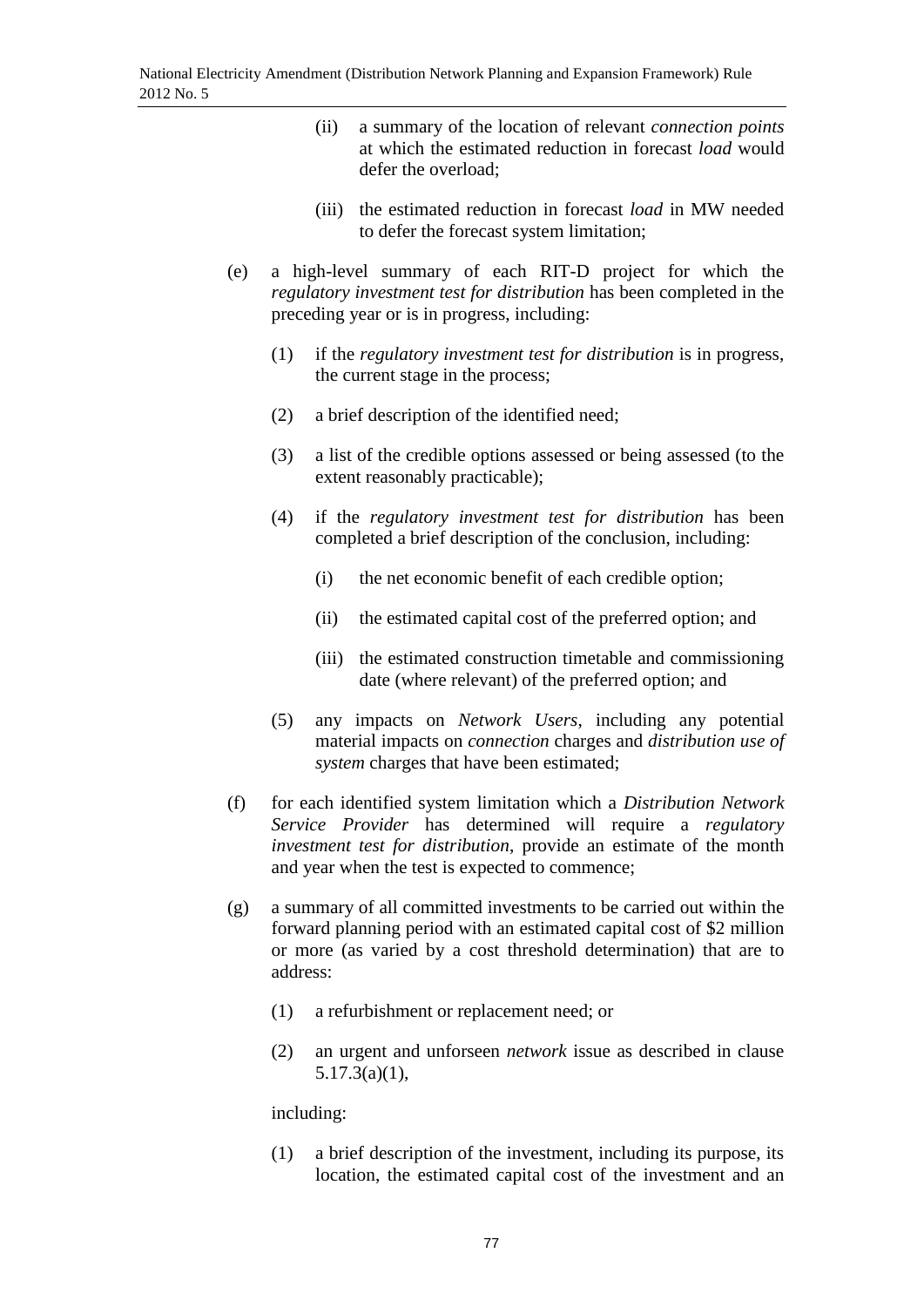estimate of the date (month and year) the investment is expected to become operational;

- (2) a brief description of the alternative options considered by the *Distribution Network Service Provider* in deciding on the preferred investment, including an explanation of the ranking of these options to the committed project. Alternative options could include, but are not limited to, *generation* options, demand side options, and options involving other *distribution* or *transmission networks*;
- (h) the results of any joint planning undertaken with a *Transmission Network Service Provider* in the preceding year, including:
	- (1) a summary of the process and methodology used by the *Distribution Network Service Provider* and relevant *Transmission Network Service Providers* to undertake joint planning;
	- (2) a brief description of any investments that have been planned through this process, including the estimated capital costs of the investment and an estimate of the timing (month and year) of the investment; and
	- (3) where additional information on the investments may be obtained;
- (i) the results of any joint planning undertaken with other *Distribution Network Service Providers* in the preceding year, including:
	- (1) a summary of the process and methodology used by the *Distribution Network Service Providers* to undertake joint planning;
	- (2) a brief description of any investments that have been planned through this process, including the estimated capital cost of the investment and an estimate of the timing (month and year) of the investment; and
	- (3) where additional information on the investments may be obtained;
- (j) information on the performance of the *Distribution Network Service Provider's network*, including:
	- (1) a summary description of reliability measures and standards in *applicable regulatory instruments*;
	- (2) a summary description of the quality of *supply* standards that apply, including the relevant codes, standards and guidelines;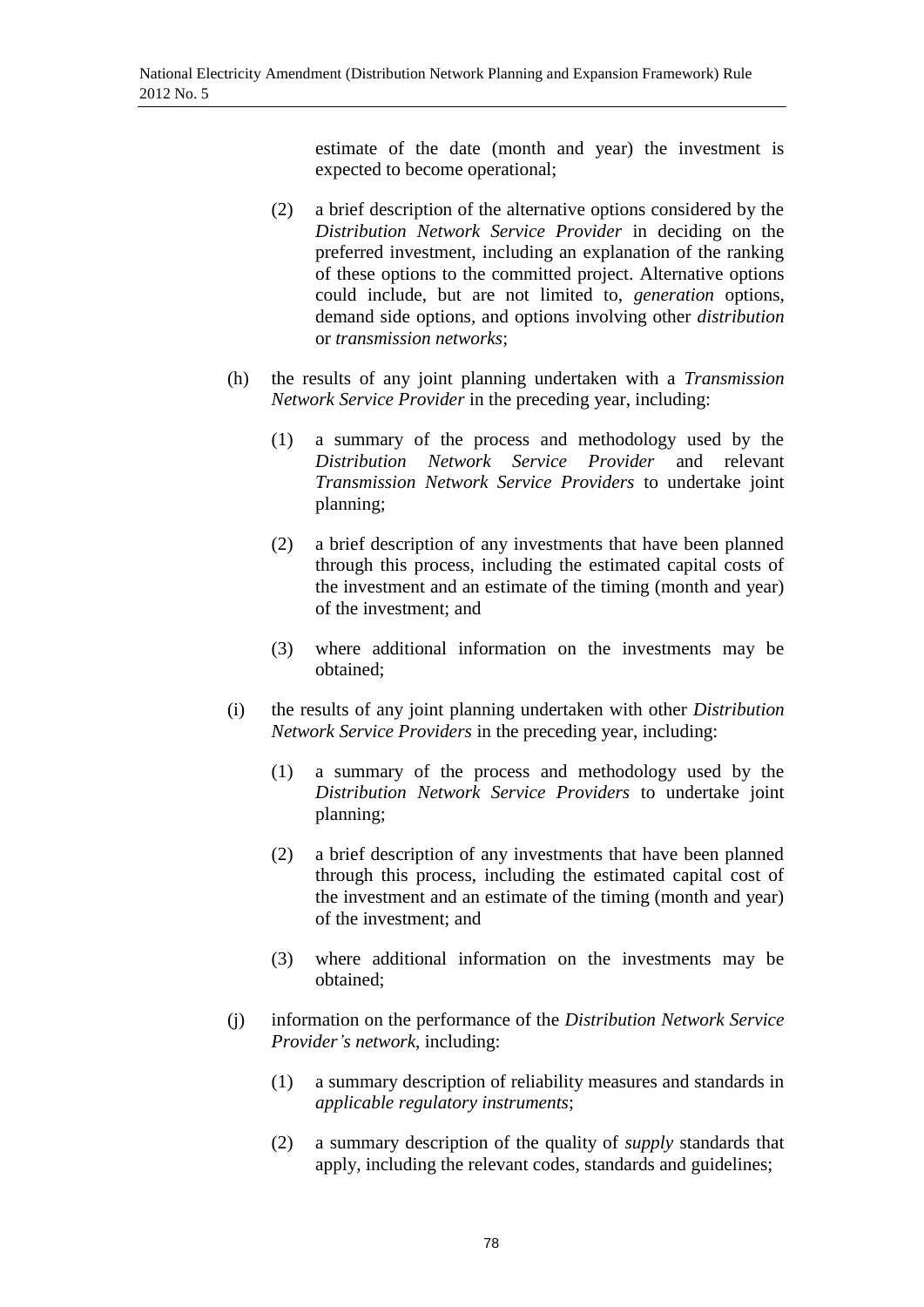- (3) a summary description of the performance of the *distribution network* against the measures and standards described under subparagraphs (1) and (2) for the preceding year;
- (4) where the measures and standards described under subparagraphs (1) and (2) were not met in the preceding year, information on the corrective action taken or planned;
- (5) a summary description of the *Distribution Network Service Provider's* processes to ensure compliance with the measures and standards described under subparagraphs (1) and (2); and
- (6) an outline of the information contained in the *Distribution Network Service Provider's* most recent submission to the *AER* under the *service target performance incentive scheme*;
- (k) information on the *Distribution Network Service Provider's* asset management approach, including:
	- (1) a summary of any asset management strategy employed by the *Distribution Network Service Provider*;
	- (2) a summary of any issues that may impact on the system limitations identified in the *Distribution Annual Planning Report* that has been identified through carrying out asset management; and
	- (3) information about where further information on the asset management strategy and methodology adopted by the *Distribution Network Service Provider* may be obtained;
- (l) information on the *Distribution Network Service Provider's* demand management activities, including a qualitative summary of:
	- (1) non-network options that have been considered in the past year, including *generation* from *embedded generating units*;
	- (2) actions taken to promote non-*network* proposals in the preceding year, including *generation* from *embedded generating units*; and
	- (3) the *Distribution Network Service Provider's* plans for demand management and *generation* from *embedded generating units* over the forward planning period;
- (m) information on the *Distribution Network Service Provider's* investments in metering or information technology systems which occurred in the preceding year, and planned investments in metering or information technology systems in the forward planning period; and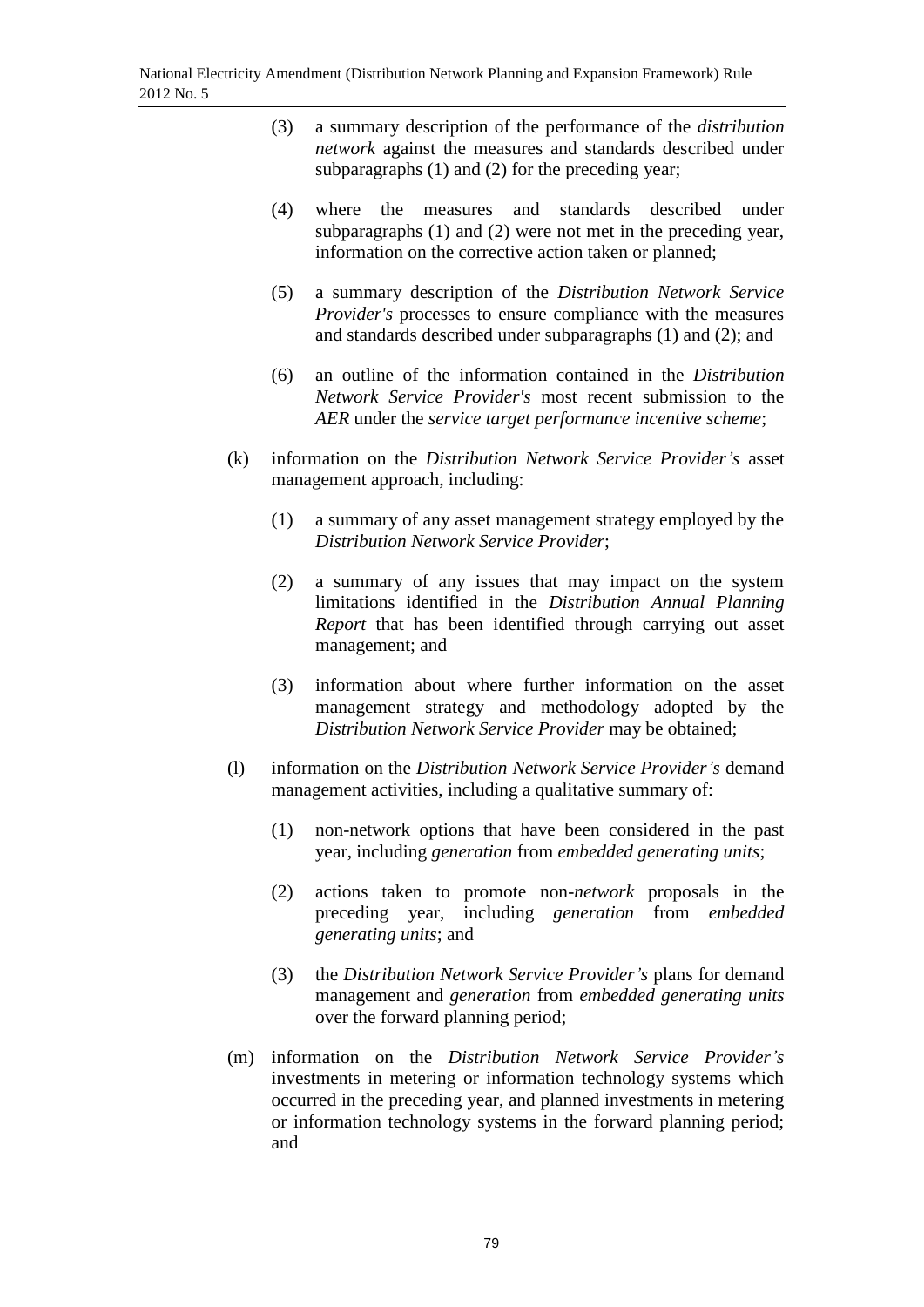- (n) a regional development plan consisting of a map of the *Distribution Network Service Provider's network* as a whole, or maps by regions, in accordance with the *Distribution Network Service Provider's*  planning methodology or as required under any *regulatory obligation or requirement*, identifying:
	- (1) sub-transmission lines, zone substations and transmission-distribution connection points; and
	- (2) any system limitations that have been forecast to occur in the forward planning period, including, where they have been identified, overloaded primary distribution feeders.

## **[2] Schedule 5.9 Contents of demand side engagement document**

After schedule 5.8 insert:

# **Schedule 5.9 Demand side engagement document (clause 5.13.1(h))**

### **Note**

The local definitions in clause 5.10.2 apply to this schedule.

For the purposes of clause 5.13.1(h), the following information must be included in a *Distribution Network Service Provider's* demand side engagement document:

- (a) a description of how the *Distribution Network Service Provider* will investigate, develop, assess and report on potential non-network options;
- (b) a description of the *Distribution Network Service Provider's* process to engage and consult with potential non-network providers to determine their level of interest and ability to participate in the development process for potential non-network options;
- (c) an outline of the process followed by the *Distribution Network Service Provider* when negotiating with non-network providers to further develop a potential non-network option;
- (d) an outline of the information a non-network provider is to include in a non-*network* proposal, including, where possible, an example of a best practice non-network proposal;
- (e) an outline of the criteria that will be applied by the *Distribution Network Service Provider* in evaluating non-*network* proposals;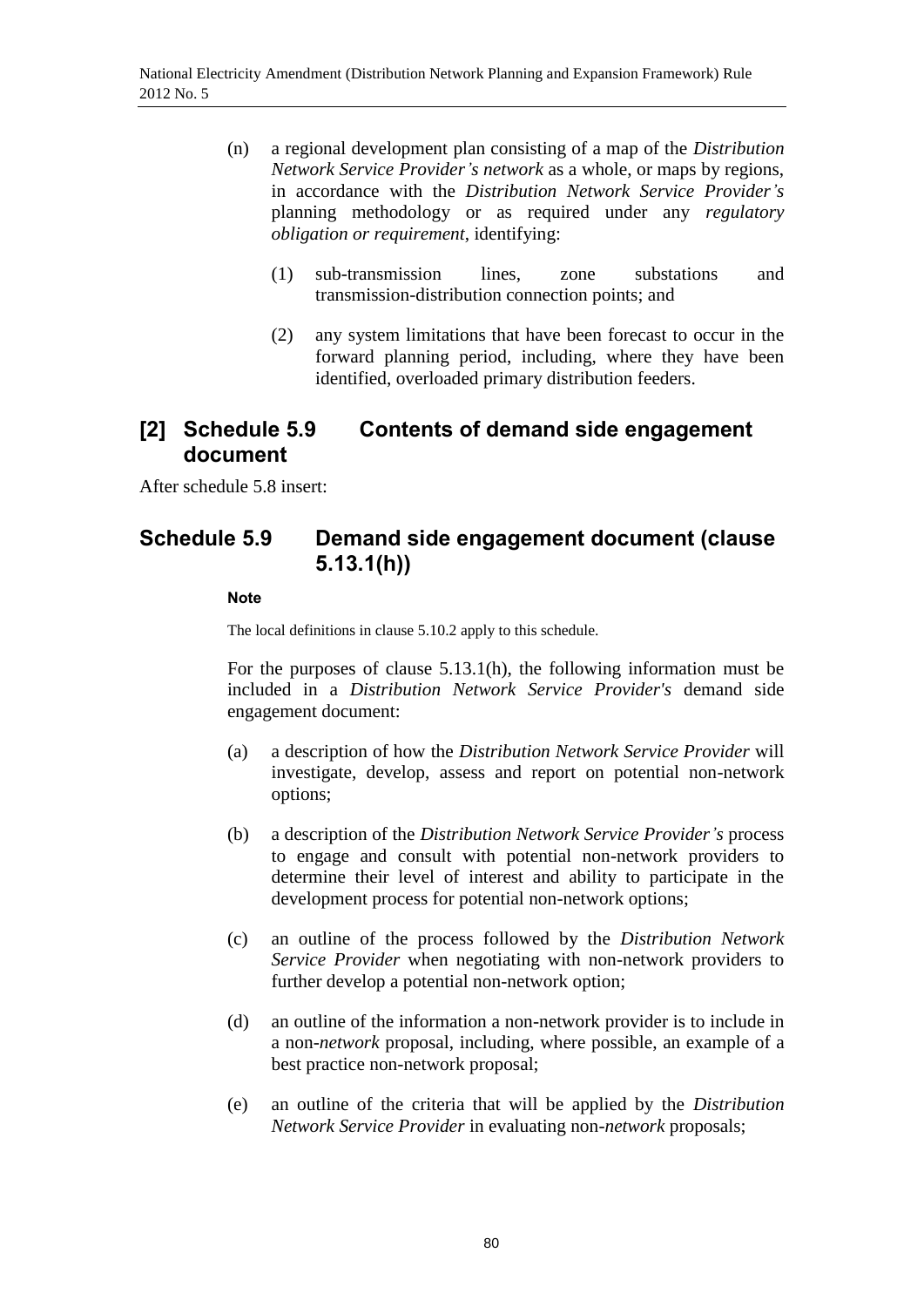- (f) an outline of the principles that the *Distribution Network Service Provider* considers in developing the payment levels for non-network options;
- (g) a reference to any applicable incentive payment schemes for the implementation of non-network options and whether any specific criteria is applied by the *Distribution Network Service Provider* in its application and assessment of the scheme;
- (h) the methodology to be used for determining *avoided Customer TUOS charges*, in accordance with clauses 5.4AA and 5.5; and;
- (i) a summary of the factors the *Distribution Network Service Provider* takes into account when negotiating *connection agreements* with *Embedded Generators*;
- (j) the process used, and a summary of any specific regulatory requirements, for setting charges and the terms and conditions of *connection agreements* for *embedded generating units*;
- (k) the process for lodging an *application to connect* for an *embedded generating unit* and the factors taken into account by the *Distribution Network Service Provider* when assessing such applications;
- (l) worked examples to support the description of how the *Distribution Network Service Provider* will assess potential non-network options in accordance with paragraph (a);
- (m) a link to any relevant, publicly available information produced by the *Distribution Network Service Provider*;
- (n) a description of how parties may be listed on the demand side engagement register; and
- (o) the *Distribution Network Service Provider's* contact details.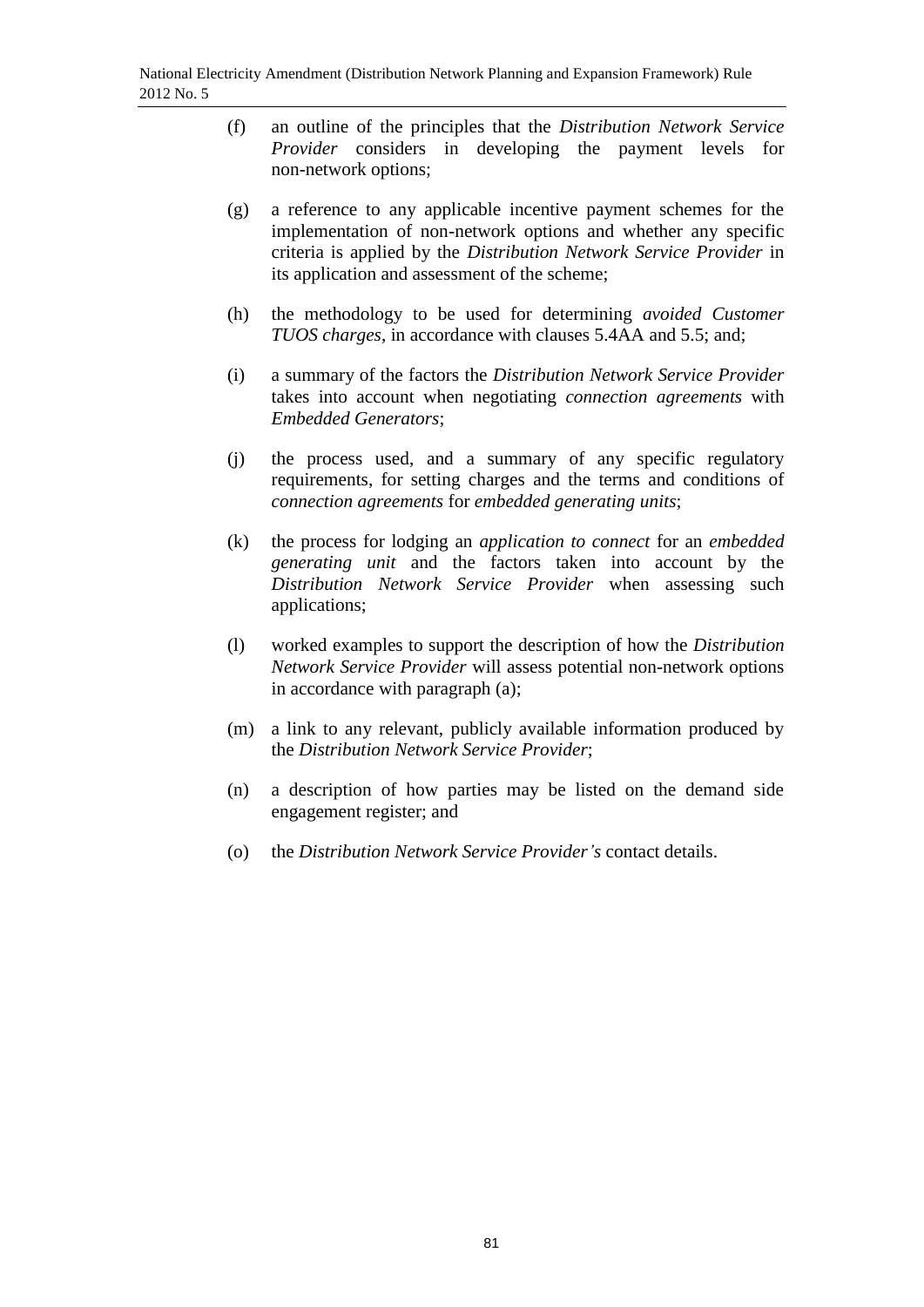# **Schedule 4 Amendment to the National Electricity Rules**

[\(Clause 6\)](#page-1-1)

## **[1] Chapter 10 New definitions**

In Chapter 10, insert the following new definitions in alphabetical order:

### *Distribution Annual Planning Report*

A report prepared by a *Distribution Network Service Provider* under clause 5.13.2.

### *regulatory investment test for distribution*

The test developed and *published* by the *AER* in accordance with clauses 5.17.1 and 5.17.2, as in force from time to time, and includes amendments made in accordance with clause 5.17.2.

### *Transmission Annual Planning Report*

A report prepared by a *Transmission Network Service Provider* under clause 5.12.2.

## **[2] Chapter 10 Omitted definitions**

In Chapter 10, omit the following definitions:

### *Annual Planning Report*

A report prepared by a *Transmission Network Service Provider* under clause  $5.6.2A(a)$ .

## *cost threshold*

Has the meaning given in clause  $5.6.5E(a)$ .

### *cost threshold consultation period*

Has the meaning given in clause  $5.6.5E(d)$ .

### *cost threshold determination*

Has the meaning given in clause 5.6.5E(f).

### *cost threshold review*

Has the meaning given in clause  $5.6.5E(a)$ .

#### *credible option*

Has the meaning given in clause  $5.6.5D(a)$ .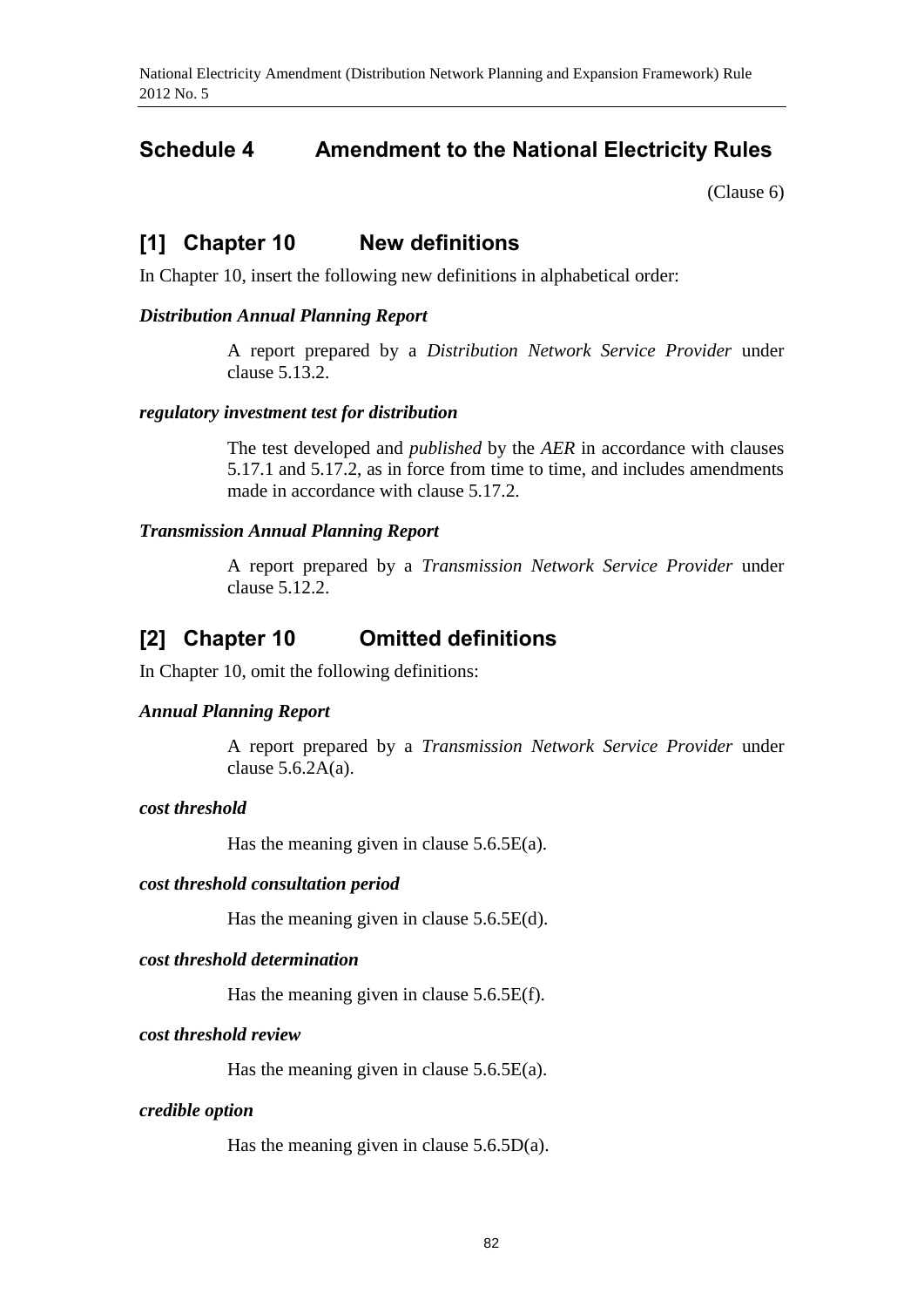National Electricity Amendment (Distribution Network Planning and Expansion Framework) Rule 2012 No. 5

#### *dispute notice*

Has the meaning given in clause  $5.6.6A(c)(1)$ .

### *disputing party*

Has the meaning given in clause  $5.6.6A(c)$ .

#### *identified need*

The reason why the *Transmission Network Service Provider* proposes that a particular investment be undertaken in respect of its *transmission network*.

#### *new distribution network investment*

Investment in a *new large distribution network asset* or a *new small distribution network asset*.

### *new large distribution network asset*

An asset of a *Distribution Network Service Provider* which is an *augmentation* and in relation to which the *Distribution Network Service Provider* has estimated it will be required to invest a total capitalised expenditure in excess of \$10 million, unless the *AER* publishes a requirement that a *new large distribution network asset* is to be distinguished from a *new small distribution network asset* if it involves investment of a total capitalised expenditure in excess of another amount, or satisfaction of another criterion. Where such a specification has been made, an asset must require total capitalised expenditure in excess of that amount or satisfaction of those other criteria to be a *new large distribution network asset*.

#### *new network investment*

Means:

- (a) *new distribution network investment*; or
- (b) investment in a *transmission network* asset of a *Transmission Network Service Provider* which is:
	- (1) an *augmentation*; and
	- (2) designed to address limitations in respect of a *distribution network* notified under clause 5.6.2(e)(2); and
	- (3) estimated by the *Transmission Network Service Provider* to have an estimated capital cost in excess of \$5 million (as varied in accordance with a *cost threshold determination*).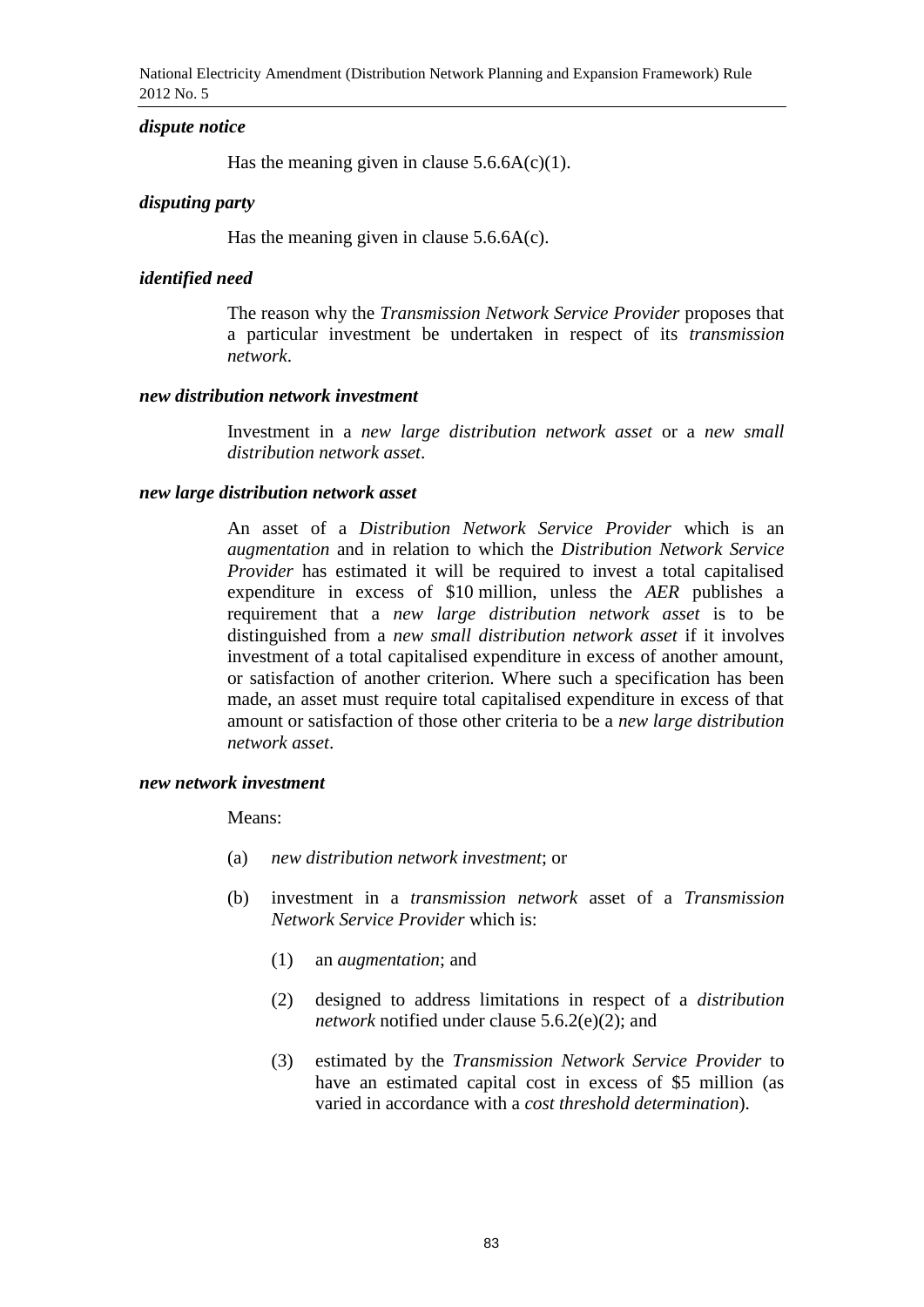### *new small distribution network asset*

An asset of a *Distribution Network Service Provider* which is an *augmentation* and:

- (a) in relation to which the *Distribution Network Service Provider* has estimated it will be required to invest a total capitalised expenditure in excess of \$1 million, unless the *AER* publishes a requirement that an asset will be a *new small distribution network asset* if it involves investment of a total capitalised expenditure in excess of another amount, or satisfaction of another criterion. Where such specification has been made, an asset must require total capitalised expenditure in excess of that amount or satisfaction of those other criteria to be a *new small distribution network asset*; and
- (b) is not a *new large distribution network asset*.

#### *potential transmission project*

*New network investment* only in respect of a *transmission network* which the *AEMC* identifies as likely, if constructed, to relieve forecast *constraints* in respect of *national transmission flow paths* between *regional reference nodes*.

### *preferred option*

Has the meaning given in clause 5.6.5B(b).

#### *project assessment conclusions report*

The report prepared under clauses 5.6.6(s) or 5.6.6(t).

### *project assessment draft report*

The report prepared under clause 5.6.6(j).

### *project specification consultation report*

The report prepared under clause 5.6.6(c).

#### *regulatory test*

The test developed and published by the *AER* in accordance with clause 5.6.5A, as in force from time to time, and includes amendments made in accordance with clause 5.6.5A.

#### *regulatory investment test for transmission application guidelines*

The guidelines developed and *published* by the *AER* in accordance with clause as in force from time to time, and includes amendments made in accordance with clause 5.16.2.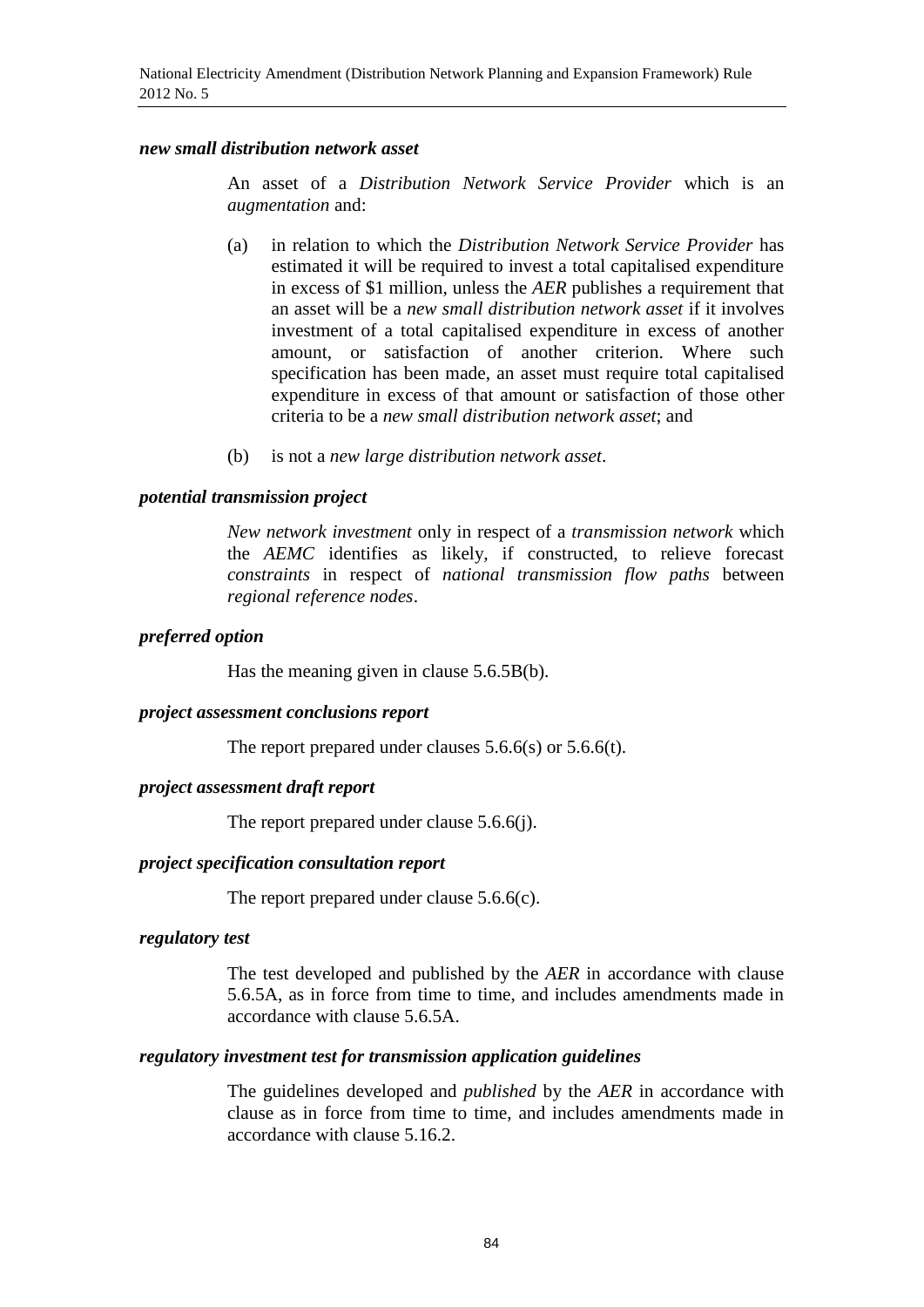### *reliability corrective action*

Investment by a *Transmission Network Service Provider* in respect of its *transmission network* for the purpose of meeting the service standards linked to the technical requirements of schedule 5.1 or in *applicable regulatory instruments* and which may consist of *network* or non-*network* options.

### *replacement transmission network asset*

A proposed new asset of a *Transmission Network Service Provider* which the relevant *Transmission Network Service Provider* reasonably estimates to have an estimated capital cost in excess of \$5 million (as varied in accordance with a *cost threshold determination*) and which will replace any existing element of its *transmission network*. For the avoidance of doubt, if the cost of replacing any existing element also results in an *augmentation* to the *network*, then such an asset must be included in this definition where the *Transmission Network Service Provider* has estimated that the asset will have an estimated capital cost in excess of \$5 million.

# **[3] Chapter 10 Substituted definitions**

In Chapter 10, substitute the following definitions:

### *augmentation technical report*

A report on *augmentation* under rule 5.21.

## *considered project*

- (a) In respect of a *transmission network augmentation*, a project that meets the following criteria:
	- (1) the *Network Service Provider* has acquired the necessary land and easements;
	- (2) the *Network Service Provider* has obtained all necessary planning and development approvals;
	- (3) as applicable:
		- (i) the *augmentation* project has passed the *regulatory investment test for transmission*;
		- (ii) the *augmentation* has passed the *regulatory investment test for distribution*;
		- (iii) in respect of a *transmission investment* which has not been subject to a *regulatory investment test for transmission* or the *regulatory investment test for distribution*, an intention to proceed with the project has been published in the *Network Service Provider's*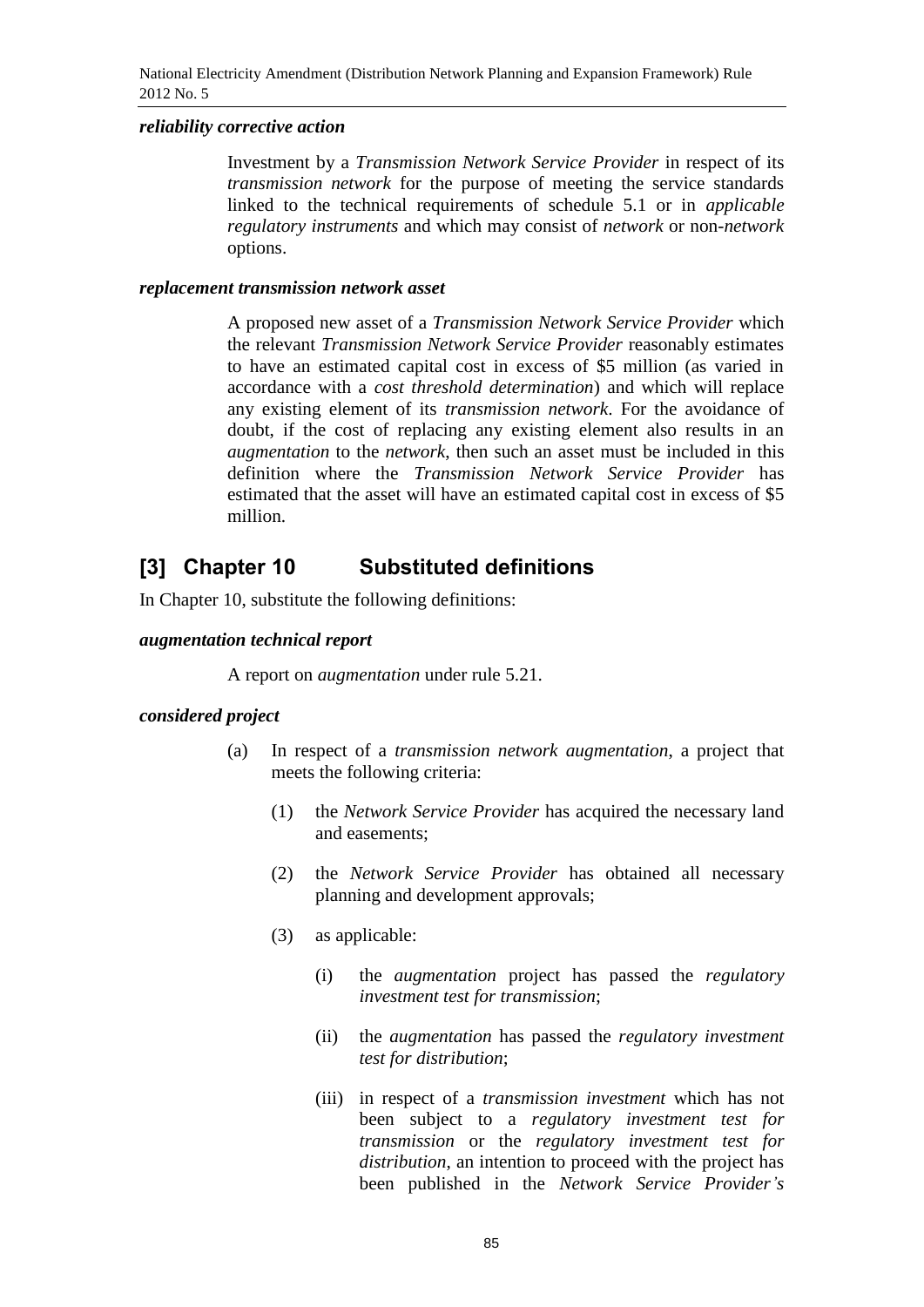*Transmission Annual Planning Report* or *Distribution Annual Planning Report* (as the case may be); or

- (4) construction has either commenced or the *Network Service Provider* has set a firm date for it to commence.
- (b) In respect of a *distribution network augmentation*, a project that meets the following criteria:
	- (1) the *Network Service Provider* has acquired the necessary land and easements;
	- (2) the *Network Service Provider* has obtained all necessary planning and development approvals; and
	- (3) construction has either commenced or the *Network Service Provider* has set a firm date for it to commence.

### *interested party*

- (a) In Chapter 5, a person including an end user or its *representative* who, in *AEMO's* opinion, has or identifies itself to *AEMO* as having an interest in relation to the *network* planning and development activities covered under Part B of Chapter 5 or in the determination of *plant standards* covered under clause 5.3.3(b2).
- (b) Despite the definition in (a) above, in clauses 5.16.4, 5.16.5, 5.17.4 and 5.17.5, the meaning given to it in clause 5.15.1.
- (c) In Chapter 6 or Chapter 6A, a person (not being a *Registered Participant* or *AEMO*) that has, in the *AER's* opinion, or identifies itself to the *AER* as having, an interest in the *Transmission Ring-Fencing Guidelines* or the *Distribution Ring-Fencing Guidelines*.
- (d) In Chapter 2, a person including an end user or its *representative* who, in *AEMO's* opinion, has or identifies itself to *AEMO* as having an interest in relation to the structure of *Participant Fees*.

### *last resort planning power*

The *AEMC's* power to direct a *Registered Participant* under rule 5.22(c).

### *last resort planning power guidelines*

The guidelines made by the *AEMC* relating to the exercise of the *last resort planning power* and referred to in rule 5.22(n) to (q).

### *network support payment*

A payment by a *Transmission Network Service Provider* to: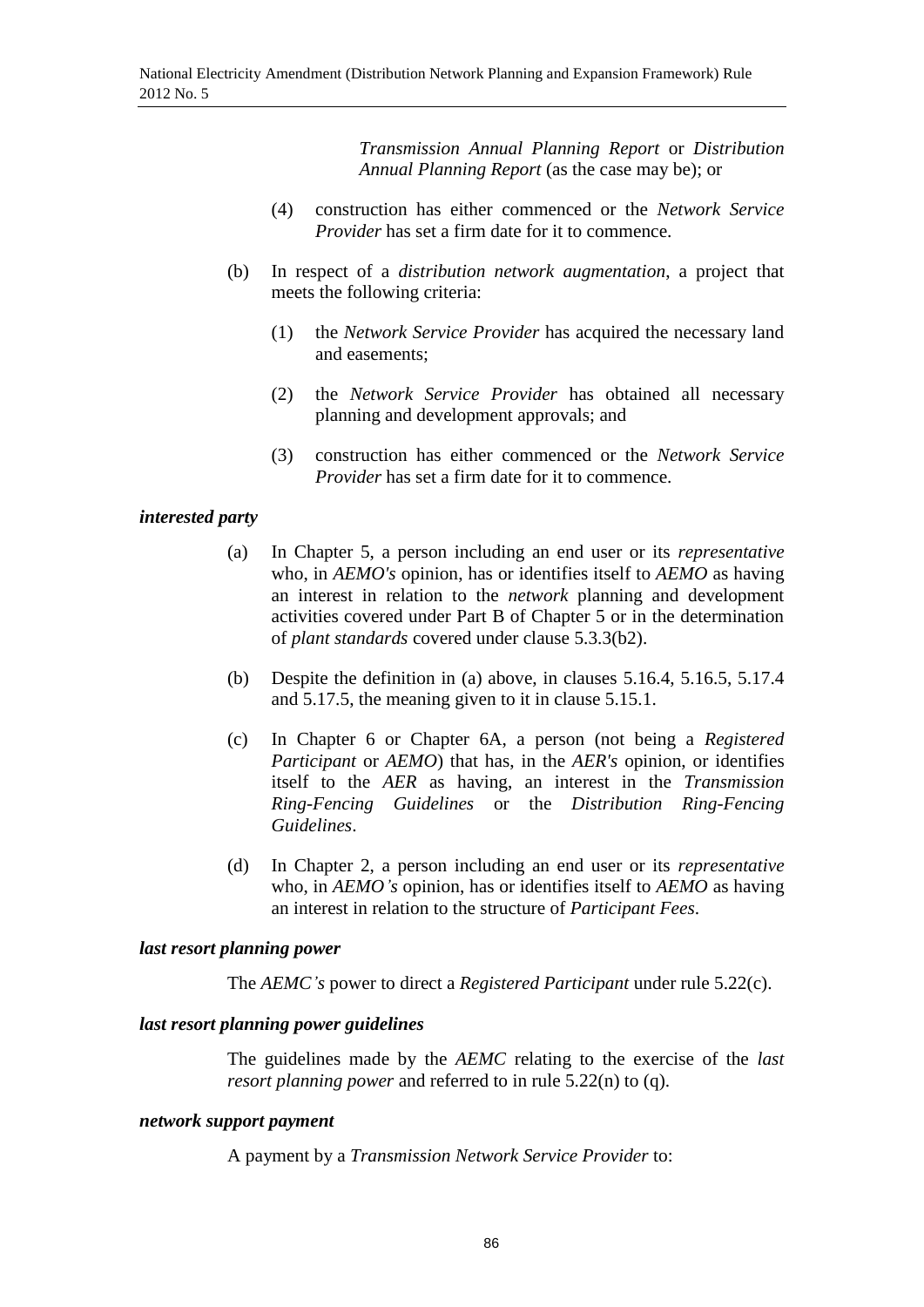- (a) any *Generator* providing *network* support services in accordance with rule 5.4AA; or
- (b) any other person providing a *network* support service that is an alternative to *network augmentation*.

## *NTNDP database*

The database that *AEMO* is required to establish and maintain under clause 5.20.4.

## *NTNDP inputs*

Has the meaning given in clause 5.20.4.

## *plant*

- (a) In relation to a *connection point*, includes all equipment involved in generating, utilising or transmitting electrical *energy*.
- (b) In relation to *dispatch bids* and *offers*, controllable generating equipment and controllable *loads*.
- (c) In relation to the *statement of opportunities* prepared by *AEMO*, individually controllable generating facilities registered or capable of being registered with *AEMO*.
- (d) In relation to the *regulatory investment test for transmission*, any of the definitions of *plant* in paragraphs (a) to (c) relevant to the application of the *regulatory investment test for transmission* to a RIT-T project.
- (e) In relation to the *regulatory investment test for distribution*, any of any of the definitions of *plant* in paragraphs (a) to (c) relevant to the application of the *regulatory investment test for distribution* to a RIT-D project.

## *publish/publication*

A document is published by the *AER* if it is:

- (a) published on the *AER's* website; and
- (b) made available for public inspection at the *AER's* public offices; and
- (c) in the case of a document inviting submissions from members of the public – published in a newspaper circulating generally throughout Australia.

In Part B of Chapter 5, a document is published by the *Distribution Network Service Provider* if it is published on the *Distribution Network Service Provider's* website.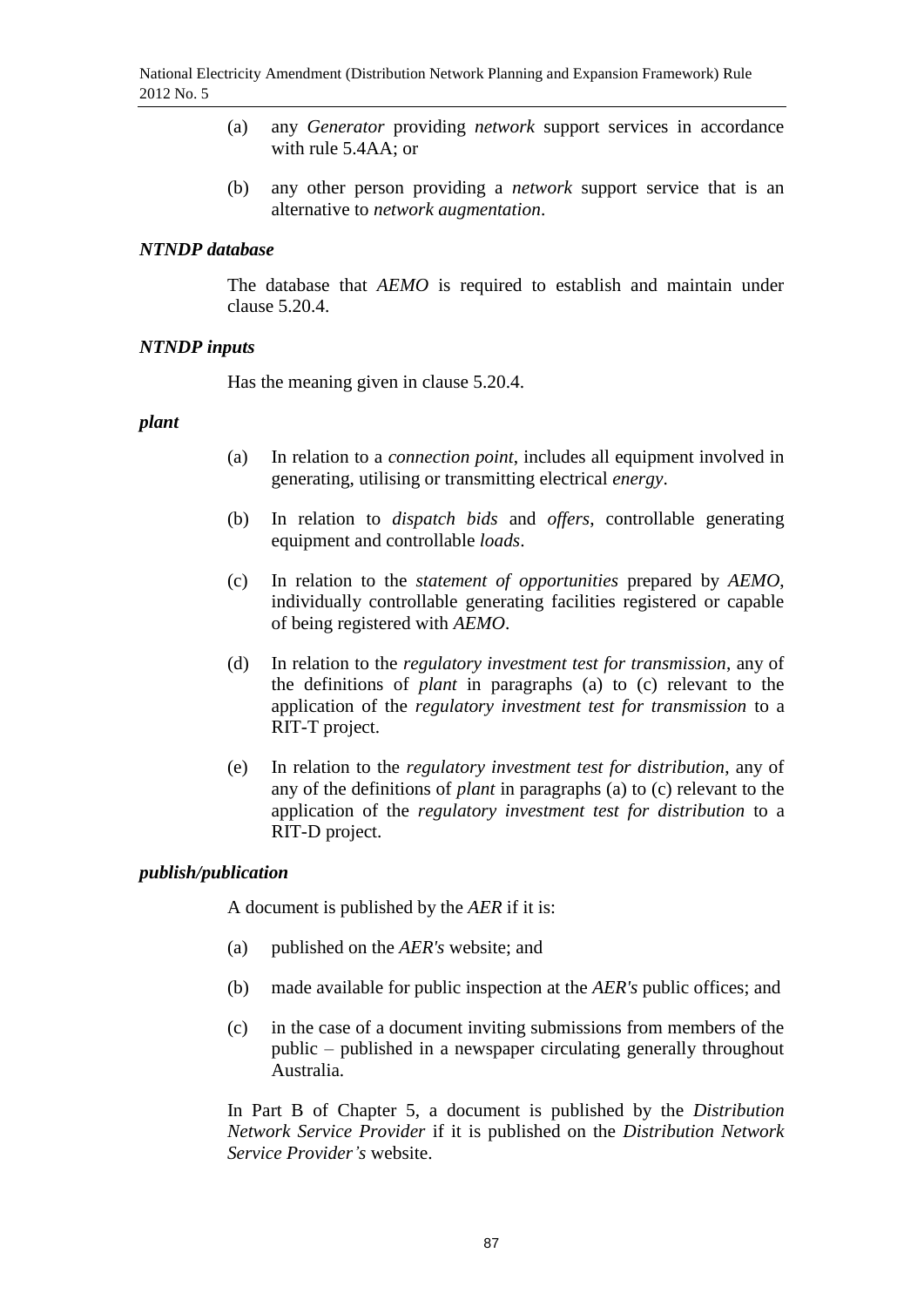Otherwise, a document is published by someone else if it is made available to *Registered Participants* electronically.

### *regulatory investment test for transmission*

The test developed and *published* by the *AER* in accordance with clauses 5.16.1 and 5.16.2, as in force from time to time, and includes amendments made in accordance with clause 5.16.2.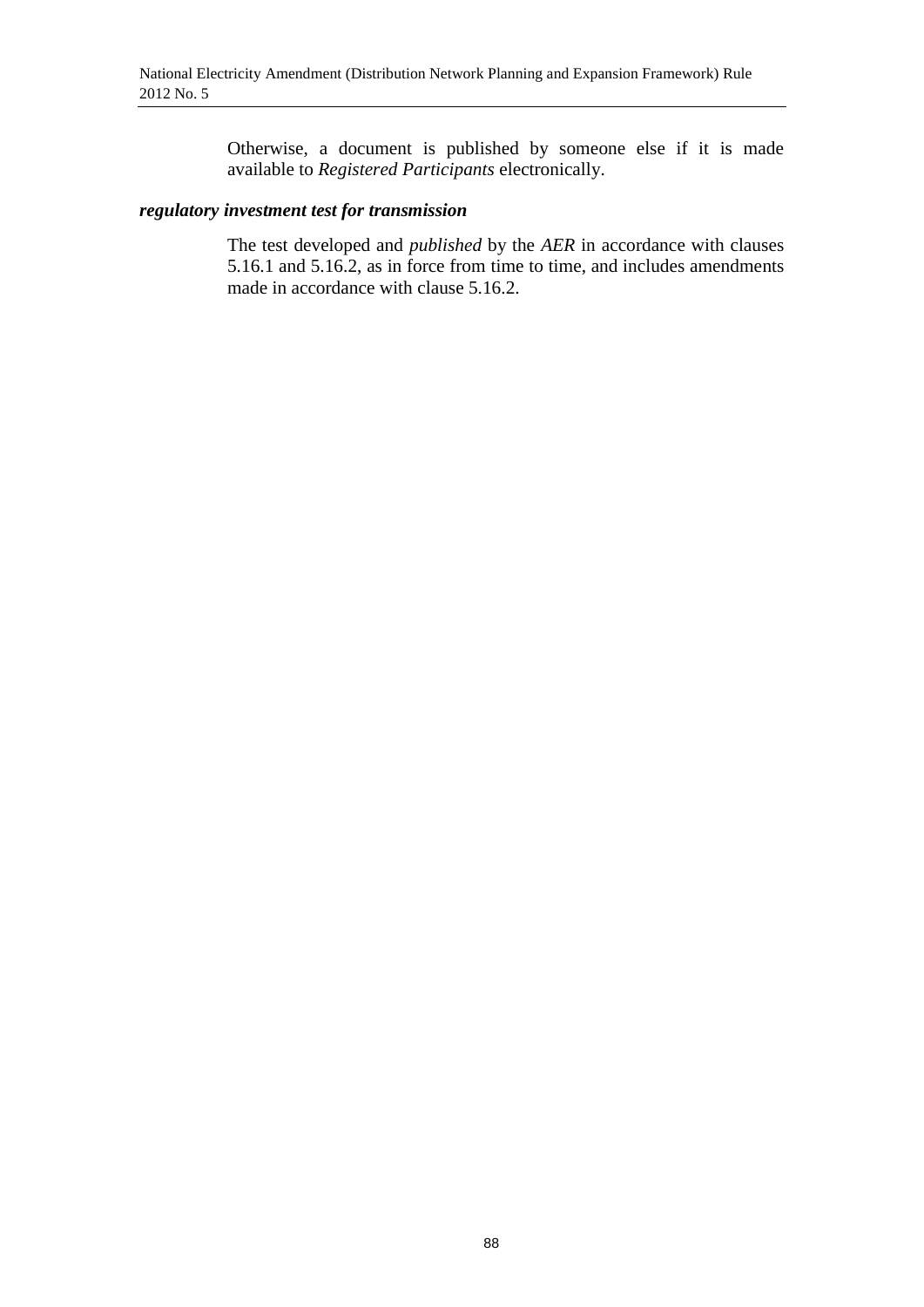## **Schedule 5 Amendment to the National Electricity Rules**

[\(Clause 7\)](#page-1-2)

# **[1] Clause 6.5.6 Forecast operating expenditure**

After clause 6.5.6(e)(10), insert:

(11) any relevant final project assessment report (as defined in clause 5.10.2) *published* under clause 5.17.4(o), (p) or (s);

# **[2] Clause 6.5.7 Forecast capital expenditure**

In clause 6.5.7(b)(4), omit "*regulatory test*" and substitute "*regulatory investment test for transmission* or the *regulatory investment test for distribution* (as the case may be)".

# **[3] Clause 6.5.7 Forecast capital expenditure**

After clause 6.5.7(e)(10), insert:

(11) any relevant final project assessment report (as defined in clause 5.10.2) *published* under clause 5.17.4(o), (p) or (s):

# **[4] Schedule 6.2 Regulatory Asset Base**

In clause S6.2.2(3), omit "*regulatory test*" and substitute "*regulatory investment test for transmission* or the *regulatory investment test for distribution* (as the case may be)".

# **[5] Clause 6A.6.7 Forecast capital expenditure**

In clause 6A.6.7(b)(4)(ii), omit " "*regulatory test*" and substitute "*regulatory investment test for distribution*".

# **[6] Schedule 6A.2 Regulatory Asset Base**

In clauses S6A.2.1(e)(2)(ii)(B), S6A.2.2(3) and S6A.2.3(a)(3), omit " "*regulatory test*" and substitute "*regulatory investment test for distribution*".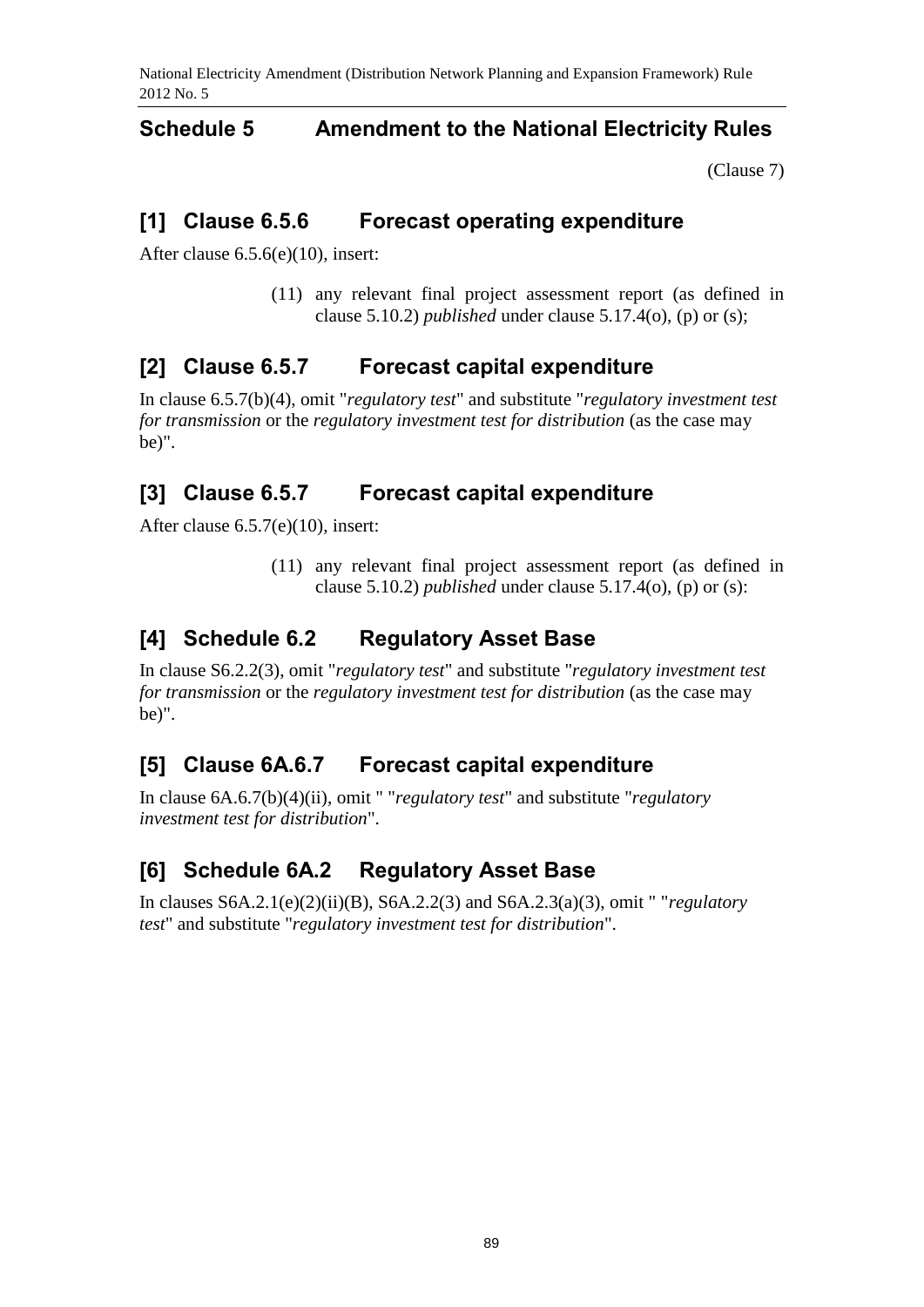# **Schedule 6 Savings and Transitional Amendments to the National Electricity Rules**

[\(Clause 8\)](#page-1-3)

## **[1] Chapter 11 Savings and Transitional Rules**

After rule 11.49, insert:

## **Part ZT Distribution Network Planning and Expansion**

## **11.50 Rules consequential on the making of the National Electricity Amendment (Distribution Network Planning and Expansion) Rule 2012**

## **11.50.1 Interpretation**

Unless otherwise specified, terms defined in clause 5.10.2 have the same meaning when used in this rule 11.50.

## **11.50.2 Definitions**

For the purposes of this rule 11.50:

**Amending Rule** means the National Electricity Amendment (Distribution Network Planning and Expansion) Rule 2012.

**commencement date** means the date of commencement of Schedules 1 to 4 and Schedule 6 of the Amending Rule.

**DAPR date** has the meaning given to it in clause 5.13.2(a).

**new rules 5.15 and 5.17** means rules 5.15 and 5.17 of the *Rules* as in force immediately after the commencement date.

**new network investment** means has the meaning given to it in the *Rules* as in force immediately before the commencement date.

**old clause 5.6.2(e1) to (k)** means clauses 5.6.2(e1) to (k) of the *Rules* as in force immediately before the commencement date.

**old clause 5.6.5A** means clause 5.6.5A of the *Rules* (including the regulatory test and the regulatory test application guidelines made under by the *AER* under that clause and all definitions used in that clause) as in force immediately before the commencement date.

**regulatory test** has the meaning given to it in the *Rules* as in force immediately before the commencement date.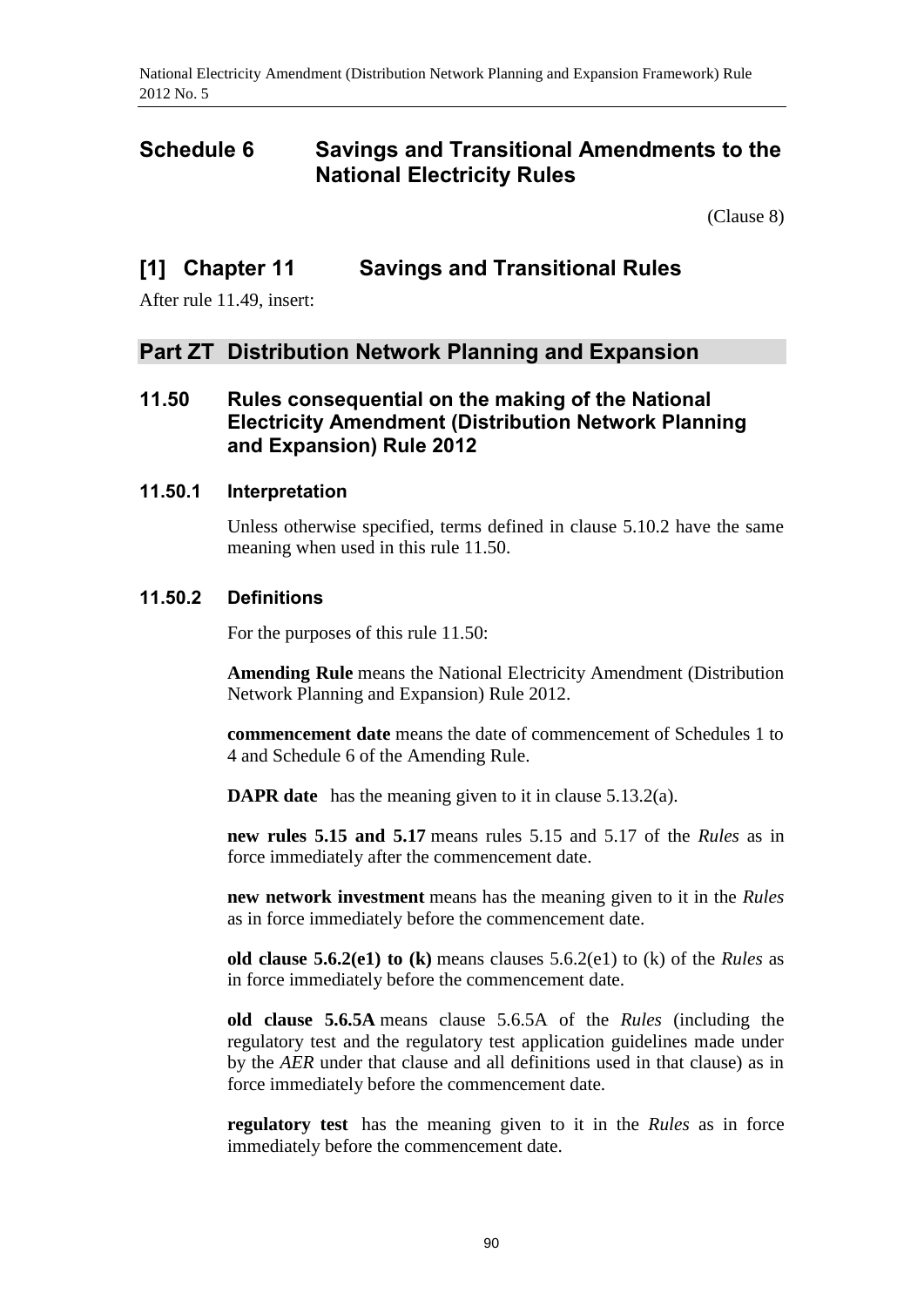**regulatory test project** for a *Distribution Network Service Provider* means each project specified in the list provided by the *Distribution Network Service Provider* to the *AER* under clause 11.50.5(c), except any project the subject of a determination under clause 11.50.5(e).

**RIT-D commencement date** means the date that is one year from the commencement date.

## **11.50.3 Timing for first Distribution Annual Planning Report**

If the first DAPR date for a *Distribution Network Service Provider* is less than 6 months after the commencement date then, despite clause 5.13.2(b), the *Distribution Network Service Provider* is not required to *publish* its first *Distribution Annual Planning Report* under clause 5.13.2 until the second DAPR date for that *Distribution Network Service Provider* after the commencement date.

## **11.50.4 Contents of Distribution Annual Planning Report**

- (a) A *Distribution Network Service Provider* is not required to include in its first *Distribution Annual Planning Report published* under clause 5.13.2 the information specified in clause  $S5.8(a)(5)$  if information on energy and demand forecasts was not required to be reported by the *Distribution Network Service Provider* under *jurisdictional electricity legislation* applicable at the time the previous report was prepared.
- (b) Notwithstanding clause S5.8(e) , if a *Distribution Annual Planning Report* is *published*:
	- (1) in the period from the commencement date to the RIT-D commencement date, then the *Distribution Network Service Provider*:
		- (i) is not required to include the information specified in clauses S5.8(e) and (f) in its *Distribution Annual Planning Report*; and
		- (ii) must include in its *Distribution Annual Planning Report* the information specified in paragraph (c); and
	- (2) in the period from the RIT-D commencement date until the DAPR date after the completion of its last assessment of a project under the *regulatory test*, then the *Distribution Network Service Provider*:
		- (i) is not required to include the information specified in clauses S5.8(e) and (f) in its *Distribution Annual Planning Report*; and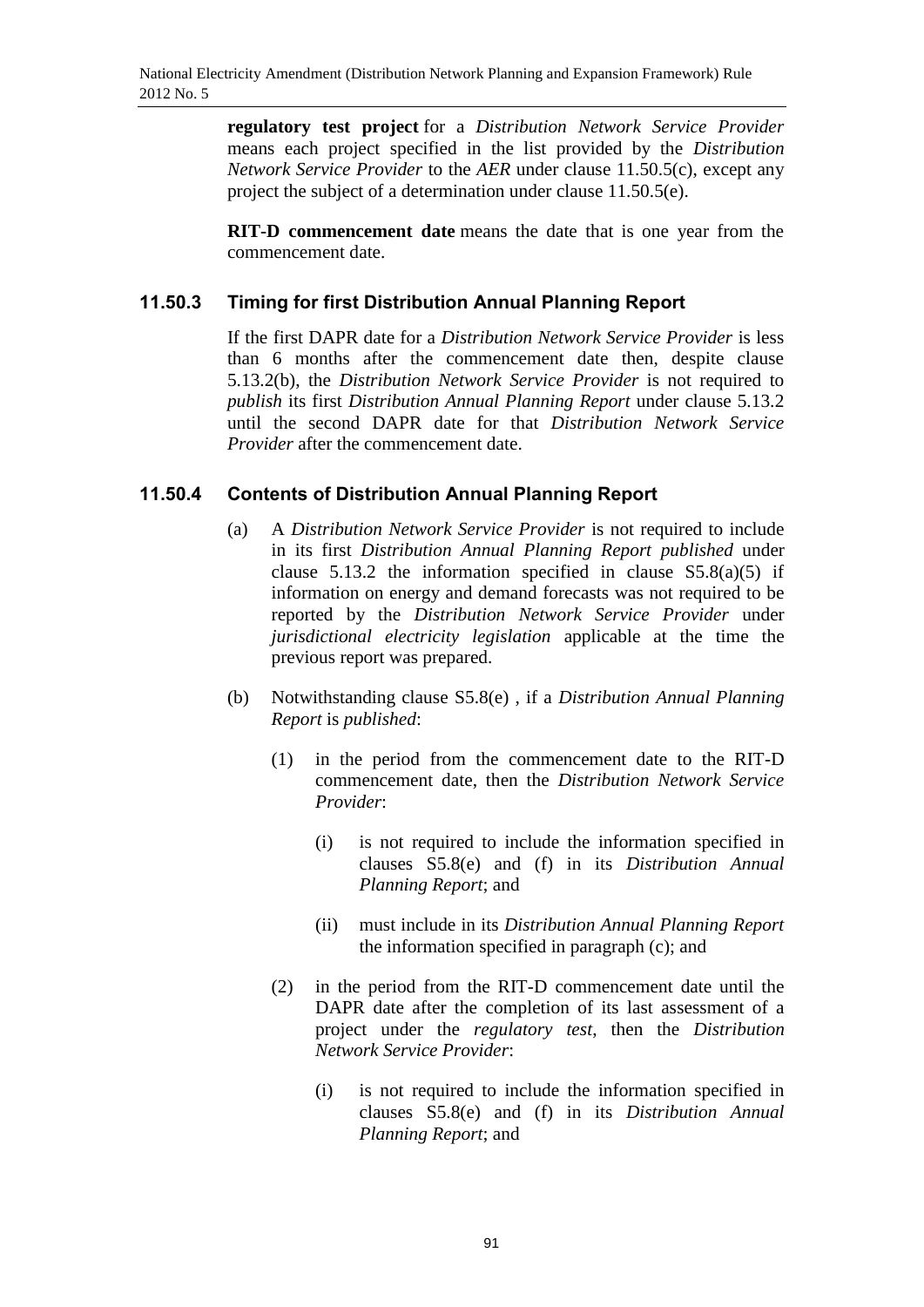- (ii) must include in its *Distribution Annual Planning Report* the information specified in paragraph (d).
- (c) For the purposes of paragraph (b)(1)(ii), the *Distribution Network Service Provider* must include in its *Distribution Annual Planning Report* the information specified in clauses S5.8(e) and (f) as if those clauses were modified as follows:
	- (1) by omitting "RIT-D project" and substituting "*new network investment*";
	- (2) by omitting "regulatory investment test for distribution" and substituting "regulatory test";
	- (3) by omitting "credible option" and substituting "investment option"; and
	- (4) by omitted "preferred option" and substituting "preferred proposal".
- (d) For the purposes of paragraph (b)(2)(ii), the *Distribution Network Service Provider* must include in its *Distribution Annual Planning Report* the information specified in clauses S5.8(e) and (f) as if those clauses were modified as follows:
	- (1) by omitting "RIT-D projects" and substituting "*new network investment* or RIT-D projects (as the case may be)";
	- (2) by omitting "regulatory investment test for distribution" and substituting "regulatory test or the regulatory investment test for distribution (as the case may be)";
	- (3) by omitting "credible option" and substituting "investment option or credible option (as the case may be)"; and
	- (4) by omitted "preferred option" and substituting "preferred proposal or preferred option (as the case may be)".

## **11.50.5 Transition from the regulatory test to the regulatory investment test for distribution**

- (a) From the commencement date until the RIT-D commencement date:
	- (1) new rules 5.15 and 5.17 have no effect in relation to RIT-D projects or joint planning projects;
	- (2) old clause 5.6.5A continues to apply to new network investment; and